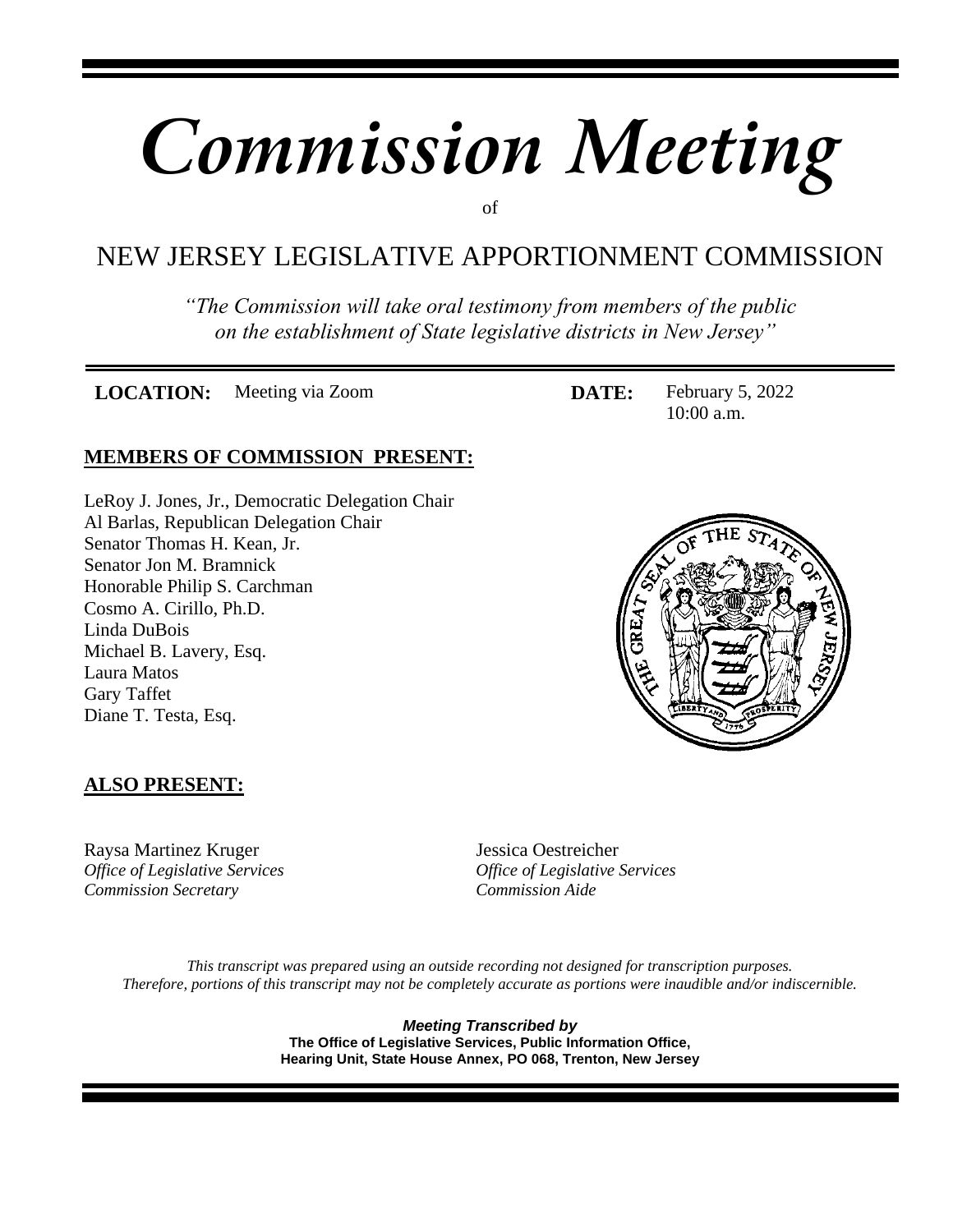#### DEMOCRATIC MEMBERS

 $\frac{1}{2}$  and  $\frac{1}{2}$ 

LeRoy J. Jones, Jr. Chairman

Cosmo A. Cirillo **Laura Matos Gary Taffet** Diane T. Testa



#### **NEW JERSEY LEGISLATIVE APPORTIONMENT COMMISSION** STATE HOUSE ANNEX - P.O. BOX 068 - TRENTON, NJ 08625-0068

**APPOINTED ELEVENTH MEMBER** Philip S. Carchman

#### **COMMISSION NOTICE**

#### TO: MEMBERS OF THE APPORTIONMENT COMMISSION

FROM: AL BARLAS, CHAIRMAN LEROY J. JONES, JR., CHAIRMAN

#### **SUBJECT: COMMISSION MEETING - FEBRUARY 5, 2022**

The public may address comments and questions to Raysa Martinez Kruger, Commission Secretary or make scheduling inquiries to Sophie Love, Secretary, at (609)847-3890. Written and electronic comments, questions and testimony submitted to the Commission by the public, as well as recordings and transcripts, if any, of oral testimony, are government records and will be available to the public upon request.

#### The Apportionment Commission will meet remotely via Zoom on Saturday, February 5, 2022 at 10:00 AM.

The Commission will take oral testimony from members of the public on the establishment of State legislative districts in New Jersey. As required by the New Jersey Constitution, the Apportionment Commission is charged with redrawing the lines of the State's 40 legislative districts, from which the 40 Senators and 80 Members of the General Assembly are elected.

Members of the public may view the live proceedings via the New Jersey Legislature home https://www.njleg.state.ni.us/ or via the Commission's at page home page at https://www.apportionmentcommission.org/default.asp.

Those wishing to testify must register online in advance of the meeting at https://www.apportionmentcommission.org/schedule.asp. Registration is also available at https://www.njleg.state.nj.us/. Select February 5 on the calendar and click on Apportionment Commission for the registration link. Registrations must be received by Friday, February 4, 2022 at 3:00 PM. Upon successful registration, you will view a printable receipt on screen. At a later date, you will receive an email with instructions for testifying.

**REPUBLICAN MEMBERS** 

Al Barlas Chairman

Jon M. Bramnick Linda DuBois Thomas H. Kean, Jr. Michael B. Lavery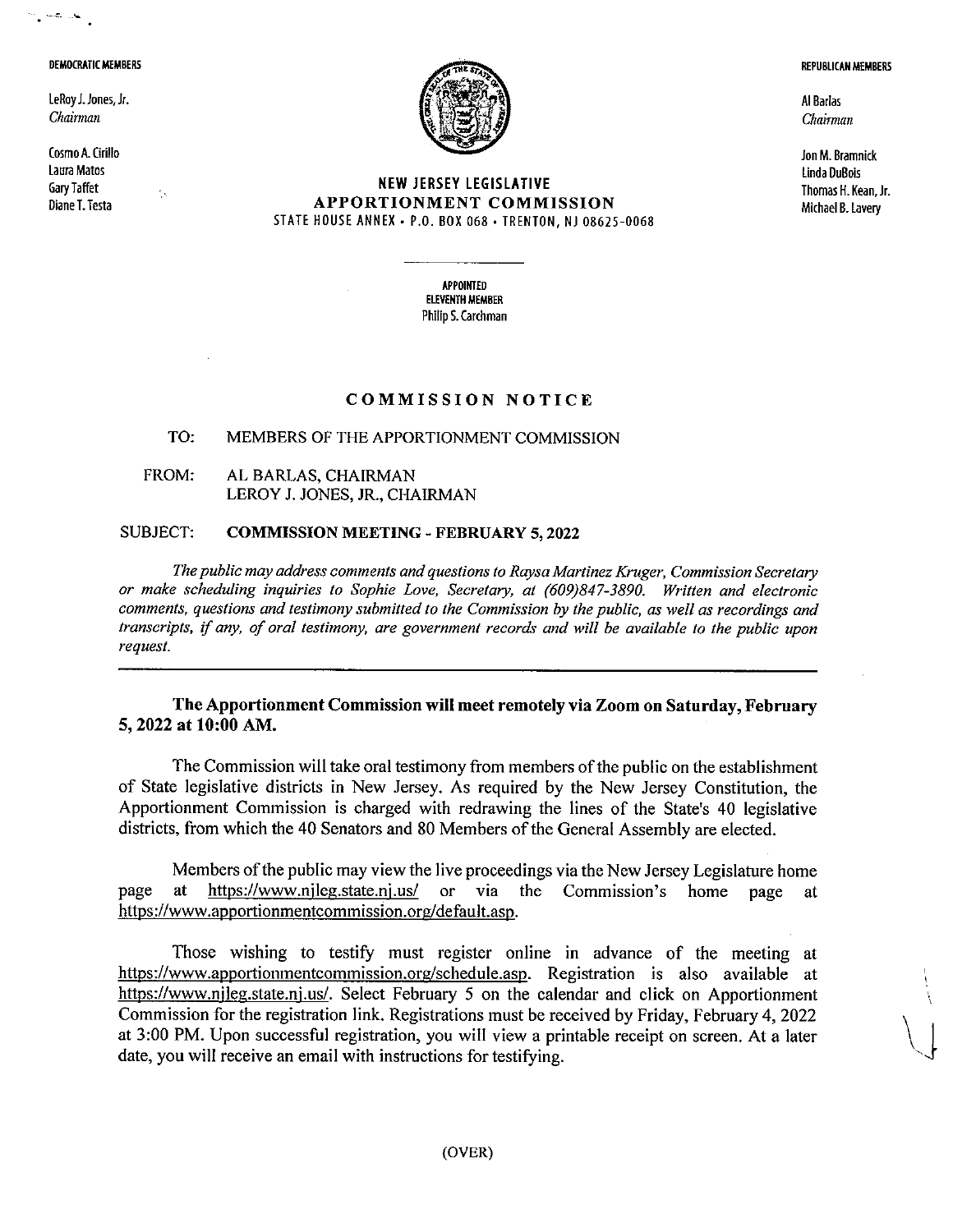**Apportionment Commission** Page 2 February 5, 2022

 $\left\langle \mathbf{r} \right\rangle_{\mathbf{A}}$ 

To ensure that all who wish to testify can do so, the Chair will limit public testimony to 5 minutes per person. Extra time will be allotted for those needing the assistance of a translator.

If you require language interpretation services to testify, please contact the Office of Legislative Services at (609) 847-3890 to discuss and arrange for interpretation services in advance of the meeting.

You may also submit written testimony instead of, or in addition to, oral testimony by email to OLSaideAPPC@njleg.org by Friday, February 4, 2022 at 3:00 PM. Written testimony will be included in the Commission's record and distributed to all Commission members.

**Issued 1/28/22** 

For reasonable accommodation of a disability call the telephone number above, or for persons with hearing loss dial 711 for NJ Relay. The provision of assistive listening devices requires 24 hours' notice. CART or sign language interpretation requires 5 days' notice.

For changes in schedule due to snow or other emergencies, see website http://www.njleg.state.nj.us or call 800-792-8630 (toll-free in NJ) or 609-847-3905.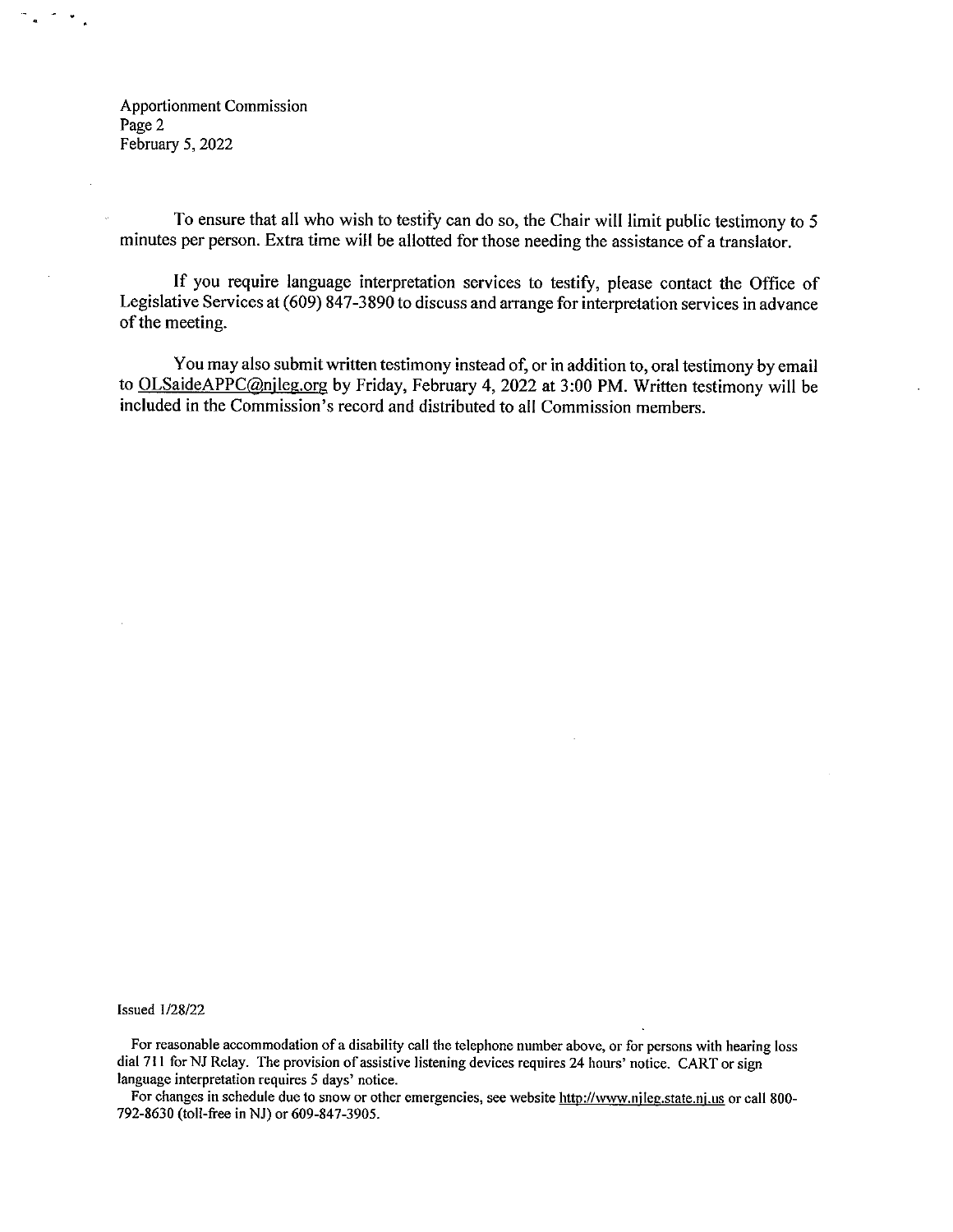#### **TABLE OF CONTENTS**

**Page**

| Lauren Albrecht                                                    |    |
|--------------------------------------------------------------------|----|
| Chair                                                              |    |
| New Jersey LGBTQ Democrats, and<br><b>Policy Consultant</b>        |    |
| <b>Garden State Equality</b>                                       | 3  |
|                                                                    |    |
| Sara August                                                        |    |
| Private Citizen                                                    | 6  |
| Fihmi Abdelfattah                                                  |    |
| Member                                                             |    |
| Palestinian American Community Center (PACC), and                  |    |
| President                                                          |    |
| North Hudson Islamic Educational Center                            | 8  |
| <b>Stephen Barratt</b>                                             |    |
| Representing                                                       |    |
| Coalition for Citizen Initiative NJ                                | 10 |
| James R. Barberio                                                  |    |
| Mayor                                                              |    |
| Parsippany-Troy Hills Township                                     | 12 |
| <b>Ryan Bates</b>                                                  |    |
| 1st Vice President                                                 |    |
| <b>New Jersey State Conference</b>                                 |    |
| Youth and College, and                                             |    |
| 1st Vice President                                                 |    |
| <b>Youth Council</b>                                               |    |
| <b>Camden County East Branch</b>                                   |    |
| National Association for the Advancement of Colored People (NAACP) | 13 |
| Kevin Bernard                                                      |    |
| 2nd Vice President                                                 |    |
| <b>New Jersey State Conference</b>                                 |    |
| Youth and College, and                                             |    |
| President                                                          |    |
| <b>Montclair State University Branch</b>                           |    |
| National Association for the Advancement of Colored People (NAACP) | 15 |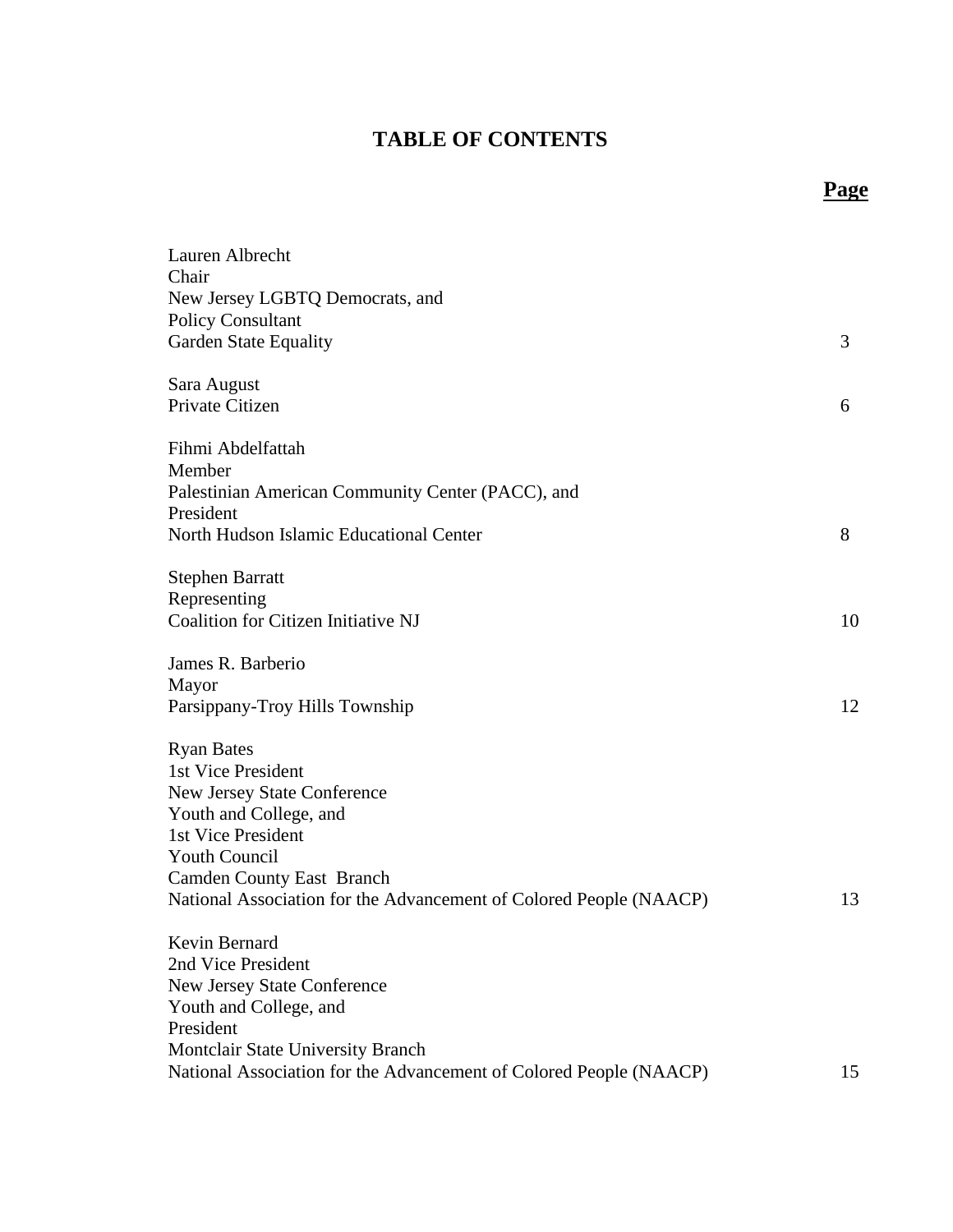|                                                                                                                                  | <b>Page</b> |
|----------------------------------------------------------------------------------------------------------------------------------|-------------|
| Stephen Burke<br>Member                                                                                                          |             |
| <b>Town Council</b><br>Fairview Borough                                                                                          | 17          |
| Grissele Camacho, Esq.<br><b>Recording Co-Secretary</b><br>Latina Civic PAC                                                      | 19          |
| Elizabeth Cohen<br>Private Citizen                                                                                               | 21          |
| <b>Lizbeth DeJesus</b><br>Councilwoman-at-Large<br>Woodbridge Township                                                           | 23          |
| Susan Druckenbrod<br>Co-Chair<br>Committee on Racial and Economic Equity<br>Unitarian Universalist Church in Cherry Hill (UUCCH) | 26          |
| Susanna<br>Interpreter/Translator                                                                                                | 27          |
| Sandra Agudelo<br>Member<br>32B SEIU                                                                                             | 28          |
| Dora Puentes<br>Member<br><b>32BJ SEIU</b>                                                                                       | 30          |
| Kohav J. Dantara<br>Private Citizen                                                                                              | 32          |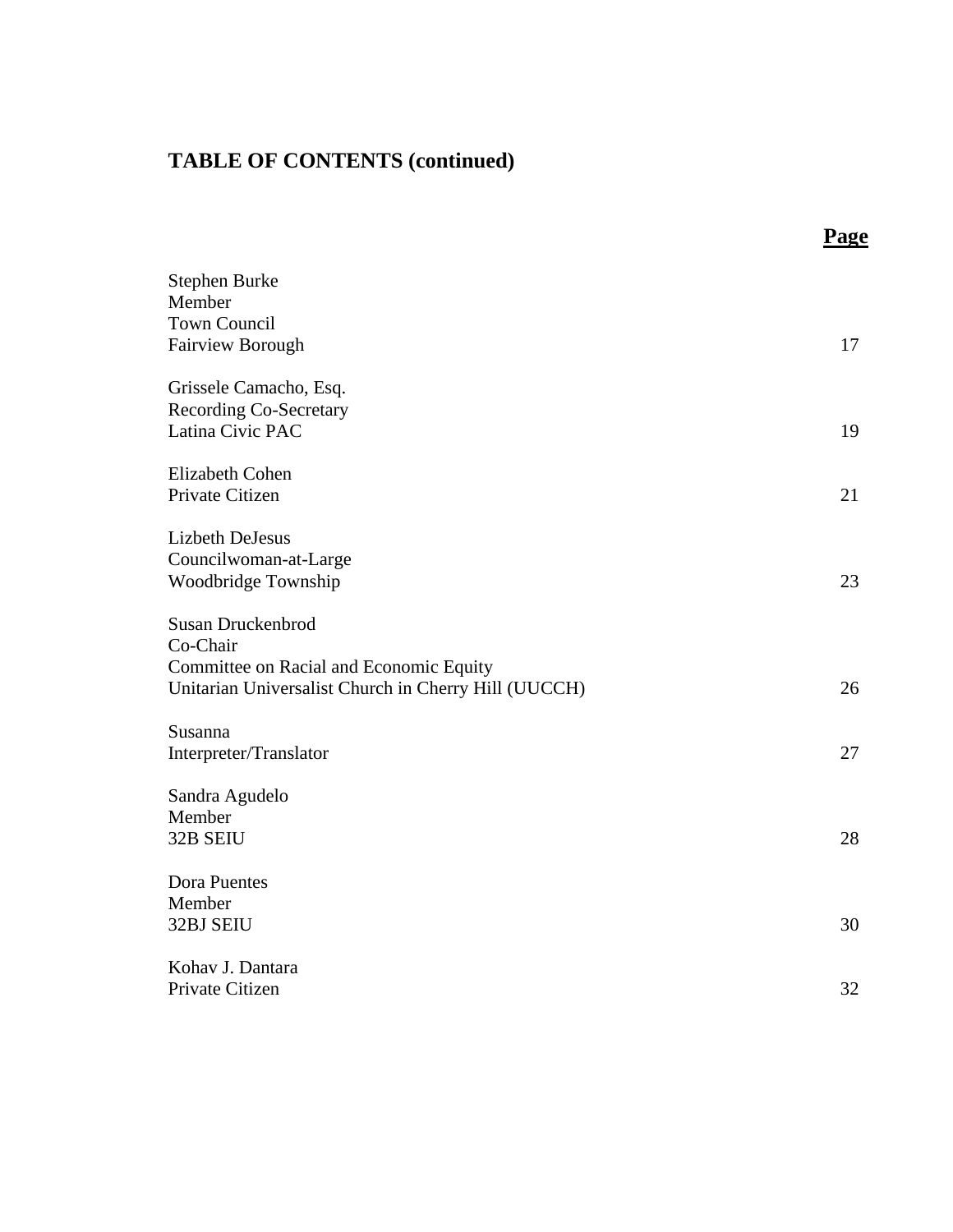|                                                                    | Page |
|--------------------------------------------------------------------|------|
| Patricia E. Doherty                                                |      |
| <b>Research Director</b>                                           |      |
| NJ 11th For Change                                                 | 35   |
| Matthew L. Duffy, Esq.                                             |      |
| <b>Special Counsel</b>                                             |      |
| Redistricting, Democracy, and Justice Program                      |      |
| New Jersey Institute for Social Justice (NJISJ)                    | 37   |
| <b>Charly Dutton</b>                                               |      |
| <b>Senate President</b>                                            |      |
| <b>Student Government Association</b>                              |      |
| Winslow Township High School                                       | 40   |
| Kristi Hanselmann                                                  |      |
| President                                                          |      |
| Republican Club, and                                               |      |
| Deputy Mayor                                                       |      |
| Mullica Township                                                   | 42   |
| Dianna A. Harris                                                   |      |
| President                                                          |      |
| Midtown Urban Renaissance Corporation (MURC)                       | 44   |
| Rohn Hein                                                          |      |
| Co-Chair                                                           |      |
| <b>Reparations Task Force</b>                                      |      |
| Unitarian Universalist Faith Action New Jersey (UU FaithAction NJ) | 45   |
| Darryl L. Jeffries                                                 |      |
| President                                                          |      |
| <b>Oranges and Maplewood Branch</b>                                |      |
| National Association for the Advancement of Colored People (NAACP) | 48   |
| Danielle M. Jones                                                  |      |
| Member                                                             |      |
| <b>Borough Council</b>                                             |      |
| Eatontown Borough                                                  | 49   |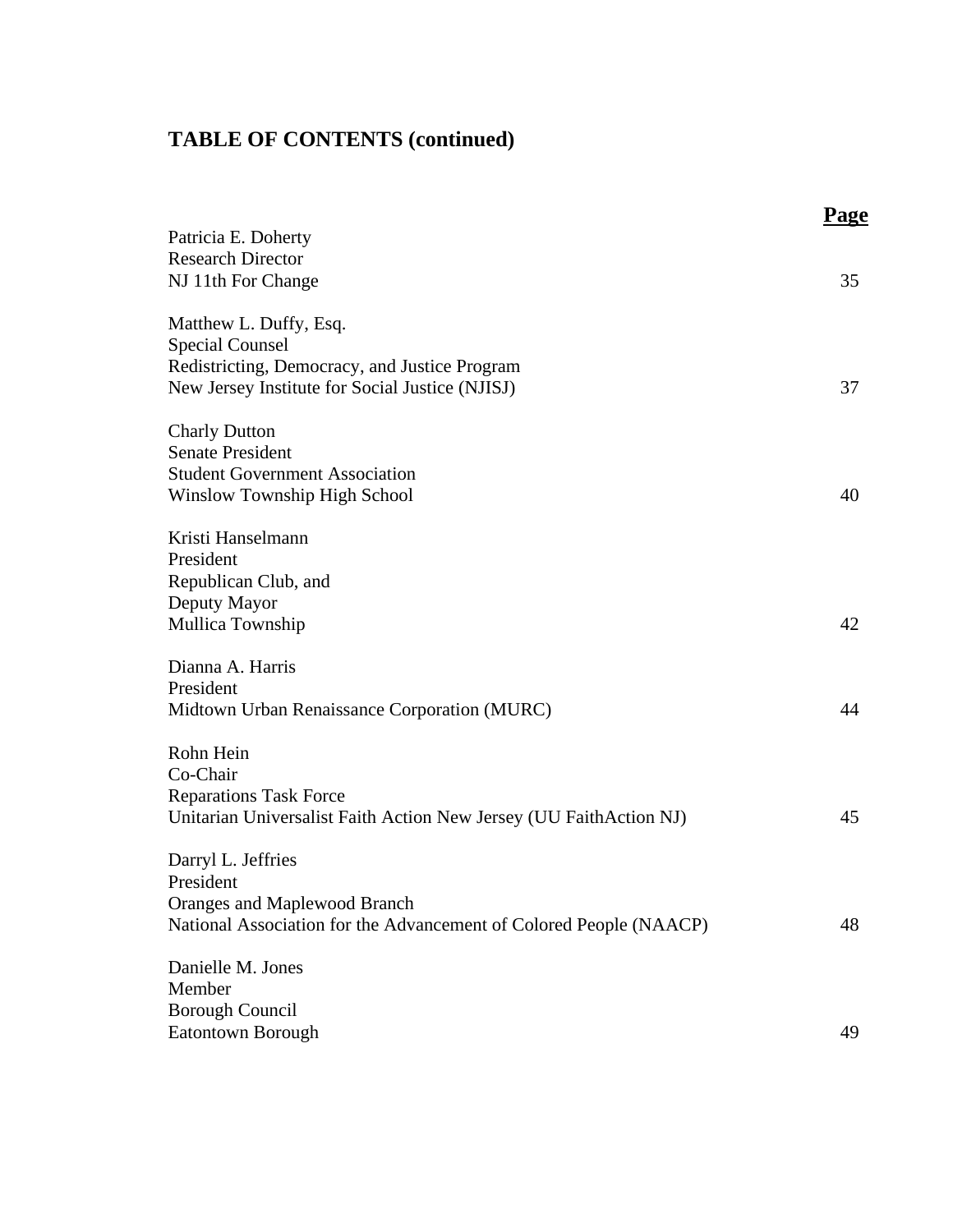|                                                                                                                                                                     | Page |
|---------------------------------------------------------------------------------------------------------------------------------------------------------------------|------|
| Kristine Keefe-Hassan<br>Private Citizen                                                                                                                            | 51   |
| Vijay Khadse<br>Private Citizen                                                                                                                                     | 52   |
| Thaddeus J. Kobylarz, Ph.D.<br>Mayor<br>Borough of Chatham                                                                                                          | 53   |
| <b>Albert Lukin</b><br>Member<br><b>Borough Council</b><br><b>Fairview Borough</b>                                                                                  | 56   |
| Bruce S. Morgan<br>President<br><b>Board of Directors</b><br><b>New Brunswick Area Branch</b><br>National Association for the Advancement of Colored People (NAACP) | 57   |
| Joseph Marchica<br>Chair<br><b>Our Revolution Trenton Mercer</b>                                                                                                    | 60   |
| <b>Fedah Mohammed</b><br><b>Office Administrator</b><br>Palestinian American Community Center (PACC)                                                                | 63   |
| Diab Mustafa<br>President<br><b>Board of Directors</b><br>Palestinian American Community Center (PACC)                                                              | 65   |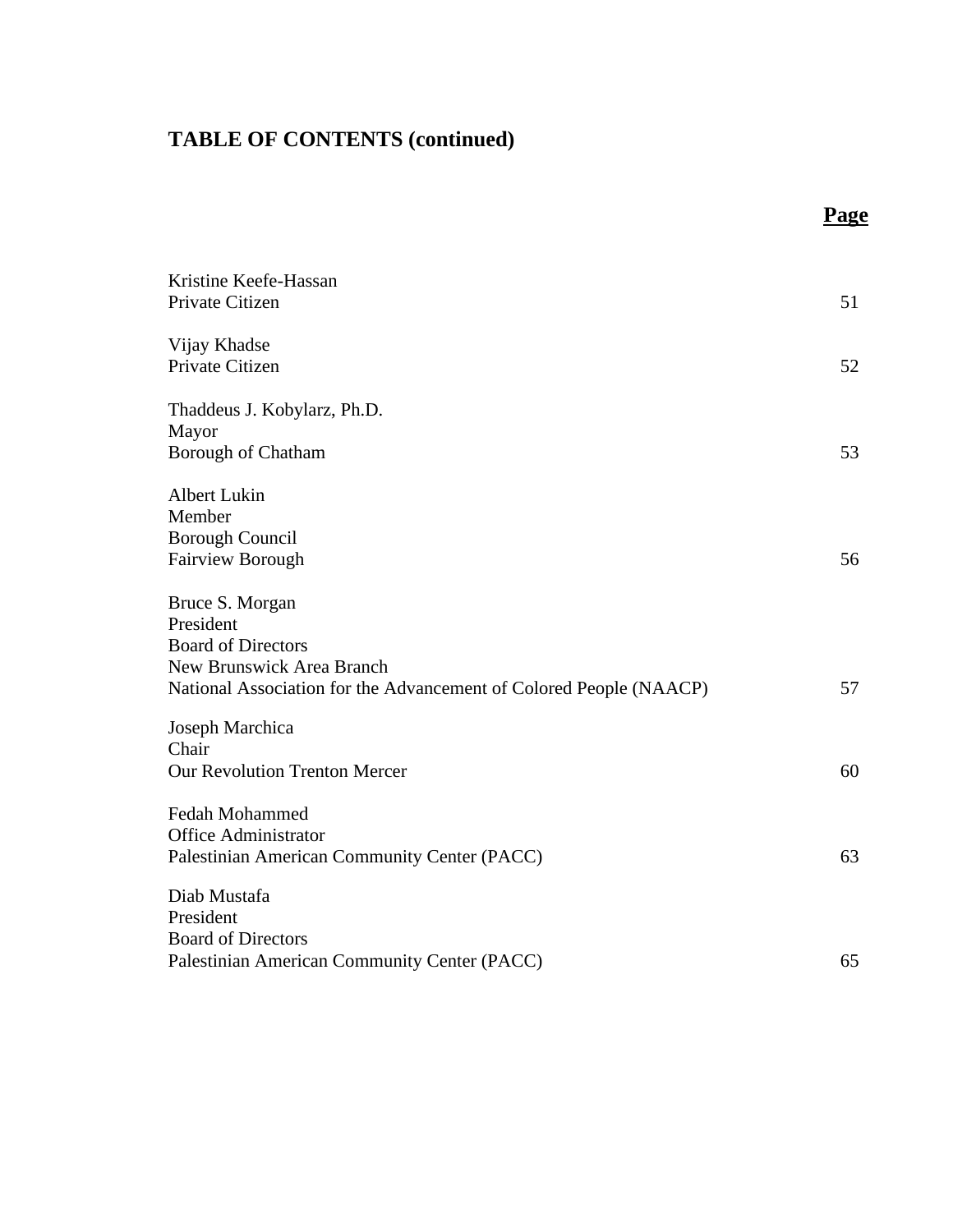|                                                                                                                                                | <b>Page</b> |
|------------------------------------------------------------------------------------------------------------------------------------------------|-------------|
| Francis Nuñez<br>Director<br><b>Community Organizing</b><br>Faith in New Jersey (FINJ), and<br>Representing<br>West Ward<br>Newark, New Jersey | 67          |
| Suha Obeidallah<br>Member<br>Palestinian American Community Center (PACC)                                                                      | 69          |
| Raed Odeh<br>Member<br><b>Board of Directors</b><br>Palestinian American Community Center (PACC)                                               | 71          |
| Kimberly O'Brien<br>President<br><b>Atlantic County Democratic Club</b>                                                                        | 72          |
| <b>Elizabeth Redwine</b><br>Private Citizen                                                                                                    | 75          |
| Glorianne Robbi<br>Member<br>League of Women Voters New Jersey (LWVNJ), and<br>Former Mayor<br>East Amwell Township                            | 76          |
| Jigar Shah<br>Private Citizen                                                                                                                  | 77          |
| Ashok K. Sharma<br>Private Citizen                                                                                                             | 79          |
| Robert Soni<br>Private Citizen                                                                                                                 | 80          |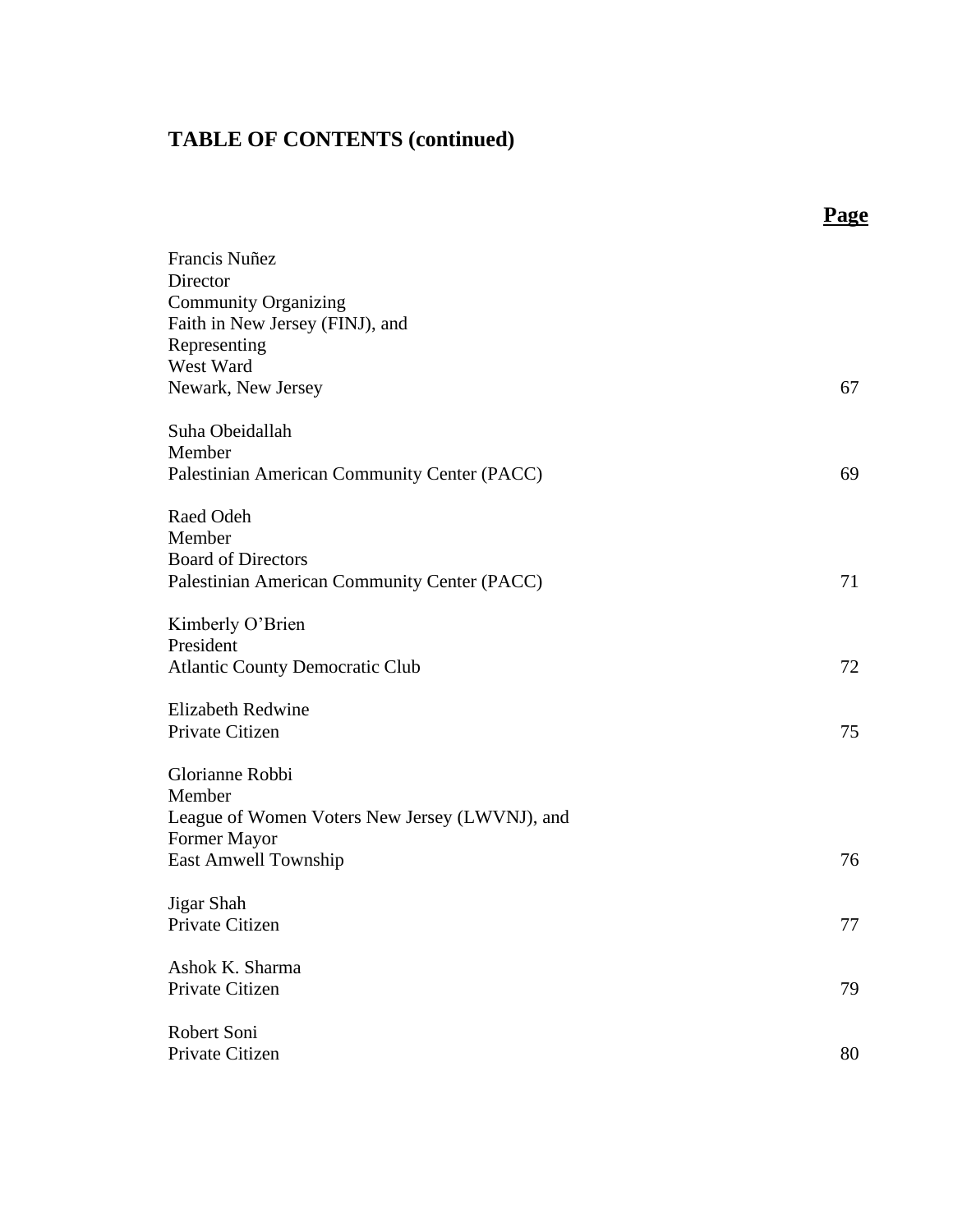|                                                                                                                                   | Page |
|-----------------------------------------------------------------------------------------------------------------------------------|------|
| <b>Herb Tarbous</b><br>Co-Founder, and<br><b>Volunteer Team Lead</b><br>Voter Choice New Jersey (VCNJ)                            | 83   |
| Charlene D. Walker<br><b>Executive Director</b><br>Faith in New Jersey (FINJ)                                                     | 85   |
| <b>Holly Willett</b><br>Member<br>Committee on Racial and Economic Equity<br>Unitarian Universalist Church in Cherry Hill (UUCCH) | 87   |
| <b>APPENDIX:</b>                                                                                                                  |      |
| Testimony<br>submitted by<br>Lauren Albrecht                                                                                      | 1x   |
| Testimony<br>submitted by<br>Fihmi Abdelfattah                                                                                    | 3x   |
| Testimony<br>submitted by<br><b>Stephen Barratt</b>                                                                               | 5x   |
| Testimony<br>submitted by<br><b>Elizabeth Cohen</b>                                                                               | 7x   |
| Testimony<br>submitted by<br>Kohav J. Dantara                                                                                     | 8x   |
| Testimony<br>submitted by<br>Patricia E. Doherty                                                                                  | 10x  |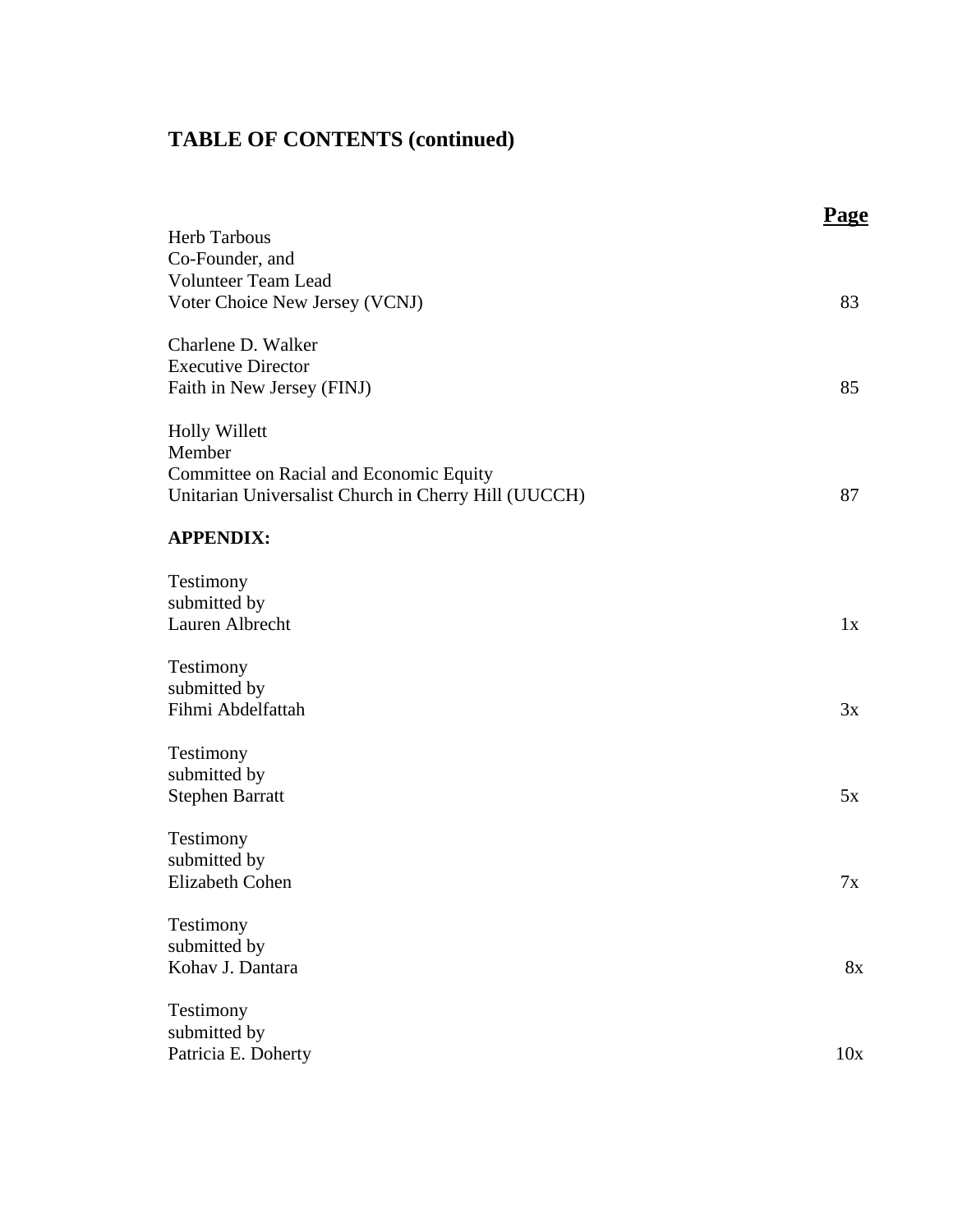# **APPENDIX (continued)**

|                             | Page |
|-----------------------------|------|
| Testimony                   |      |
| submitted by                |      |
| <b>Charly Dutton</b>        | 13x  |
| Testimony                   |      |
| submitted by                |      |
| Rohn Hein                   | 14x  |
|                             |      |
| Testimony, plus attachment  |      |
| submitted by                |      |
| Thaddeus J. Kobylarz, Ph.D. | 16x  |
| Testimony                   |      |
| submitted by                |      |
| Joseph Marchica             | 19x  |
| Testimony                   |      |
| submitted by                |      |
| Fedah Mohammed              | 22x  |
|                             |      |
| Testimony                   |      |
| submitted by                |      |
| Diab Mustafa                | 24x  |
| Testimony                   |      |
| submitted by                |      |
| Suha Obeidallah             | 26x  |
|                             |      |
| Testimony                   |      |
| submitted by                |      |
| Raed Odeh                   | 27x  |
| Testimony, plus attachment  |      |
| submitted by                |      |
| Kimberly O'Brien            | 28x  |
|                             |      |
| Testimony                   |      |
| submitted by                |      |
| Glorianne Robbi             | 30x  |
|                             |      |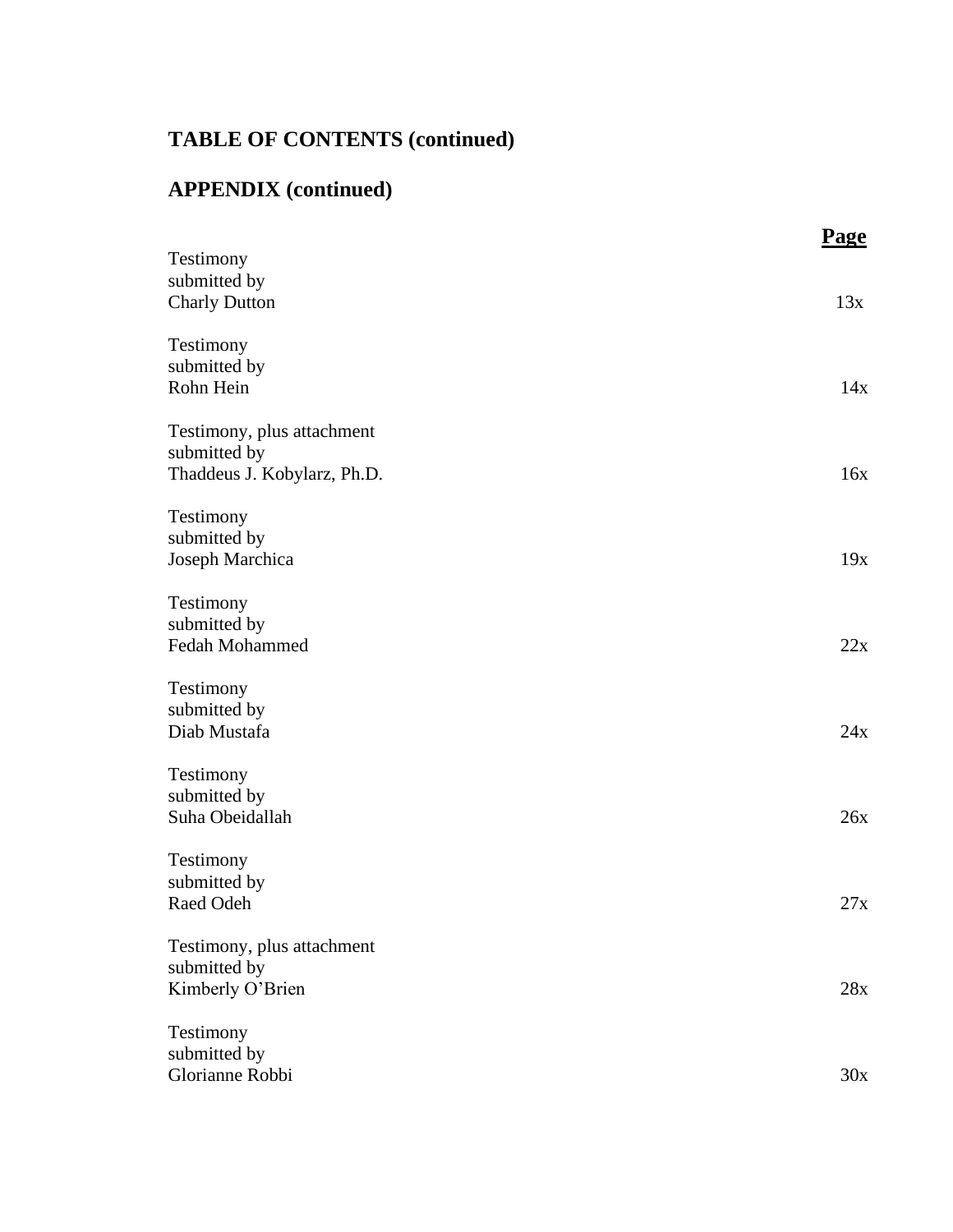# **APPENDIX (continued)**

| Testimony<br>submitted by                        | 31x |
|--------------------------------------------------|-----|
|                                                  |     |
|                                                  |     |
| Ashok K. Sharma                                  |     |
| Testimony                                        |     |
| submitted by                                     |     |
| Robert Soni                                      | 33x |
| Testimony, plus attachments                      |     |
| submitted by                                     |     |
| Rania Mustafa                                    |     |
| <b>Executive Director</b>                        |     |
| The Palestinian American Community Center (PACC) | 35x |
| Testimony                                        |     |
| submitted by                                     |     |
| Layla Odeh                                       |     |
| Lead Organizer                                   |     |
| Get Out the Vote                                 |     |
| Palestinian American Community Center (PACC)     | 47x |
| Testimony                                        |     |
| submitted by                                     |     |
| Khalid Anjum                                     |     |
| Private Citizen                                  | 49x |
|                                                  |     |

pnf:1-92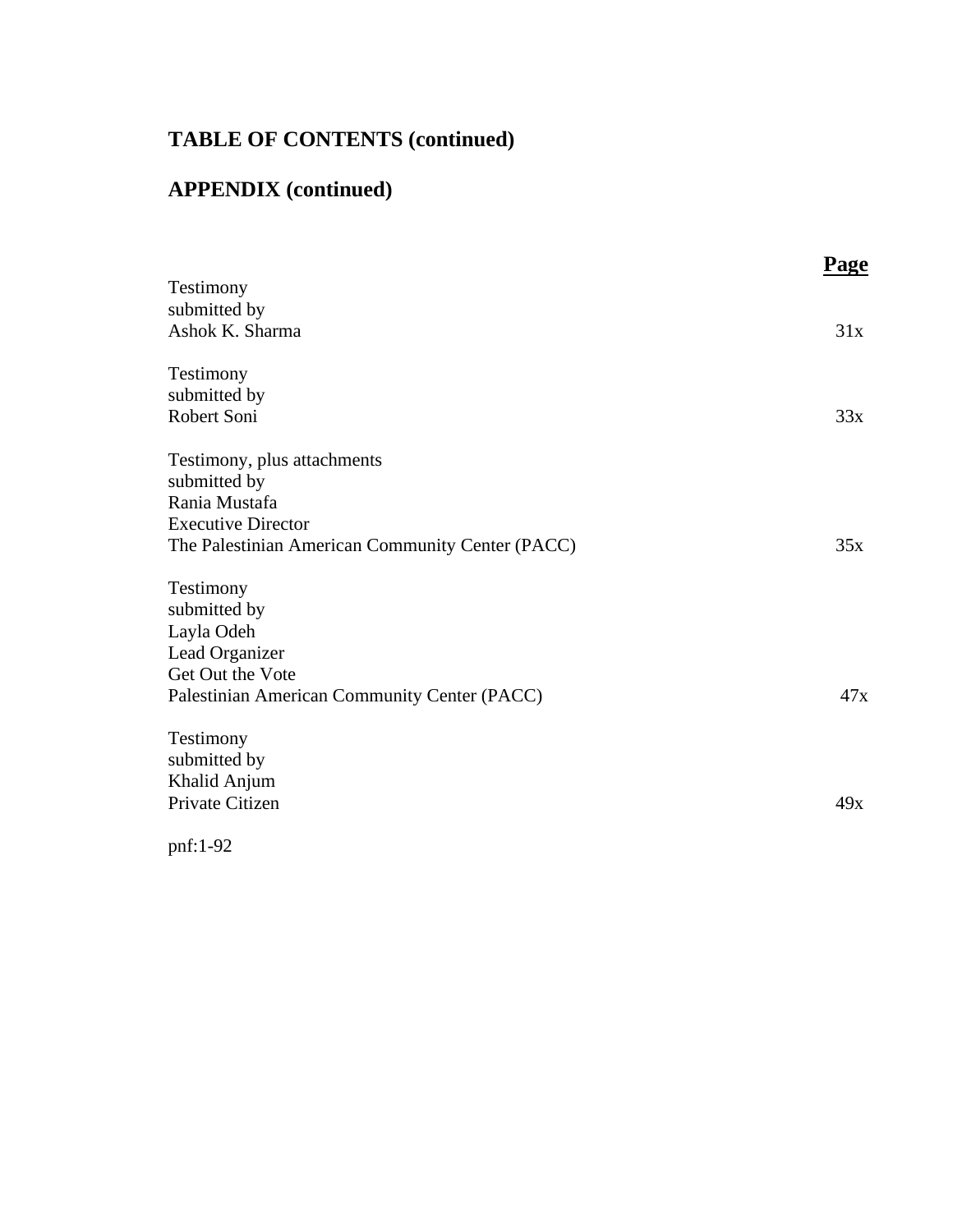**LeROY J. JONES, Jr. (Democratic Delegation Chair**): Good morning, everyone, and welcome to our ongoing series of public hearings for the New Jersey Apportionment Commission.

Let me just start by going through a roll call with the Commissioners.

Madam Secretary.

MS. MARTINEZ KRUGER (Commission Secretary): Commissioner Testa. (no response)

She's here.

Commissioner Taffet.

MR. TAFFET: Present.

MS. MARTINEZ KRUGER: Commissioner Matos.

MS. MATOS: Present.

MS. MARTINEZ KRUGER: Commissioner Lavery.

MR. LAVERY: Present.

MS. MARTINEZ KRUGER: Commissioner Kean.

SENATOR KEAN: Present.

MS. MARTINEZ KRUGER: Commissioner Dubois.

MS. DuBOIS: Present.

MS. MARTINEZ KRUGER: Commissioner Cirillo.

DR. CIRILLO: Present.

MS. MARTINEZ KRUGER: Commissioner Bramnick.

SENATOR BRAMNICK: Present.

MS. MARTINEZ KRUGER: Co-Chair Barlas.

**AL BARLAS (Republican Delegation Chair):** Here. MS. MARTINEZ KRUGER: Co-Chair Jones.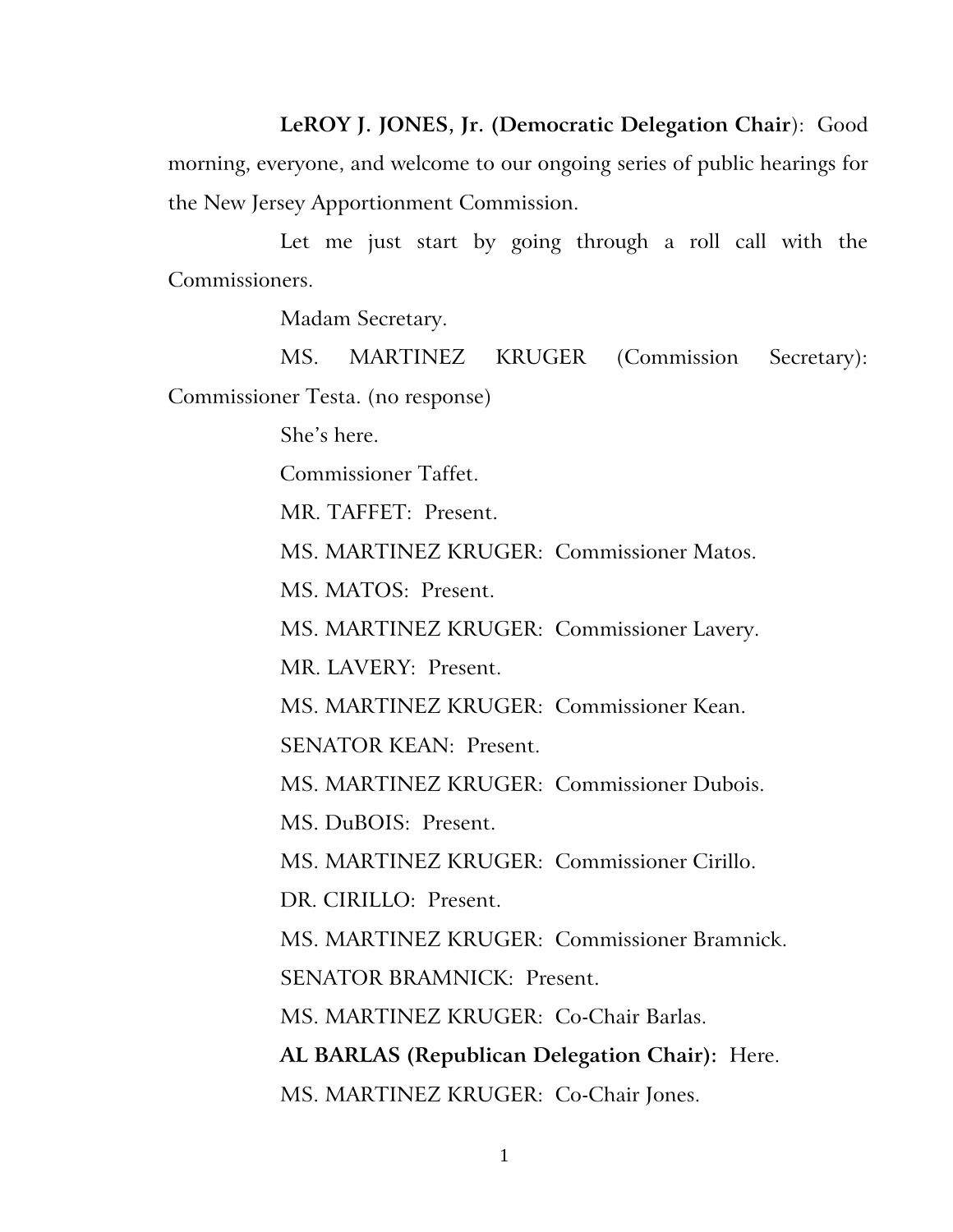MR. JONES: Present.

MS. MARTINEZ KRUGER: Eleventh Member Carchman.

**JUSTICE PHILIP S. CARCHMAN (Eleventh Member):** Present.

MR. JONES: Madam Secretary, we have a quorum -- no? Obviously.

MS. MARTINEZ KRUGER: Yes we do, Mr. Chairman.

MR. JONES: Thank you.

Before we get started-- Chairman Barlas, any comments for the record before we get started?

MR. BARLAS: Not from me; the floor is yours.

MR. JONES: Thank you, sir.

Judge Carchman, any statement, comments before we get started?

JUSTICE CARCHMAN: No, thank you.

MR. JONES: You're welcome.

So to the-- There are so many witnesses who have signed up today-- Madam Secretary, how many do we have? It's about 50--

MS. MARTINEZ KRUGER: Yes, Mr. Chairman, we have in the 50s. Would you like to do a timer for today's meeting?

MR. JONES: Absolutely. With the number of speakers we have, I'm going to just ask that the speakers try to limit their statement to the three minutes. I'm going to have to enforce that, because I want to give everybody an opportunity to be heard. But the information that you have to share, try to-- If it looks like your statement is longer than three minutes, try to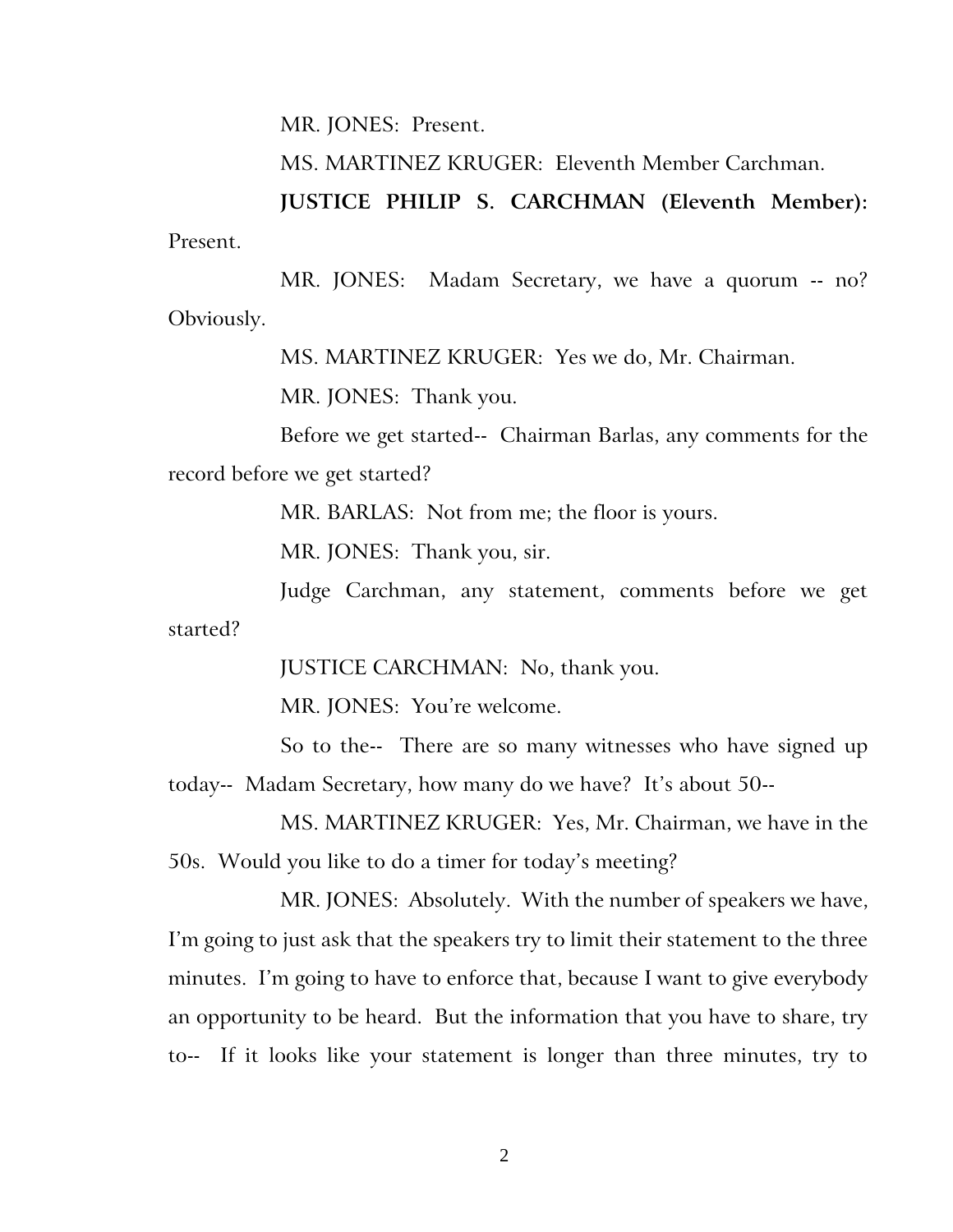summarize the salient points so that we can get all of the testimony on and up within that three minutes.

So Madam Secretary, we're going to go in order of your roster; which means that the order of the individuals' signing up. So we will start with the first one, Madam Secretary.

MS. MARTINEZ KRUGER: Okay, Mr. Chairman.

The first speaker who is present is Lauren Albrecht, followed by Sara August.

MR. JONES: Good morning, Ms. Albrecht.

**L A U R E N A L B R E C H T:** Good morning, Chairman. Thanks for having me.

MR. JONES: Thanks for being here.

MS. ALBRECHT: Thanks for having me, Judge Carchman and esteemed Commission members. And thank you to the other New Jerseyans giving testimony and using their voices to effect positive change in the state that we all love so much.

I appreciate the opportunity to speak with you on the important subject of legislative apportionment, as it relates to our New Jersey LGBTQ community.

I'm Lauren Albrecht; I'm a lifelong resident of New Jersey and current resident of Wall Township. I Chair the New Jersey Democratic State Committee's LGBTQ Caucus, I am proudly Garden State Equality's Policy Consultant, and I wear several other various hats in politics and policy on the County, State, and Federal spectrums.

By far, my most rewarding and challenging role is that of representative of, and advocate for, the LGBTQ community. Seizing on this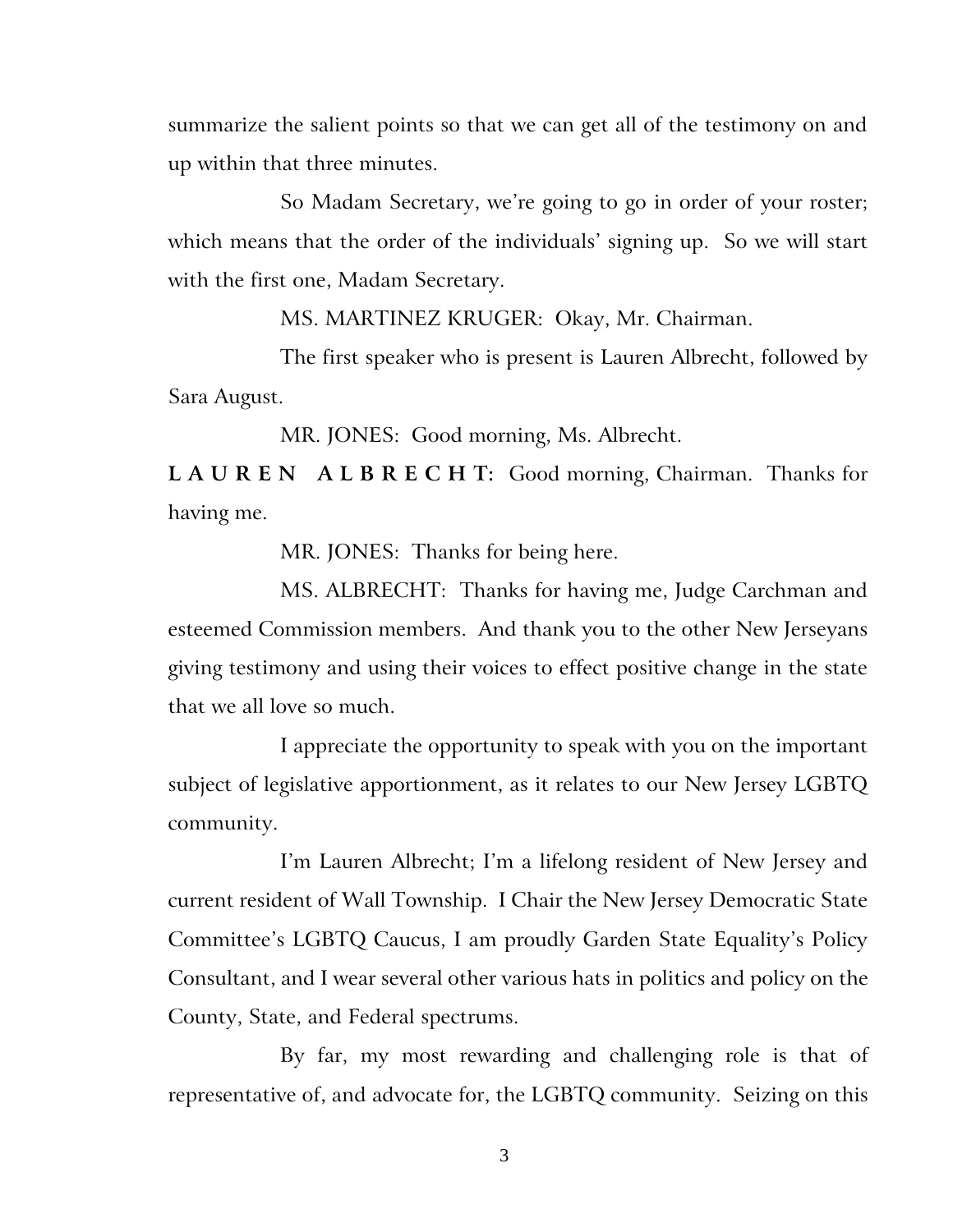once-per-decade opportunity to increase LGBTQ representation and visibility, I am here to make the statement that -- in the same vein as the communities of interest regarding race, religion, ethnicity, immigration, and economic standing -- our communities' concerns are heard louder when we can speak as a collective voice. And when our voice is diluted by splitting up areas of LGBTQ-concentrated communities, we are more likely to suffer systemic erasure; which, unfortunately for us, often results in the removal of our legally protected rights in military service, healthcare, workforce, education, housing, physical safety, economic security, and basically every metric by which the success, health, and wealth of a community is measured.

At the most recent estimate by the HRC, in 2020, LGBTQ people comprise 6 percent of the population. This is merely an estimate, and arriving at this estimate is hampered by a few different factors; most notably, the lack of a sexual orientation gender identity category on the census, coupled with the fact that self-identification as LGBTQ can be detrimental to personal safety or employment security. This estimate is culled from a variety of resources, such as polling favorability of marriage equality and the results of ballot questions, as well as healthcare data and door-to-door data collection. Some LGBTQ organizations put the estimate closer to 12 percent of the total population, falling somewhere into the overall category of LGBTQIA+. If 6 to 12 percent of the population is LGBTQ, truly equitable representation would, in New Jersey, mean that 6 to 12 percent of our 120 members of Legislature would identify as LGBTQ.

That would be, at a minimum, seven members of the Legislature. Right now, there is currently one, and zero members of our Federal delegation. Despite this absence, which is not for lack of our trying, and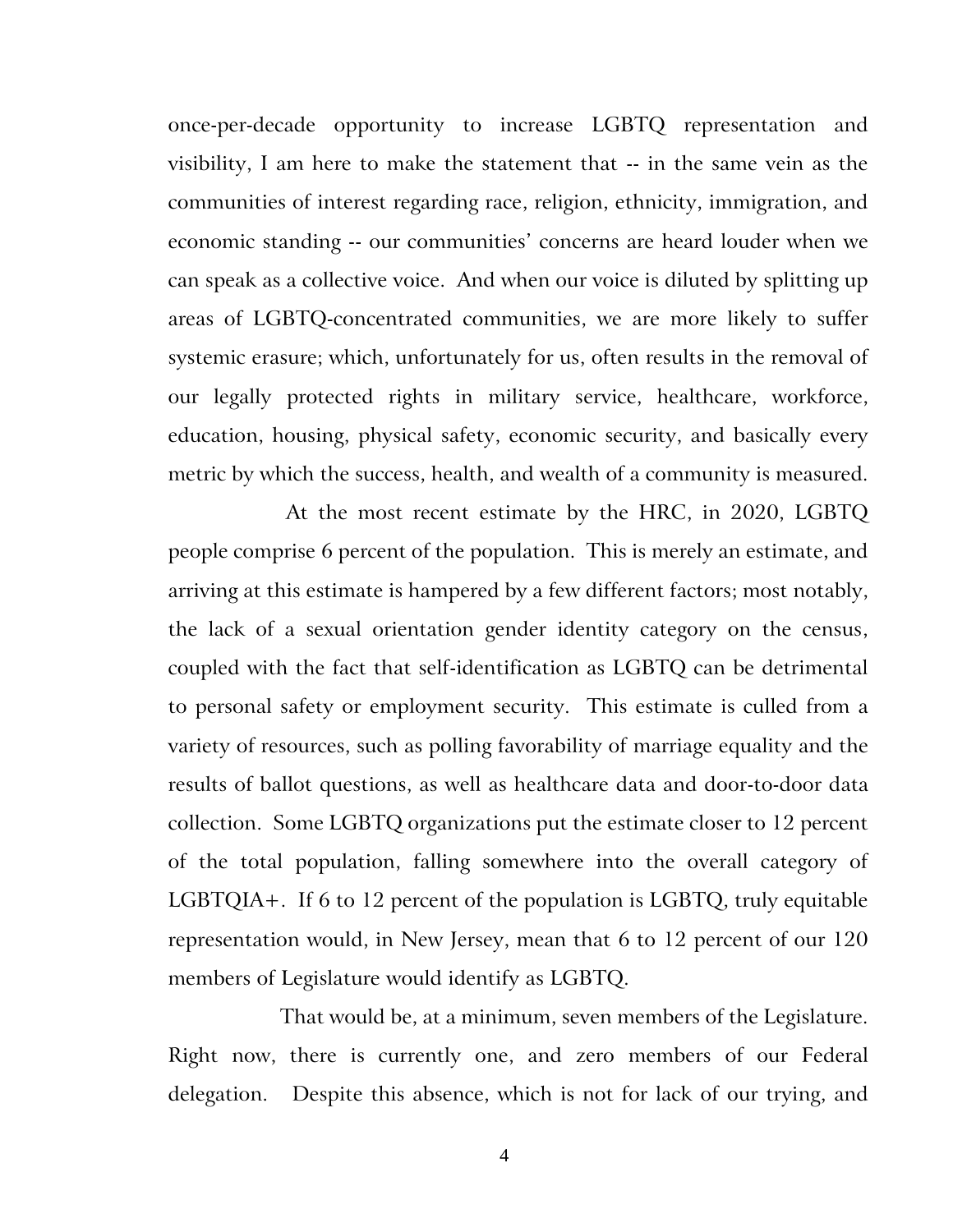despite what the Census says, we exist. Study after study, and most recently in New Jersey a report of the Transgender Equality Task Force convened by Governor Murphy, show the needs of our community to be unique.

Ideally, the goal is that one day, our Legislature accurately reflects who we are as a population, and this is more likely to happen when our voices are heard as a bloc, rather than a diluted smattering.

I'm going to skip some of the more glaring statistics in deference to the time limit and get to the more salient points, like Chairman Jones said.

So this leads me to my next point: The independent member's standard of partisan fairness, as set forth in the Statement of Standards of Philip Carchman, 11th member of the New Jersey Legislative Apportionment Commission, and dated January 27, 2022.

In New Jersey, overwhelmingly, the LGBTQ community has found its allies in our Democratic members of the Legislature who pay more than lip service to creating true, lived equity through legislation and policy. It follows logically then that overwhelmingly our New Jersey LGBTQ community turns out to vote for Democratic members of Legislature, because this is where our community finds its needs met, with a few notable exceptions. I can personally attest to this every time my own legislators introduce bills to deny the rights of trans people to use the bathroom that matches their gender identity, and when they fail to affirm my right to marry who I love by voting "no" in 2022 on Marriage Equality in New Jersey. Therefore, I would respectfully request that the Commission consider the negative impact of moving LGBTQ-dense municipalities out of Democratically held districts, and I would also respectfully request that the Commission consider keeping or reapportioning LGBTQ-dense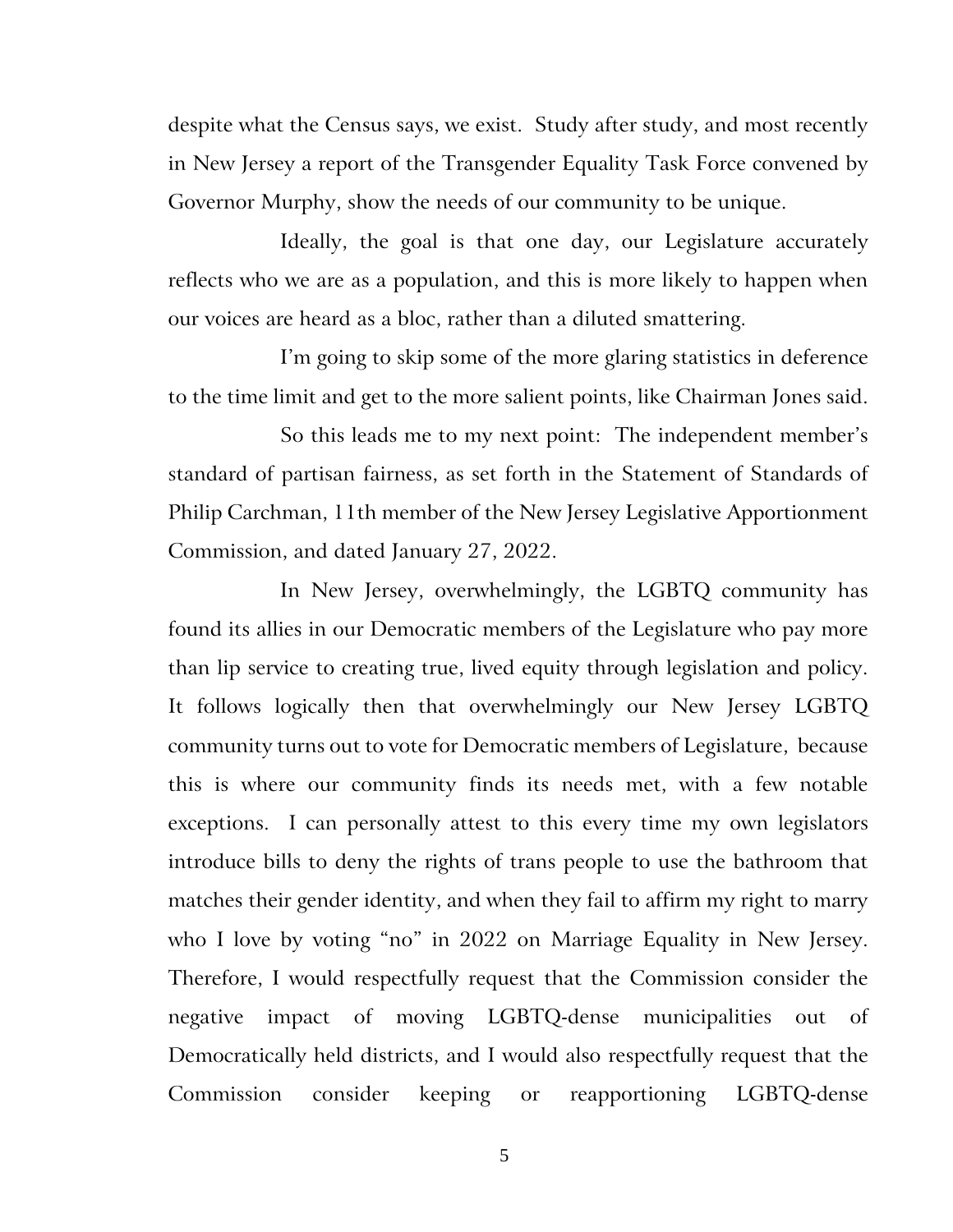municipalities into the same districts as other LGBTQ-dense municipalities; obviously while observing the process set forth under Article 4, Section 3 of the State Constitution and Section 2 of the Federal Voting Rights Act of 1965.

Thank you again for your time, and for providing me this space in which we are all heard equally to advocate for my community.

Thanks.

MR. JONES: Thank you, Lauren. I appreciate that. And thanks for being sensitive to the time. I know you got a little jammed there with the audio.

MS. ALBRECHT: I could have gone for many more.

MR. JONES: I know you could have; that's what I was going to suggest. Can you submit that testimony so that we can review the entirety of the statement?

MS. ALBRECHT: Absolutely. Thank you, Chairman.

MR. JONES: We appreciate it.

Madam Secretary.

MS. MARTINEZ KRUGER: The next speaker is Sara August, followed by Fihmi Abdelfattah.

**S A R A A U G U S T:** Good morning.

MR. JONES: Good morning.

MS. AUGUST: Good morning. Thank you so much for being here, and for listening, and for everyone's ability to be here and listen as well.

So I am Sara August; I live and go to temple in Scotch Plains.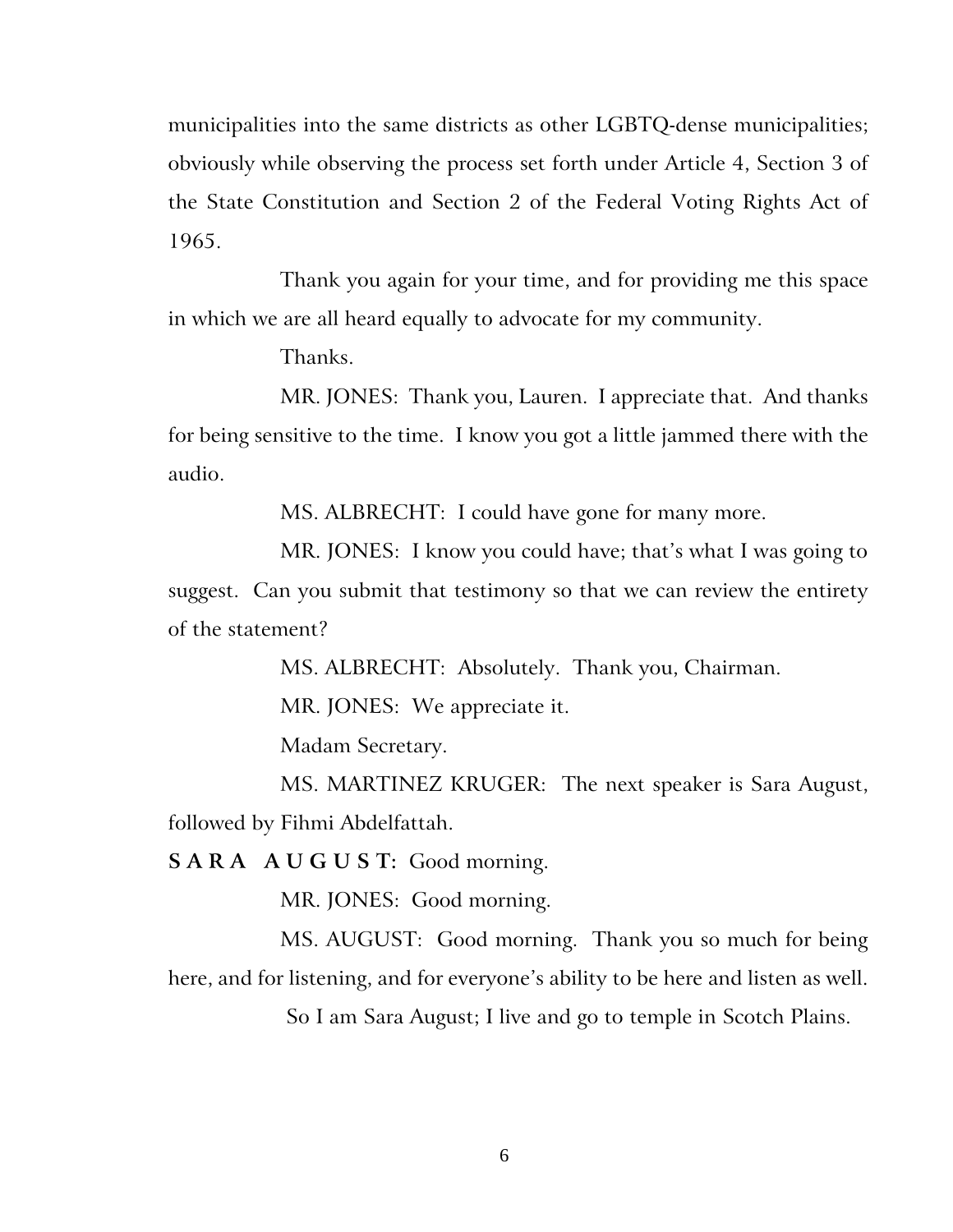I am here to ask that you respect the growth of communities of color and origin to be sure that they have adequate representation in our next round of maps.

So our community is largely made up of many origins, ethnicities, and races. So we are bordered by South Plainfield on one side and Mountainside on one side. There's Fanwood in the middle and Clark on the other side. We have a reservation nearby. We have lots going on around here. Included in our community is Scotch Plains-Fanwood High School, the downtown Fanwood, and the train that stops in Fanwood. We have a JCC, a YMCA. We have 14 churches, two temples, a Chabad Center. We have great diversity in this town.

We're split between the 7th and 12th Congressional Districts and part of New Jersey's 22nd State Legislature (*sic*). So the town is so incredibly diverse, it really needs to be kept together. We're a mix of middle class with different races, ethnicities, religions. You know, Scotch Plains' history comes from the fact that we had the very first African American country club. They're doing a whole history on Kramer Manor, which is a largely Black neighborhood, or was, and still is in part too, that grew and thrived despite all the obstacles -- by refusal of Federal funding for mortgages; from the Great Depression, the World War, and systemic racism.

So due to this, and all that has happened in our community, I work with a group -- a collective group of parents, neighbors, alumni, allies to bring together representation, equality, anti-racism, and diversity in this town.

As parents, we came together, a group of us, to really stand up and make sure that all of our diversity is heard in our school district, in each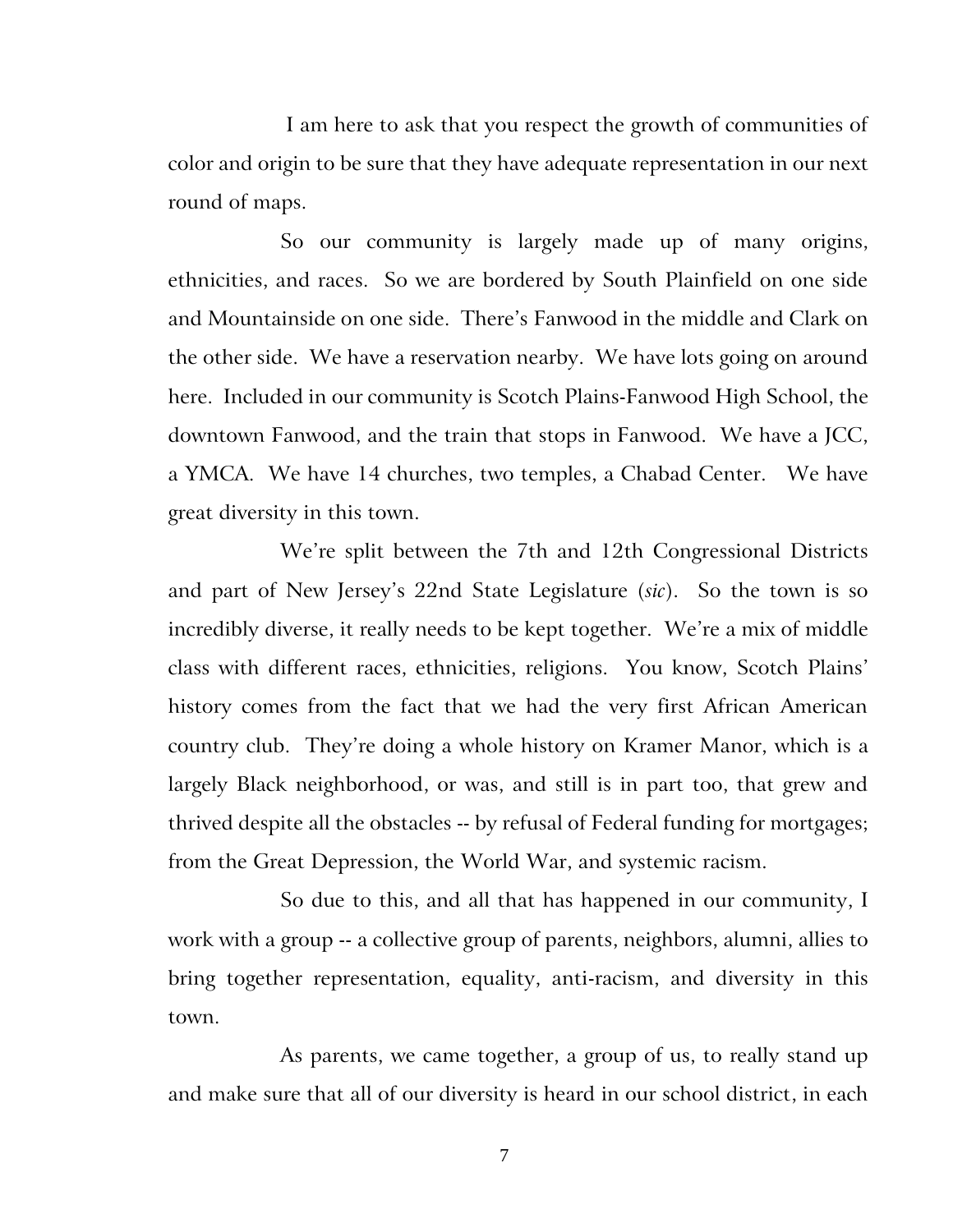of the schools. And I ask that you keep our community together because of the diversity it has. We have diversity, like the town of Maplewood; and they are tight and together as we should be, too.

So I thank the Commission for listening to me today, and ask that you consider keeping my community together when drawing your new maps to the extent that it's possible without in any way diluting the minority voting power, or otherwise violating the law of fair districting principles.

Again, thank you so much.

MR. JONES: Thank you so much, Ms. August.

Madam Secretary.

MS. MARTINEZ KRUGER: The next speaker is Fihmi Abdelfattah, followed by Stephen Barratt.

MR. JONES: Good morning.

**F I H M I A B D E L F A T T A H:** Hello, good morning.

MR. JONES:Good morning.

My name is Fihmi Abdelfattah. I'm the President of North Hudson's Islamic Educational Center. I'm a businessman who immigrated to this country over 40 years ago. I'm currently leading the largest mosque in Hudson County.

I'm here to support the Unity Map presented by the Fair Districts New Jersey.

I have been working with the Palestinian American Community Center to help map Arab communities throughout the State of New Jersey in hopes that the Commission would take my community' into consideration when redrawing the State District map.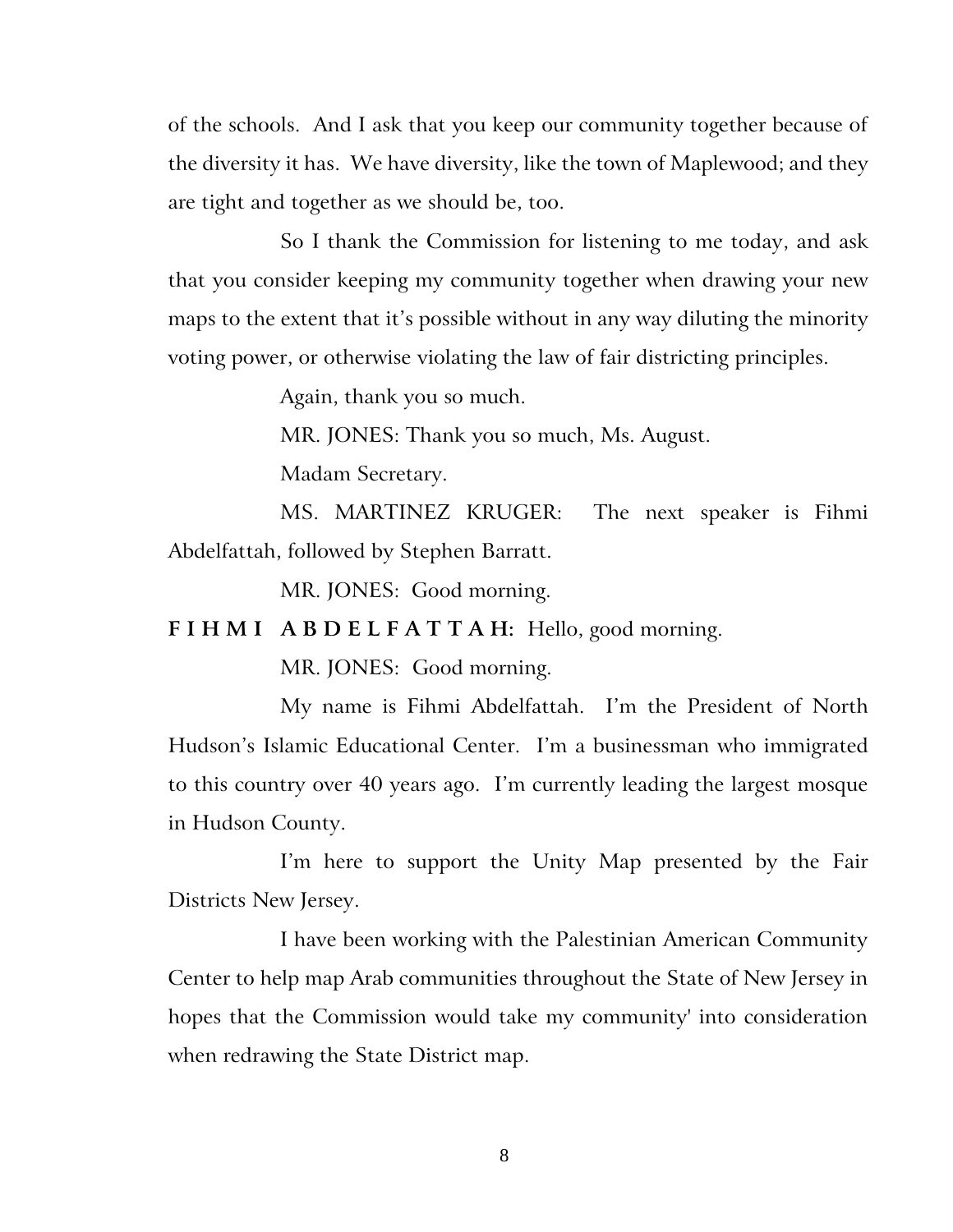The diverse Arab/MENA population in New Jersey can trace their ancestry to different countries, speak different dialects and languages, practice different religions, and fall into a broad range of socioeconomic categories. However, we have much more in common, and we want to be represented by the leaders who understand our community's ethnic diversity and unique needs.

We can trace our economic contributions to New Jersey by Syrian immigrants that established skilled manufacturing soon after the City of Paterson was founded in 1792. And by 1924, there were 25 Arab American-owned factories in Paterson and Hoboken, New Jersey.

There are an estimated 113 Islamic nonprofit organizations in New Jersey, and many Arab organizations throughout New Jersey, including my own in Union City. We have become a home and a safe haven for thousands of people seeking assistance and connection with their community. But we are limited in our ability to provide social services, as many funding streams are limited to data and government sources of information that do not track my community.

In Hudson County, we live -- where I live -- I have mapped the following cities as having significant Arab population, including Jersey City's *The Heights* area; Union City, where my mosque and community center is; West New York, mainly centered around Bergenline Avenue. This community of interest shares uniquely immigrant experiences with specific community needs that can only be addressed by someone who understands the complexity of my community.

Even though our Arab American community can trace its history to the establishment of the City of Paterson, there has been a significant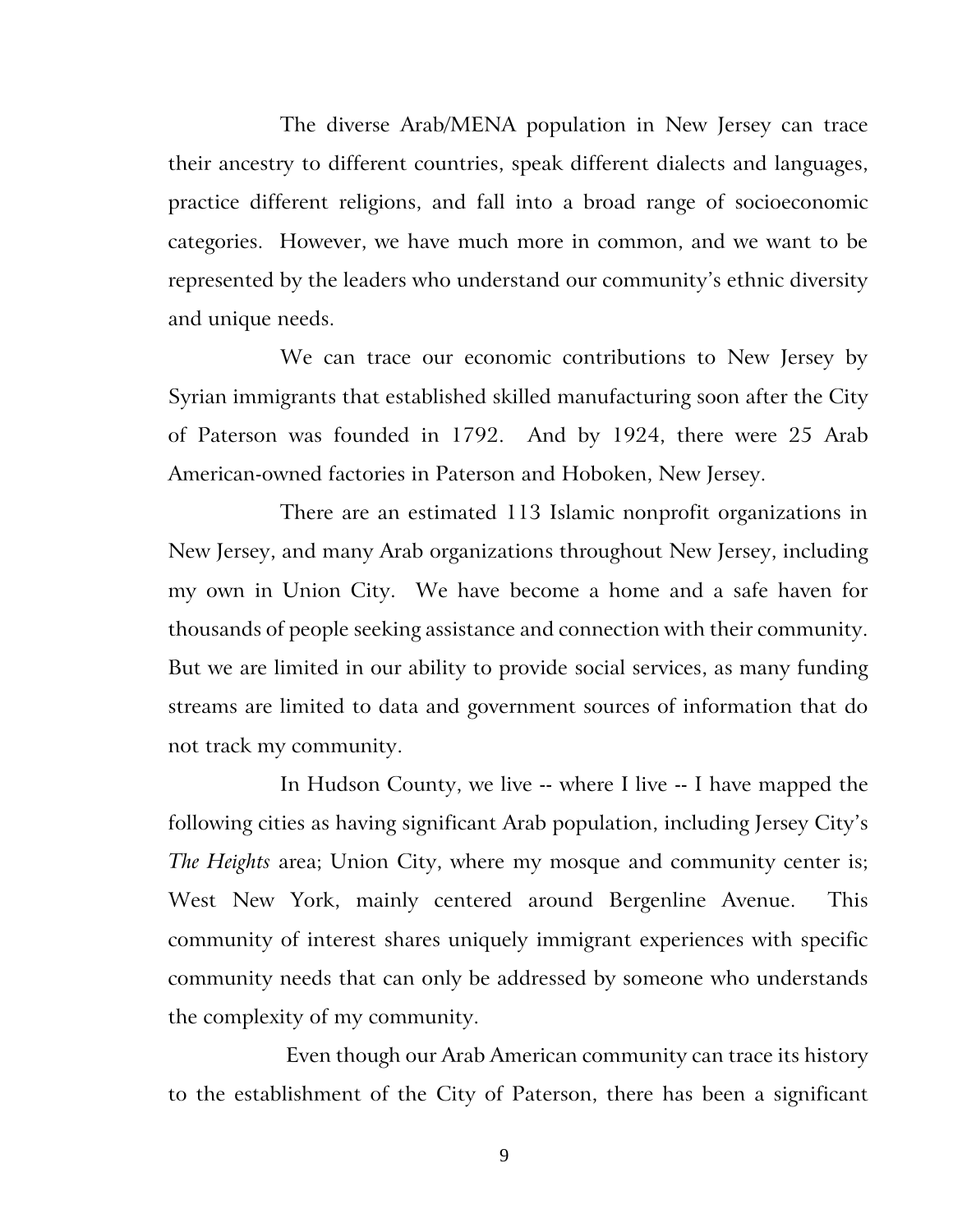increase in our population over 30 years, giving us the ability to gain leadership positions throughout local government. But we currently have no representation in Trenton or Washington, D.C.

The Palestinian Community Center has submitted a community of interest map highlighting 25 cities and townships in six counties with significant Arab American populations. This map is also included in the Unity Map presented by Fair Districts New Jersey.

I hope you'll take these maps into consideration when drawing new district lines. I hope you are able to keep Jersey City, Union City, and West New York together as a voting bloc to ensure we get the representation we need.

Thank you all very much.

MR. JONES: Thank you so much, sir.

Madam Secretary.

MS. MARTINEZ KRUGER: The next speaker is Stephen Barratt, followed by James Barberio.

**S T E P H E N B A R R A T T:** Good morning, Chairman and Commissioners.

Thank you very much for the opportunity to submit testimony this morning.

I'm a member of the Coalition for Citizen Initiative and the New Jersey Independent Voters. This includes roughly 2.4 million New Jersey voters who are not members of either of the two major parties.

People like to say, "We aren't really independent; that we all lean Republican or Democrat." The truth is that we vote for the best candidate on issues, and not on party identity. May the best candidate win.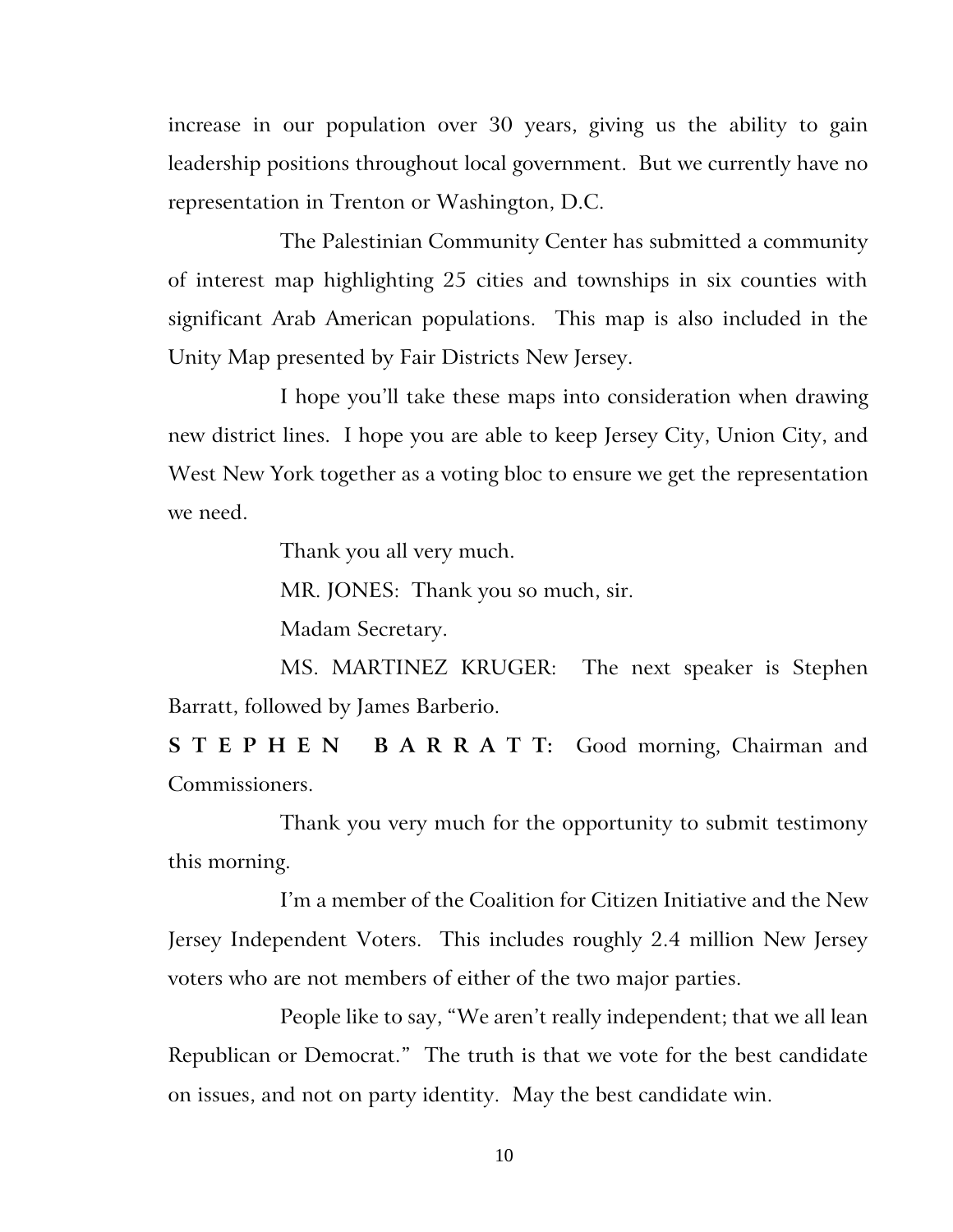On Wednesday, February 2, Fair Districts New Jersey presented the Commission with a nonpartisan map. The primary focus of this map was on distinctive communities of common interest. We are grateful for the efforts of Fair Districts New Jersey to prepare this nonpartisan map. We're also grateful to the Commission for agreeing to publish the maps that have been submitted from the two factions in advance of the decision. The degree of risk to the Commission for this voluntary transparency is understood and appreciated.

In a proper reapportionment process, voting districts would group people of common interests, and then politicians and their parties would compete for the privilege of representing those districts. Beyond good ideas and the hard work of campaigning, there would be no advantage baked into the system for any candidate or party.

So in that spirit, we have a map that has been conceived with a lot of public input, and which was developed by people who have no partisan interest.

I urge the Commission to adopt, as a compromise, the nonpartisan Unity Map submitted by Fair Districts New Jersey. It is not an overstatement to say that this would be a heroic and courageous choice by the members of the Commission.

Thank you very much for your attention.

MR. JONES: Thank you, Mr. Barratt. We appreciate your comments.

Madam Secretary.

MS. MARTINEZ KRUGER: The next speaker is James Barberio, followed by Ryan Bates.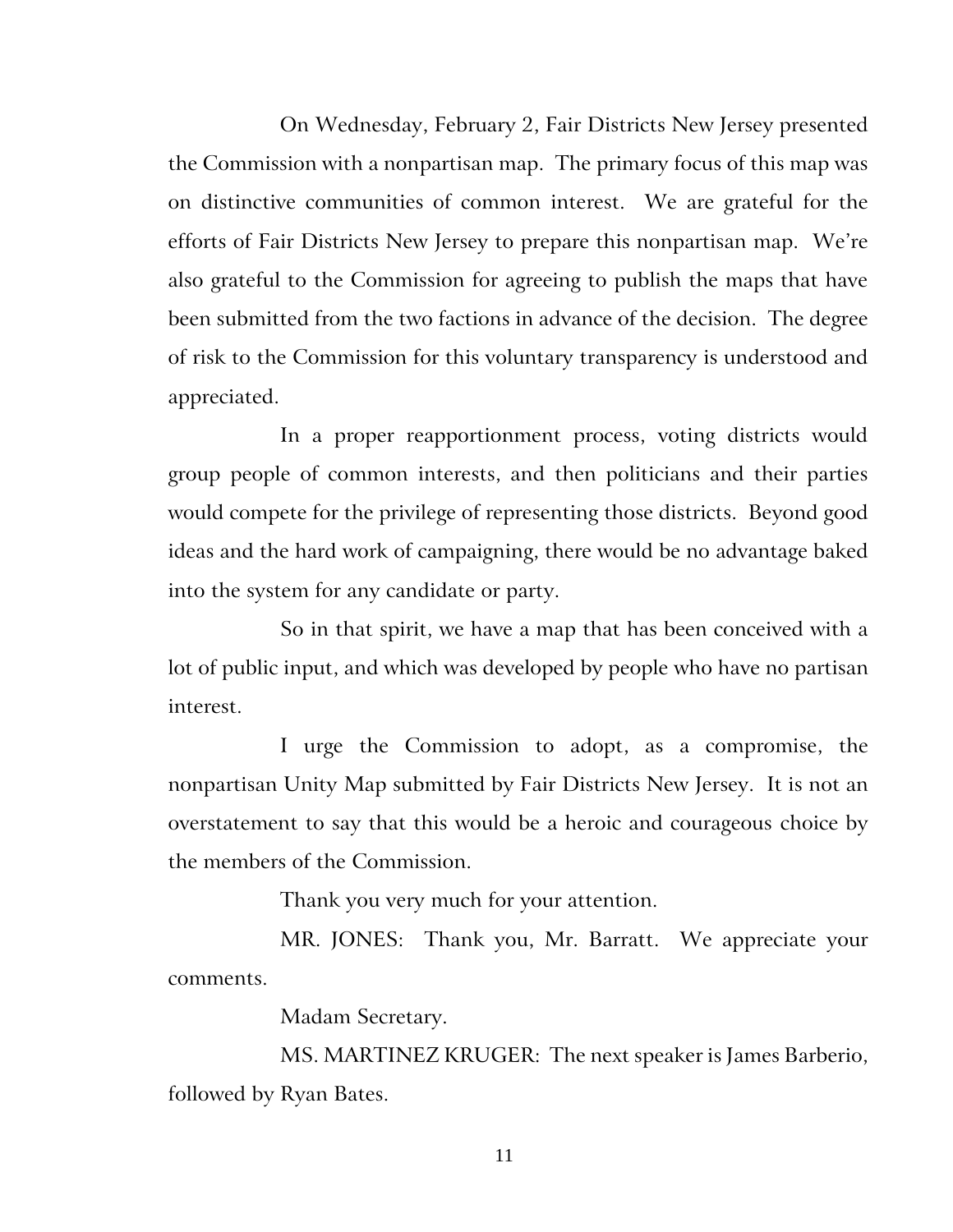MR. JONES: Welcome, Mayor.

**M A Y O R J A M E S B A R B E R I O:** Well, thank you, Chairman.

And good morning, Chairman and the Commissioners.

I'm Mayor James Barberio, the Mayor of the Township of Parsippany-Troy Hills. I've been a resident of Parsippany for 57 years, but I'm only 35 years old -- if you believe that. (laughter)

That's beside the point. I'm here to speak with regards to the redistricting of District -- Morris Plains, and possibly separating Parsippany and Morris Plains out of the District. I can tell you firsthand -- I've been here since a little boy, and I always thought Morris Plains *was* Parsippany because we had so many Morris Plains addresses; we have an ample amount of them. But we do a lot with Morris Plains. We shop in Morris Plains, because we have two sides of town in Parsippany. And Morris Plains is like a-- And I can tell you that a lot of individuals tell me, "You know, Mayor, I would vote for you if I lived in Parsippany; but I live in Morris Plains." The fact of the matter is, they do live in Morris Plains.

I think it would be a big mistake to take two neighbors, like Morris Plains and Parsippany-Troy Hills, and divide them. We have so much connectivity, and one of them is the Asian population. I've been blessed to grow up in Parsippany. I grew up in an apartment complex, which was a diverse community within the apartment complex. I mean, we had the first Black family in parts of the complex I lived in, we were all friends -- a Hispanic community, Italian American community, and now, with the population of the Asian community -- which they treat me like their own family. It also segues all the way into Morris Plains. So there's a lot of interconnection with the Asian community as well.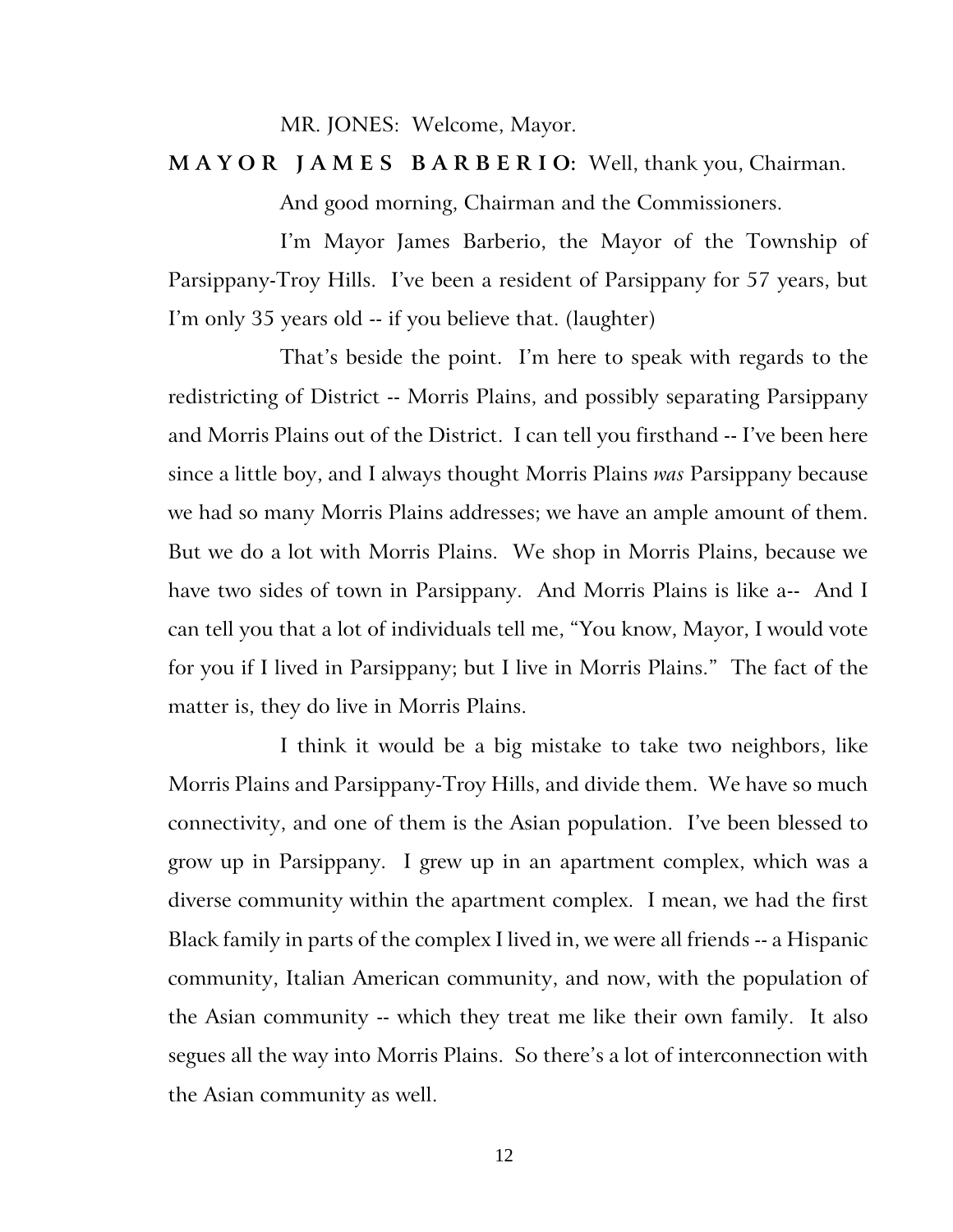So I can go on forever; I know that I'm timed. But I would ask this Commission to please keep Parsippany-Troy Hills and Morris Plains in the same district. We are family, we are together, we are neighbors, and we do have a lot in interchanging with each other.

So I thank you for this opportunity to speak -- to represent Parsippany-Troy Hills. But also, I don't represent Morris Plains -- but Morris Plains, where we share a lot of not just neighborhoods, we share a lot of friendships as well. I think it would be a big mistake separating those two.

So thank you, Chairman, for giving me this opportunity to speak.

MR. JONES: Thank you, Mayor; I appreciate your comments, and thanks for sharing some time with us.

Madam Secretary.

MS. MARTINEZ KRUGER: Mr. Chairman, the next speaker will be Ryan Bates.

In the meantime, I wanted to let you know that we are calling for the translation services for Agudelo and Puentes. When we get the translator on the line we will let you know, and we will move on to those two speakers.

> Right now, Ms. Ryan Bates. MR. JONES: Very good; thank you. Welcome, Ms. Bates.

**R Y A N B A T E S:** Good morning.

MR. JONES: Good morning; how are you? MS. BATES: Good; how are you? MR. JONES: Good.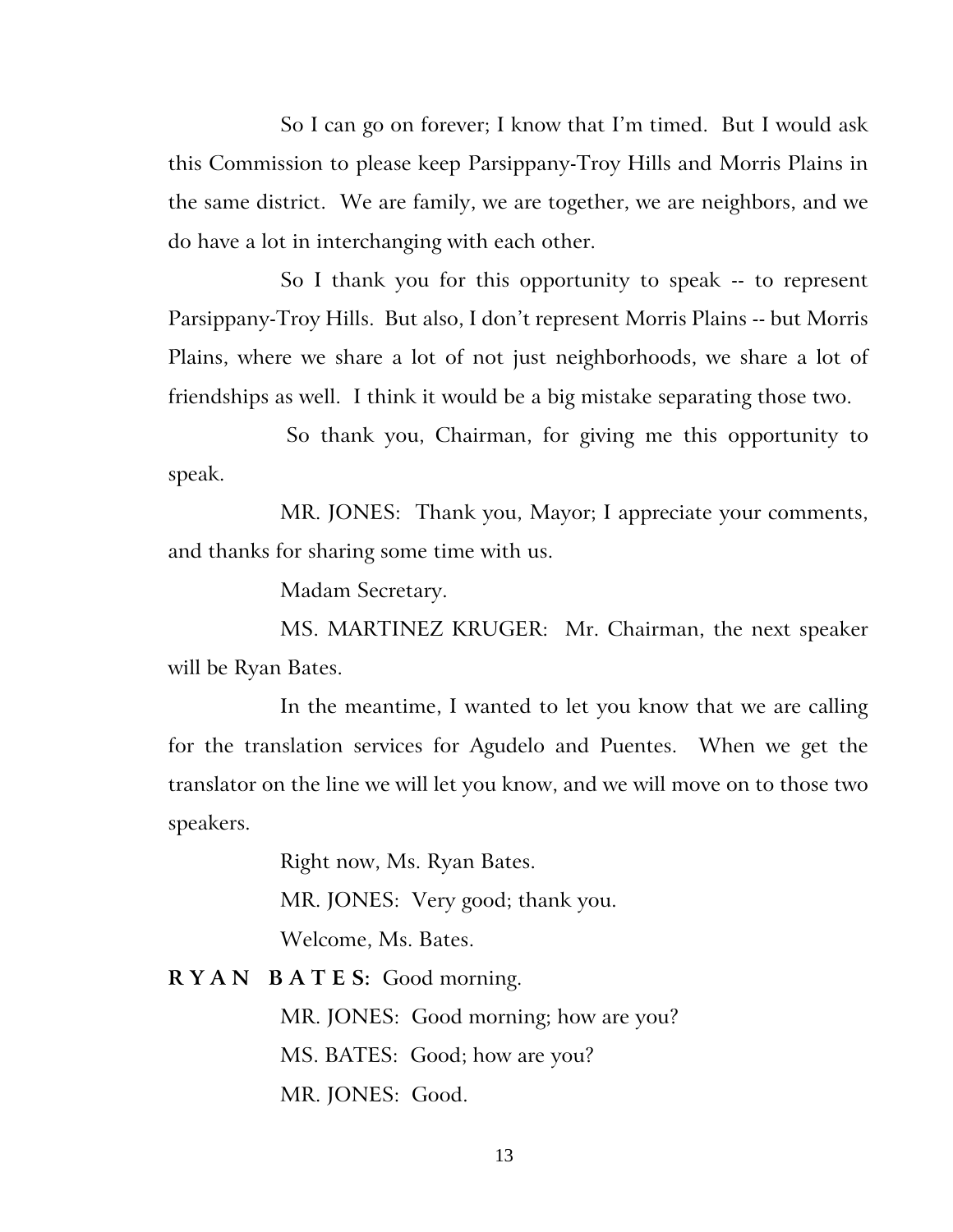MS. BATES: So my name is Ryan Bates; I am a 17-year-old senior. I am currently the 1st Vice President of the Camden County East Youth Council, and I'm the newly elected 1st Vice President of the New Jersey State Youth and College.

I live in Camden, New Jersey -- specifically in the Parkside section -- and I worship at New Fellowship UAME Church in Camden, where we have members from Camden and other neighboring cities.

My community is largely made up of African Americans and people of Latino descent.

Camden currently is very large. It is bordered by Cooper River Park. It has numerous parks located in the city, such as Camden High Park, which is Farnham Park -- which was newly built -- which consists of Camden High, Big Picture Learning Academy, Creative Arts, and Brimm.

We also have a business district along the Haddon Avenue corridor, which includes restaurants, drug stores, and clothing shops. We have highways on all sides and all exits.

There are at least 100 different schools in Camden, which include charter, public, and private. We also have Donkey's Place, which specializes in cheesesteaks, which was featured on Anthony Bourdain's show. And we have Lady of Lourdes Virtua; and Harleigh Cemetery, where Walt Whitman is buried.

My community is in the 1st District. There are a couple of reasons why we need representation. The pollution made by plants is lifethreatening, and we need strong leaders to help our ecosystem and to fix the issues.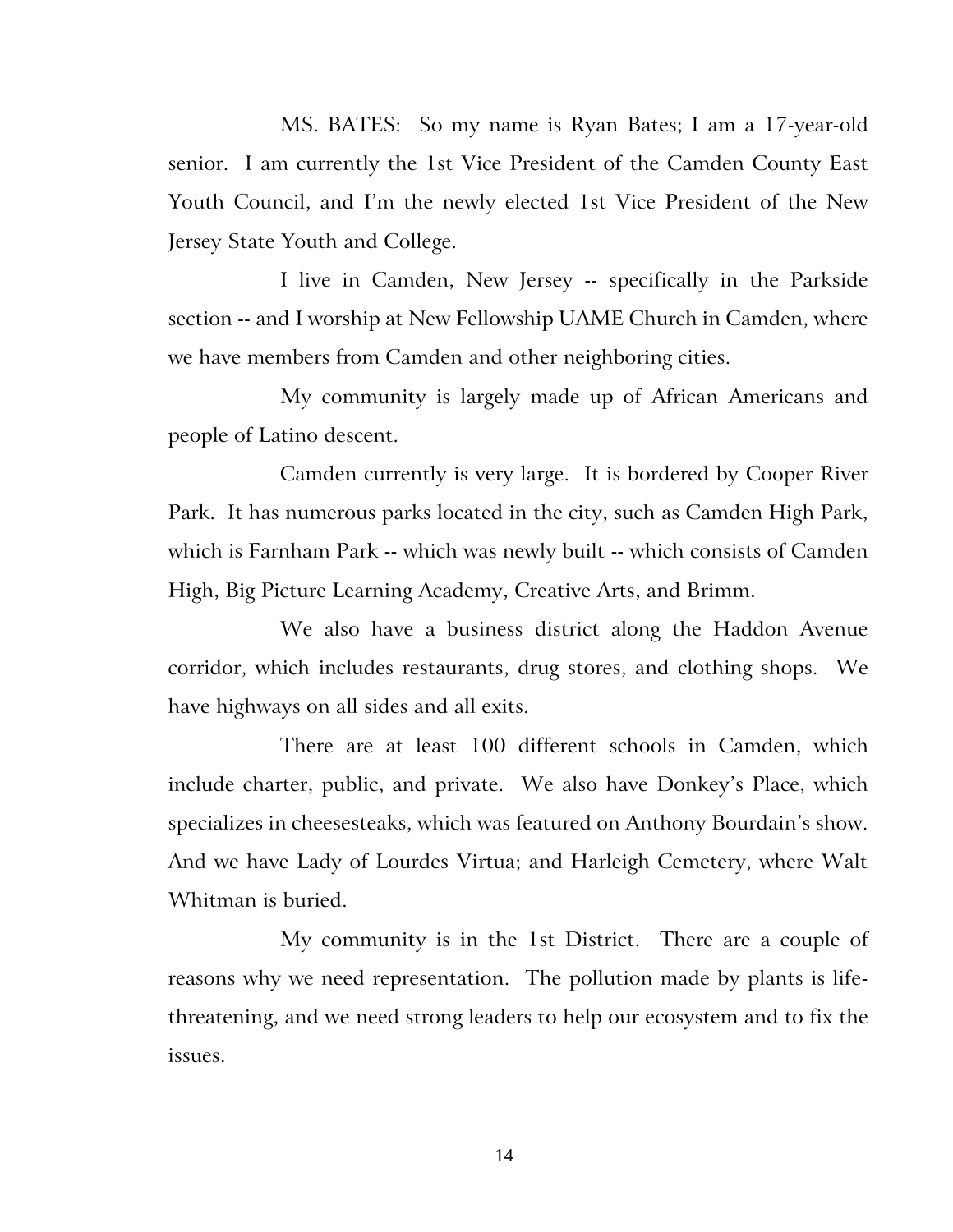Another issue is abandoned houses, which is very high in Parkside. They're in disrepair and they need to be fixed or knocked down just to make this a safer environment.

This is where we learn to work together to benefit everyone.

I thank the Commission for listening to me today, and ask that you consider keeping my community together when drawing new maps, to the extent that is possible, without any diluting of minority voting power or otherwise violating the law or fair redistricting principles.

And I want to say again, thank you so much for the opportunity.

MR. JONES: Thank you so much, Ms. Bates. Well spoken, well said, and much appreciated.

Madam Secretary.

MS. MARTINEZ KRUGER: The next speaker is Kevin Bernard, followed by Stephen Burke.

**K E V I N B E R N A R D:** (**Mr. Bernard's testimony was severely hampered by a bad connection**) Good morning.

MR. JONES: Good morning.

MR. BERNARD: All right; allow me to introduce myself.

My name is Kevin Bernard. I live in Newark, New Jersey, and attend Montclair State University.

I serve as 2nd Vice President of the New Jersey Youth and College NAACP Branch. I am also the President of Montclair State Branch as well.

I'm here to testify about the essential features of my community.

The West Ward of Newark, New Jersey, features several parks and public recreation facilities that make each neighborhood a place where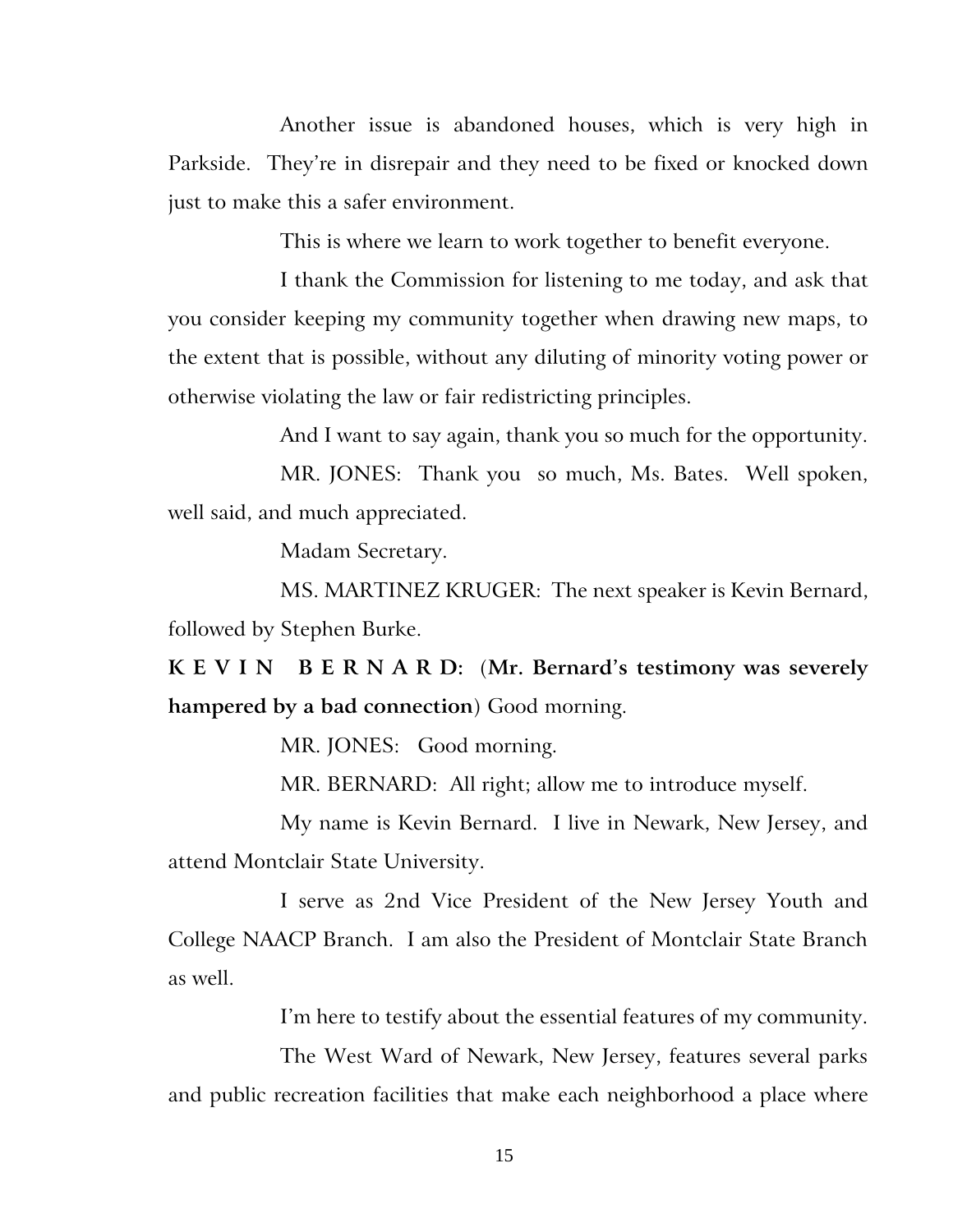the community drops. And in addition to the economic confluence of the South Orange Avenue-Orange Street (indiscernible) serve as major retail shopping strips within this Ward itself. Here you will find a diverse set of shopping options, and restaurants, and many Caribbean and West Indian flavors that make these areas an exciting place for tourism and culture.

My community is bordered by the West Ward, including Vailsburg, Fairmount, West Side, Lower Clinton Hill. And since this land was under development in the mid-19th century, many central (indiscernible) can be found. And after the City Council banned (indiscernible) boroughs within the central city.

In addition to the street life and our affair with the small businesses -- such as beauty supply, international cuisine, takeout food, liquor stores, and more -- large businesses are placed on the street for travelers and residents to benefit from.

My community knows that includes the urban growth, and evolved within the tenancies within the city. The beauty of results (indiscernible) encircle in the downtown area, a populated area, where you will see the small businesses, giant corporations, (indiscernible). My City, Newark, New Jersey, has been engulfed in some of the historical landmarks and demonstrated its foundation, and absorbed what happened in places within its own community.

A group of (indiscernible) established itself, and carried the name *The City of Churches* that can be found within its own area. In many ways, Newark is the second wave in (indiscernible) the racial tensions of education disparity, urban renewal, and quality among the health services that emerged from residential populations.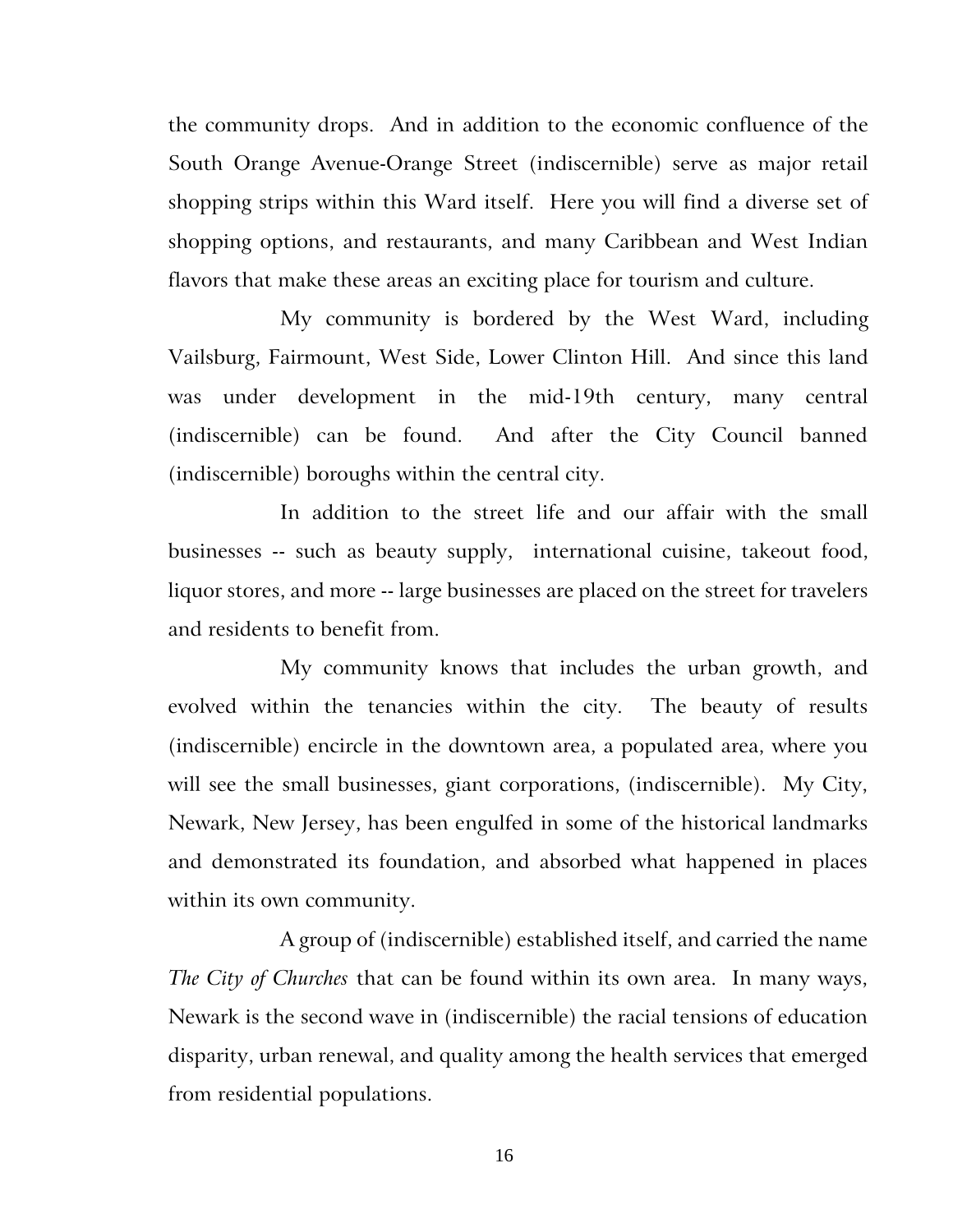Of course, the City of Newark is always reflected by the economic problems; and also within those problems itself comes the oppression among my own community. So within the City itself, and the urban white flight that was generally marginalized and the population had essentially entered to the surrounding urban life, where it was intentionally filled with the white population close to an amount of 400,000.

Nevertheless, the change was essential in the Newark riots, and the process itself was certainly changed, and the majority within the matter were innocent.

And such lives of the racial differences, those who were not given the same highlight of discrimination within my own community, will show case establishing a color found in boundaries has been set inside.

The community and project housing that is 10 minutes away from those exact same buildings, have not been improved in centuries. (Indiscernible) brings a connection, based on the observation, and local investors are planning to move within the next (indiscernible) within the City of Newark.

To sum it up, Newark, New Jersey, is a tight-knit community, and we're deeply rooted in the area and we hope to represent in a new district map.

I thank the Commission for listening to me and today's testimony; and consider you keep my community together in the drawn map.

Thank you.

MR. JONES: Thank you; thank you, Mr. Bernard. Your testimony was spot on. It was a pleasure listening to you, and thank you for your testimony this morning. A job well done.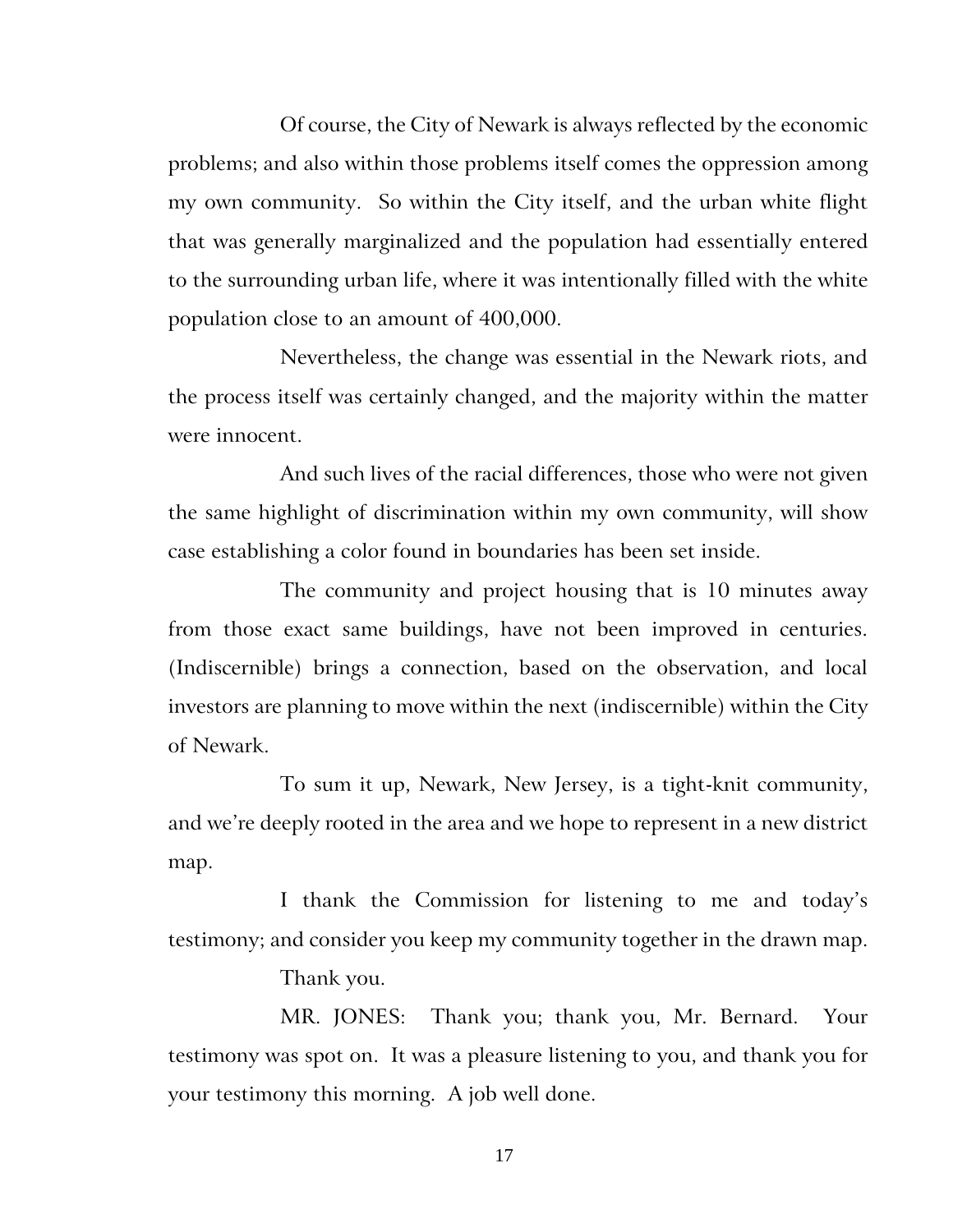MR. BERNARD: Thank you.

Madam Secretary.

MS. MARTINEZ KRUGER: The next speaker is Stephen Burke, followed by Grissele Camacho.

**S T E P H E N B U R K E:** Thank you, Mr. Chairman, for this opportunity to speak to the Commission.

I represent the Borough of Fairview. My name is Stephen Burke; I've been on the town Council in Fairview for the last 25 years.

It's a wonderful little town. We are in the extreme southeast corner of Bergen County. Our neighbors are Ridgefield, Cliffside Park, Edgewater, Pal-Park. We share the same concerns and challenges as those communities, as well as services. We send our children to Cliffside Park High School. We share a senior center with Cliffside Park. We have administrative shared services with our neighbors as well. We're part of the Southeast Bergen Mutual Aid for fire. Everything we do has a Bergen County focus. Our representatives, of course, since we're in Bergen County, are the Bergen County Commissioners.

Yet the challenge for us is when we get to the legislative level. Instead of working with a Bergen County-based legislative district, we are in District 32, which is Hudson County. And truly we are an outlier in Hudson County. We are, by far, the tiniest community in that legislative district. It would make much more sense to put us in District 36, where we could be part of the southeast Bergen County bloc of communities, where we fit and align much more easily with-- And our voices could be heard, and it will allow us, as a community and as a local government, to be able to deliver those services that our residents expect and deserve.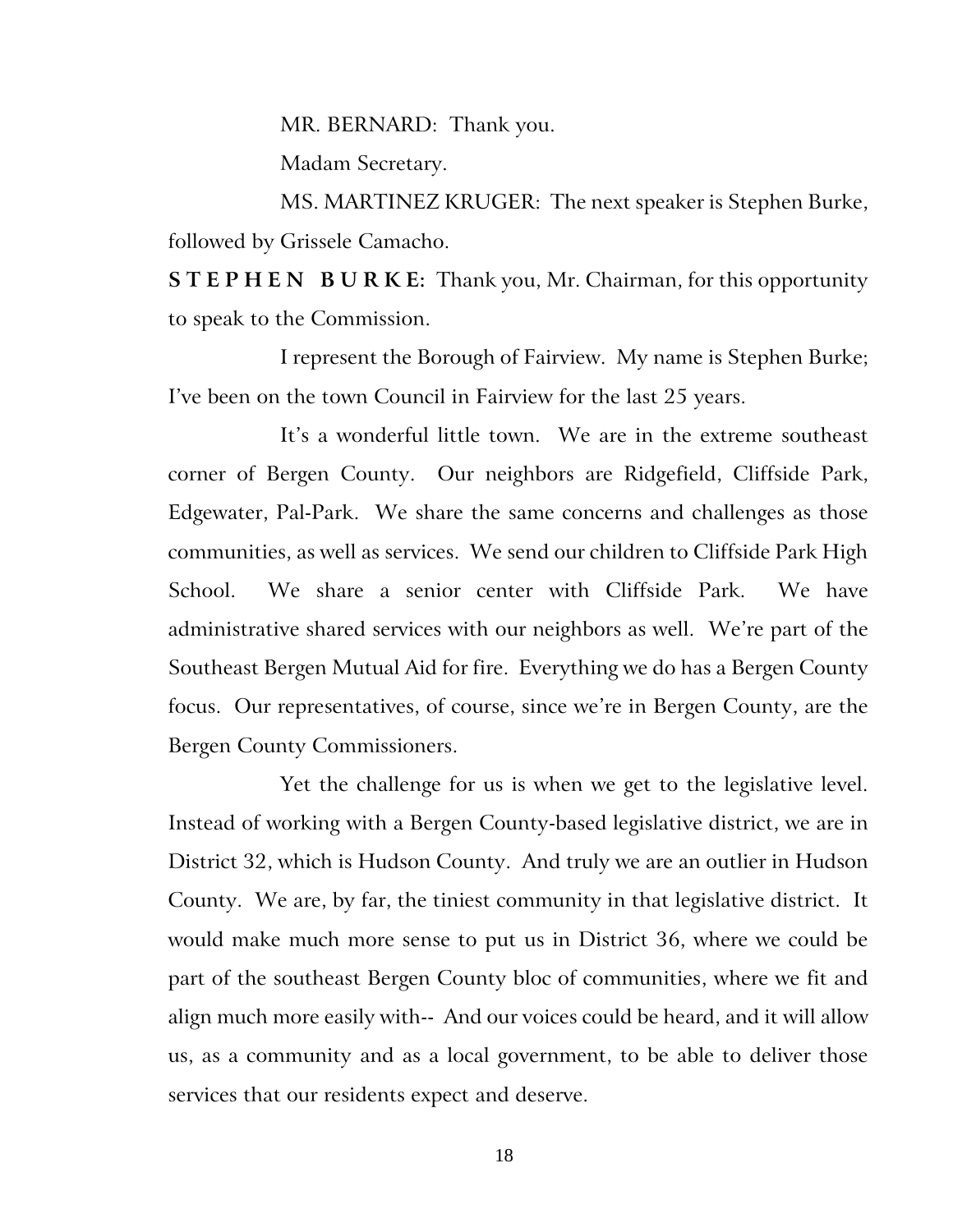Thank you.

MR. JONES: Thank you, Mr. Burke. We really appreciate that. Madam Secretary.

MS. MARTINEZ KRUGER: The next speaker is Grissele Camacho, followed by Elizabeth Cohen.

#### **G R I S S E L E C A M A C H O, Esq.:** Good morning.

MR. JONES: Good morning.

MS. COMACHO: I thank the Commission for giving me this opportunity to address you, on behalf of the Latina Civic PAC, concerning the State legislative redistricting process that you have been appointed to conduct.

The concept of apportionment, as you well know, is based on Article I, Section 2 of the United States Constitution. By requiring the counting of persons living in the United States, the founding fathers intended to ensure that representation in Congress reflect comparative population, not comparative wealth; and that comparative power would shift every 10 years to reflect population changes.

The New Jersey Constitution incorporated a similar scheme in Article IV, Section III, which requires that Senate districts and Assembly districts be established, and that the Senators and members of the General Assembly should be apportioned among them by an apportionment commission.

The purpose of our legislative apportionment is also to ensure that our Legislature reflect the population of the state, and that the political power in the Legislature reflect population changes.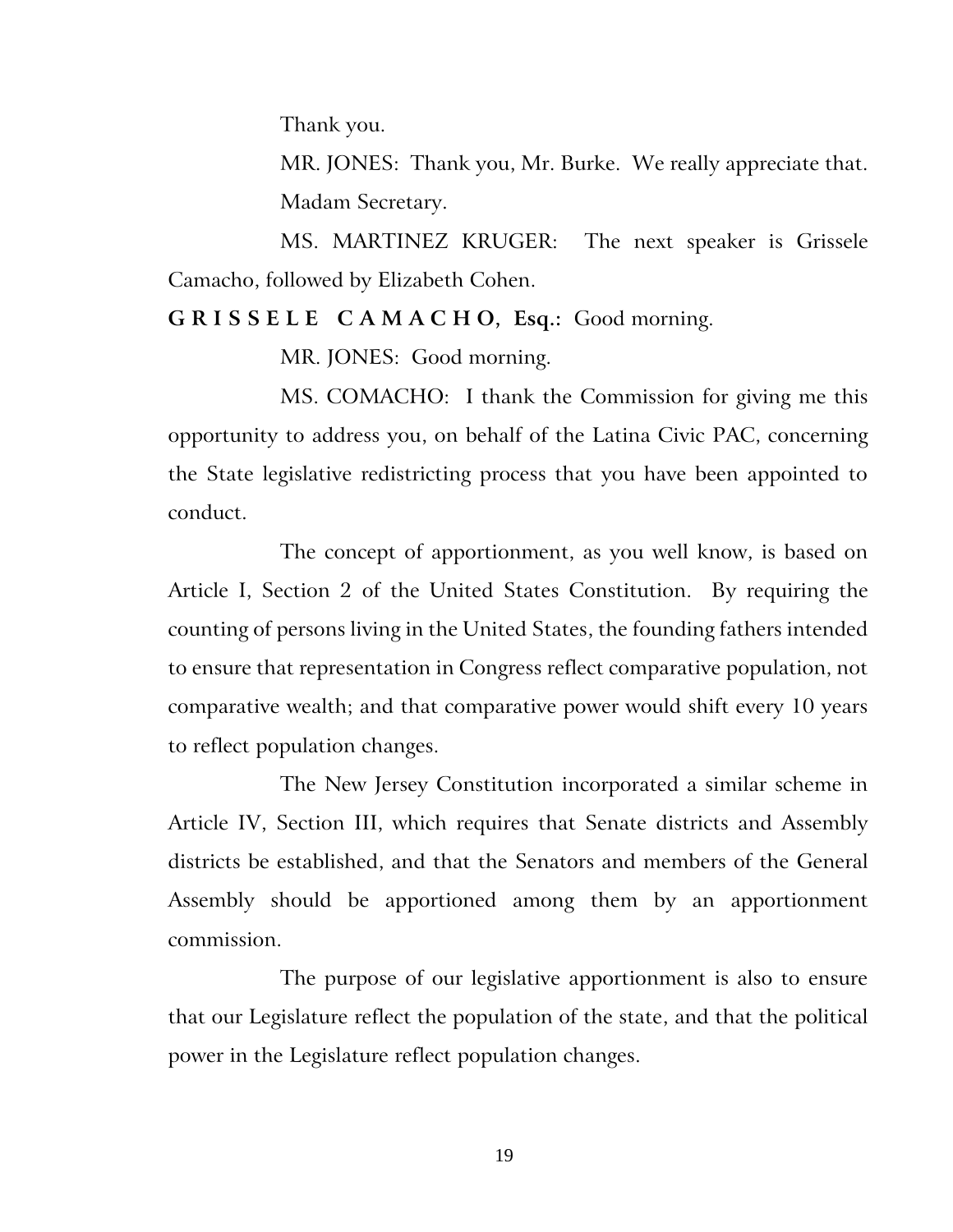You, ladies and gentlemen, who having been selected to be on the Commission, have the constitutional duty to ensure that this happens.

The population of New Jersey has dramatically changed in the past decade. The 2020 Census tells us that approximately 22 percent of New Jersey's population is Hispanic or Latino, the largest minority group in the state, and the largest minority voting bloc in the country. Yet we are grossly underrepresented in elected office.

I am testifying today to ask that you carry your constitutional duty of drawing fair legislative lines that will be representative of our state's rich diversity, and one that will provide equitable opportunities for Latinos to run for office.

We are aware that this task is easier said than done. We know that drawing districts to ensure representation is a challenge, but that is your mandate. And we urge you to do so without diluting our communities' ability to elect candidates of our choice.

The Latina Civic PAC appreciates that Chairman Jones understood that representation of the Latino population was needed, and appointed Laura Matos as a member of this Commission. We applaud that. Further, we stand ready to review your forthcoming proposed maps, and provide our feedback and insight to help you apportion in a manner that allows a community that is presently underrepresented in the branches of our State government to have a more equitable role in our Legislature.

Thank you.

MR. JONES: Thank you so much, Ms. Comacho. We appreciate your testimony.

Madam Secretary, next witness.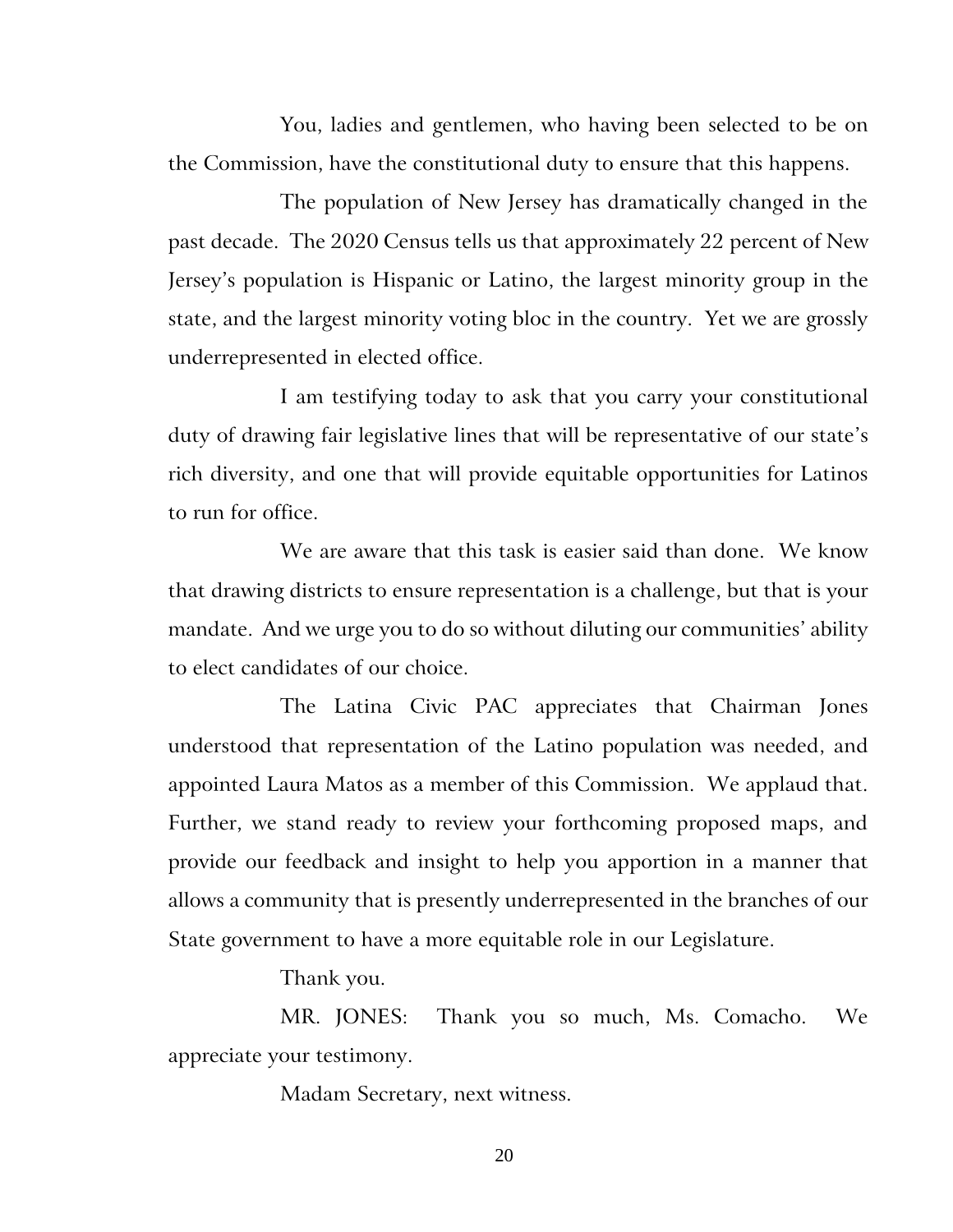MS. MARTINEZ KRUGER: Mr. Chairman, I am advised that the Spanish-to-English translator has joined the call.

Would you like to ask the interpreter to please identify themselves?

MR. JONES: If the interpreter would please identify themselves. (no response)

MS. MARTINEZ KRUGER: OLS IT, is the interpreter still on the call, or has the call dropped off?

IT TECHNICIAN: They dropped out of the meeting.

MS. MARTINEZ KRUGER: Okay. Mr. Chairman, we will try this again.

In the meantime, we will move to the next speaker. And that person will be Victoria Campbell, followed by Elizabeth Cohen.

> MR. JONES: Thank you, Madam Secretary. (no response) Is that speaker on?

MS. MARTINEZ KRUGER: It looks like Ms. Campbell and Ms. Cohen are no longer with us.

**E L I Z A B E T H C O H E N:** No, I'm here.

MS. MARTINEZ KRUGER: Oh, Elizabeth Cohen; yes.

MR. JONES: Okay, Ms. Cohen. Go right ahead.

MS. COHEN: Okay, thank you.

MR. JONES: You're welcome.

MS. COHEN: Good morning, and thanks for this opportunity.

My name is Liz Cohen; I live in Princeton, New Jersey, and I'm speaking as a constituent of District 16.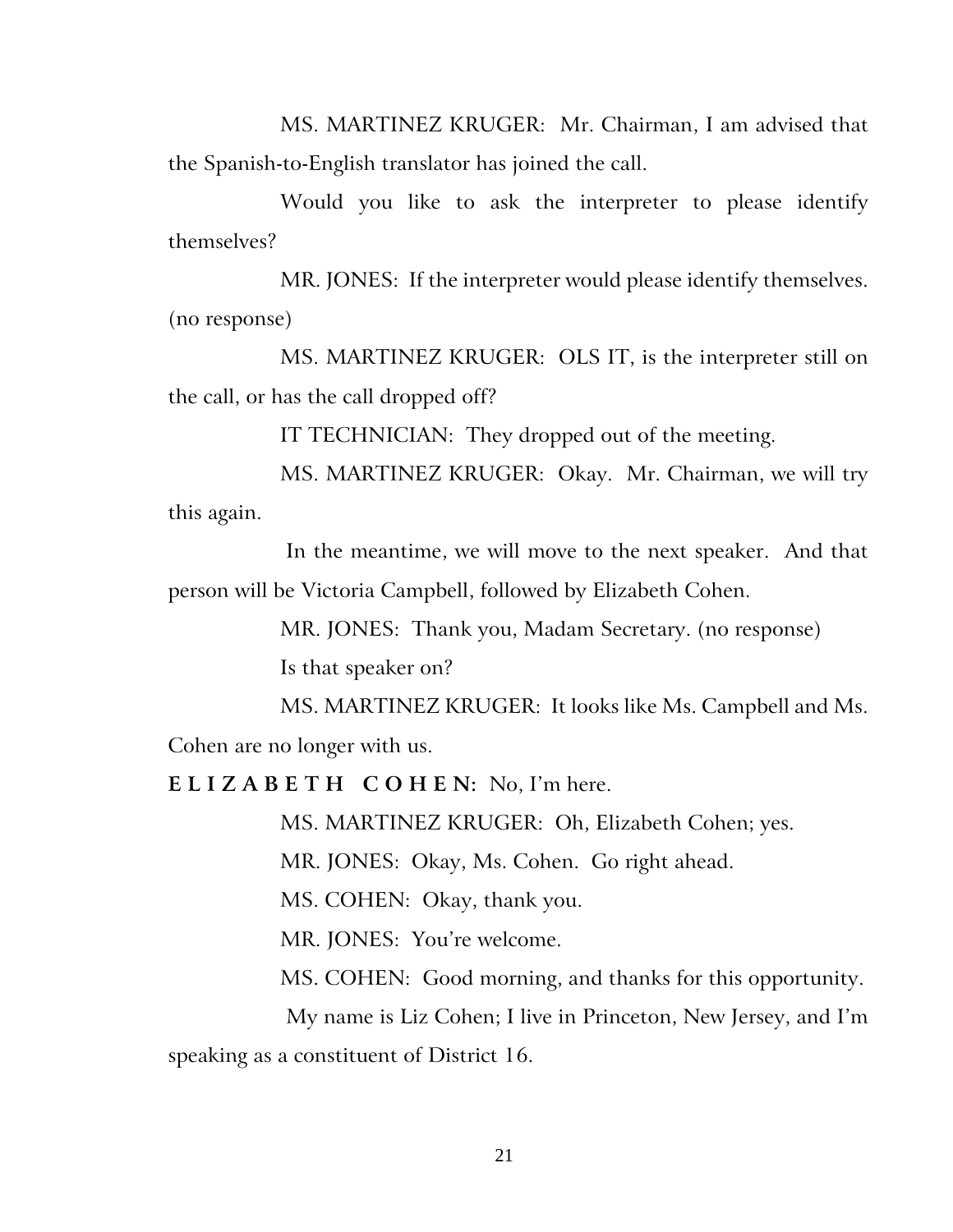I'm a strong believer in the adage, "If it's not broken, don't fix it." And I see District 16 as a model of what the Commission is looking to create in your redistricting efforts.

I view our District with several lenses. As a volunteer canvasser, I've knocked on doors throughout this central New Jersey District many times, and have a sense of both the diversity and wholeness of the District. There's a solid mix of small-to-moderate sized towns, diversity of ethnicity, race, financial security, and political leaning, and a solid degree of engagement and connection as a District. This was evidenced by the outpouring of support in response to District 16 legislators' calls for collections of cleaning supplies, household goods, and money to help Manville residents after last fall's disastrous flooding.

As a poll worker, I know the value of continuity of representation. Citizens feel more confident and compelled to vote when they're familiar with what district they belong to. While review and adjustment is necessary, and mandated, and made very clear by the speakers' presentations this morning, this consideration is very meaningful when you find the existing boundaries to be working well, as they are in District 16.

As a member of the nonpartisan New Jersey Religious Action Center for Reform Judaism, I have advocated on many issues of social justice with congregants from around the state. And in organizing Trenton Advocacy Days, I've gained an appreciation for the complex interweaving of needs and interests across the state. We've done a lot of teaching about the importance of State governance in gaining familiarity with our districts and our legislators.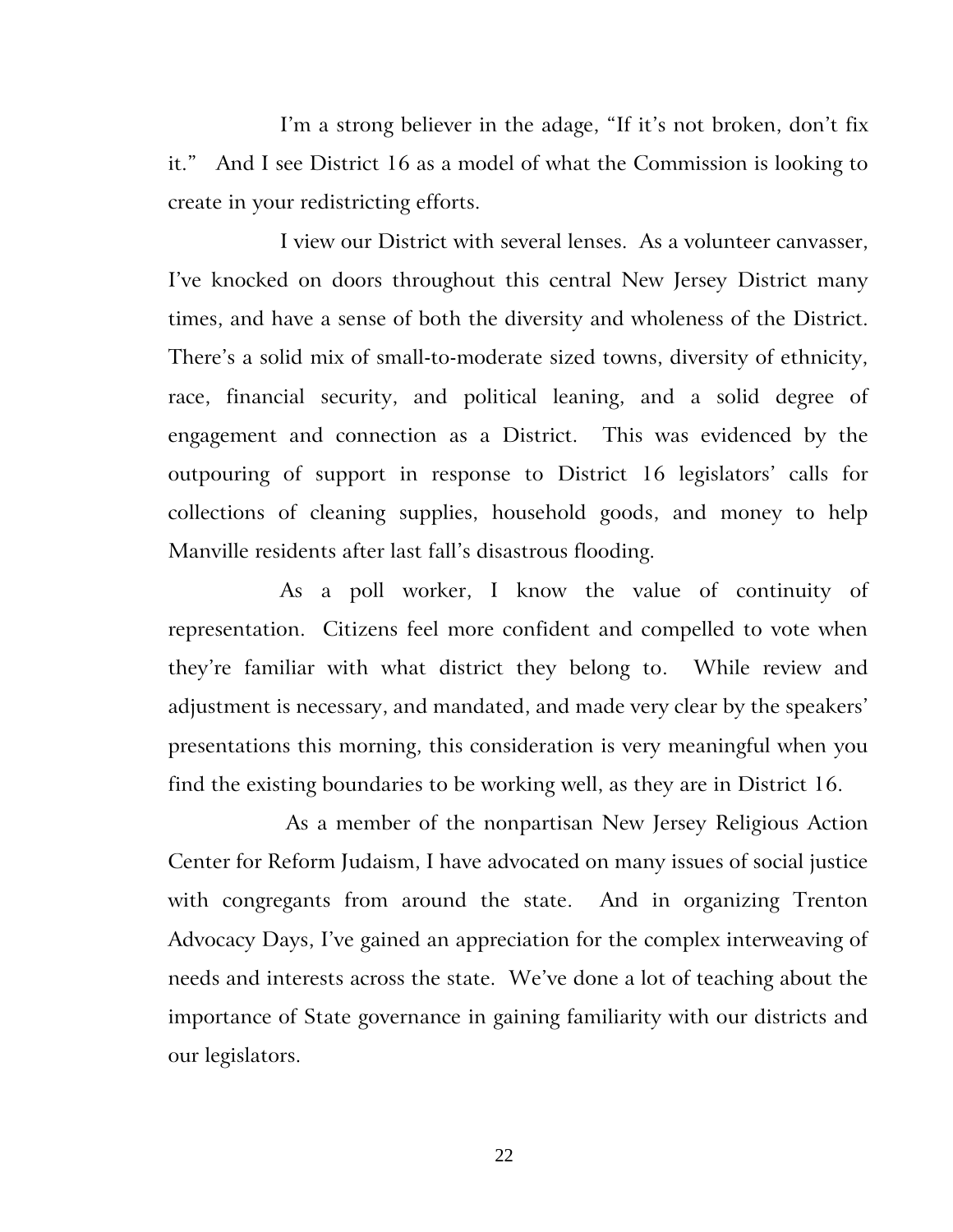Our District 16 members come from all parts of the District, and feel tied together as a community. We have appreciated the availability of our legislators from both sides of the aisle to all constituents.

On a personal note, I live in Princeton and worship in Hillsborough. It has been very meaningful for me to be able to tie these two communities together for me as a constituent, and I very much hope that will continue. But of course your charge is for the overall good governance of the State. It's my strong sense of connection to this District, and my belief that our community is strongly tied together that compelled me to speak today.

I believe you will find that District 16, as is, well adheres to the standards you seek, with good balance of recognition of communities of interest, competitiveness, continuity of representation, and partisan fairness.

Thank you for this opportunity this morning.

MR. JONES: Thank you so much, Ms. Cohen.

Madam Secretary.

MS. MARTINEZ KRUGER: The next speaker is Kohav Dantara, followed by Lizbeth DeJesus.

We will come back to Mr. Dantara; he said he might have to step away temporarily.

So the next speaker will be Lizbeth DeJesus, followed by Susan Druckenbrod.

**L I Z B E T H D e J E S U S:** Good morning, Judge Carchman, Chairman Jones, Chairman Barlas, and members of the Legislative Apportionment Commission.

Thank you for the opportunity to speak with all of you this morning.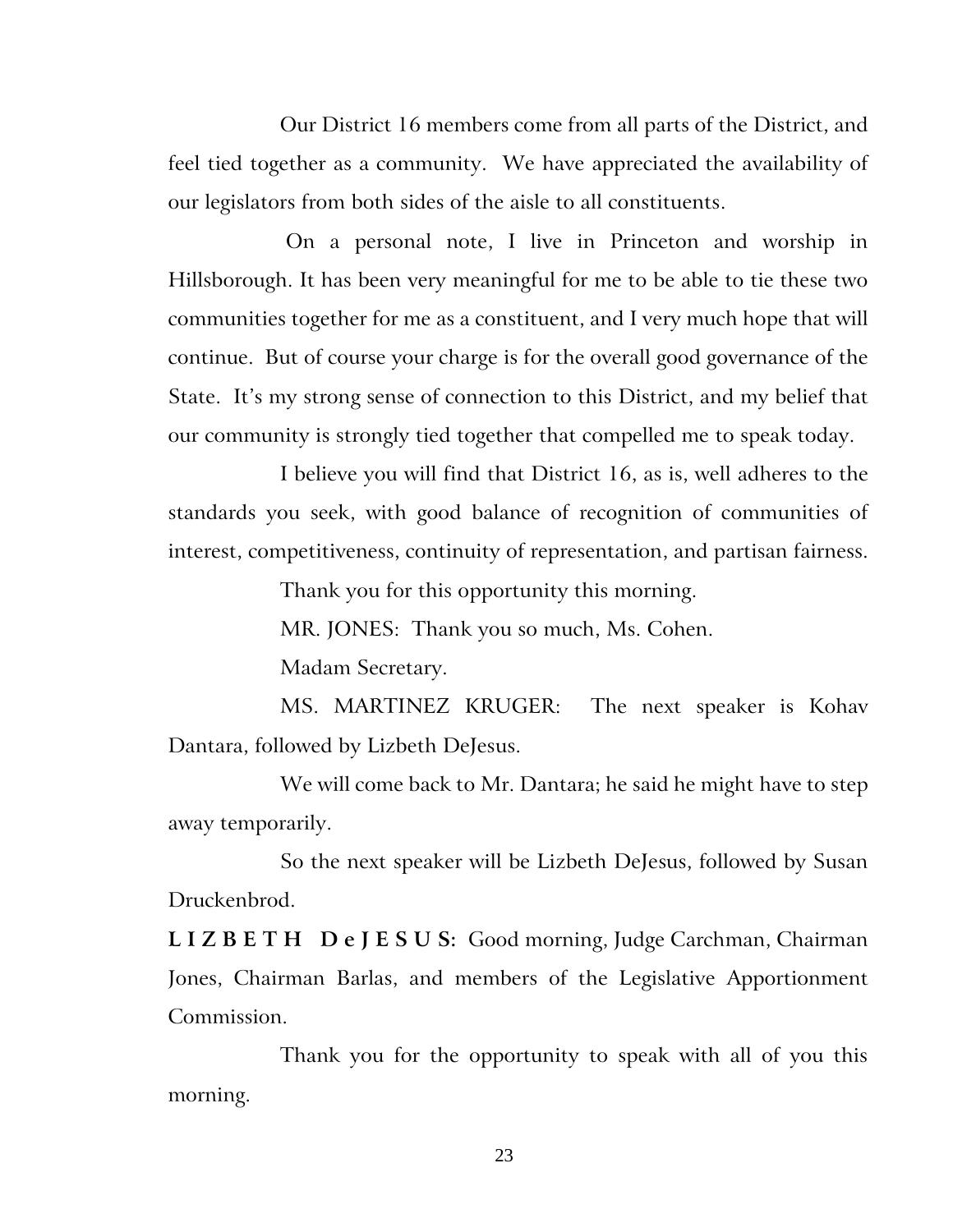My name is Lizbeth DeJesus, a proud, 22-year resident of Woodbridge Township; and for the past seven years, a Councilwoman-at-Large.

Apportionment is a huge task, and I applaud the members of this Commission for their dedication to transparency in holding several public meetings. It is truly appreciated.

Today, I am here to describe the communities of interest that form Legislative District 19, a District that has remained intact for the past 31 years, and I argue must remain intact for the next decade.

One of the tenets of successful reapportionment is to keep communities of interest together. And I would argue that there are few districts in this state as intrinsically connected as District 19. Composed of Woodbridge, Perth Amboy, Sayreville, South Amboy and Carteret, District 19 is one big community. Bordered by the Arthur Kill and Raritan Bay, our communities all endured damage from Hurricane Sandy, and are concerned with flood mitigation strategies; leading to the creation of the Resilient NJ Raritan River and Bay Communities Collaborative, an organization in which all of our communities make up a majority of the Board.

We all share infrastructural aspirations. For example, both Carteret and South Amboy are currently planning and receive funding for ferry terminal operations from State and Federal resources to bolster our interconnected economies and bedroom communities that serve North Jersey employment centers, such as Newark, Jersey City, and New York City.

On any given Friday, you can see our Woodbridge parents playing against Carteret Ramblers or Sayreville Bombers, highlighting a parent and student community that is strong and present in the District.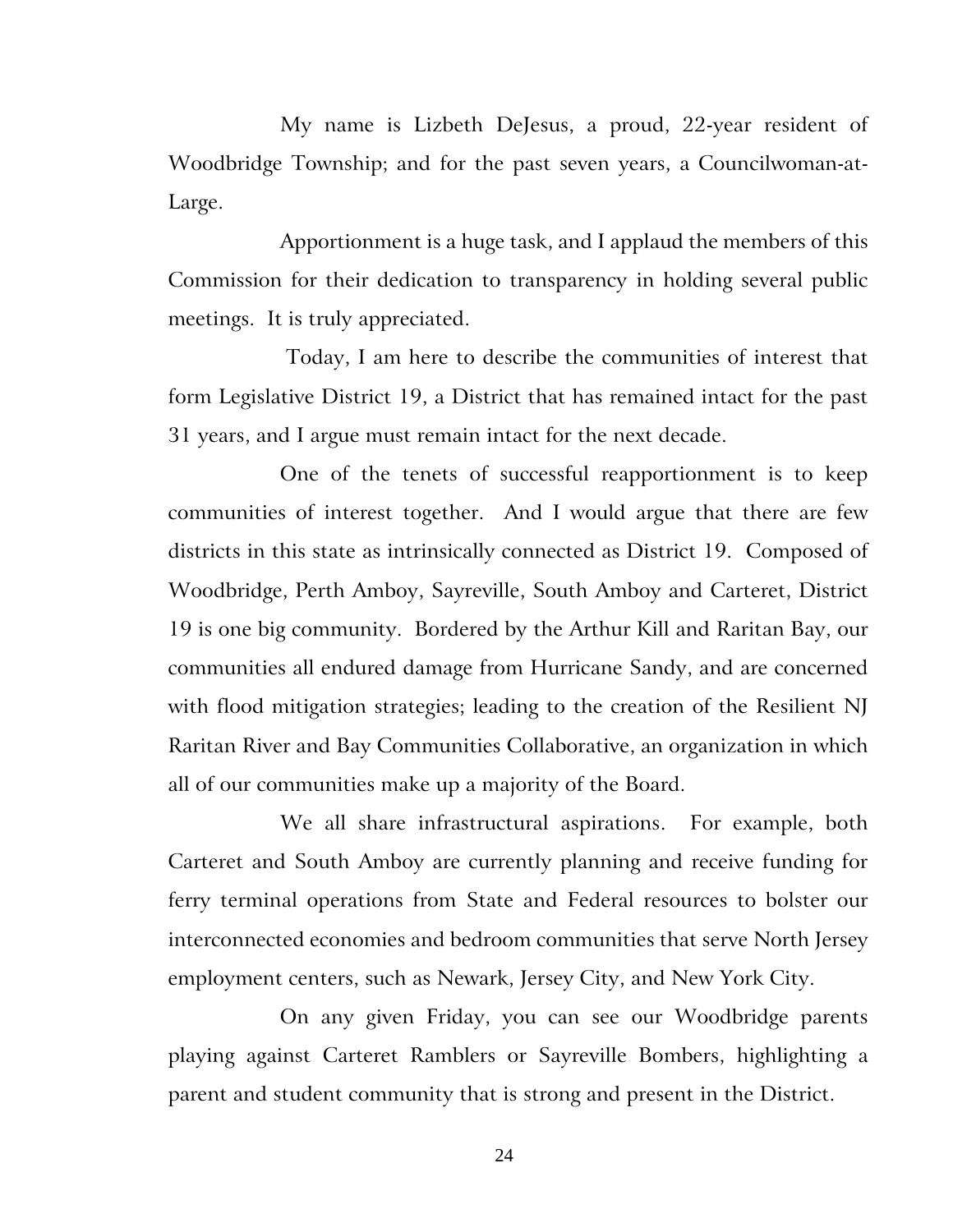From a healthcare perspective, our community also relies on Hackensack Meridian Raritan Bay Medical Center, and the Jewish Renaissance Medical Center in Perth Amboy, the only two hospitals available for our residents in the District within a 10-minute drive -- both of which were incredibly important through the COVID-19 pandemic, offering bilingual programs to educate Latino residents in Carteret, Perth Amboy, and Woodbridge.

We also share parks, roadways, nonprofit organizations, and business districts that our residents utilize, travel to, and visit routinely. Our residents also share houses of worship with many Sayreville, Carteret, and Perth Amboy residents, attending Sunday service at St. James Roman Catholic Church in Woodbridge; as well as our Sikh residents in Iselin and Carteret, visiting the Gurudwara Singh Sabha Temple in Carteret, and the Gurdwara Dashmesh Darbar Temple in Port Reading, interchangeably by.

By way of arts and culture, our residents attend the various festivals our communities share. That is the Latino Festival in Carteret, St. James Street Fair in Woodbridge, and Summer Concerts by the Bay series in Perth Amboy. The events are all geared to residents, with extended family members in those towns.

Legislative District 19 also elected the first Latina representative to the Assembly.

I believe, and it is my hope, that I have demonstrated with concrete examples the many ways in which our District forms a strong community of interest; that I have successfully advocated for our District to remain as it is in the new map. Splitting District 19 in any way will serve as a tremendous impediment and disservice to our residents on every level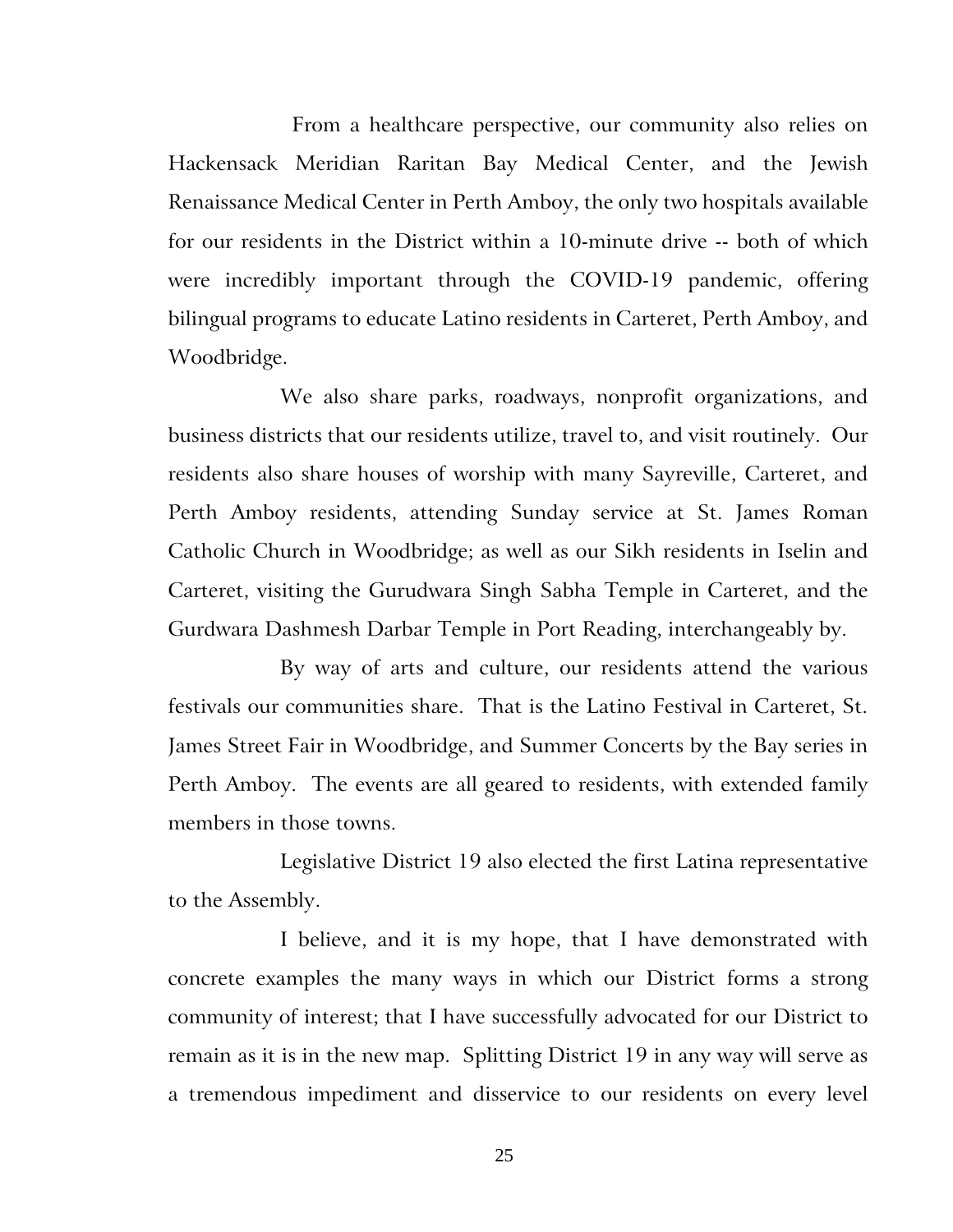positive. Moreover, splitting the District would disenfranchise and cause irreparable harm to our Latino and South Asian communities, who enjoy the representation that this map creates and allows.

> Thank you for having me today, and I apologize for the tardiness. MR. JONES: No problem.

Thank you so much, Ms. DeJesus.

Madam Secretary.

MS. MARTINEZ KRUGER: The next speaker is Susan Druckenbrod, followed by Matt Duffy.

**S U S A N D R U C K E N B R O D:** Okay, good morning.

Thank you for allowing me to speak.

I'm a resident of Cherry Hill. I am a member of the Unitarian Universalist Church in Cherry Hill; and I'm Co-Chair of our Social Justice committee, which is called the Committee on Racial and Economic Equity.

So I want to thank the Commission for holding this hearing, and allowing all members of the public to speak.

I'm here to urge the New Jersey Apportionment Commission to draw a racially equitable State legislative map, and to lend my support to the Fair Districts Unity Map recently released by the New Jersey Institute of Social Justice and other New Jersey advocacy groups.

Now that we are effectively a state that is half people of color, it is only fair that New Jersey's districts be drawn so that half of them, 20 out of 40, are majority people of color.

And I also -- I really love that the student from Camden spoke. And I would encourage the Commission to also keep South Jersey in mind when you're drawing the map. Specifically, Camden, Pennsauken, and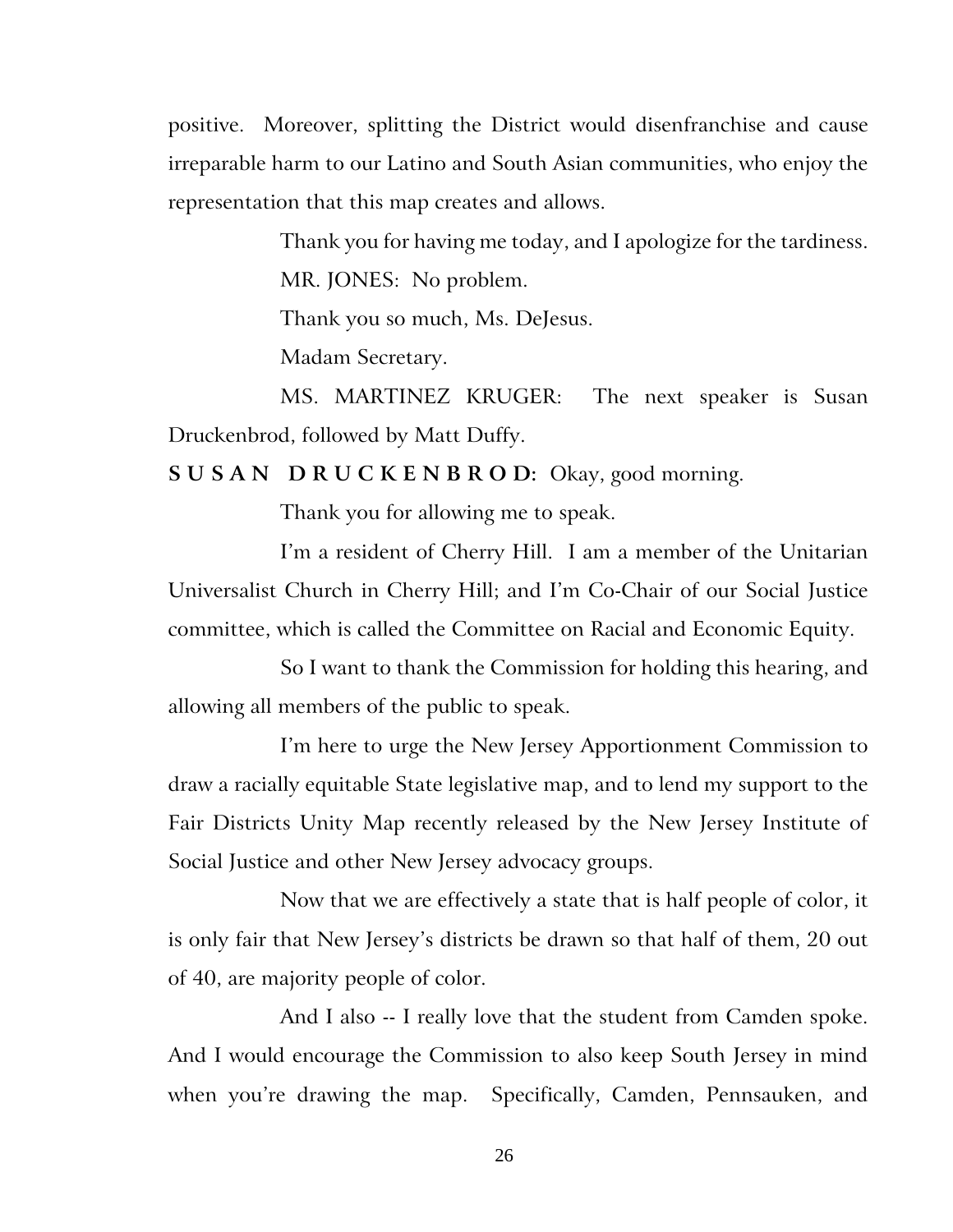Merchantville have a significant community of color population, and those communities have never been grouped together. So I would like you to keep that in mind.

And I'm going to be brief, and I'm going to end right there.

And thank you very much.

MR. JONES: Thank you so much.

Madam Secretary.

MS. MARTINEZ KRUGER: Mr. Chairman, I am advised that the Spanish-to-English translator has joined our call. Would you like to ask the interpreter to please identify themselves?

MR. JONES: Absolutely.

Would the interpreter please identify themselves?

**I N T E R P R E T E R / T R A N S L A T O R S U S A N N A:** Good morning.

My name is Susanna; ID 14537.

MR. JONES: Thank you.

Is that satisfactory, Madam Secretary?

MS. MARTINEZ KRUGER: Yes.

Good morning, Interpreter. You will be interpreting for two witnesses this morning. The first one will be Ms. Agudelo, Ms. Sandra Agudelo. The next one will be Ms. Dora Puentes.

Please stay on the line until they both have received interpretation services.

I will now ask Ms. Sandra Agudelo to please unmute and join the call. I will repeat this in Spanish.

(addresses witness in Spanish)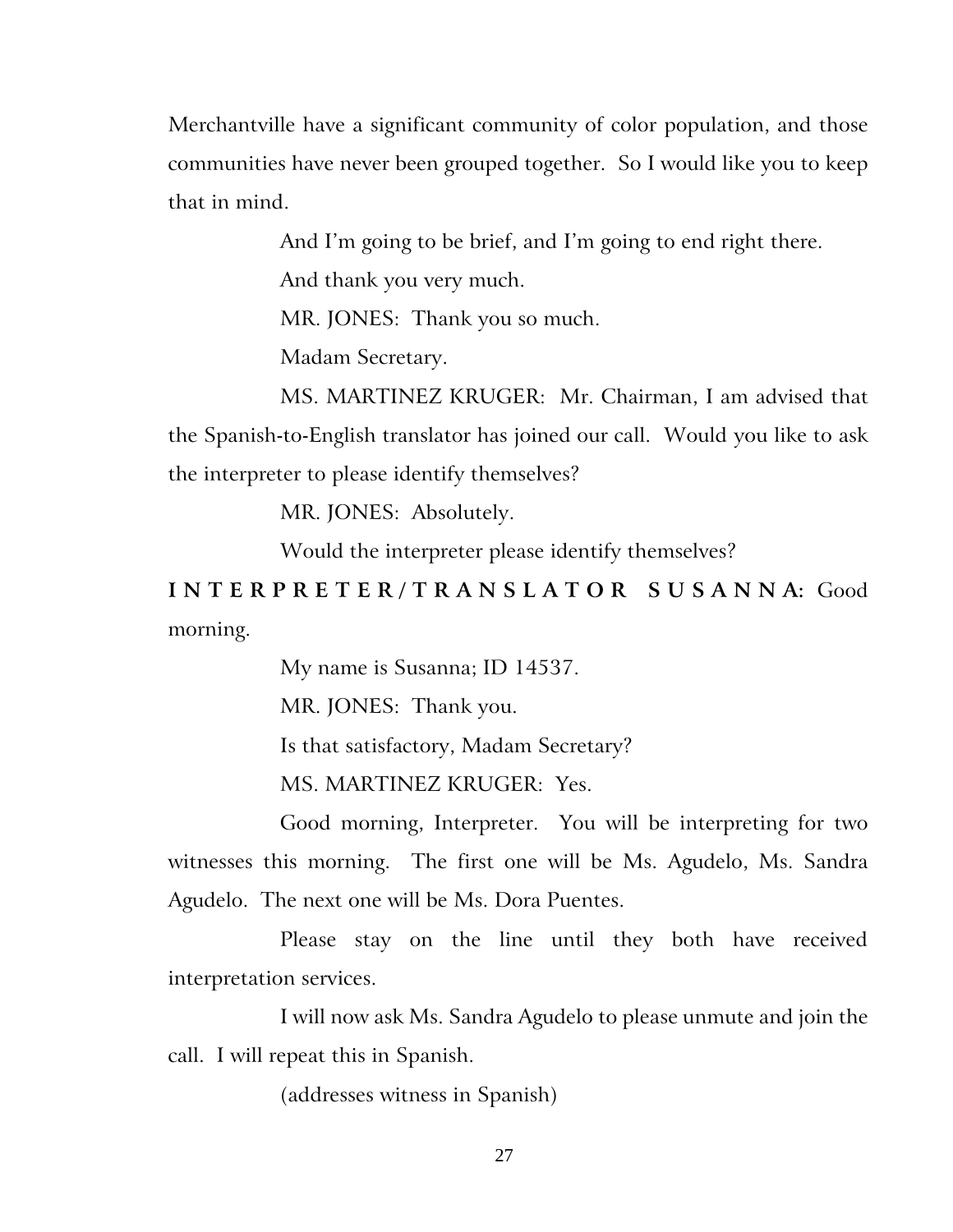MR. JONES: Madam Secretary, please remind them of the three minutes as well.

MS. MARTINEZ KRUGER: Mr. Chairman, I believe the persons who need interpretation have a more generous time limit. Is that okay?

MR. JONES: Yes, absolutely.

MS. MARTINEZ KRUGER: Okay.

(addresses witness in Spanish)

**S A N D R A A G U D E L O:** Thank you.

(speaks in Spanish)

INTERPRETER/TRANSLATOR: Good morning,

Commissioners.

I am Ms. Agudelo. I have lived in Paterson for seven years, and I am going to represent SEIU 32BJ on behalf of my neighbors and my friends.

MS. AGUDELO: (speaks in Spanish)

INTERPRETER/TRANSLATOR: Our Latin community from Paterson and District 37 in which there are a lot of people from our community.

MS. AGUDELO: (speaks in Spanish)

INTERPRETER/TRANSLATOR: With the growth we experienced during the last 10 years, we know that we are mostly Latins, with the percentage of 53.3 percentage of Latin Americans.

MS. AGUDELO: (speaks in Spanish)

INTERPRETER/TRANSLATOR: We know that District 35 looks better for our community, but sometimes it's more because of the situation than any other thing.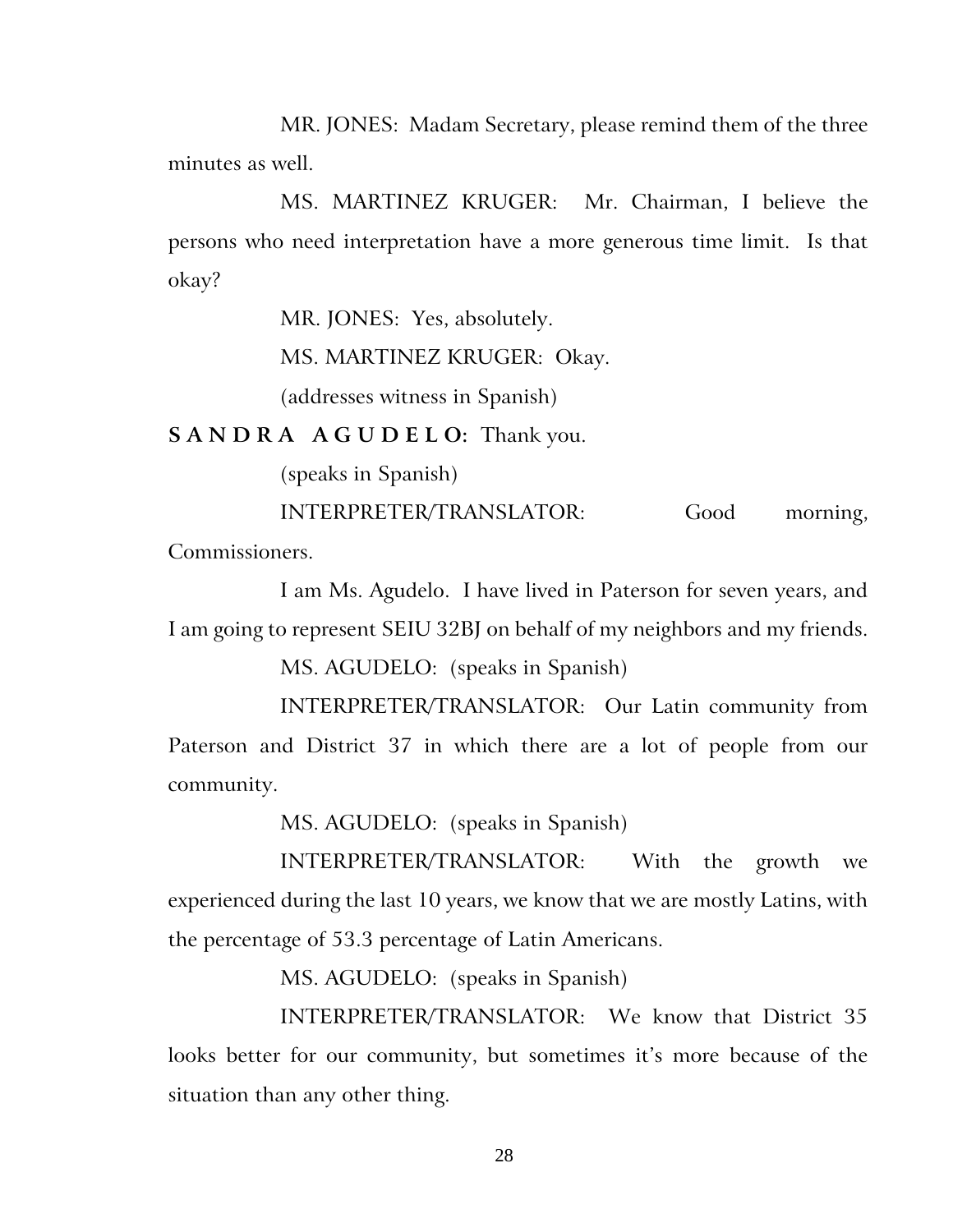MS. AGUDELO: (speaks in Spanish)

INTERPRETER/TRANSLATOR: We try to find more convenient (indiscernible), as well as support.

MS. AGUDELO: (speaks in Spanish)

INTERPRETER/TRANSLATOR: Having said this, we know that we have to face a lot of things, such as infrastructure, security, and dealing with violence inside schools.

MS. AGUDELO: (speaks in Spanish)

INTERPRETER/TRANSLATOR: We need more quality of life, because this kind of indifference broadens the inequality.

MS. AGUDELO: (speaks in Spanish)

INTERPRETER/TRANSLATOR: I really believe that finding the maps -- it will help to find equality and justice.

MS. AGUDELO: (speaks in Spanish)

INTERPRETER/TRANSLATOR: Not only for our Latin American community in Paterson, but in all the state. We are 22 percent as a community.

MS. AGUDELO: (speaks in Spanish)

INTERPRETER/TRANSLATOR: We're just 8 percent of the Legislature.

MS. AGUDELO: (speaks in Spanish)

INTERPRETER/TRANSLATOR: And we have low attention to (indiscernible) and law projects.

MS. AGUDELO: (speaks in Spanish)

INTERPRETER/TRANSLATOR: Finally, I would like to ask you to consider all the maps where the Latin Americans are--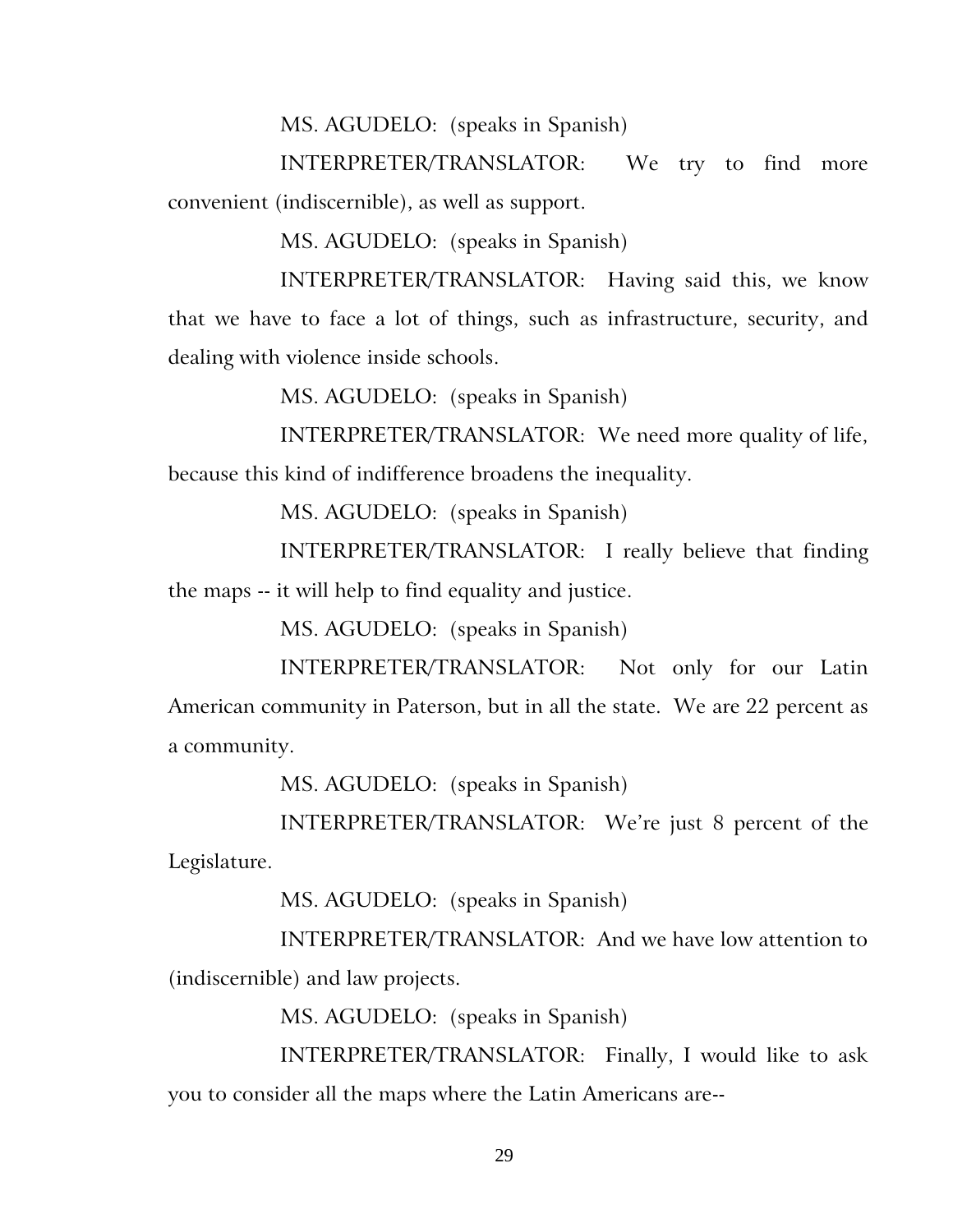MS. AGUDELO: (speaks in Spanish)

INTERPRETER/TRANSLATOR: --to compete with more fair districts that will represent our community.

Thank you for the opportunity.

MR. JONES: Thank you so much for your contribution to our hearing. And we will certainly take all that into consideration.

Madam Secretary, if that testimony can be uploaded so that we can go back and reflect as we continue our deliberations -- that would be helpful.

MS. MARTINEZ KRUGER: Certainly, Mr. Chairman.

MR. JONES: Thank you.

MS. MARTINEZ KRUGER: The next speaker requiring the interpretation services is Dora Puentes.

(addresses witness in Spanish)

**D O R A P U E N T E S:** (through interpreter) Good morning. (speaks in Spanish)

INTERPRETER/TRANSLATOR: My name is Dora Puentes; I live in Bound Brook, New Jersey. I'm here with my colleagues from SEIU 32BJ, and with my neighbors from the Latin Action Network.

MS. PUENTES: (speaks in Spanish)

INTERPRETER/TRANSLATOR: The community here from the 23rd District -- it has a minority with 13.6 percent in total.

MS. PUENTES: (speaks in Spanish)

INTERPRETER/TRANSLATOR: But it's still a small percentage compared to the more than 72 percent of the majority, which is white.

MS. PUENTES: (speaks in Spanish)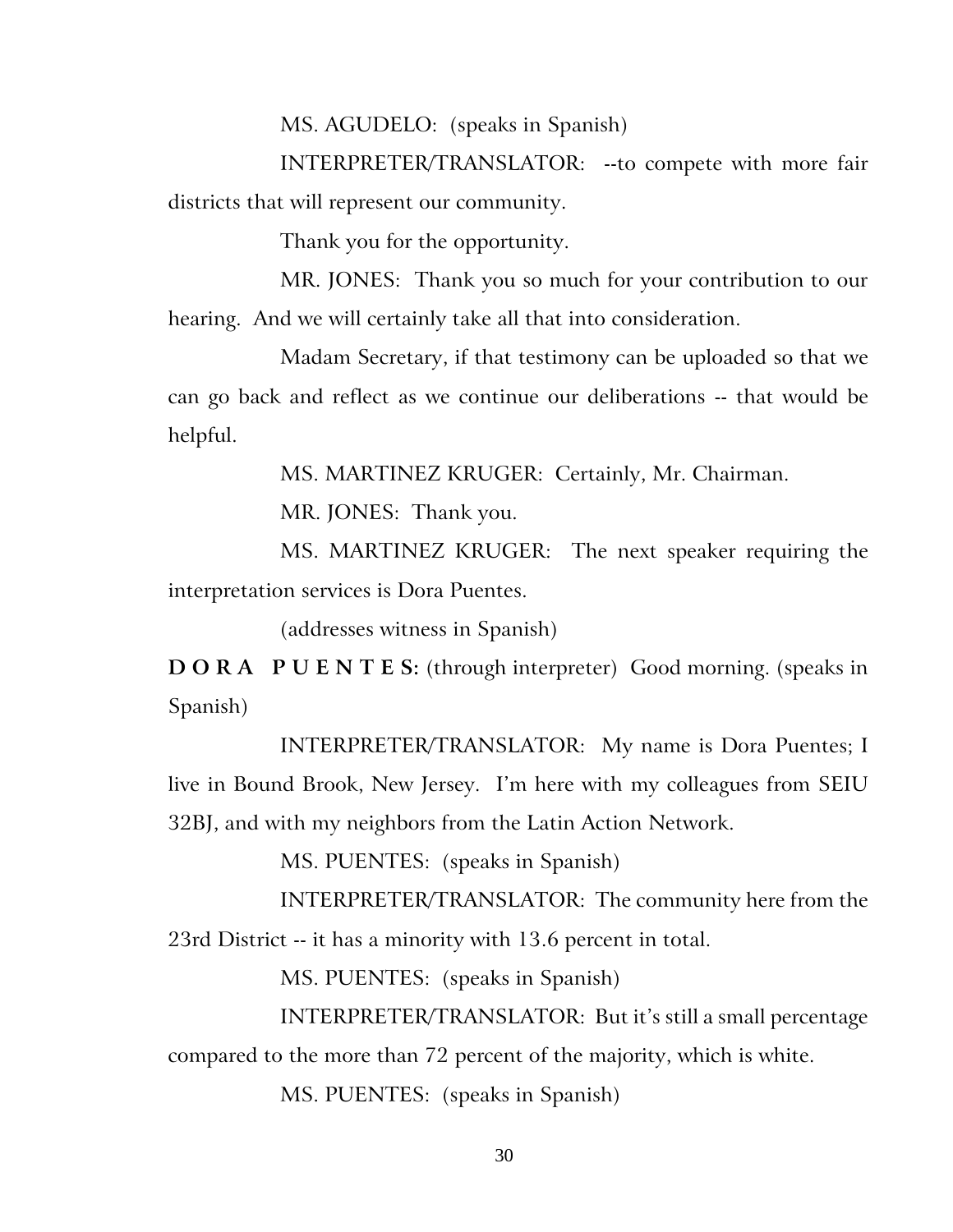INTERPRETER/TRANSLATOR: And this District is important -- that we make sure that nobody is ignored.

MS. PUENTES: (speaks in Spanish)

INTERPRETER/TRANSLATOR: I really believe that finding fair maps is needed to find equality and justice; not just for our District, but for the whole state.

MS. PUENTES: (speaks in Spanish)

INTERPRETER/TRANSLATOR: And just 22 percent of the population in New Jersey, and having just 8 percent of the Legislature -- we have low attention--

MS. PUENTES: (speaks in Spanish)

INTERPRETER/TRANSLATOR: --and the support of the law that could benefit us.

MS. PUENTES: (speaks in Spanish)

INTERPRETER/TRANSLATOR: Finally, I want to ask you to take into consideration all of the maps that are in the Latin American community.

MS. PUENTES: (speaks in Spanish)

INTERPRETER/TRANSLATOR: Complement the work, and then look for the communities in which we can create more for communities--

MS. PUENTES: (speaks in Spanish)

INTERPRETER/TRANSLATOR: --and that could represent our community.

> MS. PUENTES: (speaks in Spanish) INTERPRETER/TRANSLATOR: Thank you.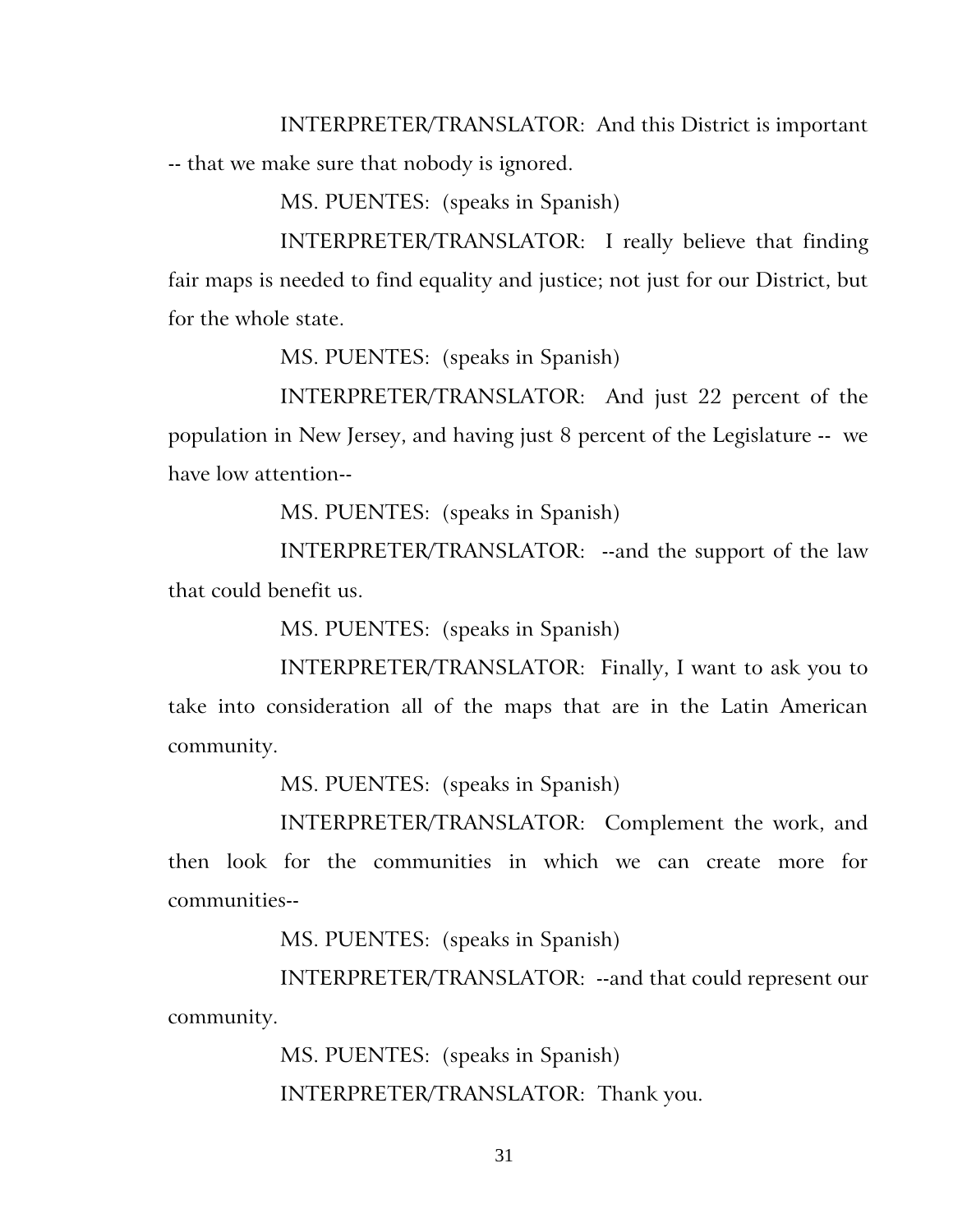MR. JONES: Thank you so much, Ms. Puentes, for your testimony. And we really appreciate it, and we'll make sure that that's also uploaded for the benefit of the Commissioners to peruse it in writing as well.

Thank you so much; and Madam Secretary, we'll move on to the next witness.

MS. MARTINEZ KRUGER: Okay, Mr. Chairman. Would you like to allow the translator to leave the call?

MR. JONES: Absolutely. Translator, thank you so much. We appreciate your assistance in this.

INTERPRETER/TRANSLATOR: Thank you for calling. This is your translator Susanna, ID 14537, signing off.

MR. JONES: Thank you.

We can proceed, Madam Secretary.

MS. MARTINEZ KRUGER: The next speaker is Kohav Dantara, followed by Patricia Doherty.

**K O H A V J. D A N T A R A:** Good morning, members of the Commission.

My name is Kohav Dantara, and I have been a resident of West Windsor Township for practically my whole life.

I'm currently a 16-year-old junior in the West Windsor Plainsboro Regional School District. I'm a South Asian constituent of the 15th Legislative District, which also covers East Amwell, Lambertville City, West Amwell, Ewing, Hopewell, Lawrence, Pennington, and Trenton municipalities.

Demographics-wise, according to the Census, the population of the 15th District is 224,002 people; 39 percent were white, 26 percent were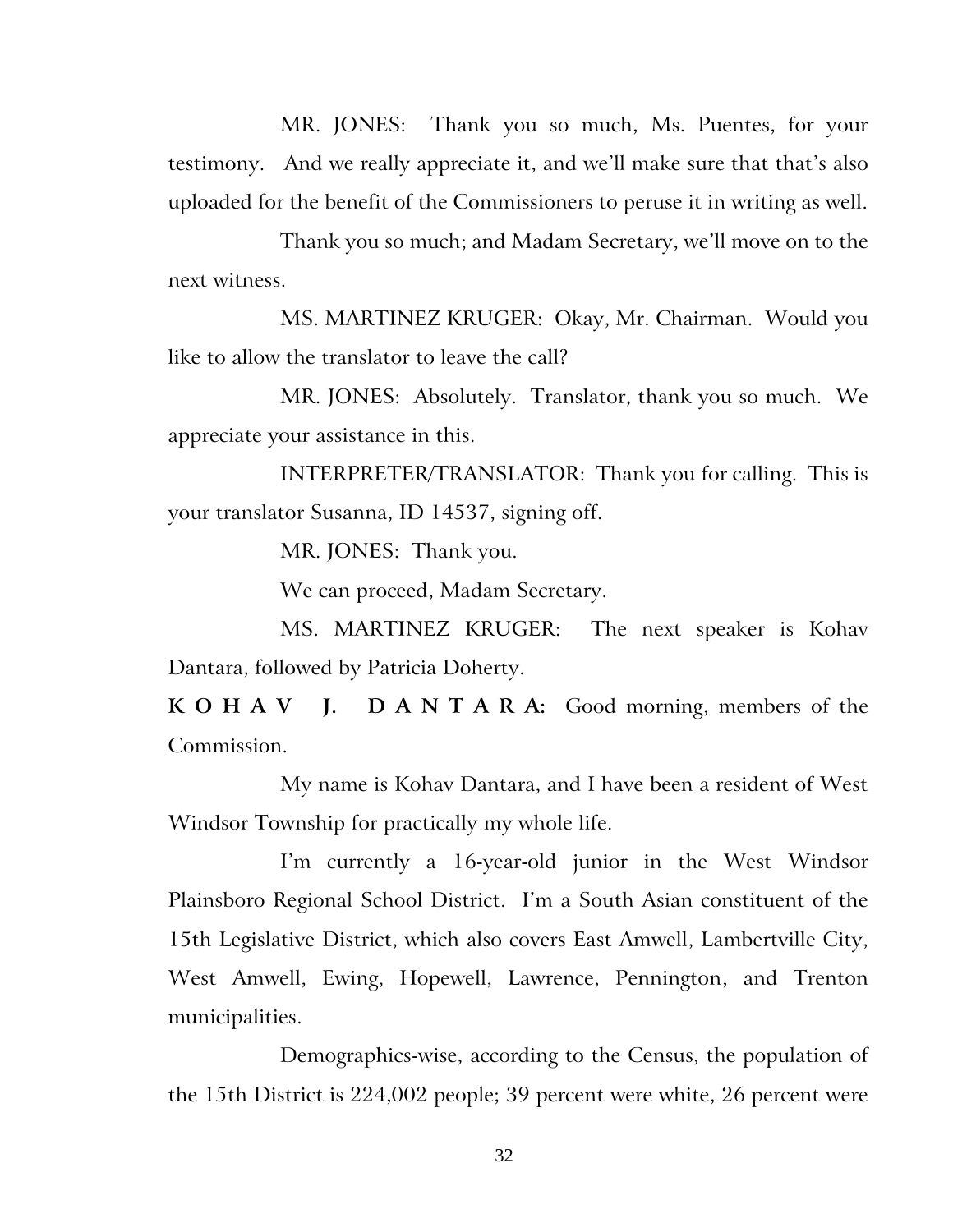Black, 12 percent were Asian, 24 percent were Hispanic, and the remainder were Native American.

In the town where I reside, West Windsor, 40 percent of the residents were born abroad, making it the largest proportion of immigrants in the 15th District. Furthermore, the median household income in West Windsor is higher than any other municipality within the District, at \$169,312.

Plainsboro is a town in the 14th District that is largely similar to West Windsor, demographics-wise. The West Windsor-Plainsboro Regional School District is regional, and spans the two communities. The school district has contributed to the tight-knit community between the two towns. So I ask that the Commission considers keeping the two communities together.

Back to the 15th District -- the District contains vital roadways, including I-295, Route 1, and easy access to Route 130 and I-95, which allow passage up and down the Northeast Corridor into New York City and Philadelphia.

With regards to the school systems -- the municipalities of the 15th District have seen stark contrast between one another. Of the eight municipalities and seven school districts, only one school district ranks in the top 20 percent of all ranked districts in New Jersey, according to Niche. This is low in comparison to District 14, where three districts ranked in the top 20 percent.

For District 15, the sole District to be ranked in the top 20 percent, is West Windsor-Plainsboro Regional School's ranking, 4th in the state.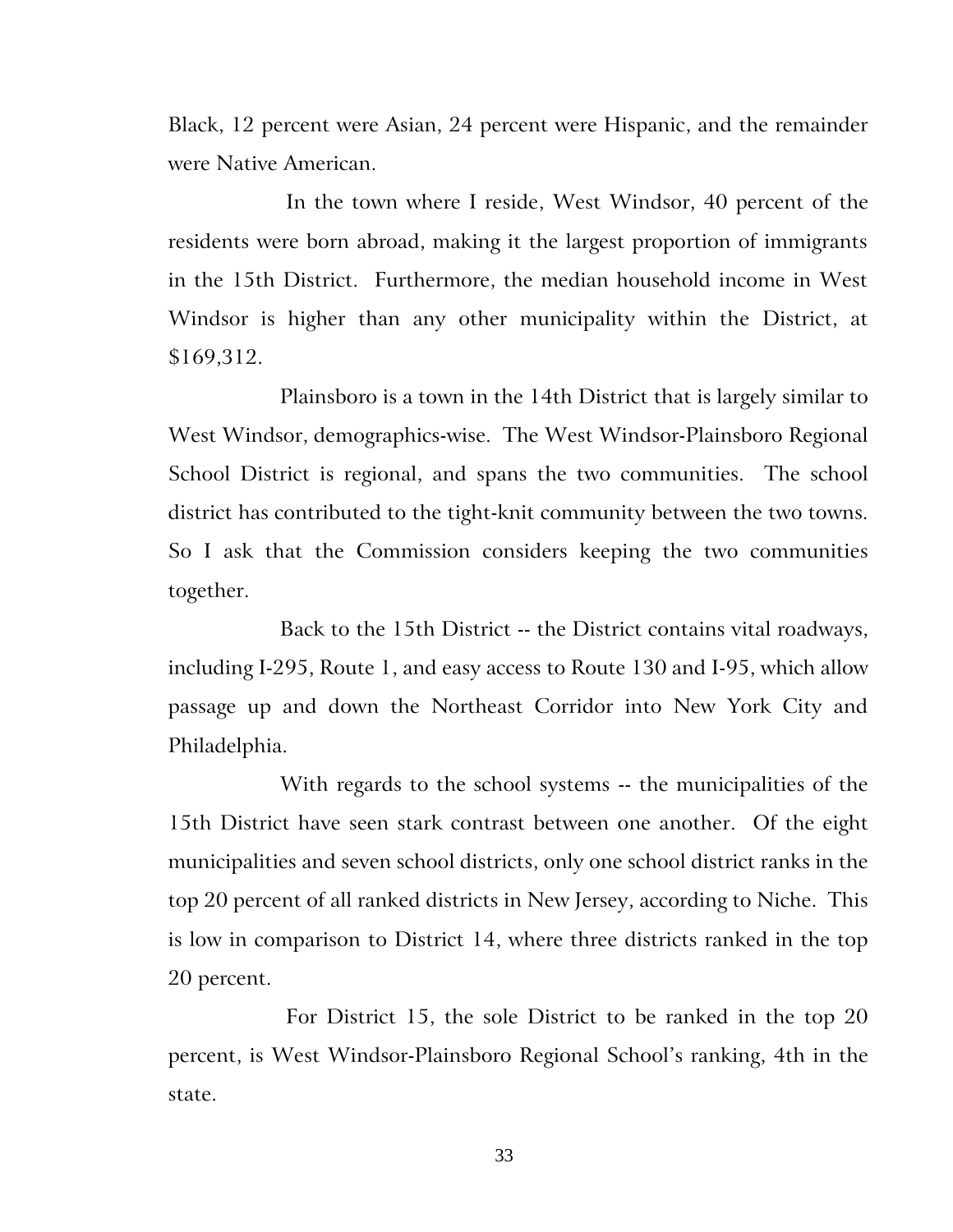While also considering the median household income of each of these municipalities, I ask that the Commission ensure that the needs of students living in other municipalities of the 15th District with lower median household incomes are met, as they equally deserve the highest level of education possible.

Under current policies, all students are eligible to receive free lunches, which I've seen as a large benefit.

Concerning the real estate market -- the most expensive home in West Windsor is listed at \$1,899,900, and the cheapest home is listed at \$372,500, according to Zillow. The high numbers have been an increase in home prices over the last 10 years, indicative of the increasing difficulty to buy a home in West Windsor in comparison to other towns. Furthermore, the disparity in prices is higher than in neighboring municipalities, such as Lawrence, where the most expensive home is currently at \$1.2 million, and the cheapest is \$175,000.

Most townships in these municipalities rely on either the Princeton Junction train station, Trenton train station, or the Hamilton train station, which provide transportation through the cities of Princeton, New Brunswick, Newark, Secaucus, Philadelphia, as well as New York City.

Between the corridors of several of these towns, such as West Windsor and Trenton, New Jersey, NJ Transit buses provide convenient public transportation.

I want to thank the Commission for their time, and hopefully they will be able to craft a map that takes into account the needs of students, employees, individuals, and families.

Thank you.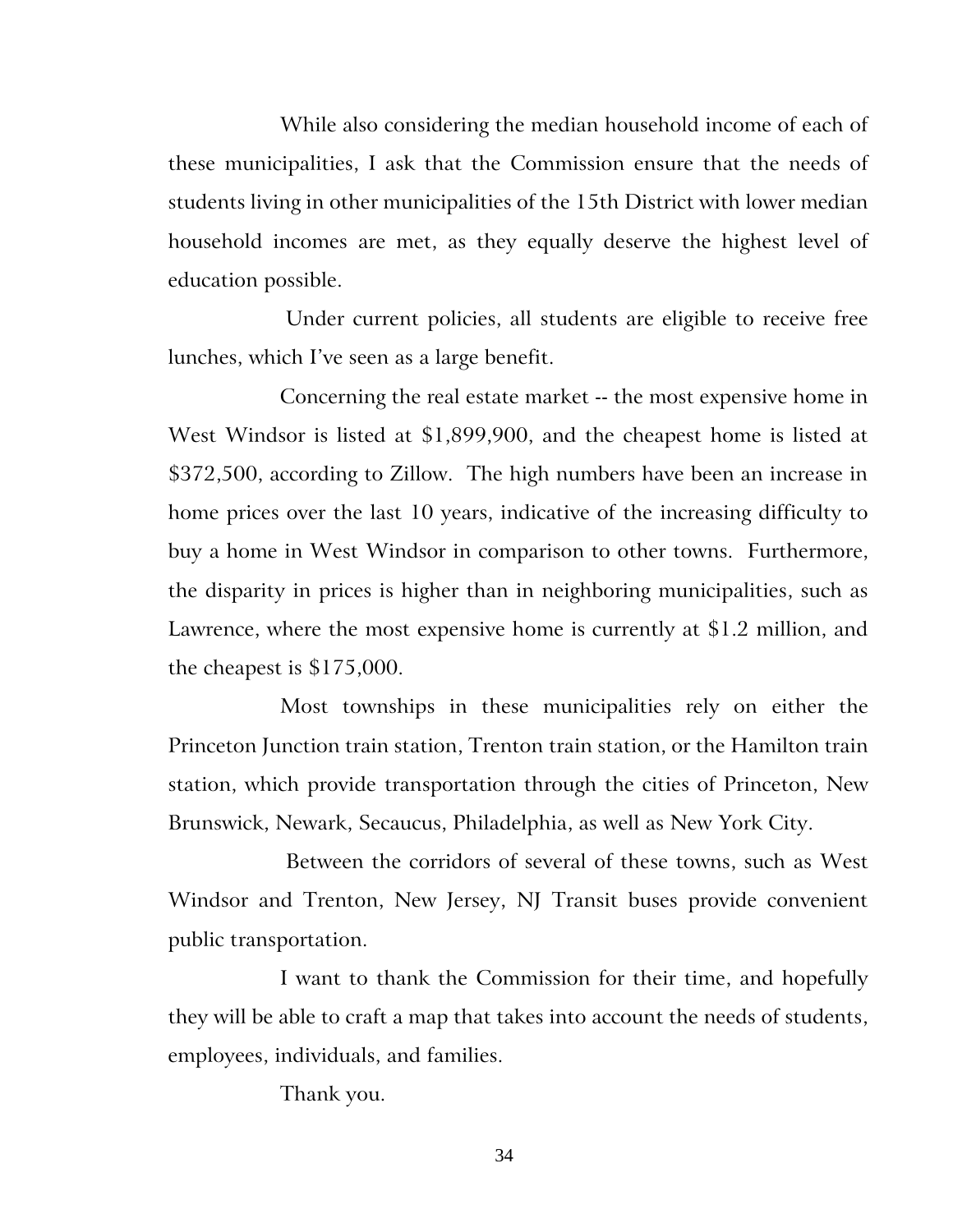MR. JONES: Thank you, Mr. Dantara. We really appreciate the comments; and I'm appreciating more and more -- and I'm sure all the Commissioners are -- the voices of students from around the state. That's very reassuring. It adds to our diversity from a generational standpoint. Much appreciated.

Thank you.

Madam Secretary.

MS. MARTINEZ KRUGER: Mr. Chairman, the next speaker, Patricia Doherty, submitted a map for display during her testimony. If she could confirm whether it's okay to share that map.

And then after Patricia Doherty, the next speaker will be Matthew Duffy.

MR. JONES: Go right ahead.

**PATRICIA E. DOHERTY:** Yes, the map is certainly available.

Thank you.

Good morning, Chairmen Barlas and Jones, Judge Carchman, and Commissioners.

My name is Patricia Doherty. I'm a 24-year resident of Nutley, and also the Research Director for NJ 11th For Change. Leslie Bockol and Mara Novak, Co-Executive Directors, and Stacey Abenstein, our Field Director, have previously provided testimony, data, and this submitted map, describing the changing demographics of both the current and newly constituted Congressional District 11 that our organization represents.

We support legislative districts that recognize the diversity in our changing New Jersey landscape, strongly advocating that communities of interest are represented with vital opportunities for participation in the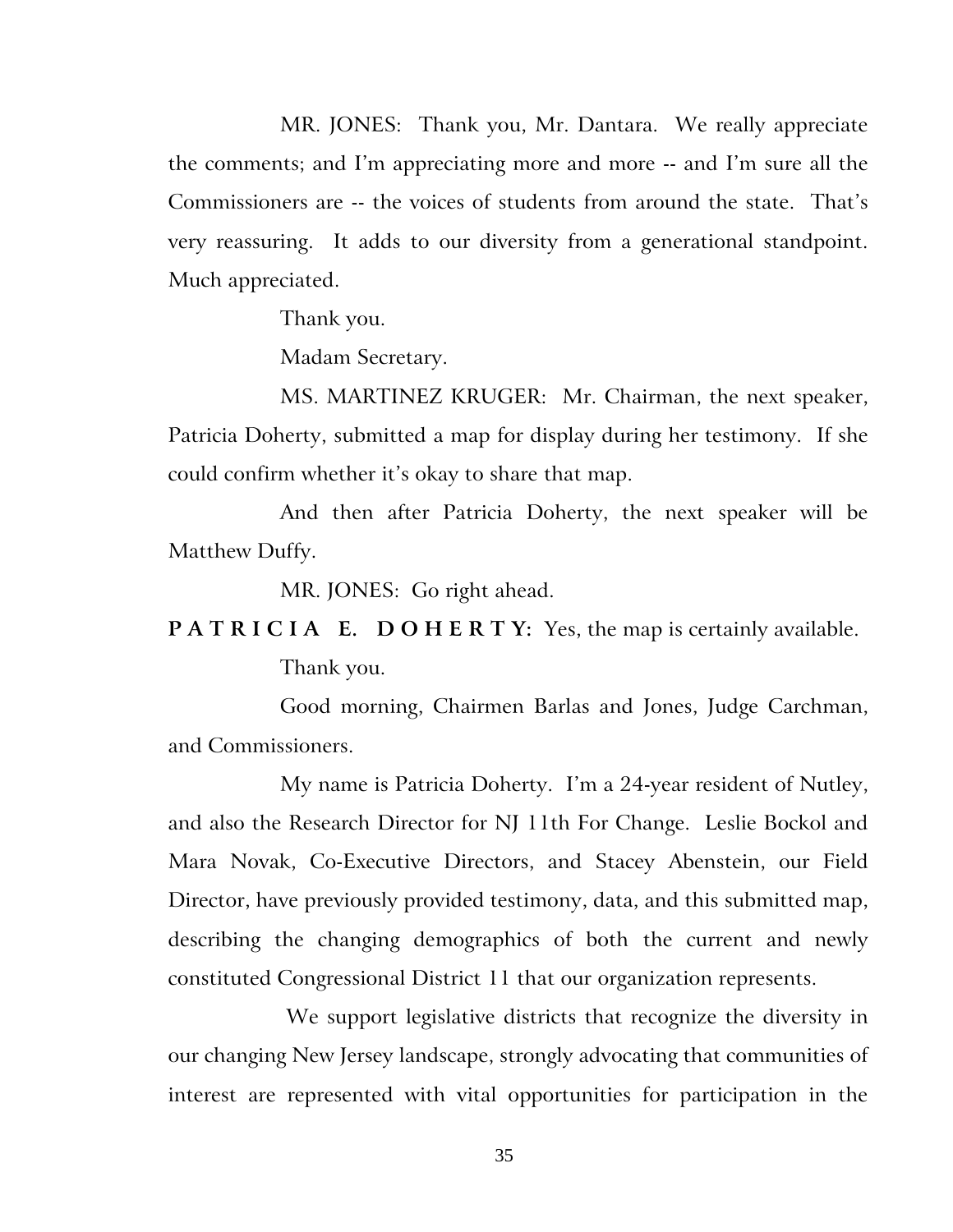political process. Our map shows the recent expanding AAPI and Latinx communities -- as well as the older established Black and Jewish communities in Essex, Morris, and parts of Bergen, Passaic, and Hudson counties -- can be accommodated in these proposed compact districts following the prescribed deviations.

This map (indiscernible) dense and diverse municipalities encompass shared county relationships, services, and businesses that cross township boundaries. These towns also share similar environmental concerns to address flooding, Brownfields, ongoing remediation of lead-contaminated water supply, and school districts with 100-year-and-over older facilities needing rehab, updating, or replacing.

Our proposed LD 29 creates a robust Latinx district with easy access to culturally oriented businesses, social services, and language services. The new LD 28 is majority-Black, retaining much of the long-established communities in Newark and Irvington. These two Districts have many of the same environmental concerns as the 27th and 34th. In addition, some areas are affected by the lack of affordable and decent housing, often with conditions of unsafe lead paint that disproportionately affects the children of Black and Latinx families. It is critical that these communities be represented by legislators who understand the wide breadth of their social, health, and economic needs.

In our LD 25 and 26, AAPI and Latinx households comprise growing communities of interest that must have the political influence that only competitive districts would provide. In addition, housing availability with high costs create conditions in which immigrant residents have difficulty finding available, affordable housing suitable for those needs. These areas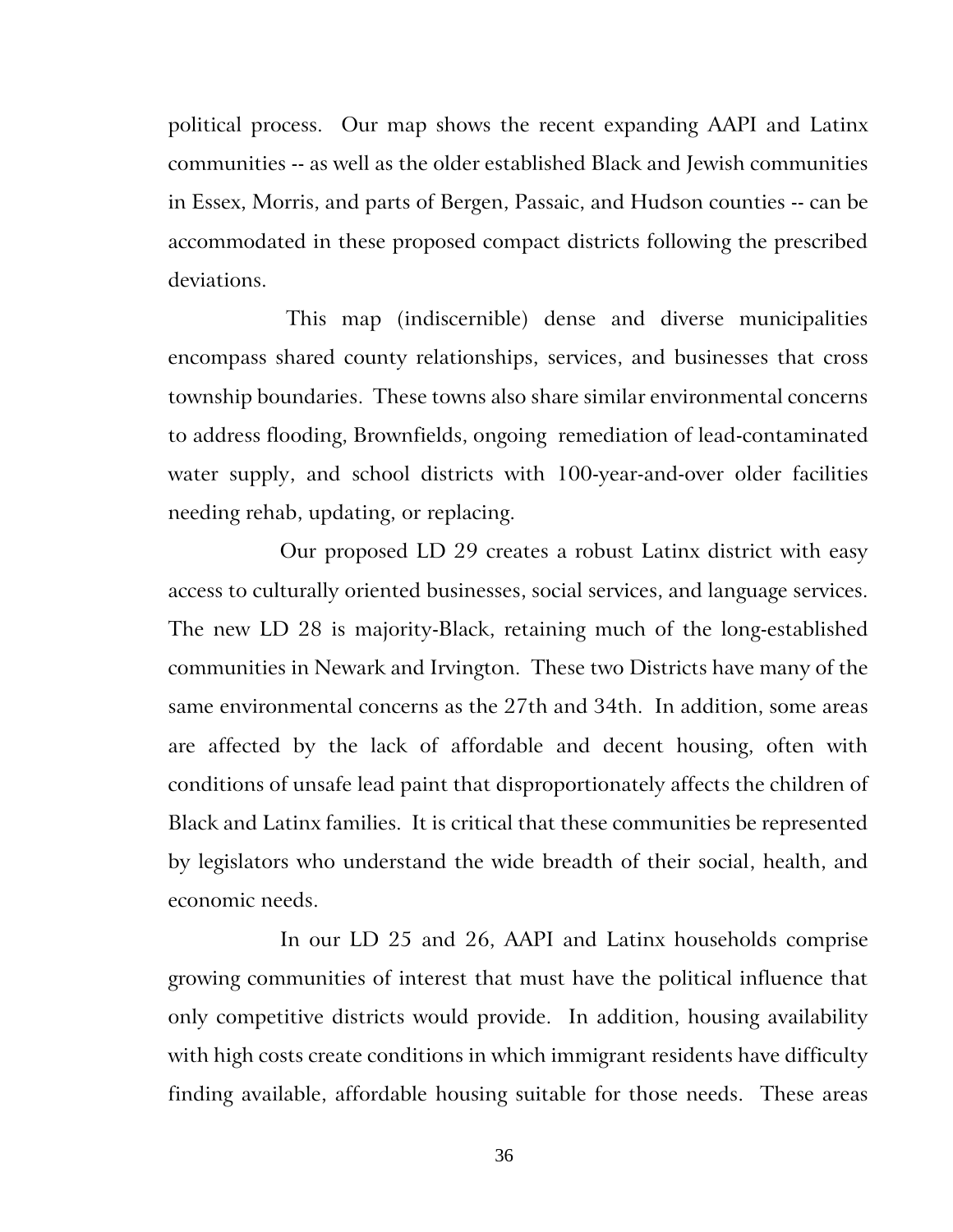have common environmental issues, such as local flooding from the Passaic River, which directly impacts housing, business, transportation, and work.

In closing, our proposed map also reflects continuity of representation that is so critical for voter trust and engagement, turnout, and civic participation. I would urge the Commission to consider the hyper-local community needs that would not necessarily be addressed by just mapping with the numbers plugged in to fulfill the formulas.

NJ 11th For Change also thanks the Commission for the release of the final maps, with a follow-up for public concerns.

Thank you so much for listening.

MR. JONES: Thank you, Ms. Doherty. We appreciate your testimony and the display of the map. It was very helpful.

MS. DOHERTY: Thank you.

MR. JONES: Madam Secretary.

MS. MARTINEZ KRUGER: The next speaker is Matthew Duffy, followed by Charly Dutton.

MR. JONES: Mr. Duffy, you're up.

**M A T T H E W L. D U F F Y, Esq.:** Hello, my name is Matthew Duffy. I'm originally from Morristown.

I'm currently living and raising my family in Summit. I'm also the Special Counsel for Redistricting with the New Jersey Institute for Social Justice, and I'm speaking in that role today.

Specifically, I'm here to speak in support of the Fair Districts Coalition Unity Map, submitted by a coalition of social and racial justice organizations of which The Institute is a part. We've said that our map meets the standards laid out by 11th member Carchman in early January, and I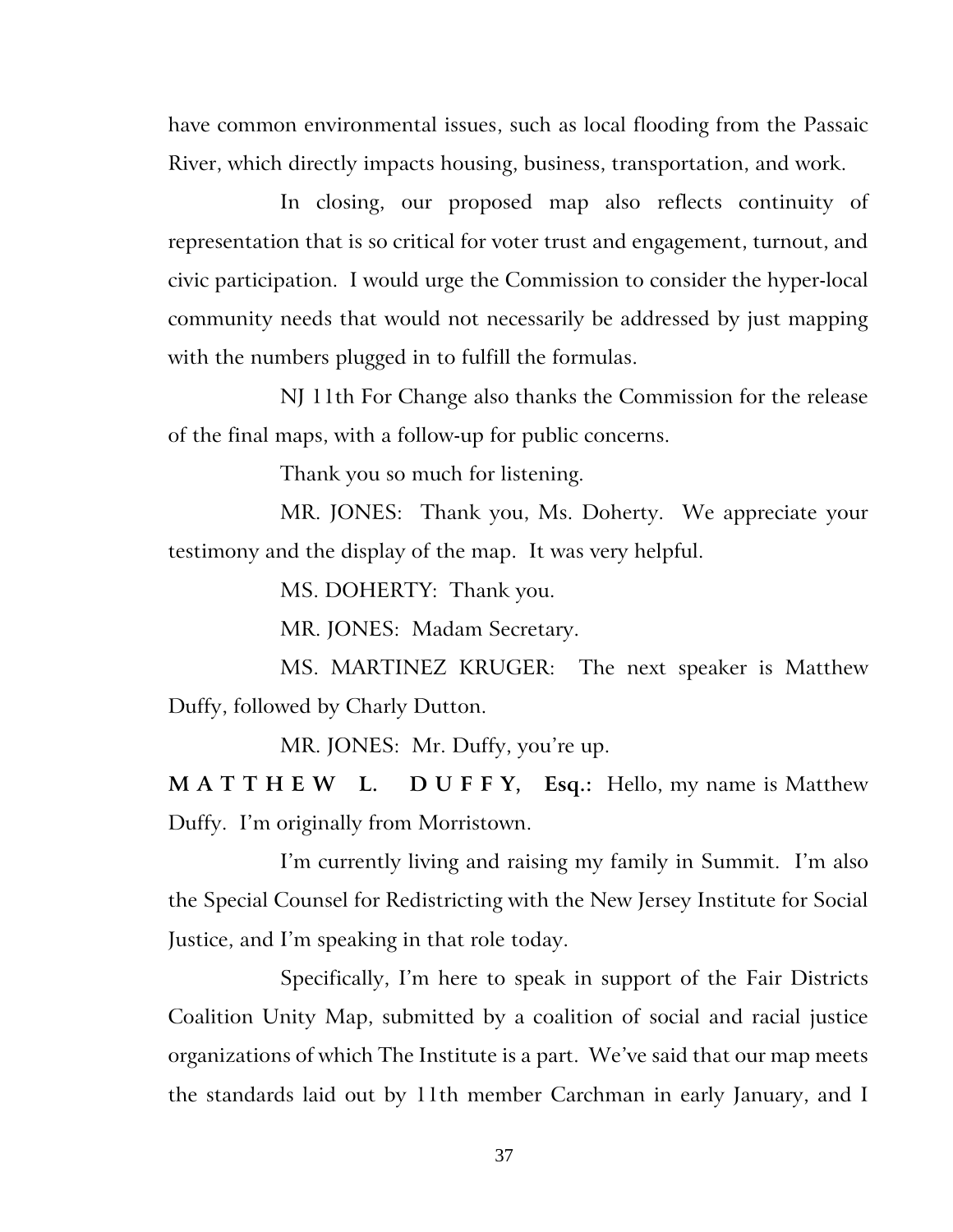wanted to quickly touch on how the map meets some of those standards today.

First. I'll start with the constitutional standards. The Fair Districts' Unity Map -- districts are of substantially equal population, in line with the fundamental precept of one person, one vote. None of the 40 districts deviate any more than the 2.5 percent above or below the ideal population size. All of the districts are contiguous, and they're as compact as possible, given other legal and constitutional requirements.

In line with Article IV, Section II, paragraph 3 of the New Jersey Constitution, no municipalities are split between districts, with the exception of Newark and Jersey City.

I do want to make one note on this Section of the New Jersey Constitution, as it has been raised at previous public hearings. This Section also contains limits to how many times the Commission can split counties, and how many times it can split the state's largest municipalities. However, under the New Jersey Supreme Court precedent, both these have been found to be non-binding on the Commission for various reasons. So under current jurisprudence, the Commission can divide counties, as well as Newark and Jersey City, as many times as they need to satisfy other redistricting criteria. You can also see this historically; every map since 1972 has divided counties more than Article IV, Section II, paragraph 3 calls for. And every map, except one, has divided Newark and Jersey City more than once as well.

We sent you a legal memo. It's very long and probably much more boring -- detailing all of this in intricate detail. So feel free to read that, too.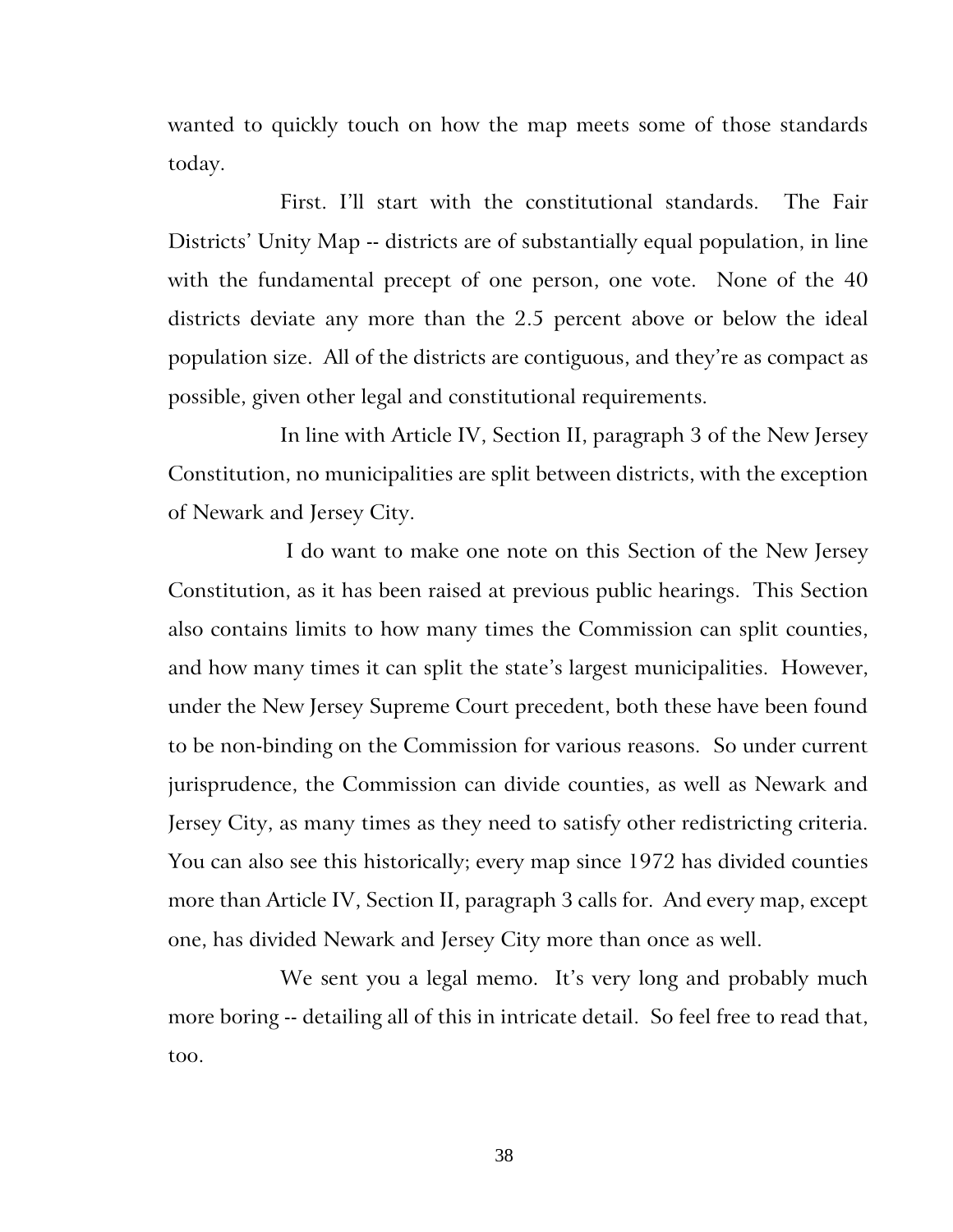The Fair Districts Unity Map meets the standards of Section 2 of the VRA by ensuring districts are drawn so that people of color -- who, as many here have noted now make up half the State's population -- have a reasonable opportunity to elect a representative of their choice. Half of our Unity Map's districts are majority people of color, reflecting that 100 percent of new growth in New Jersey has come from those communities.

And we didn't just draw these communities by looking at numbers on a map. This Unity Map builds on more than 50 community of interest maps to be collected from groups across the state. We held sessions with student groups, grassroots organizers, and faith communities to ensure that we were not splitting or marginalizing these groups when drawing new district lines.

Finally, while they were not our dominant standards, we made sure that our map minimized pitting incumbents against each other, contained competitive districts, and is considered fair under all well-known partisan fairness metrics, including plan score. We've actually contracted with an expert to conduct a full and thorough review of our map to ensure this. We will be sending you a comprehensive memo detailing their findings soon. Some select findings include other metrics for gauging partisan fairness, including the Stokes test, which found that our map has a 0 percent partisan bias when calculated using the 2017 gubernatorial election.

Finally, just some final points of why we think this map is so great. In addition to the 20 majority people of color districts, the map includes three majority Black districts, where the current map only has one; four majority Hispanic districts, while the current map only has two; (Indiscernible) districts, where the current map doesn't have any.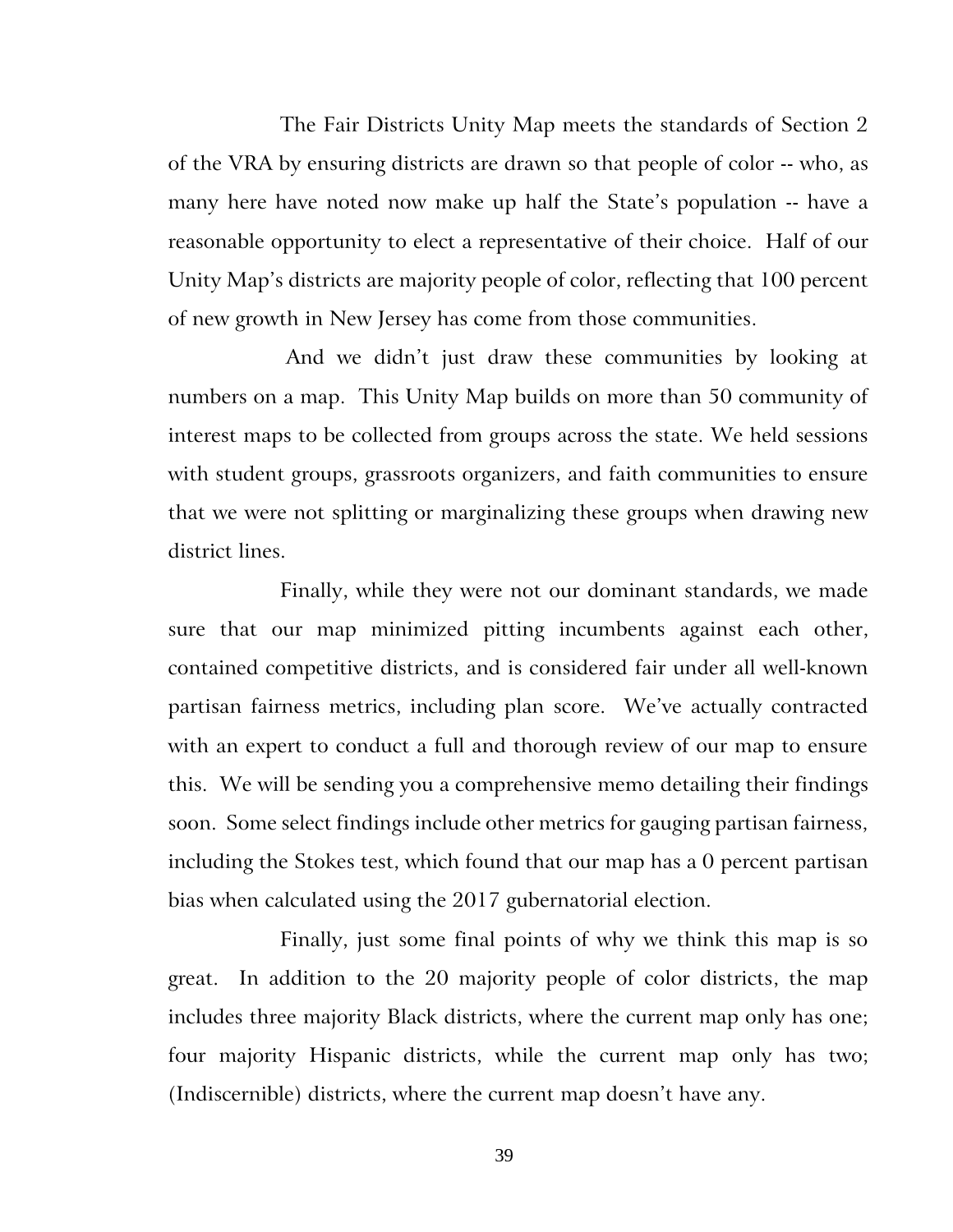Thank you, to the Commission, for listening to me today. I wish you best of luck in this very difficult process.

MR. JONES: Thank you, Mr. Duffy.

Madam Secretary.

MS. MARTINEZ KRUGER: The next speaker is Charly Dutton, followed by Kristi Hanselmann.

MR. JONES: Mr. Dutton.

**C H A R L Y D U T T O N:** It's *Ms*., actually.

MR. JONES: I apologize.

MS. DUTTON: You're fine. (laughter)

Good morning, members of the New Jersey Apportionment Commission; Chairman Jones and Chairman Barlas.

My name is Charly Dutton. I am a senior at Winslow Township High School in Winslow, where I have resided for my entire life.

I'm a new member of the NAACP Camden County East Youth Council, where Kennedy Abbott is President.

While I am one of several NAACP members to testify today, we have many others viewing together as a group via a watch party, along with members of the New Jersey Redistricting cohort of Delta Sigma Theta Sorority, Incorporated, and the New Jersey Institute of Social Justice.

I'm currently the Senate President of student government of my high school, and I am very active in my community. I attend Christ Care Unit Missionary Baptist Church located in Sicklerville, and I am employed at McDonald's in Sicklerville. I've attended the Winslow Township School District all my life.

Our community is in the 4th State Legislative District.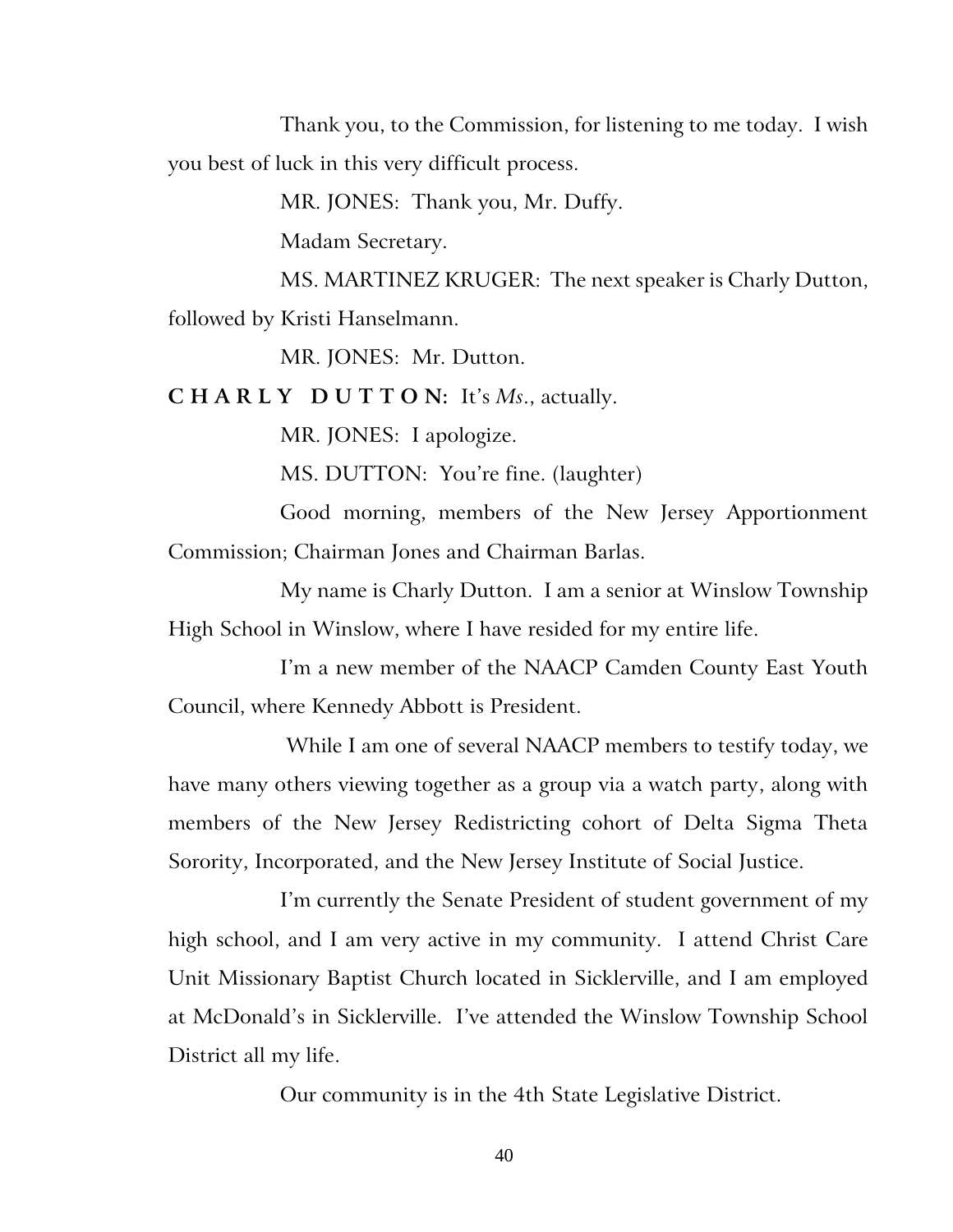The Winslow Township community is a good example of what our nation should look like, with a great blend of diverse ethnicities and backgrounds. African Americans and Hispanics are the most populated minority groups in my Township. Many citizens, who live on the rural side, have resided in this town for generations. Our community thrives on its diversity. However, I believe there's an economic gap regarding the income of citizens, where the middle is found between the suburban and rural communities.

My community is crisscrossed by major State roads, such as U.S. Routes 73, 30, 143, and the Atlantic City Expressway. My community includes eight schools, including Winslow Township High School, the Pinelands Reservation, and our historical church of St. Jude Syro-Malabar Catholic mission.

Although I reside in Winslow Township, my community includes Sicklerville and Chesilhurst. Our community is a lot like our neighboring city of Chesilhurst, where they are also a diverse suburban area.

To sum all this up, the heart of Winslow Township is very vibrant, with a growing community. We hope to be represented well in the new maps of the district.

I thank the Commission for listening to me today, and I ask that you consider keeping my community together when drawing new maps, to the extent it is possible, without in any way diluting minority voting power or otherwise violating the law or fair districting principles.

I'm also asking that another hearing be added at least a week after the map is published to grant individuals and advocacy groups time to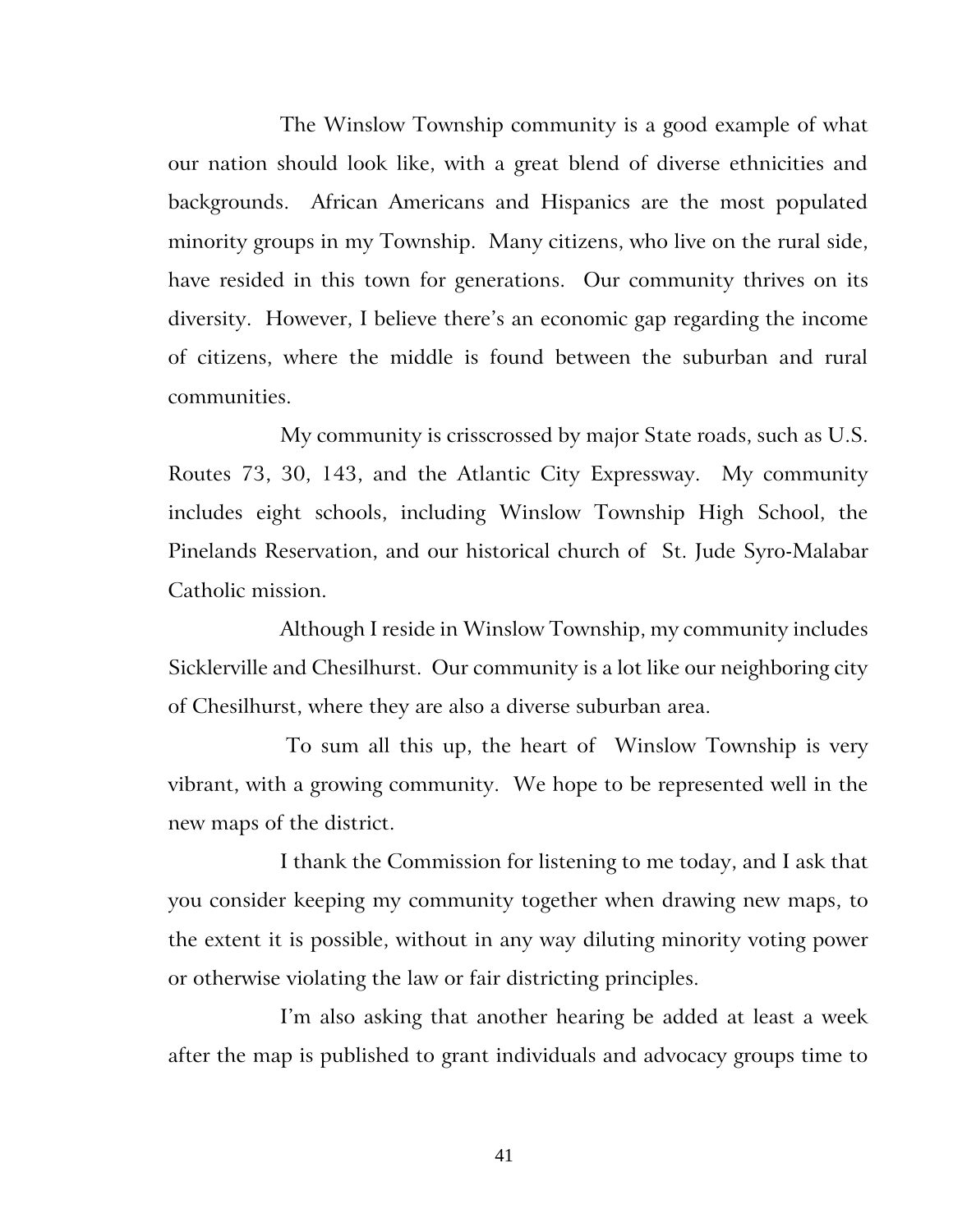evaluate and assess the maps, and provide an educated opinion of such to the Commission.

Again, thank you.

MR. JONES: Thank you so much, Ms. Dutton. We really appreciate your time spent with us, with very insightful testimony and adding to the chorus of voices of students this morning. That makes us all proud.

Thank you.

Madam Secretary.

MS. MARTINEZ KRUGER: The next speaker is Kristi Hanselmann, followed by Dianna Harris.

**D E P U T Y M A Y O R K R I S T I H A N S E L M A N N:** Hi, good morning, Chairman.

I would like to thank you for the opportunity to speak today.

My name is Kristi Hanselmann, and I am the municipal leader, as well as the Republican Club President; as well as the Deputy Mayor of Mullica Township.

I'm here today on behalf of all of the residents of Mullica Township though. Mullica Township is a unique Pinelands community that is approximately 56 square miles, with only about 5,800 residents. And we are 100 percent restricted by Pinelands regulations.

Our town has struggled tremendously for decades with trying to reduce the tax burden on our residents. But we have been unable to make little, if any, headway due to the overwhelming development restrictions imposed on us by the Pinelands Commission. For example, out of the top 25 taxpayers in our town, only seven of them are businesses. One is an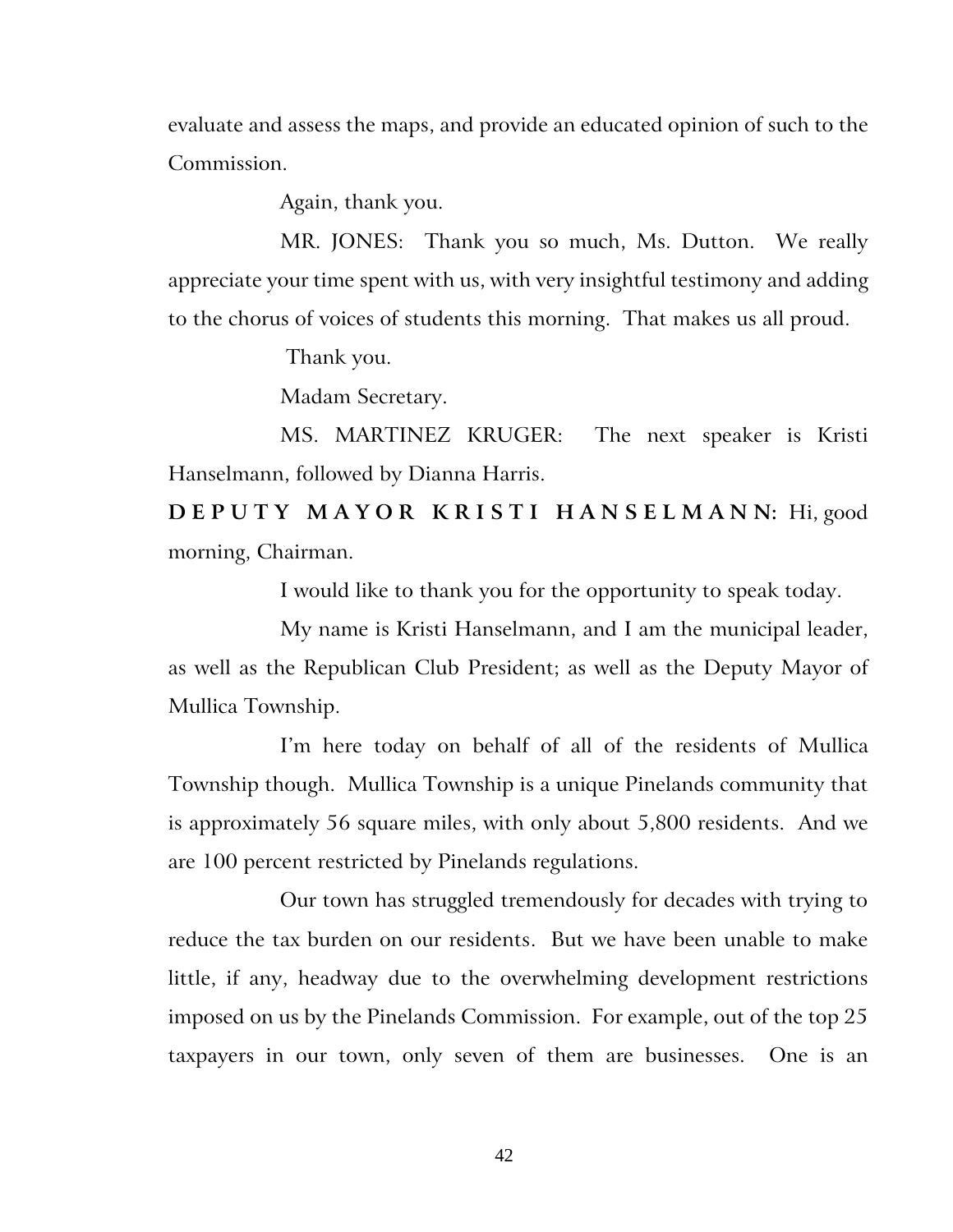apartment complex, and one is a mobile home park. The other 16 top taxpayers in our town are simply residents.

With the economic struggles that we face here in Mullica Township, we ask that the Commission take into consideration demographics of communities and the representation that they have in the Legislature while deciding your maps. Right now, our community has amazing legislators who always show up, and answer the phone, and they're willing to help in any way possible. They represent our communities' best interests, not based on party lines, but based on what is best for all of our citizens; and we have not had representation and support like this in recent history.

I know that redistricting is largely a numbers game, but please do not allow our residents to just be a number while deciding your legislative districts. I implore you to keep Mullica Township in Legislative District 2, and maintain the representation that we currently have. Because it is unlike any representation that we have had in the recent past. Our legislators know our community, they know our residents, and they work hard every day to help our town -- and we would like to continue to be represented by them.

Mullica Township is big in size, but we are small in population. We have not had a voice like we do now in years, if ever. So please consider leaving Mullica Township in Legislative District 2, because it truly gives our town the representation that it deserves.

Thank you very much for your time today.

MR. JONES: Thank you very much, Deputy Mayor. We really appreciate your time, and certainly your thoughts and comments.

Madam Secretary.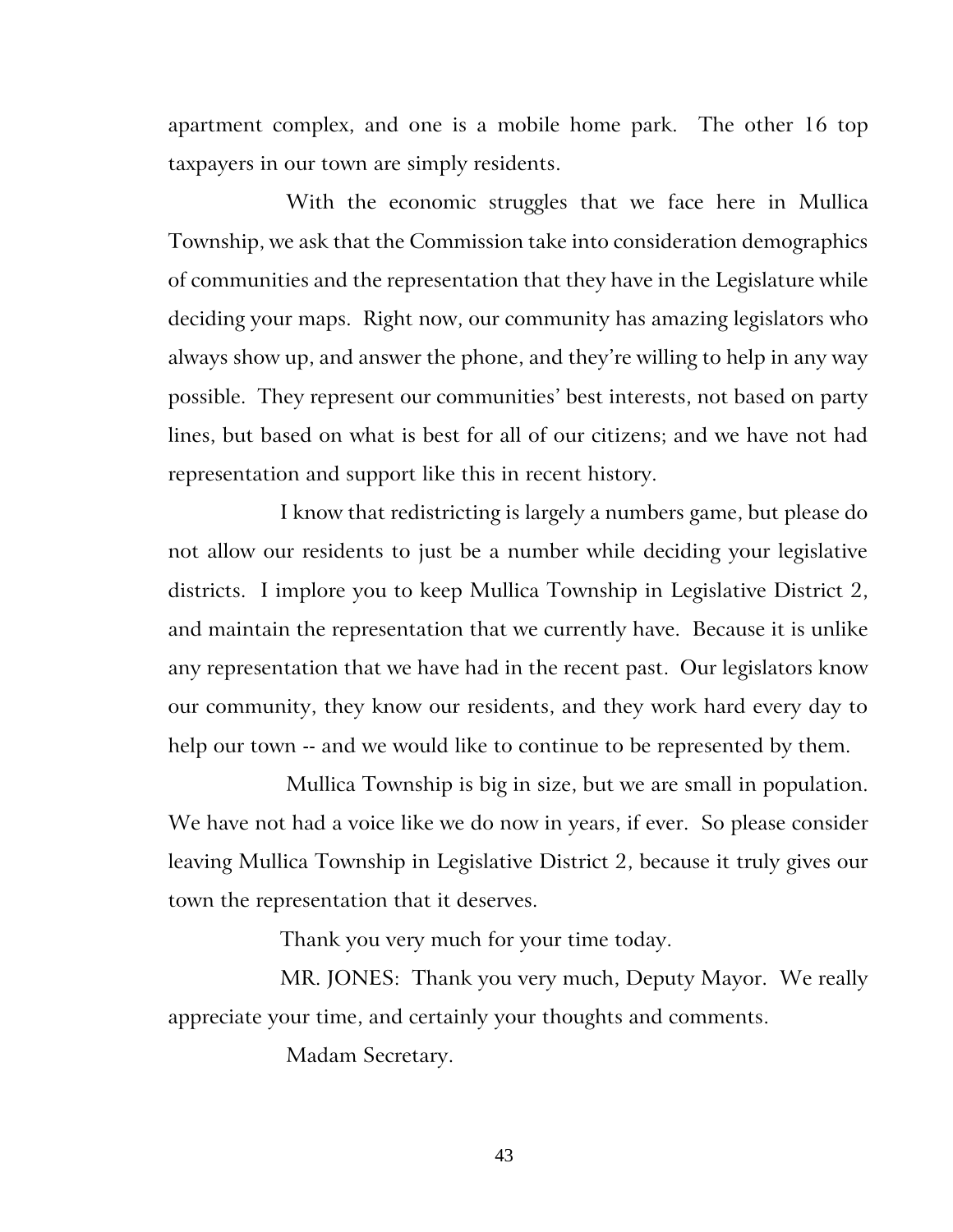MS. MARTINEZ KRUGER: The next speaker is Dianna Harris, followed by Rohn Hein.

**D I A N N A A. H A R R I S:** Thank you, sir, for allowing me the opportunity to speak today on behalf of the Midtown Community of Neptune.

I represent a nonprofit known as the Midtown Urban Renaissance Corporation, which is a New Jersey 501(c) 3 nonprofit located in Neptune.

We were established back in 1998, and inducted into the State's Neighborhood Empowerment Program, under the Urban Coordinating Council and administered by the Redevelopment Authority. This was largely due to the support of the late Senator Tommy Smith, who understood the relationship of the Midtown section of Neptune and the west side of Asbury Park. These communities are one in our eyes. It has the same needs, which include the need for more affordable housing, (indiscernible) funding into our public schools, into our Brownfield problems that we have within our community; and just the attention that needs to be given, or more attention that needs to be given, to public service -- or public safety.

The mission of MURC is to encourage the empowerment of our residents, and that's what we intend to do as we move forward with the completion of our redevelopment. I ask that when you are redistricting, that you please keep in mind the relationship and the togetherness that these two communities have. And I speak to that in reference to our need, as I said, for our public schools and the restoration of redevelopment, and for public safety that resides in our community -- that is needed in our community.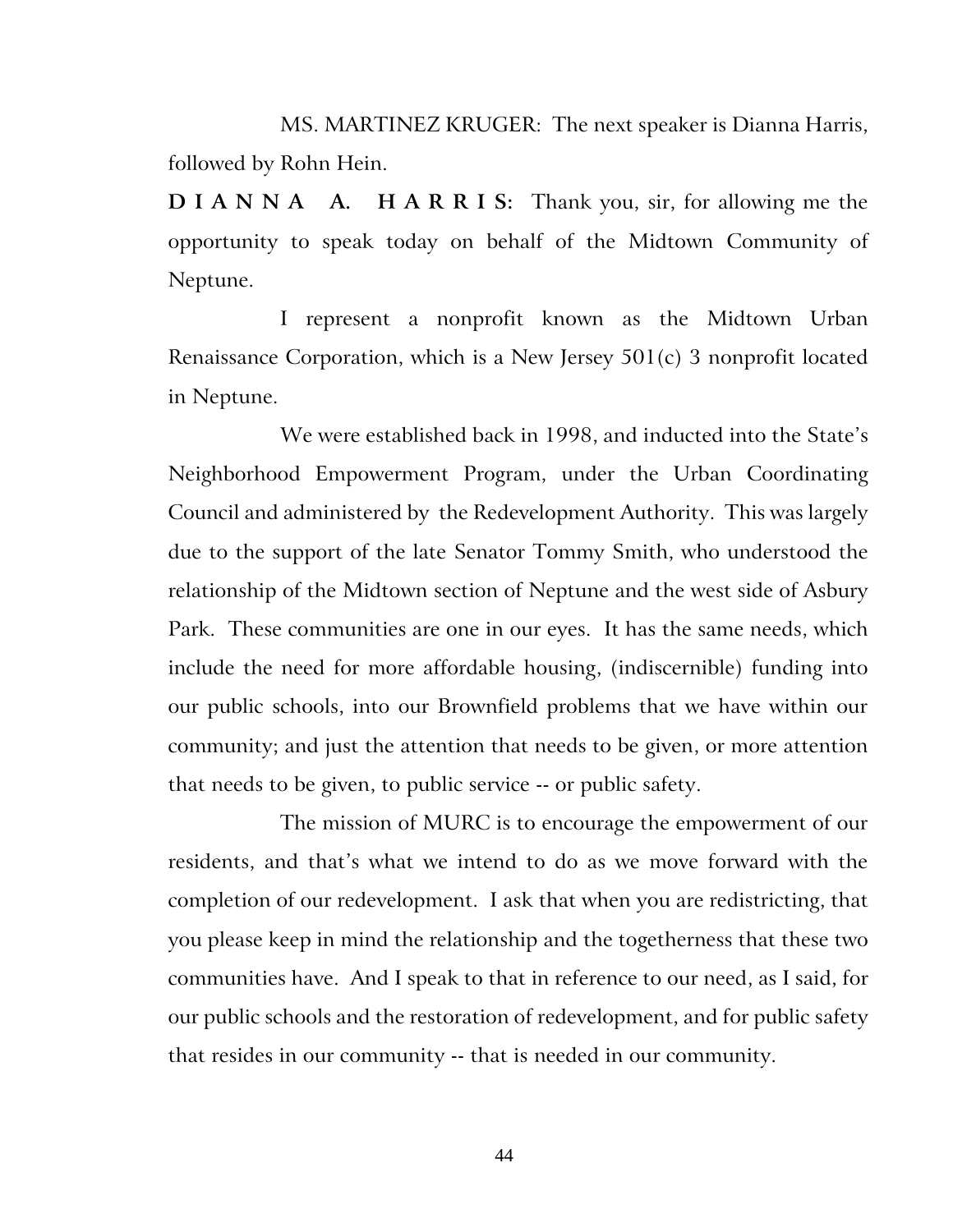So I ask for that attention to that matter; and whatever means necessary, please keep these two communities together when you are redistricting.

Thank you.

MR. JONES: Thank you so much, Ms. Harris. We appreciate your testimony.

Madam Secretary.

MS. MARTINEZ KRUGER: The next speaker is Rohn Hein, followed Darryl Jeffries.

**R O H N H E I N:** Good morning.

MR. JONES: Good morning.

I want to thank the New Jersey Apportionment Commission for this opportunity to give testimony this morning.

My name is Rohn Hein, and I live in Maple Shade in Burlington County. I'm the Co-Chair of the Reparations Task Force of UU Faith Action New Jersey, which is a coalition of all the Unitarian Universalist Churches in the state.

Judge Philip Carchman got it right when he said that this is truly participatory democracy. Unitarian Universalists are committed to seven core principles, and our fifth principle states "The right of conscience and the use of the democratic process within our congregations and in society at large." Your desire to hear the voices of ordinary citizens is to be commended. And the fact that the maps to be considered have been made public prior to the final vote is a great achievement.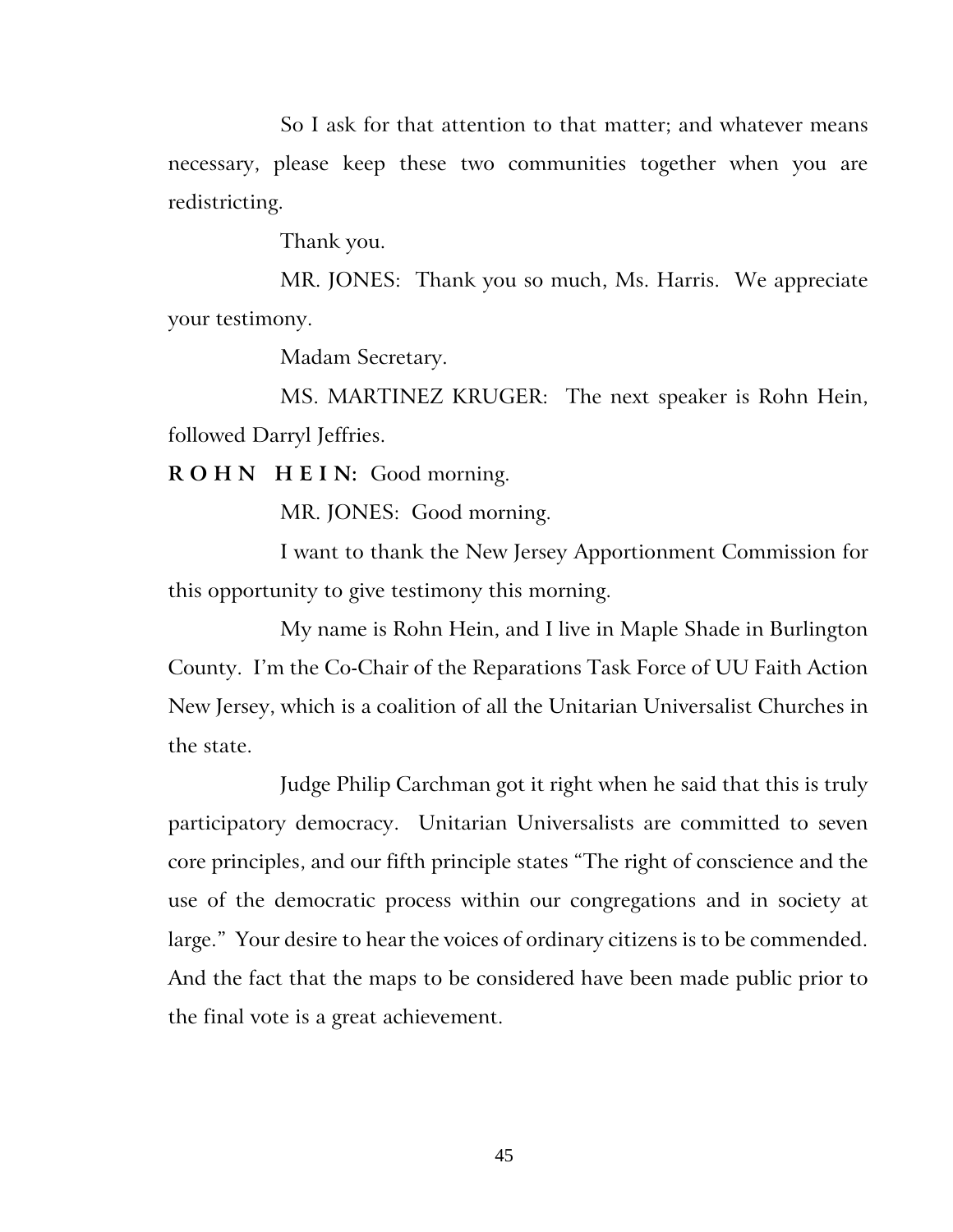It is our desire that you strongly consider and adopt the principles that are reflected in the Fair Districts Unity Map that was presented earlier.

You know, common sense tells us that the legislative district should be representative of its citizens and their communities. Partisanship and protecting incumbents should not be a consideration. However, since human beings, who happen to be politicians, are empowered to perform this task, it's no small wonder that the end results have, in the past, fallen short of goals and expectations.

Consider the existing legislative map. Currently, people of color represent almost 50 percent of the citizens in New Jersey, but the State Legislature only has 25 percent people of color to voice their dreams and aspirations. Now, I recognize that the election of representatives involves many variables. But if the districts are designed so that the voices of color are diluted through careful carving up of communities of interest, we're not even playing on a level playing field to start.

The Fair Districts Unity Map provides the racial equity that is needed. With the redrawn boundaries, one half, or 20 districts, would contain a population of color that is in the majority. Currently, there's only 15 districts like that.

The Unity Map has been meticulously created to measure the exact number of all racial interest groups -- white, Black, Hispanic, Asian, indigenous -- in every district, and takes into consideration where segregation takes place and where diversity exists. Since the last census 10 years ago, the growth in New Jersey is directly related to the increase in the number of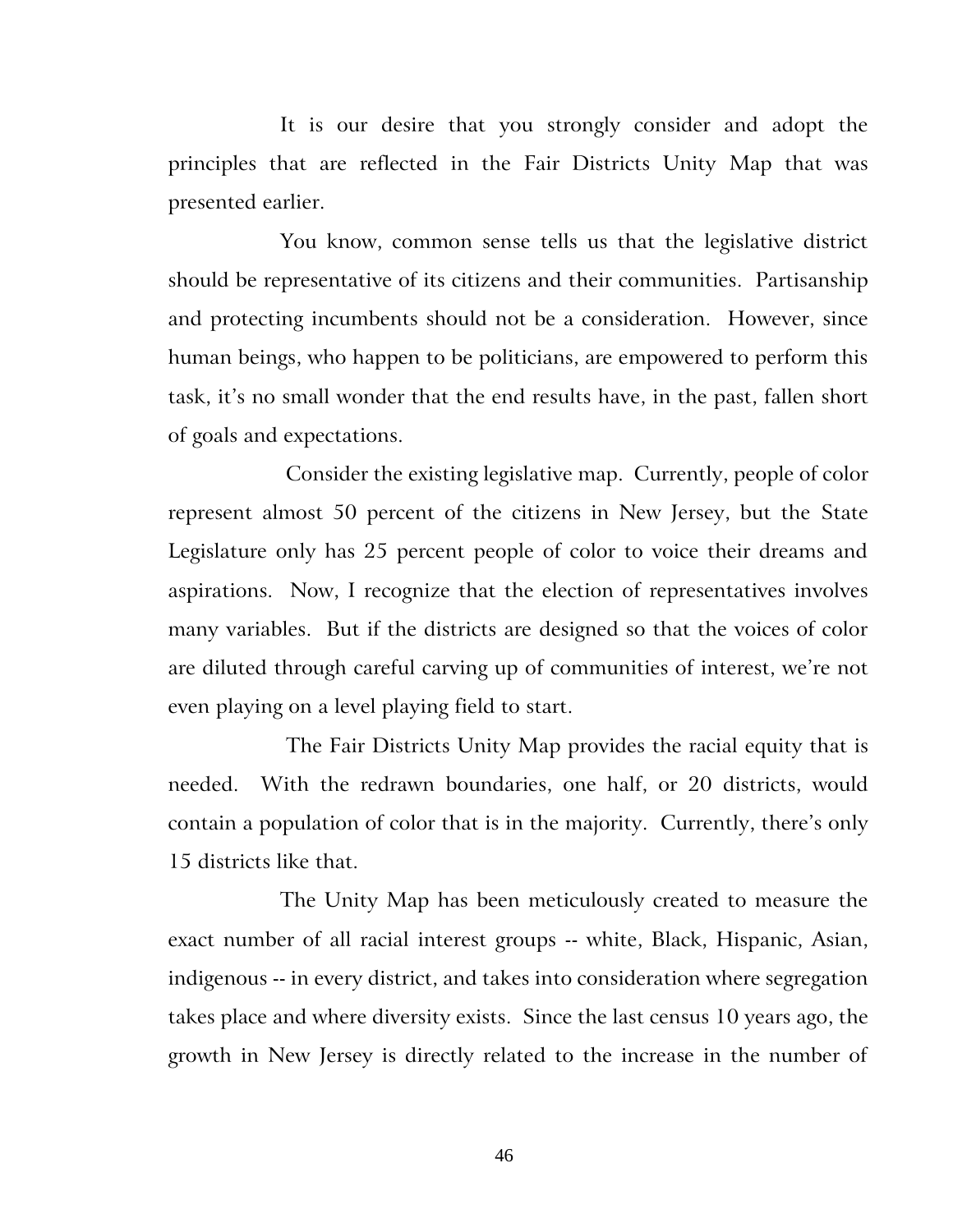people of color in this state. To turn one's back on this is to make a mockery of the process.

We have confidence that you will look at the Unity Map with an open mind and heart and see the wisdom in its breadth and logic.

You know, I've been living in South Jersey for the last 20 years. I lived in Pennsauken starting in 2000. You know, I was serving on the Pennsauken Alliance on Substance Abuse for five years, and I came to understand clearly how the City of Camden and the Township of Pennsauken are very closely tied together. The migrations back and forth have been extreme and historical.

> MR. JONES: Mr. Hein, can you summarize, please? MR. HEIN: Yes, I will.

And the town of Merchantville is completely surrounded by Pennsauken.

So I urge you strongly to recognize that community of interest -- Pennsauken, Camden and Merchantville -- and include them in one district.

I want to thank the Commission for the time today, and I know that you will do diligent work in making sure of creating fair districts for all the citizens of the state.

Thank you.

MR. JONES: Thank you so much, and thank you for your testimony.

Madam Secretary.

MS. MARTINEZ KRUGER: The next speaker is Darryl Jeffries, followed by the Danielle Jones.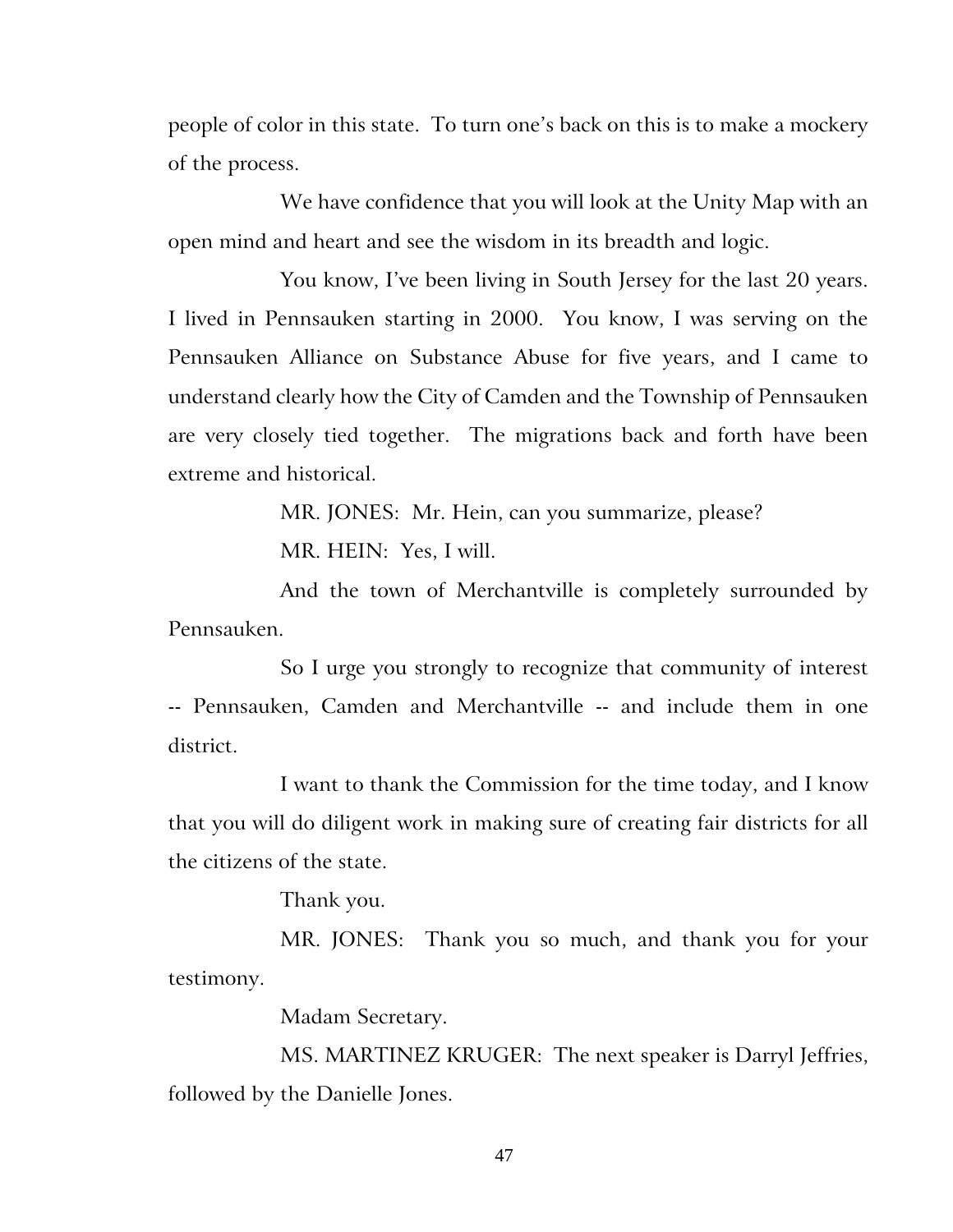## **D A R R Y L L. J E F F R I E S:** Good morning.

Thank you, Commissioners Jones, Barlas, and Judge Carchman for providing this opportunity for public testimony.

My name is Darryl Jeffries; I currently serve as the President of the Oranges and Maplewood NAACP. We are the oldest Branch in the State of New Jersey, third oldest in the nation, and we represent half of Essex County.

I'm here to urge the New Jersey Apportionment Commission to draw a racially equitable State Legislature map, and to lend my support to the Fair Districts Unity Map recently released by the New Jersey Institute of Social Justice and other New Jersey advocacy organizations.

The Oranges-Maplewood area is very diverse; our area's most densely populated area in the State of New Jersey, with a large African American, Caribbean, Haitian, and people from the African diaspora in the area. It's a very socio-economically diverse group as well. Our communities -- we represent 11 of the 22 communities in Essex County. Our communities are shared and contiguous in terms of shopping areas, of resources, in terms of healthcare, in terms of all of the support services that are needed to sustain our communities.

I know that some of the members of the Commission have recognized this, and I want to reiterate the importance of districts being drawn to reflect all of New Jersey's population growth over the last 10 years. And much of it has come from New Jersey's communities of color, yet these communities are seriously underrepresented.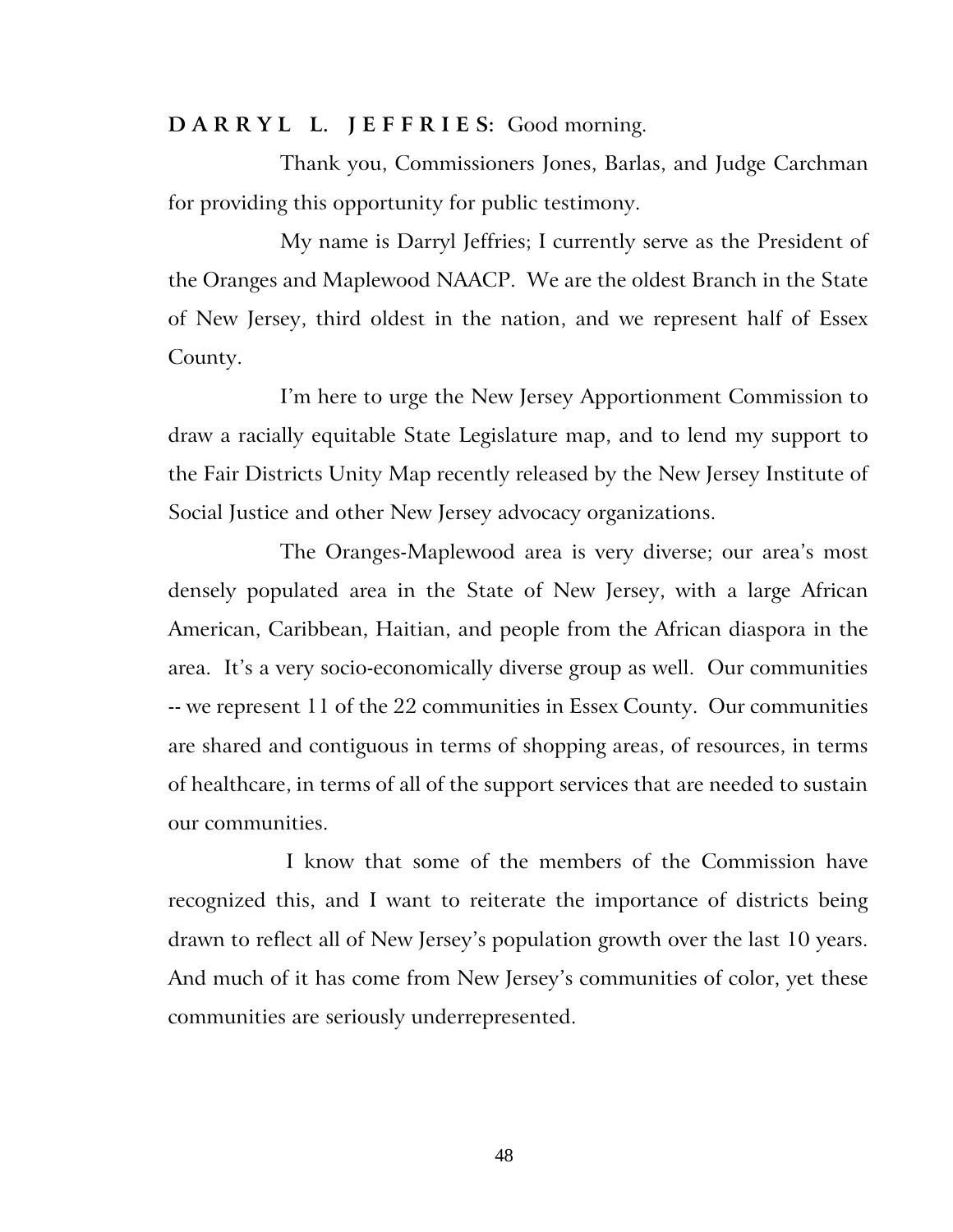Now that we are effectively a state that is half people of color it is only fair that New Jersey's districts be drawn so that half of them, 20 out of 40, are majority people of color.

New Jersey's Black population -- around 15 percent of our state -- there is only one majority district in the Legislature -- our District, the 34th Legislative District. The Commission should draw more majority Black districts to ensure that Black residents, who too often have been historically suppressed and excluded from the political conversation, have fair representation.

I thank the Commission for all their hard work, and ask them to please prioritize racial equity in the next round of legislative maps by accepting priorities laid out in the Fair Districts Unity Map, submitted by the advocacy groups, which does this so successfully.

Again, I thank you for the opportunity to give testimony at this hearing.

MR. JONES: Thank you, Mr. Jeffries. We appreciate your testimony as well.

Thank you.

MR. JEFFRIES: Thank you, Chairman.

MR. JONES: Madam Secretary.

MS. MARTINEZ KRUGER: The next speaker is Danielle Jones, followed by Kristine Keefe.

MR. JONES: Ms. Jones?

**C O U N C I L W O M A N D A N I E L L E J O N E S:** Good morning, everyone.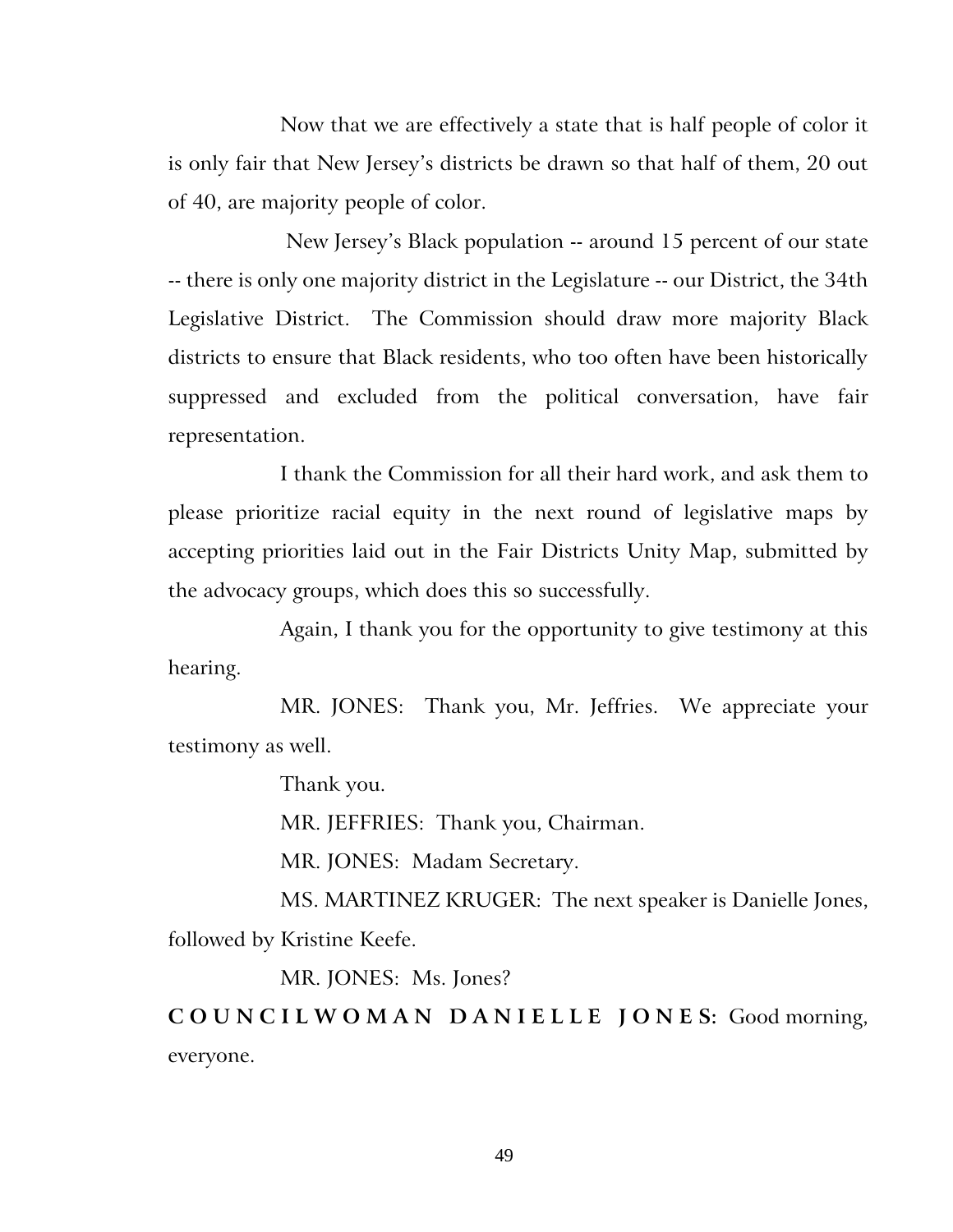Thank you, Chairman Jones, as well as your Co-Chair, for letting me speak.

I originally did not have a testimony prepared. But I represent the Borough of Eatontown as a Councilwoman for the Borough, as well as I reside in Legislative District 11.

My only comments are to echo the different members of this public testimony -- is that we encourage all the Commissioners to continue to draw out maps that are fair, equitable, and represent the populations of the State of New Jersey.

I want to ensure that all of our legislative districts are representative of our members, and community members, regardless of race, gender, ethnicity, disability, veteran status, and all the different things that we look at.

One of the things that I believe -- as elected officials, we need to speak justly and fairly for those who are not able to be in the room to make those decisions. So we must remember, as we draw up these legislative districts, that we keep them in mind, and we make sure that we are fair and equitable in our representation of them.

I thank you all for your time and your hard work, and I'm looking forward to see the redrawn legislative districts that will represent our communities for the next 10 years.

Thank you.

MR. JONES: Thank you so much, Councilwoman. We. appreciate your attendance and your comments.

Madam Secretary.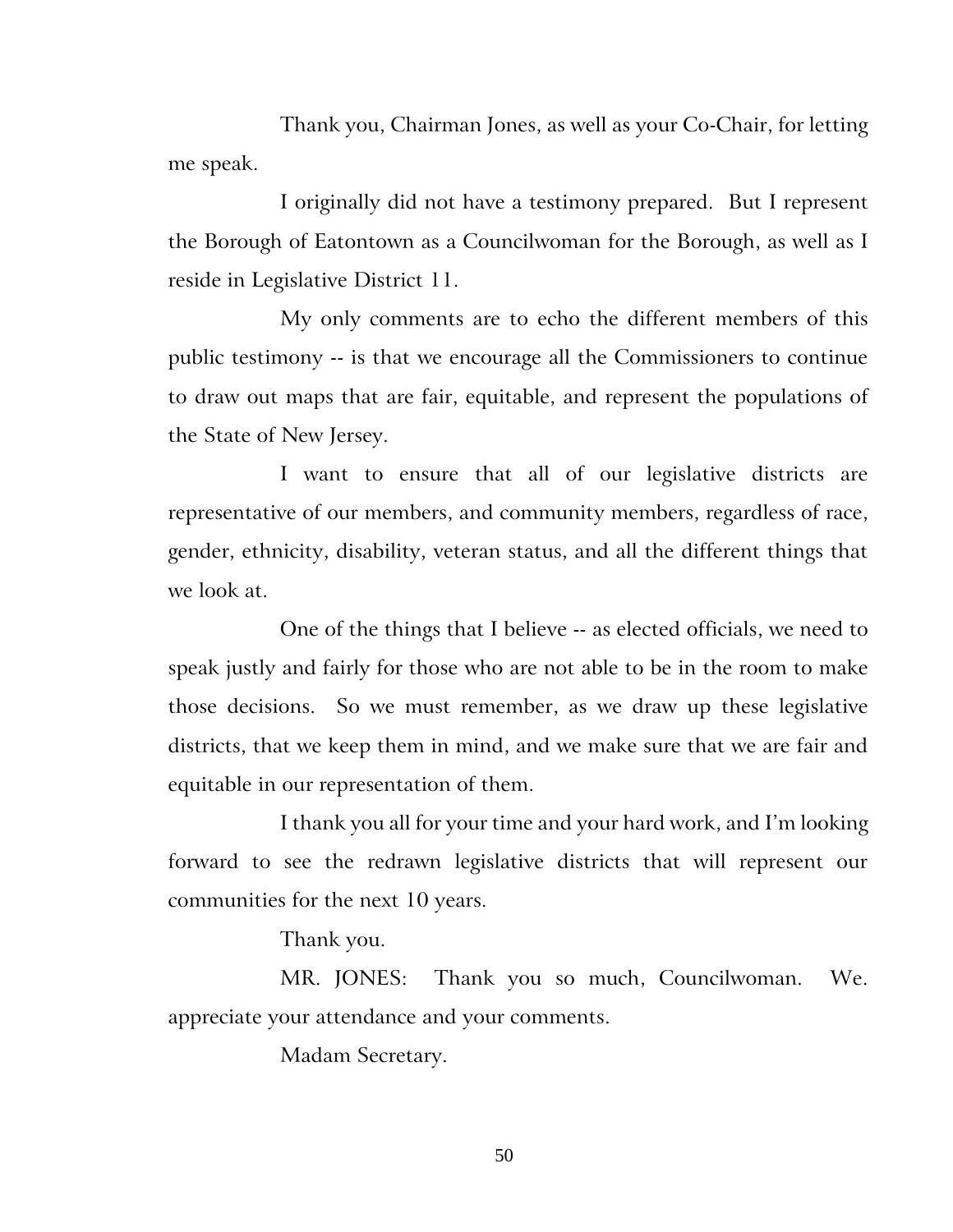MS. MARTINEZ KRUGER: The next speaker is Kristine Keefe, followed by Vijay Khadse.

**K R I S T I N E K E E F E - H A S S A N:** Thank you, Judge Carchman, Chairman Jones, Chairman Barlas, and all the members of the Legislative Apportionment Commission, for allowing the public to not only submit maps, but also to allow residents to comment on any of the public maps that have been presented or submitted.

My name is Kristine Keefe-Hassan; I'd like to talk about my town of South Plainfield. I know firsthand that removing South Plainfield from the 18th Legislative District in Middlesex County would not be in the best interest of our residents.

I have been a high school Spanish teacher in Edison Township Public Schools for the last 21 years. I am the mother of two children; my daughter Sophia is 15, and my son Dean is 10. My children's own circle of friends and interactions, to a large extent, includes Edison and Metuchen. Our athletes practice together at the Metuchen Sports Complex during the winter months, which is within the larger Edison Township borders. Our high school sports teams in South Plainfield and marching band compete with schools throughout the County and throughout the Legislative District 18. South Plainfield is a diverse town, where everyone is welcome.

Our residents of different faiths attend churches in Edison and Metuchen; temples in Edison and Highland Park. My husband and our family's mosque is Masjid Al-Wali in Edison. South Plainfield students attend the Middlesex County Vocational School, Middlesex County Academy for Science, Math, and Engineering. Many of our residents attend Middlesex College, and many of our high school students are part of the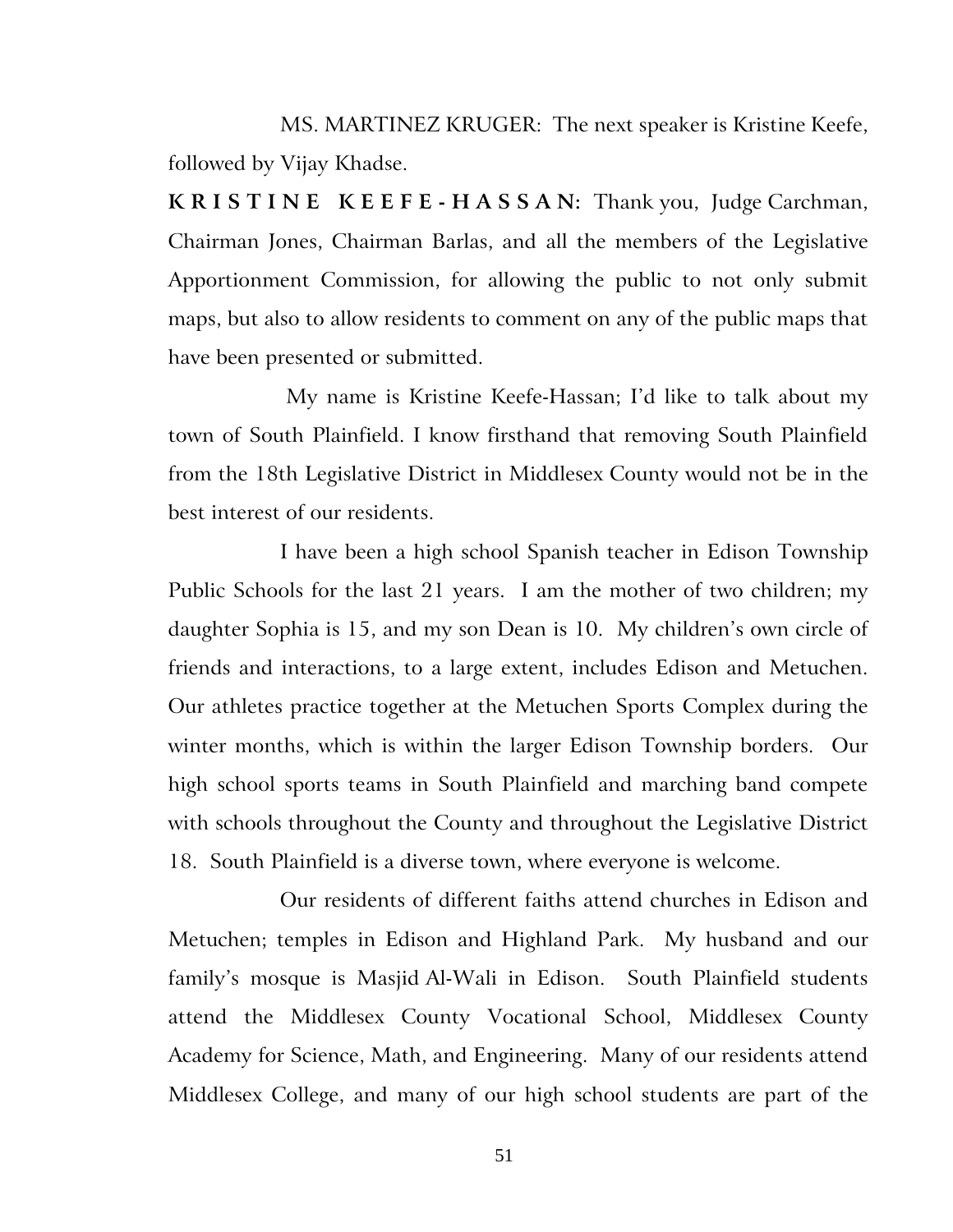Middlesex STARS program. The Edison, and Metuchen, and South Plainfield fire departments answer calls in each other's towns. Our volunteer firefighters are trained at the Middlesex County Fire Academy; our hometown Senators are working with Middlesex County to extend the greenway to connect from its present terminus in Metuchen through Edison and into South Plainfield, literally connecting the three towns.

I could keep going, but just to sum up: South Plainfield is connected to Middlesex County and the other towns that are part of the 18th Legislative District in many essential ways. And I'm concerned it would effectively disenfranchise many of our voters to be placed in another district that mostly is towns from a different county.

So thank you for your time and your consideration.

MR. JONES: Thank you so much.

Madam Secretary.

MS. MARTINEZ KRUGER: The next speaker is Vijay Khadse, followed by Thaddeus Kobylarz.

**V I J A Y K H A D S E**: Good morning, and thank you for hearing me this morning.

My name is Vijay Khadse, and I'll be describing my experience living in Morris Plains for over 30 years, and its association with the neighboring town of Parsippany.

I've worked in Parsippany for about 10 years in the past. And in the context of children, who take over our lives, I'll just follow that course of thought.

When my children were born, of course childcare is essential. Parsippany offered an enormous availability -- in availabilities for childcare.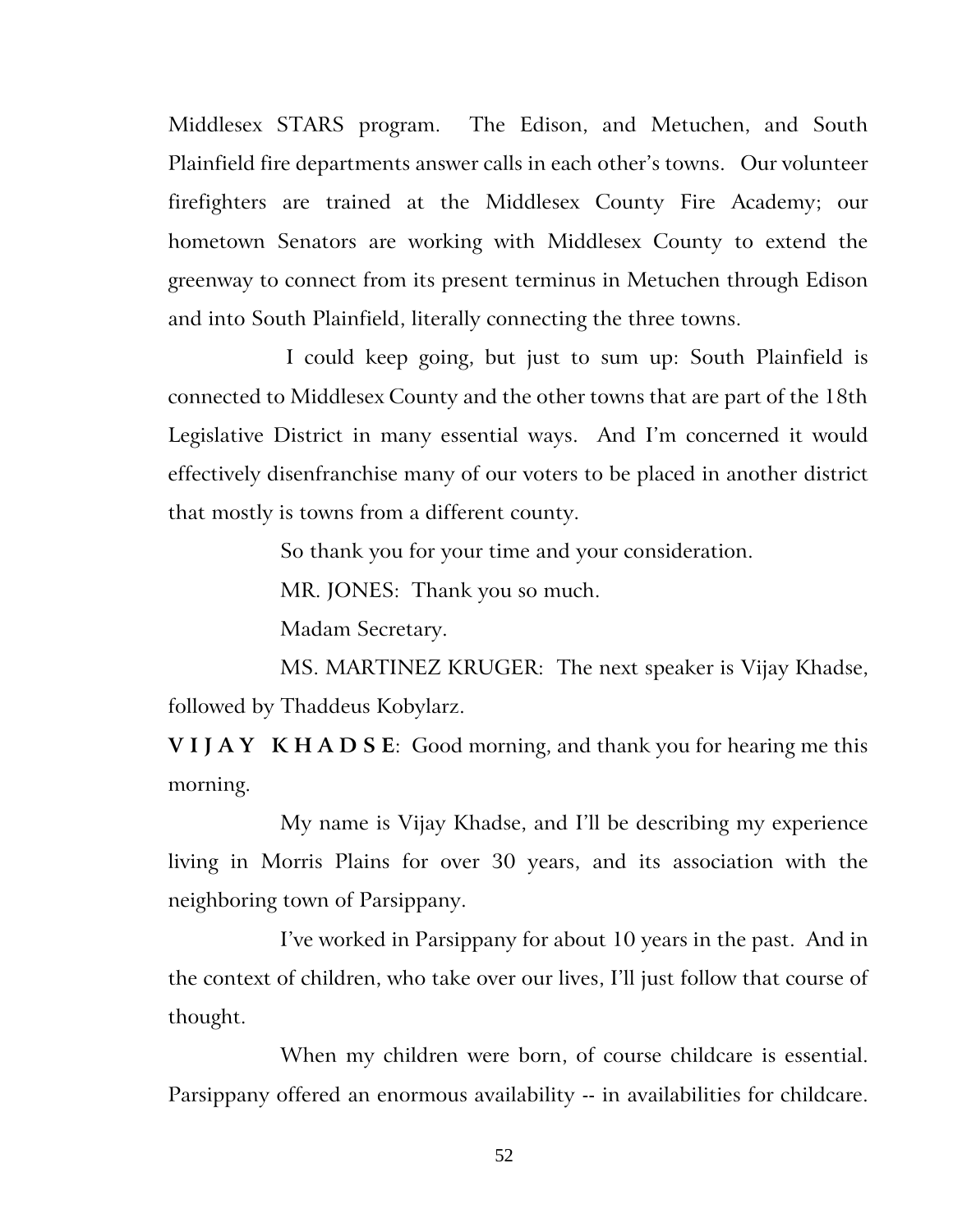As they grew, Parsippany also had a temple, located relatively close, where we participated in many of the activities, as well as an enormous Sunday school that they had developed; over 350 children. The children attended the Sunday school, we volunteered as teachers in the Sunday school; and we participated in the activities and the annual functions -- which were huge - that were held at Parsippany High School.

Although most of our affiliations and activities are with Morristown and Morris Plains, it is fantastic to have a cultural commonality which we share with Parsippany.

Thank you very much for allowing me to participate this morning.

MR. JONES: Thank you so much.

Madam Secretary.

MS. MARTINEZ KRUGER: Mr. Chairman, the next speaker, Thaddeus Kobylarz, also submitted a stationary map. If you would like to let us know whether he would like the map to be displayed while he speaks. And then after Mr. Kobylarz, the next speaker is Albert Lukin.

MR. JONES: Thank you, Madam Secretary.

**M A Y O R T H A D D E U S J. K O B Y L A R Z, Ph.D.:** Ms. Kruger, I would like the map to be displayed. Thank you.

MR. JONES:There it is; go right ahead.

M A Y O R KOBYLARZ: Good morning, everybody.

My name is Thaddeus Kobylarz; I proudly served as Mayor of the Borough of Chatham, which is in Morris County, New Jersey.

Chatham Borough is currently situated in the 21st Legislative District, along with four municipalities in Somerset County, and 10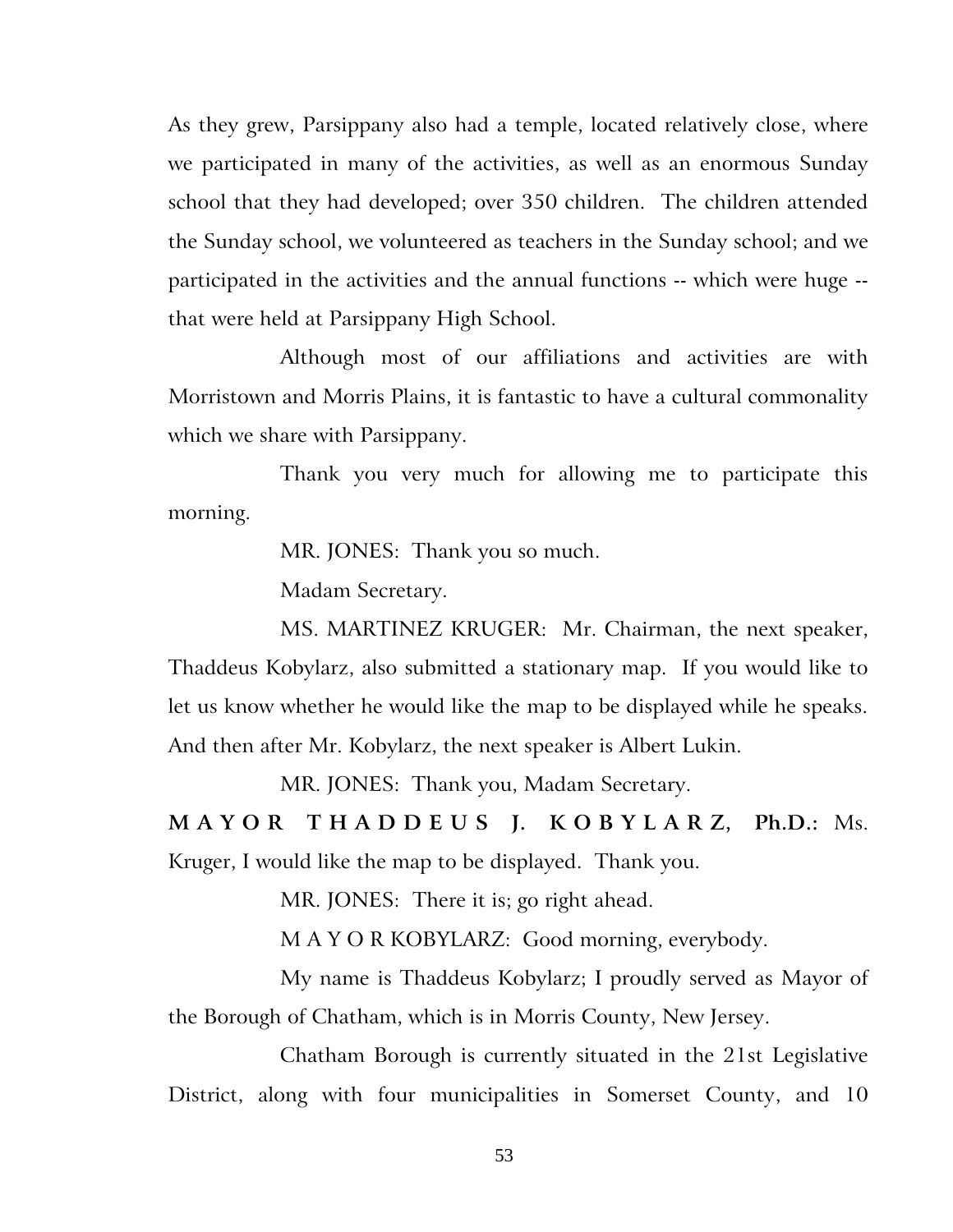municipalities in Union. The only other Morris County municipality currently in the 21st District is Long Hill, which is not contiguous with the Borough.

During the 1990s and 2000s, Chatham Borough was situated in the 26th District, which was mostly comprised of Morris County towns. However, when redistricting was completed following the 2010 Census, the Borough's surrounding municipalities in Morris County -- including Chatham Township, Madison, East Hanover, Hanover, Florham Park, Harding Township, and Madison -- were moved into the 27th Legislative District.

While Chatham Borough appreciates the representation provided by its current 21st District representatives, all of whom are Union County residents, it cannot help but believe that being placed in a legislative district that is separate from the surrounding communities with which it shares particularly close historical, cultural, and commercial ties, diminishes its ability to have its concerns most effectively heard in Trenton.

I'm aware that the independent member of this Commission, the Honorable Philip Carchman, has issued guidance that recognizes that keeping communities of interest together is an important standard when drafting a fair map. Judge Carchman indicates that such communities of interest share common values, goals, and concerns, including shared infrastructure concerns, shared environmental concerns, and shared industry. In this regard, the Commission should be aware that Chatham Borough has endeavored to share many critical municipal services with surrounding Morris County towns, something that has been strongly encouraged by governors and legislators of both political parties.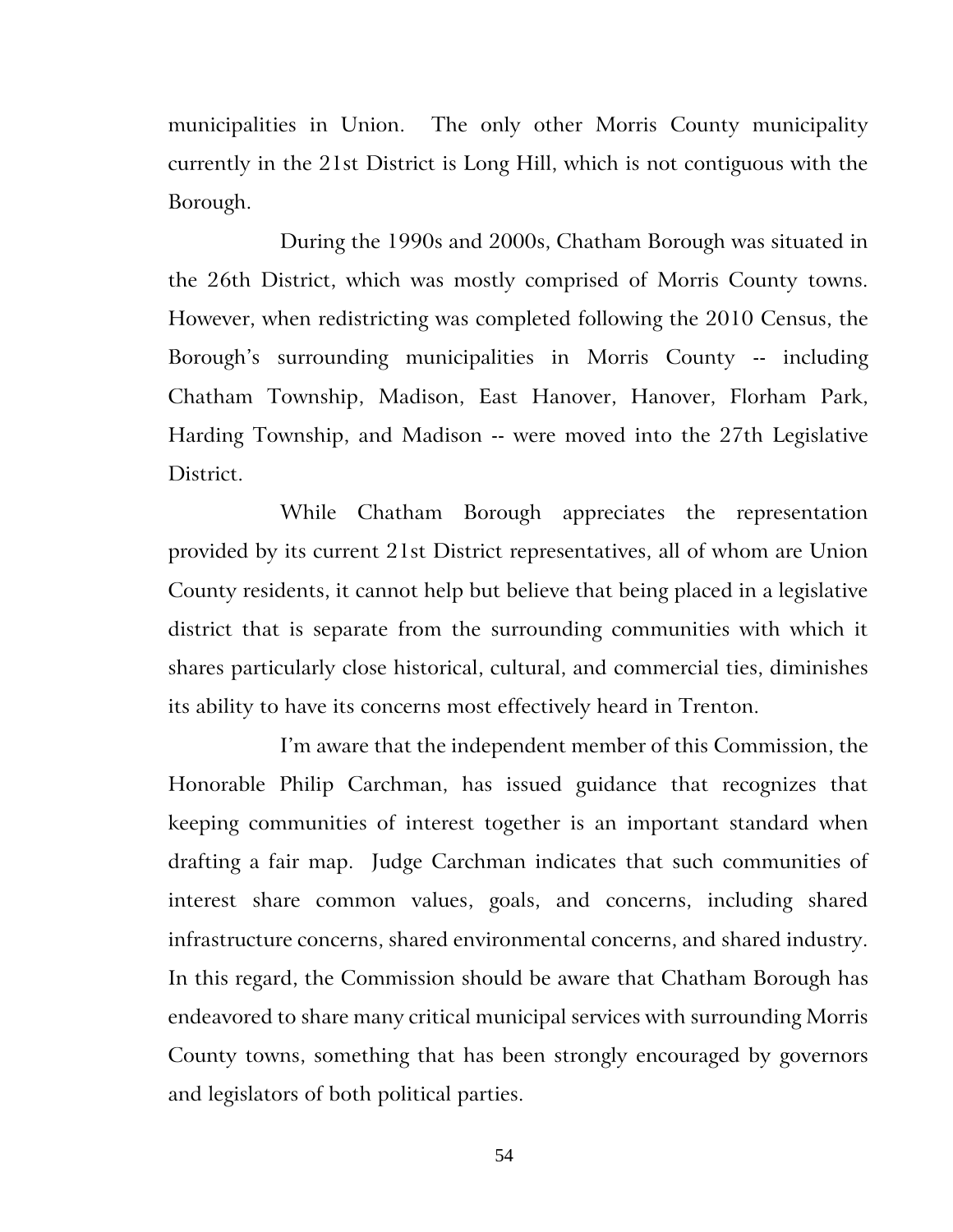The Borough has established a joint Municipal Court with Madison, Chatham Township, and Morris Township. It operates a joint sewerage system and treatment facility with Madison, which also provides Chatham Borough with a Building Department and IT services. Chatham Borough shares a sports and recreation program with Chatham Township. It is also part of a Regional School District with the Township, the aptly named *School District of the Chathams.*

The Chatham Emergency Squad serves the Borough and Township jointly, as does the Library of the Chathams. Indeed, Chatham Burrough's civic and cultural ties with Chatham Township are so intertwined that Township residents commonly refer to the Borough's commercial district along Main Street as *their* downtown.

Emergency 911 services are provided by Morris County, and Morris County's MUA provides recycling services. The Borough has received State funding to explore the possibility of sharing public works equipment with other Morris County municipalities, and is working with County-based environmental groups to implement best practices.

In short, Chatham Borough has been a model for responsible integration of its operations with its neighbors, saving tax dollars while still providing the highest level of service possible.

It seems only appropriate that it should be situated in a legislative district with them as well.

I just want to close by saying it's my responsibility to advocate for the interest of the residents who elected me, and I respectfully suggest that the facts bear out that, to the extent that it is feasible to do so, Chatham Borough has made the case to be returned to its traditional legislative home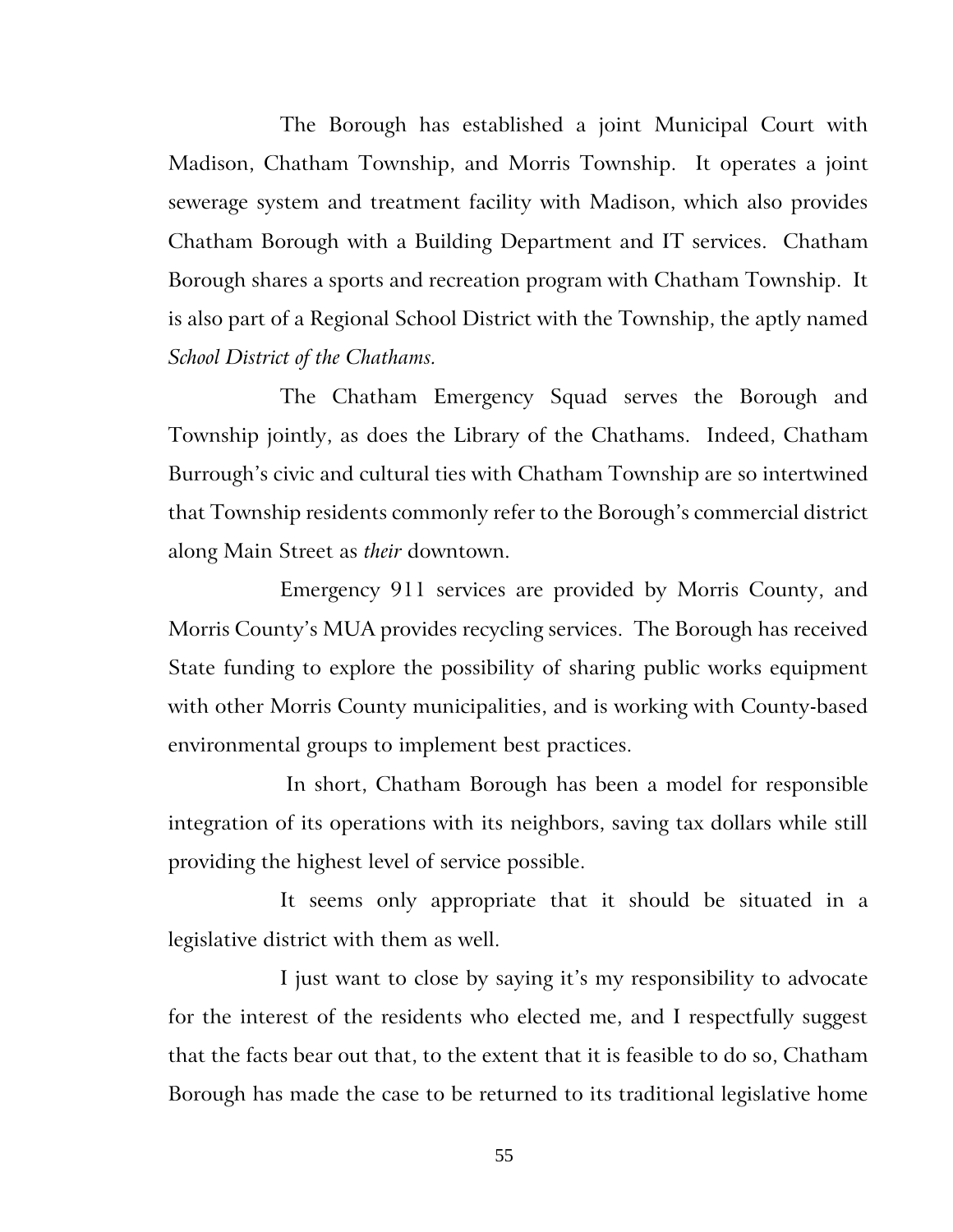in a Morris County-centered district along with its surrounding neighbors, including Madison and Chatham Township.

I want to thank the Commission for allowing me to speak today, and good luck with your very difficult task ahead.

Thank you.

MR. JONES: Thank you so much, Mayor. Your testimony is much appreciated.

MAYOR KOBYLARZ: Thank you, sir.

MR. JONES: Madam Secretary.

MS. MARTINEZ KRUGER: The next speaker is Albert Lukin, followed by Bruce Morgan.

**C O U N C I L M A N A L B E R T L U K I N:** Good morning, Chairman; good morning, Commissioners; and good morning, Judge Carchman.

My name is Albert Lukin. I am here to provide testimony as a lifelong resident of Fairview, of 52 years; and I have had the honor and pleasure of being a Councilman for 27 of those years, currently serving.

The Borough of Fairview is located in southeast Bergen County, and currently resides in District 32. District 32 is a predominantly Hudson County District, and my advocation is for Fairview to be considered for District 36, which is a Bergen County District.

Fairview currently shares a school district with Cliffside Park, one of our many neighbors here in Bergen County. Our children attend the high school in Cliffside Park, and our bus transportation for all our students out of district is handled by Cliffside Park.

Fairview is part of the mutual aid with Cliffside Park, Richfield, Palisades Park, and Edgewater.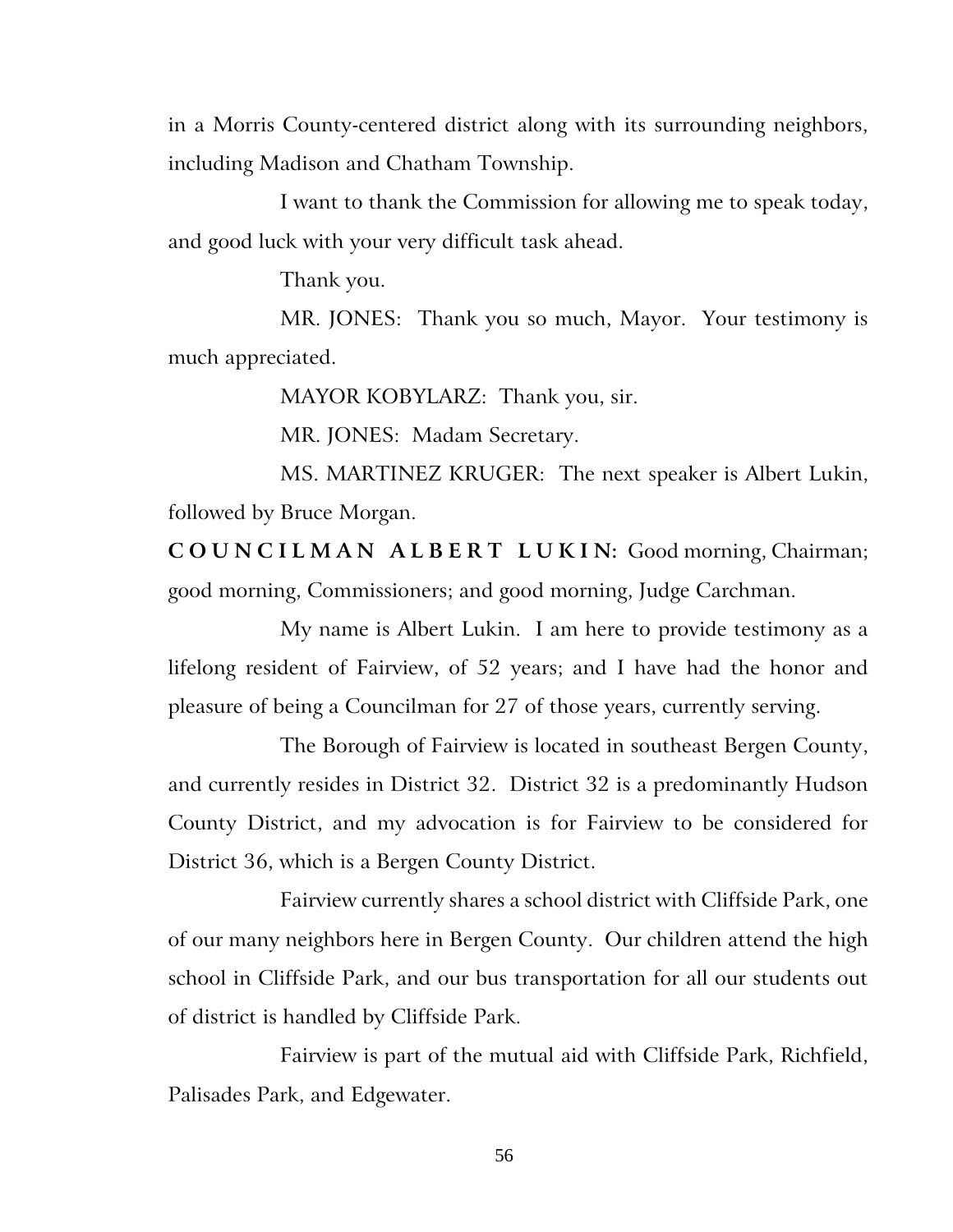We have many shared services with the surrounding neighboring towns here in Bergen County also. With Cliffside Park -- their DPW is located in Fairview, and we have a shared services agreement for equipment, fueling station, salt, and other services provided through the DPW.

The Fairview Senior Center and Cliffside Park Senior Center were combined, and the physical location of the Center is now in Cliffside Park.

With Palisades Park, Fairview has a shared service agreement with regards to the Court Administrator. And the Business District in Fairview -- our "main street," if you will, which is Anderson Avenue -- is connected to Cliffside Park's Business District along Anderson Avenue, and it's very hard to tell where one town ends and the other one begins, as we are very interconnected.

We've had long historical and cultural ties with the surrounding communities here in southeast Bergen County, as I said earlier, and as a previous Councilman from Fairview, Steve Burke has said as well.

I thank you for the opportunity to provide you with this, and wish you luck on your decision-making process going forward also.

Thank you very much.

MR. JONES: Thank you, Mr. Lukin. We appreciate your testimony.

Madam Secretary.

MS. MARTINEZ KRUGER: The next speaker is Bruce Morgan, followed by Joe Marchica.

**B R U C E S. M O R G A N:** Good morning, Chairmen Jones and Barlas, Judge Carchman, and the entire Apportionment Committee.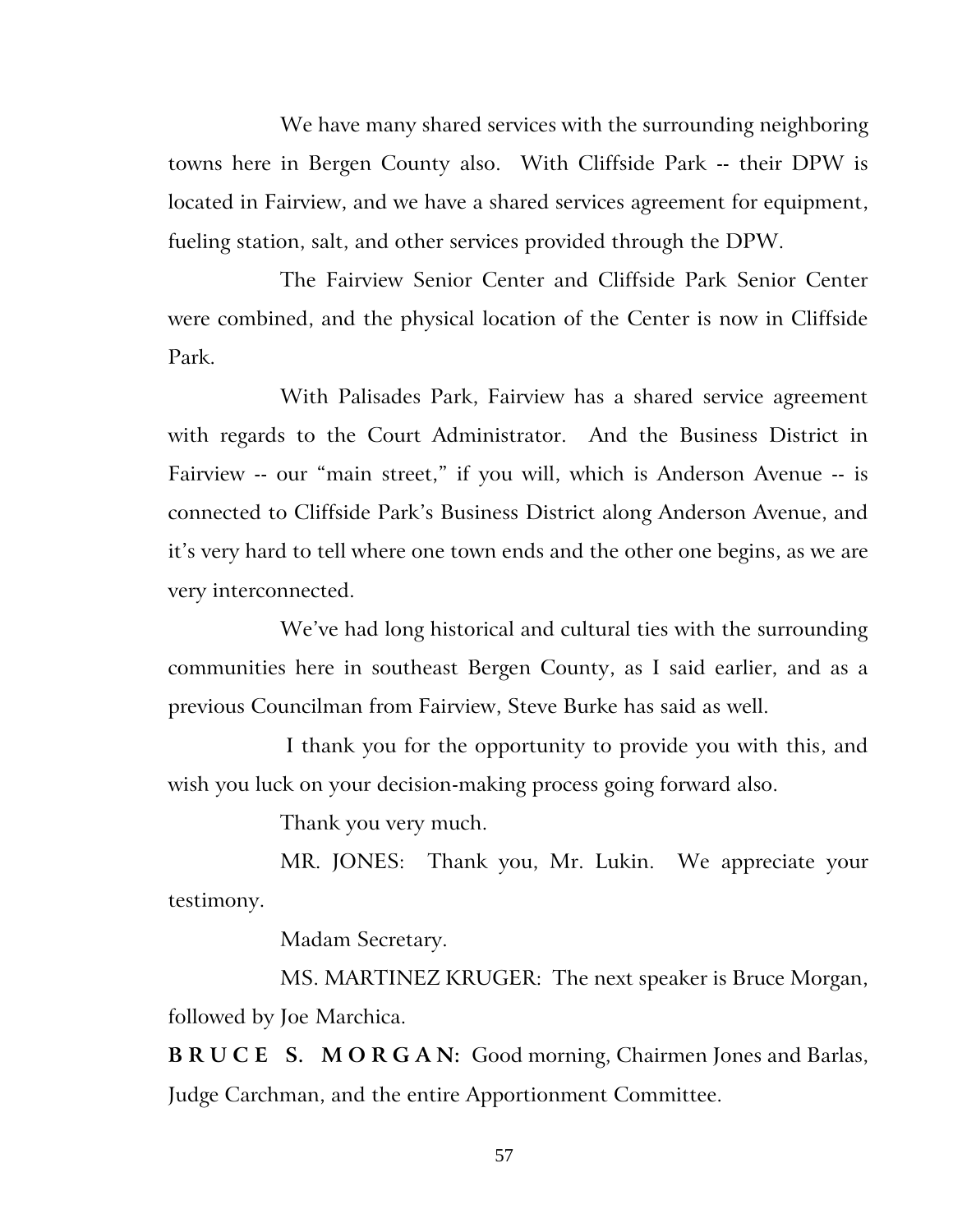Thank you very much for this opportunity to present my thoughts on redistricting of the New Jersey State Legislative map.

I am Bruce Morgan, President of the New Brunswick Area Branch of the NAACP. NAACP -- my District of New Brunswick services 14 municipalities in Middlesex and southern Somerset County. I'm also the First President of the New Jersey State Conference of the NAACP, overseeing 14 units across Central New Jersey. And I have also chaired the Middlesex County Human Relations Commission for more than six years.

It's easy to see that I am familiar with the demographics, economic, cultural, historical, and community interest; particularly those of my home community, Highland Park, and the surrounding municipalities of Edison, Metuchen, and the rest of Legislative District 18.

I would like to point out that our community drew a community of interest map, with the Fair Districts Coalition, which we feel fairly incorporated into the Unity Map. This community of interest map was submitted to the Commission for your review as the Fair Districts New Jersey Unity Map.

Let me tell you a little about my community, Highland Park. The Highland Park community is a combination of working class and white collar workers who work at Rutgers, Johnson & Johnson, and other medical, pharmaceutical, and professional service companies. The community is extremely diverse, with a large and growing South Asian, Latinx, and AAPI community.

The Route 1 corridor is an active, highly commercial area where many people shop and work, and which ties together much of our community running north and south. There are warehouses and manufacturing centers,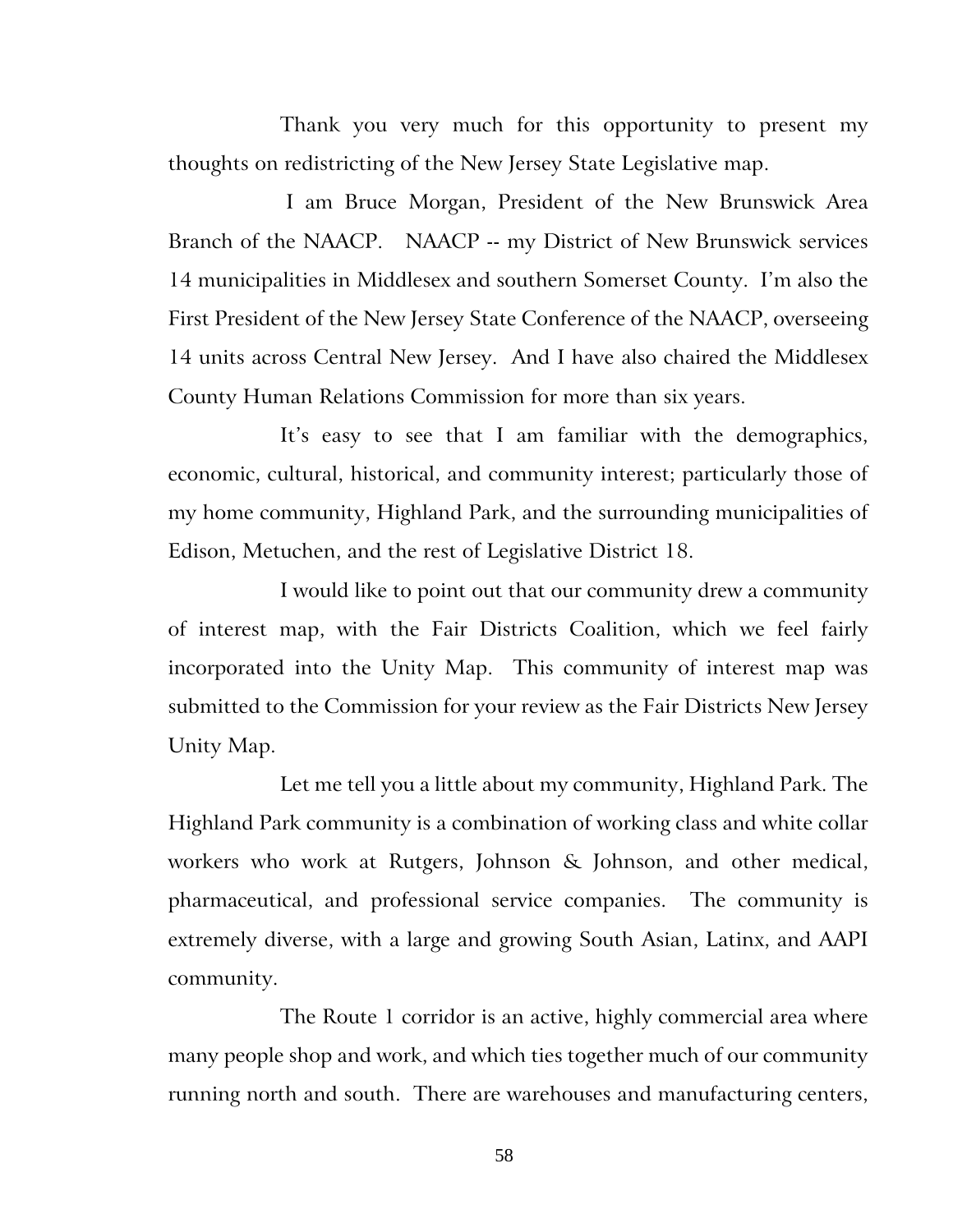which employ a number of blue collar workers clustered around the major highways of State Road 27 and U.S. Route 287, which runs through our area.

There are also many medical offices in Highland Park, Metuchen, and Edison, which employ many in the area.

Our community is proud of our public schools and our public spaces. Johnson Park, Roosevelt Park, and Donaldson Park are major places where people congregate. Highland Park has a very robust downtown area, where people shop and go out to eat. Metuchen also has a large downtown area where many people like to go out. There is a huge retail center serving the East Asian community along State Road 27, from Highland Park extending north to 287. The (Indiscernible) Avenue Shopping District is a major area serving the South Asian and AAPI community.

The Highland Park community is very much a microcosm of the municipalities and communities that make up LD 18, as defined by the Fair Districts New Jersey Unity Map. Therefore, I implore you to accept this configuration as designated. It will be the most practical way to create a district that's acceptable to the citizens, and allows for fair and equitable representation now.

It will also be a District that should be readily able to accommodate any changes sure to occur over the next 10 years until the next redistricting alignment takes place.

> I would like to add that I hope you'll be-- MR. JONES: Mr. Morgan, can you summarize? MR. MORGAN: It was coming right now. (laughter) MR. JONES: All right; thank you.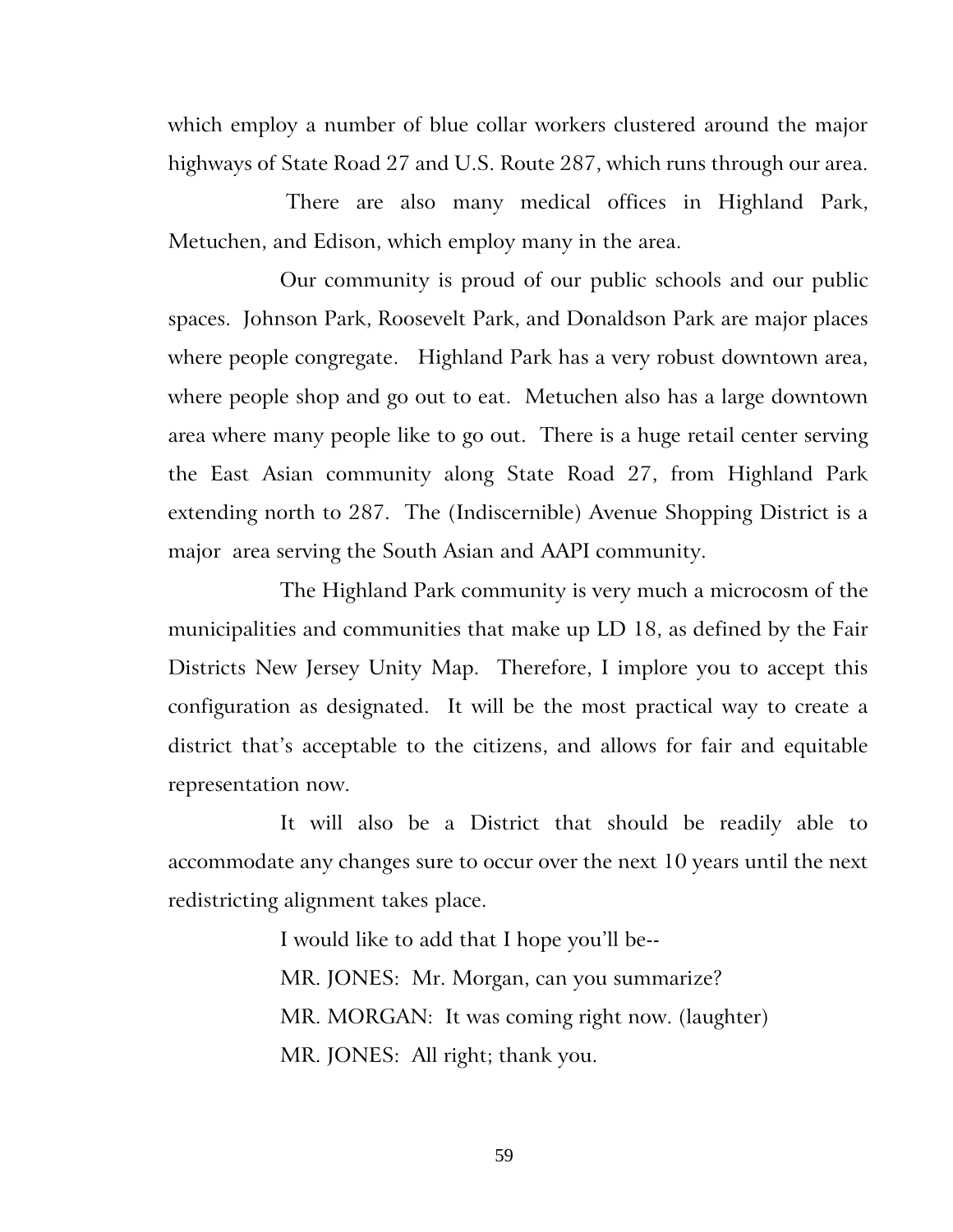MR. MORGAN: I would like to add that we'll be able to hear the comments from the public after you release the preliminary version of the map you intend to approve.

I thank you very much.

MR. JONES: Thank you, Mr. Morgan. I appreciate your comments, and sorry I had to push you along there.

MR. MORGAN: I understand. (laughter)

MR. JONES: Take care now.

Madam Secretary.

MS. MARTINEZ KRUGER: The next speaker is Joe Marchica, followed by Fedah Mohammed.

**J O S E P H M A R C H I C A:** Good morning, Commissioners; everyone. Thank you for the chance to speak.

My name is Joe Marchica; I'm from Hamilton Township in Mercer County, and I Co-Chair Our Revolution Trenton Mercer. We're a grassroots group within a national network of groups, supporting progressive policies and candidates, and planning for a more inclusive, just society that prioritizes working class people.

We applaud the Commission for agreeing to publish both proposed maps on Monday, and to hold multiple hearings afterwards. We also applaud you for appointing Laura Matos, resolving the egregious lack of Hispanic representation on this Commission.

And I also want to note that I'm personally here to support the Fair Districts Unity Map.

But most of all I am here to ask you to help fix New Jersey's broken democracy. Because right now, our primary election ballot format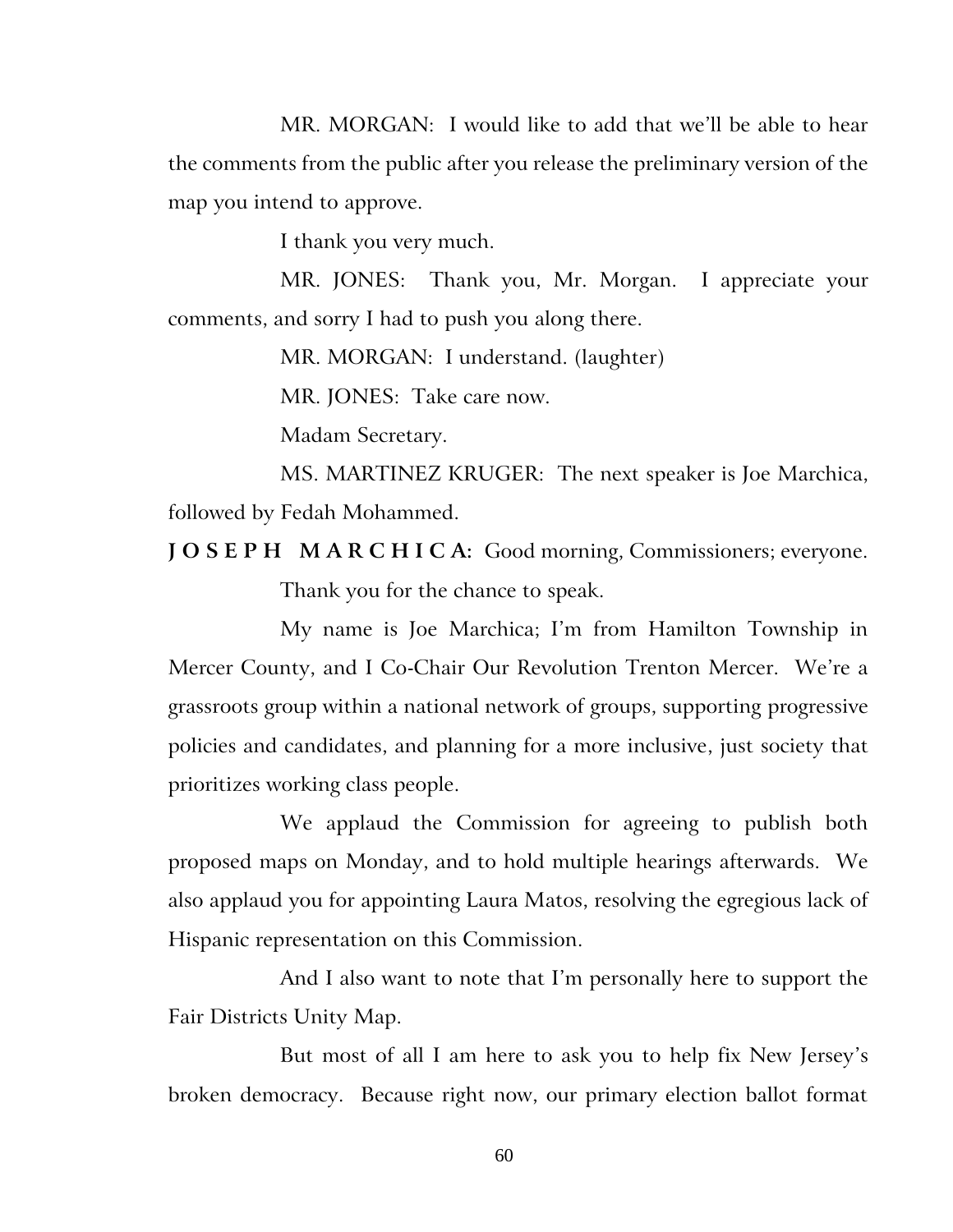and our gerrymandered districts combine to undemocratically pre-select our representatives, cutting voters voices out of the process.

Gerrymandering specifically minimizes the number of competitive districts, and it sets an expectation that our legislative elections will be non-competitive. And this Commission is going to determine whether or not we fix this for the next decade.

Now, demographic changes over the last decade -- the one before this -- made for some surprises back -- this last election, on November 2. We saw only-- Despite that, we only saw four districts where the incumbent party lost a seat; and we saw three others that were closer than expected. So that's a total of seven. But this is a decade since districts were last drawn, and it took that long to get only 7 out of 40 competitive districts. That's not a healthy democracy. With so few competitive elections, people feel like their vote doesn't matter, so they don't vote.

To engage New Jerseyans in their government, we must show them that their vote matters -- not just tell them exactly how important it is. Otherwise, our words ring hollow when we tell people to vote. We must stop drawing virtually every district to be non-competitive. This cuts voters out of our democracy, especially when, as I noted, it is combined with New Jersey's unique intentionally undemocratic primary election ballots. And this combination also protects the systemic racism entrenched in our State government and our history.

New Jersey county party leadership is disproportionately old, white, and male. Almost three-quarters of county party chairs are male, and about 85 percent are white. So these chairs tend to pick candidates to endorse who look like them, and grant these candidates preferential ballot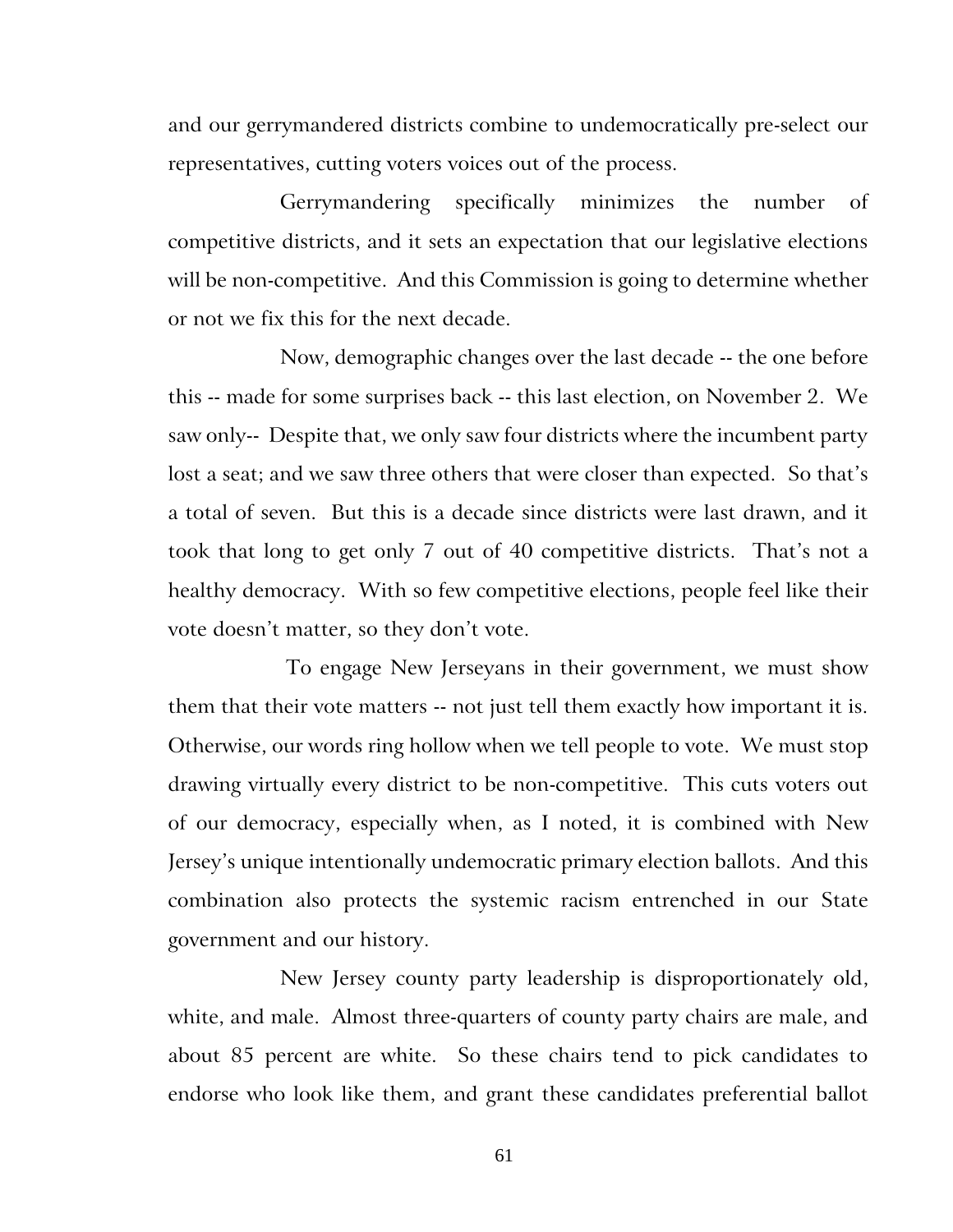placement on the county ballot line. This rigs the primary election in their favor, where we haven't seen anyone successfully primary an incumbent State rep who's been placed on the county line for over 12 years.

And then when the districts are drawn to be non-competitive, we also know ahead of time which of these disproportionately white male candidates will win the general election. So not only do people's votes end up not mattering in either election, but our Legislature doesn't represent the diversity of our State. So is it any wonder that New Jerseyans are disengaged when they're repeatedly shown that our votes don't matter?

Some quick demographics I'm sure you've all heard before on the 2021 New Jersey Legislature. A little over 30 percent of the legislators were women, which is much less than half, and we're 25th nationally.

I'll wrap this up, and summarize briefly.

Half the Legislature is over 59 years old, and a whopping 92 percent are over 40. Millennials are grossly underrepresented and deserve far more than 9 representatives out of 120.

Seventy-three percent of the Legislature is white, versus 54 percent of New Jersey residents. In comparison, Asian Americans were underrepresented -- 2.5 percent of the Legislature -- versus 10 percent of the population; as are Hispanics and Latinos, which are 7.5 percent versus 21.6 percent.

This lack of diversity directly results from our unhealthy democracy, and that's how mostly white, mostly male county party chairs predetermine election outcomes to favor people who I will look like in 30 years, at everyone else's expense, especially people of color. And our legacy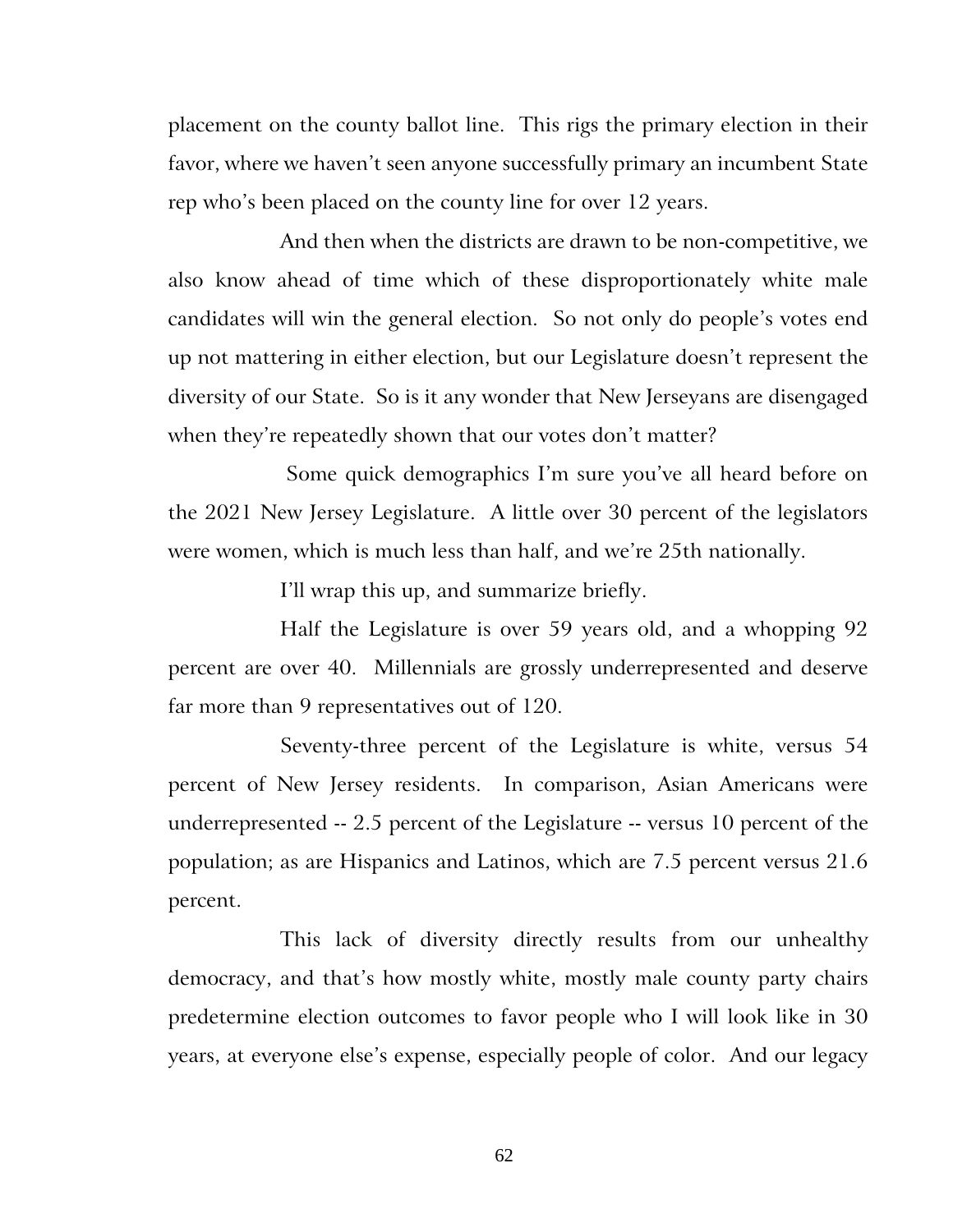as a State is rife with systemic racism, so it's long past time we take decisive action to fix this.

I just want to urge the Commission to act differently than the congressional group did in their redistricting process, where there was only really one obviously competitive district that came out of that.

MR. JONES: Summarize, Mr. Marchica, please.

MR. MARCHICA: Yes, I'm doing so.

I want you all to look hard at the Fair Districts Unity Map. It does an excellent job keeping communities of interest together; creates 20 majority-minority districts, which is half of legislative districts, that accurately reflects the diversity of New Jersey. And I urge you ultimately to do two things: and that's to draw fair, competitive districts where voters can actually pick their representatives -- it's necessary for a healthy democracy; and draw districts to enhance, rather than diminish, the voices of people of color, women, young people. It's very, very important, I think. The Fair Districts Unity Map does a fantastic job of the second point, especially.

Thank you for your time; thank you.

MR. JONES: Thanks for wrapping up, and I did not mean to push you on that. There are a number of speakers before you and a number after you. They all need due consideration that we want to give them for their time.

Thank you so much.

Madam Secretary, next.

MS. MARTINEZ KRUGER: The next speaker is Fedah Mohammed, followed by Diab Mustafa.

**F E D A H M O H A M M E D:** Good afternoon, Commission.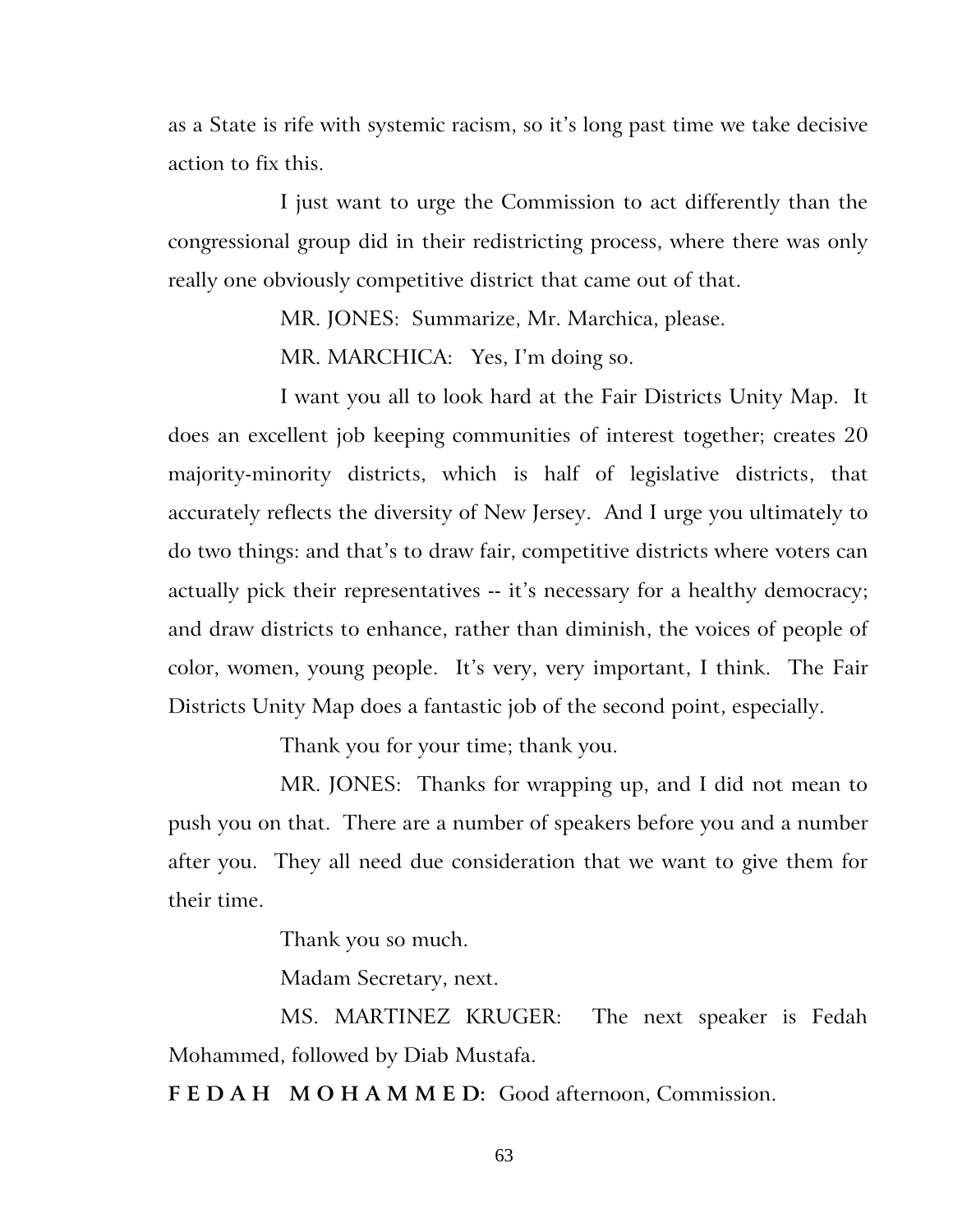My name is Fedah Mohammed, and I am here on behalf of the Palestinian American Community Center and Fair Districts New Jersey.

I would like to just take a moment to thank the Commission for allowing me the space today to speak about my community's concerns.

There are at least 3.5 million Arab Americans living in this country, yet we are not represented in census data as unique racial and ethnic categories. And we are categorized under the white race.

According to the census, the New Jersey statewide Arab American population is 116,240. However, the Arab American Institute estimates that about 257,868 Arab Americans live in New Jersey. This is a gross undercount of our community's population, and if the census is the only demographic data source you are using, you are certainly not taking my entire community into consideration when mapping.

We have been working with Arab community leaders from across the state to map all significant communities with Arab American populations. We have identified 25 cities and townships and six counties with significant populations and economic contributions. Our community of interest map has been included in the Unity Map presented by Fair Districts New Jersey, and I hope the Commission takes it into consideration when redrawing our district maps.

As a recent college graduate, I have seen firsthand the significant impact community organizations such as PACC have played in my community. PACC currently services children, students, and young adults, engaging youth in democracy work and enabling us to get involved.

I am here to ensure that future generations of Arab Americans can get the representation we need to address our community's needs. It is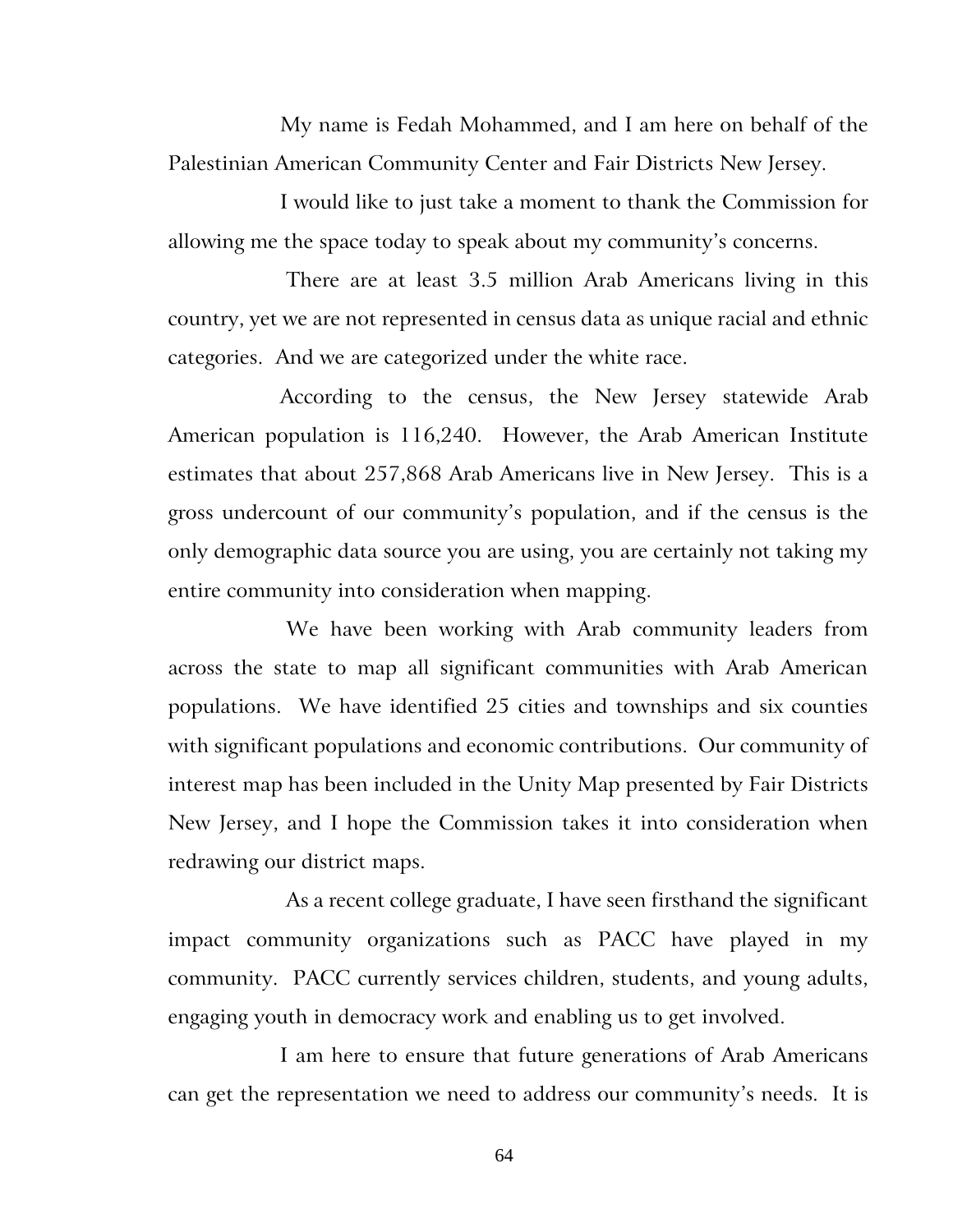only through active participation and engagement that we can hold our leaders accountable.

PACC has presented our data and findings about my community, and I truly hope you take it into consideration so that we can elect candidates who will ensure our future generations have a voice at the table.

Thank you again.

MR. JONES: Thank you so much, Ms. Mohammed. We appreciate your testimony.

Madam Secretary.

MS. MARTINEZ KRUGER: The next speaker is Diab Mustafa, followed by Francis Nuñez.

**D I A B M U S T A F A:** Good morning.

My name is Diab Mustafa. I am currently the President of the Board of Directors of the Palestinian American Community Center, known as *PACC*.

My family has roots in Passaic and Hudson counties for many decades, and I am a very active member of my community.

I was one of the founders of PACC. PACC was founded because we recognized the many needs of my Arab community in New Jersey. My work co-founding PACC gives me a unique experience in directly seeing how my community has grown over the last decade, and how we expect to continue to grow in the coming decade.

PACC has worked closely with First District New Jersey to ensure that our community of interest map is included in the Unity Map, which has been presented to the Commission. PACC has brought together Arab American community leaders from across the state to discuss how we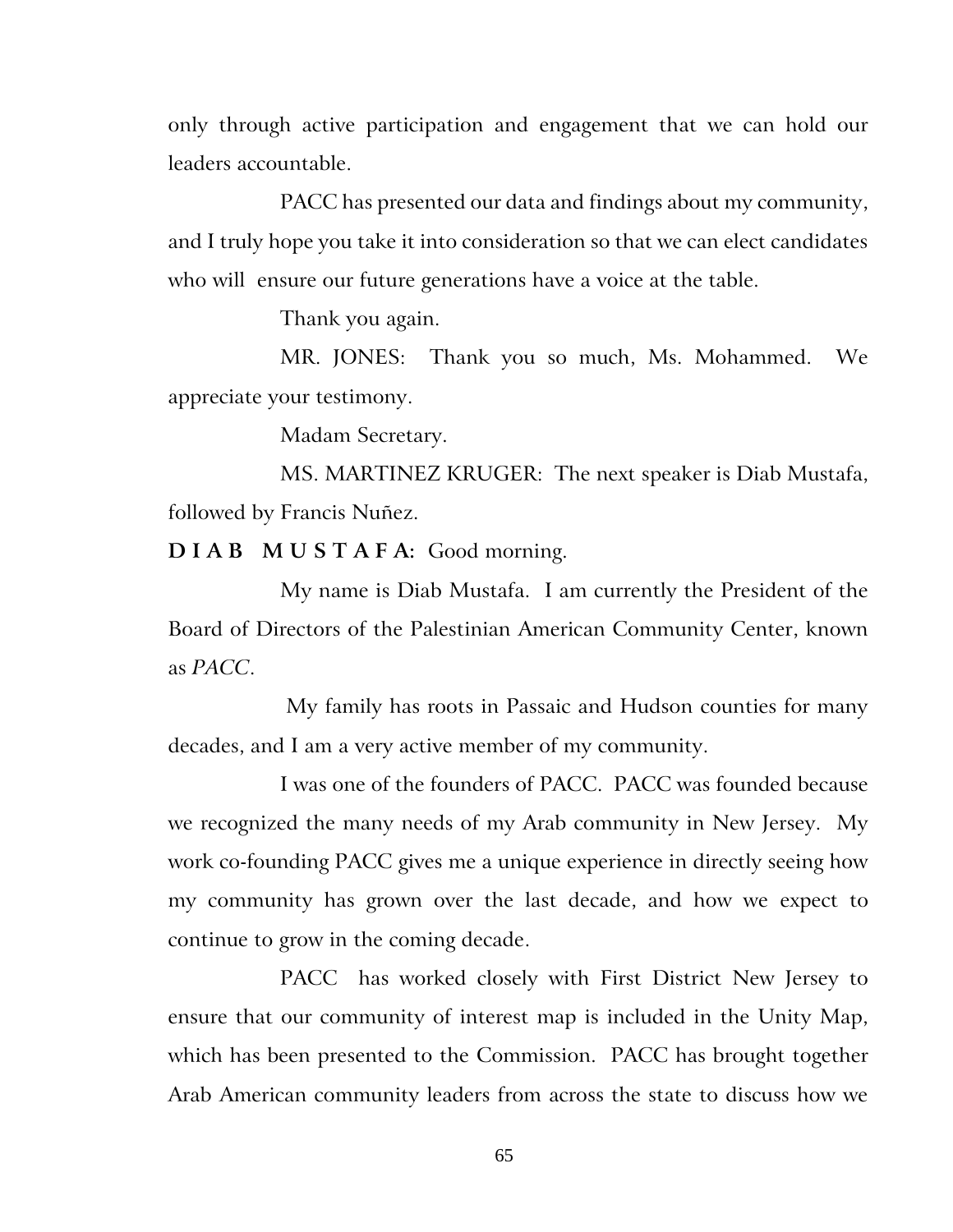would like to be represented in Trenton and in Washington, D.C. We have mapped pockets of Arab American communities throughout New Jersey, which has significant economic and development contributions to the state.

I want to ensure the Commission recognizes my community as part of the redistricting process. As the process primarily uses census demographic data which characterizes the Arabs communities as white, because we are not counted in the census as our racial and ethnic category, we are invisible in the government process, cutting our ability to get funding or our policy concerns to be addressed.

PACC has drafted a community of interest map that encompasses 6 counties and 25 cities with the highest concentration of Arab American population, and businesses that contribute to the economic development of these cities in a significant way. Passaic County is considered the epicenter of the Arab American community in New Jersey, with Paterson being the highest concentration city; Clifton follows, and Woodland Park, Little Falls, and Wayne all have significant Arab populations.

Essex County also has a high Arab American population, centered around Bloomfield and Nutley. Middlesex County also has a high concentration of Arab population in New Brunswick, Piscataway, South River, Old Bridge, Edison, and Sayreville.

Monmouth County cities of Holmdel and Middletown have the highest concentration of Arab Americans.

You will hear from other representatives speaking about our Arab American population in Hudson and Bergen counties. By focusing on these 6 counties and 25 cities with a high population of Arab Americans, it would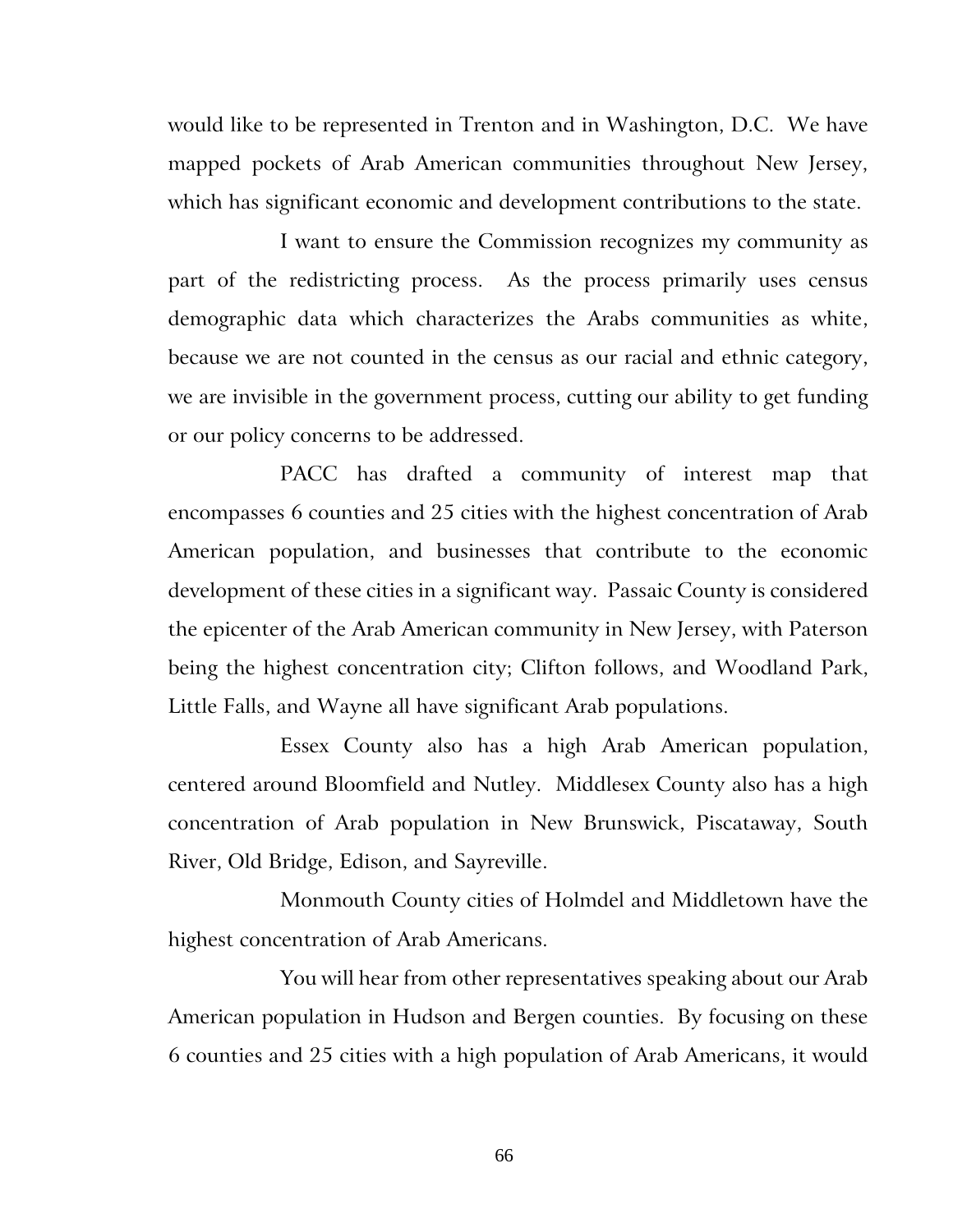be a great starting point for our community to receive the representation we deserve.

I hope you take the Unity Map, presented by the Fair Districts New Jersey, and PACC community of interest map into consideration when redrawing district lines. This is the Arab American community's only opportunity to get fair representation for the next decade.

Thank you very much for your time.

MR. JONES: Thank you so much, Mr. Mustafa, for your testimony, and be careful driving out there.

Take care now.

Madam Secretary, next.

MS. MARTINEZ KRUGER: The next speaker is Francis Nuñez, followed by Suha Obeidallah.

F R A N C I S N U  $\tilde{N}$  E Z: Good morning, Chairmen and Commissioners. Thank you for letting me speak this morning.

My name is name is Francis Nuñez. I'm here representing Faith in New Jersey as Director of Community Organizing. But I'm also representing the West Ward of Newark, New Jersey, where I live, and my parents have lived and owned property for almost 20 years.

I've lived in New Jersey for most of my life, leaving only to attend college in New England, and work to jumpstart my career in community relations. And I'm proud to say that I recently accomplished a really big goal of mine, which is to come back home to New Jersey and to Newark, and pour into my community as a New Jersey citizen.

Genuine and authentic community work takes a lot of on-theground understanding, and I'm still learning how New Jersey has changed in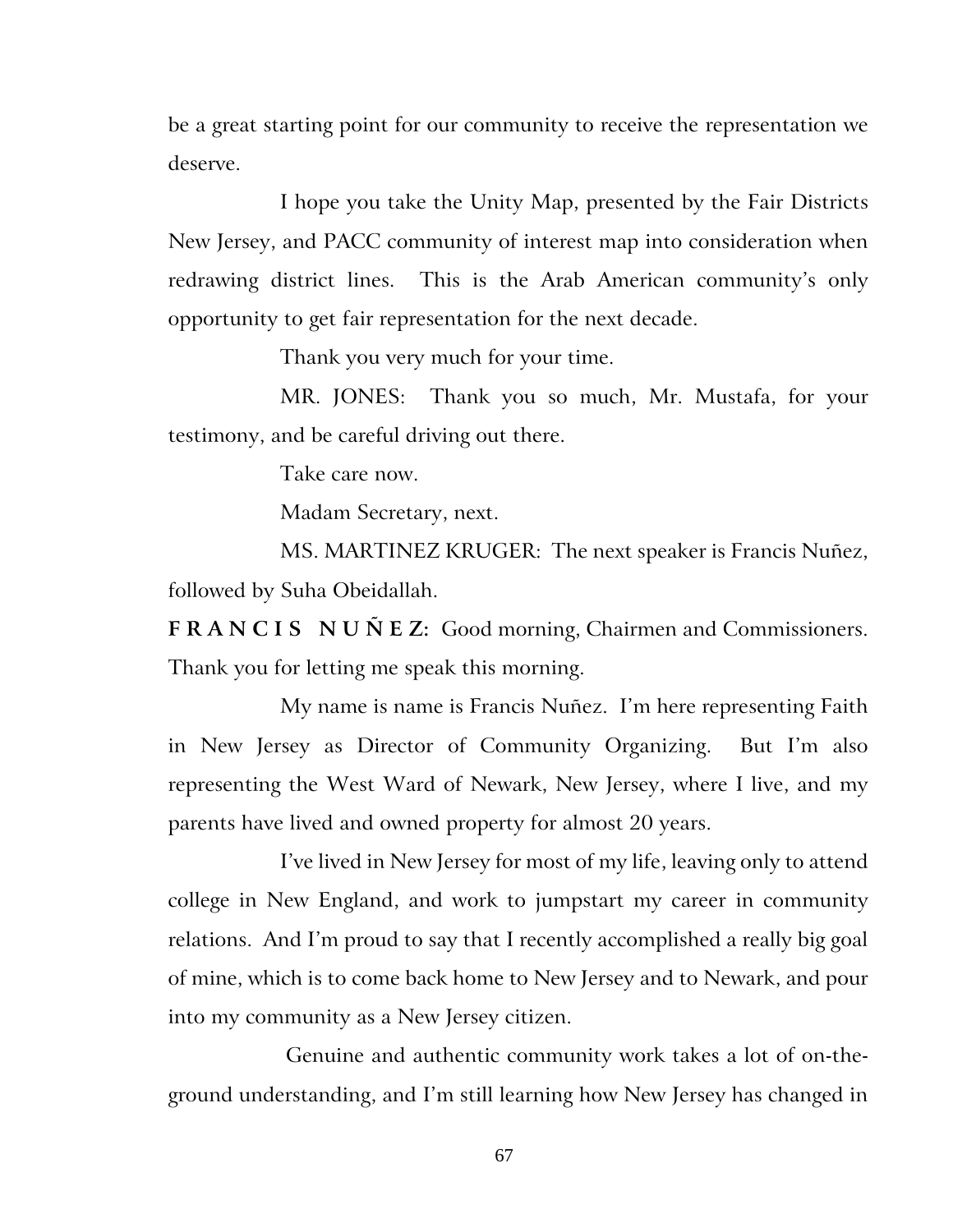the 10 years that I spent abroad. But luckily for me, I have a few things, including census data and the lived experience of my family and my neighbors, to help me get reacquainted. And as suspected, New Jersey has changed a lot in some many amazing ways.

The Latino and Hispanic populations, for example, growing by almost half-a-million people in the last 10 years, according to census data. And communities of color have expanded greatly in the last decade, due to the increase in these populations. But as a community organizer, I feel a great responsibility to highlight the lived experience of Black, indigenous, and people of color in my communities. And it's easy to get lost in data points. And data is helpful to informing the best decisions being made, but the stories are what continue to be told long after the data points shift.

So voting in Newark has been, and is still, very annoying, especially in local elections. I just wanted to make that plain. It's the reason why even the most engaged voters don't go out and vote. And my mother, for example, had some confusion, being an American citizen of Latino descent, when she noticed that her polling site was in a completely different city because of our proximity to city lines. The person who she and her neighbors usually vote for never wins, and she always comes back and says that. So it doesn't take a fancy map for our people to know there's something strategically wrong with our legislative maps, and districts are split. This is the case for most legislative districts, as we've heard from other testifiers this morning.

So the Fair Districts community map, as you've seen -- it has been referenced throughout this morning and this hearing -- would be a step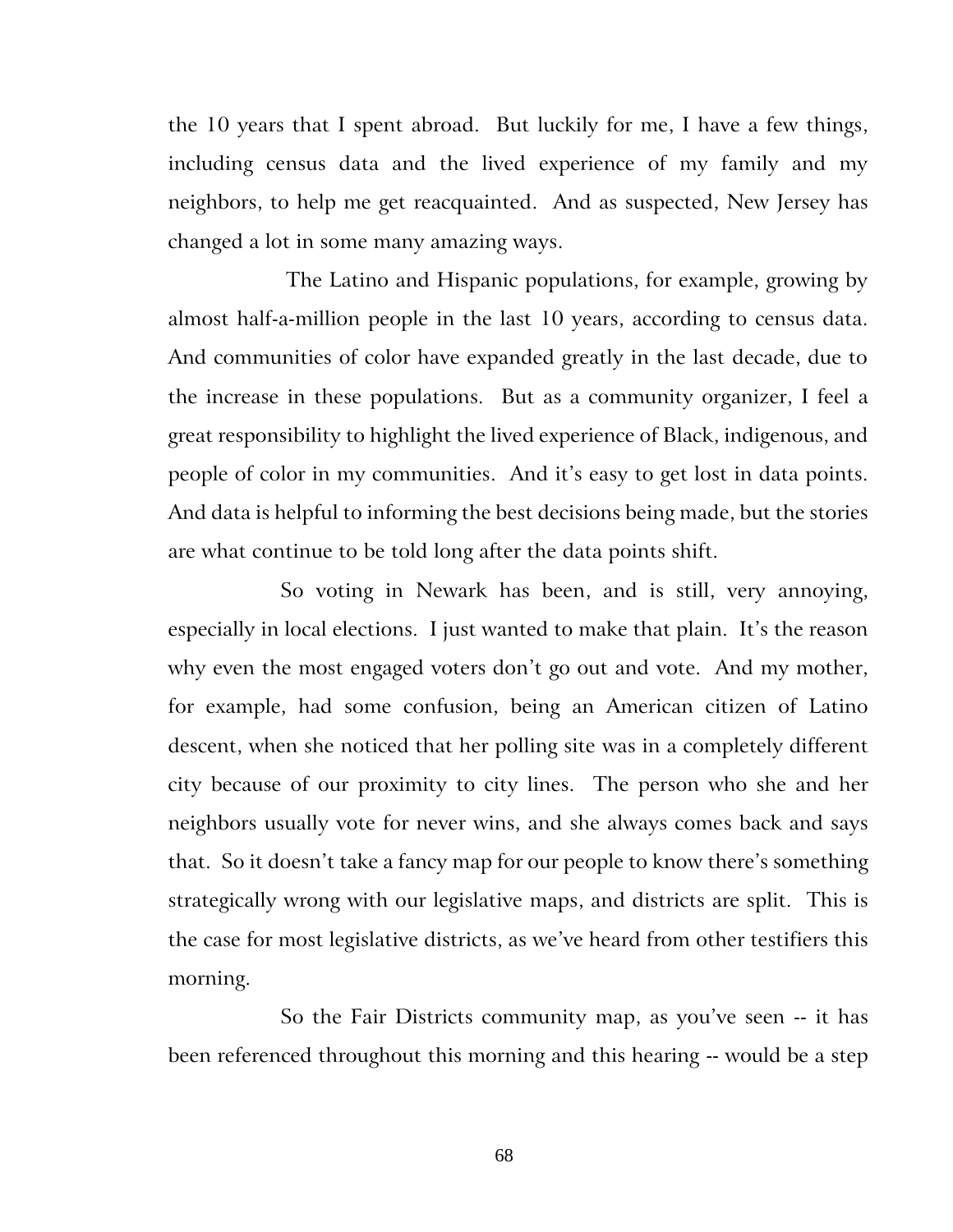in the right direction towards ensuring that the voices of the people who are voting in District 34 and beyond are being properly represented.

Thank you so much for your time.

MR. JONES: Thank you so much, Ms. Nuñez, for that excellent testimony. I appreciate it, and I know all the Commissioners do.

Madam Secretary.

MS. MARTINEZ KRUGER: The next speaker is Suha Obeidallah, followed by Raed Odeh.

**S U H A O B E I D A L L A H:** Good afternoon, everybody; good afternoon, Commissioners.

My name is Suha Obeidallah. I grew up in Palestine; I migrated to New Jersey 30 years ago. I live in Passaic County. I am a member of the Palestinian American Community Center.

I am a bilingual ESL teacher at School 9 in the City of Paterson. School 9 has the highest enrollment of Arab American students in the state. I work directly with these families, and see firsthand the disparities that exist within my community. I am one of a few in the school who can assist students and parents with language access needs. I also run an Islamic school during the weekend, where I teach Arabic and Islamic Studies.

I see firsthand the importance of having representation in these families' and children's lives. If I was not there to provide this very important and needed service, many of these families would go without their needs being addressed.

This is why I am here to endorse the Unity Map presented by Fair Districts New Jersey. Fair Districts New Jersey has worked with the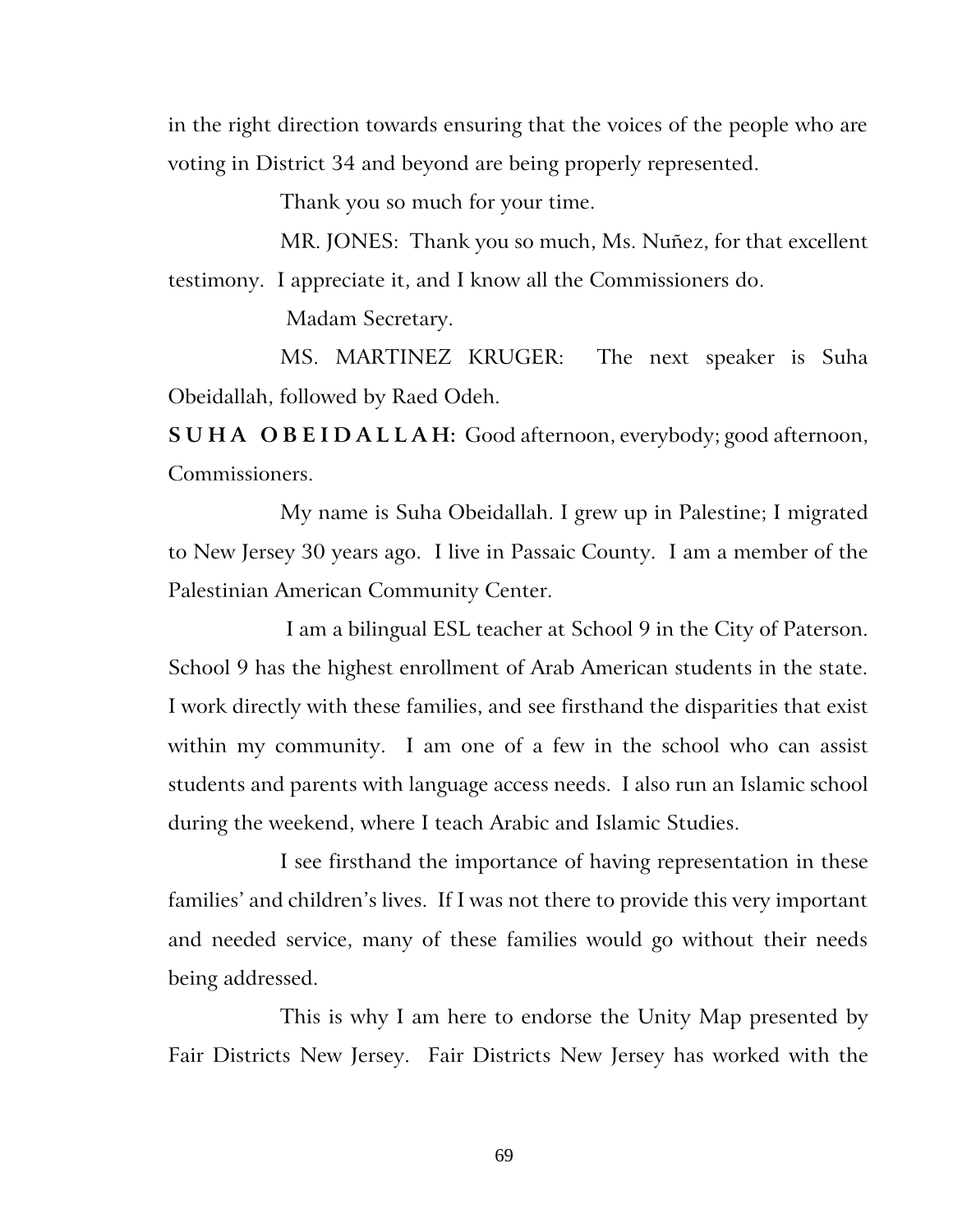Palestinian American Community Center to map Arab American communities throughout the state.

I see how vital it is for me to engage school and district leadership in order to get my students' needs met. And that is why I stand before you today. I see how the Arab American student enrollment has grown over the last decade in my school and my school district. The economic contributions of my community are significant and will only continue to grow as I educate the next generation of leaders.

The Palestinian American Community Center has worked closely with community leaders throughout the state to map our community and provide that information to you. We have highlighted six counties with significant Arab population, including Passaic, Hudson, Bergen, Essex, Middlesex, and Monmouth counties.

I hope that you take our community of interest map into consideration, and think about the future generation of voters that can either have representation, or go another decade without it.

Please consider the Unity Map presented by Fair Districts New Jersey.

Thank you for giving me this opportunity to talk and represent my voice -- the voice of my community.

Thank you.

MR. JONES: Thank you, Ms. Obeidallah. Very well said, and right underneath the bell.

> MS. OBEIDALLAH. Yes. (laughter) MR. JONES: Madam Secretary, who's next?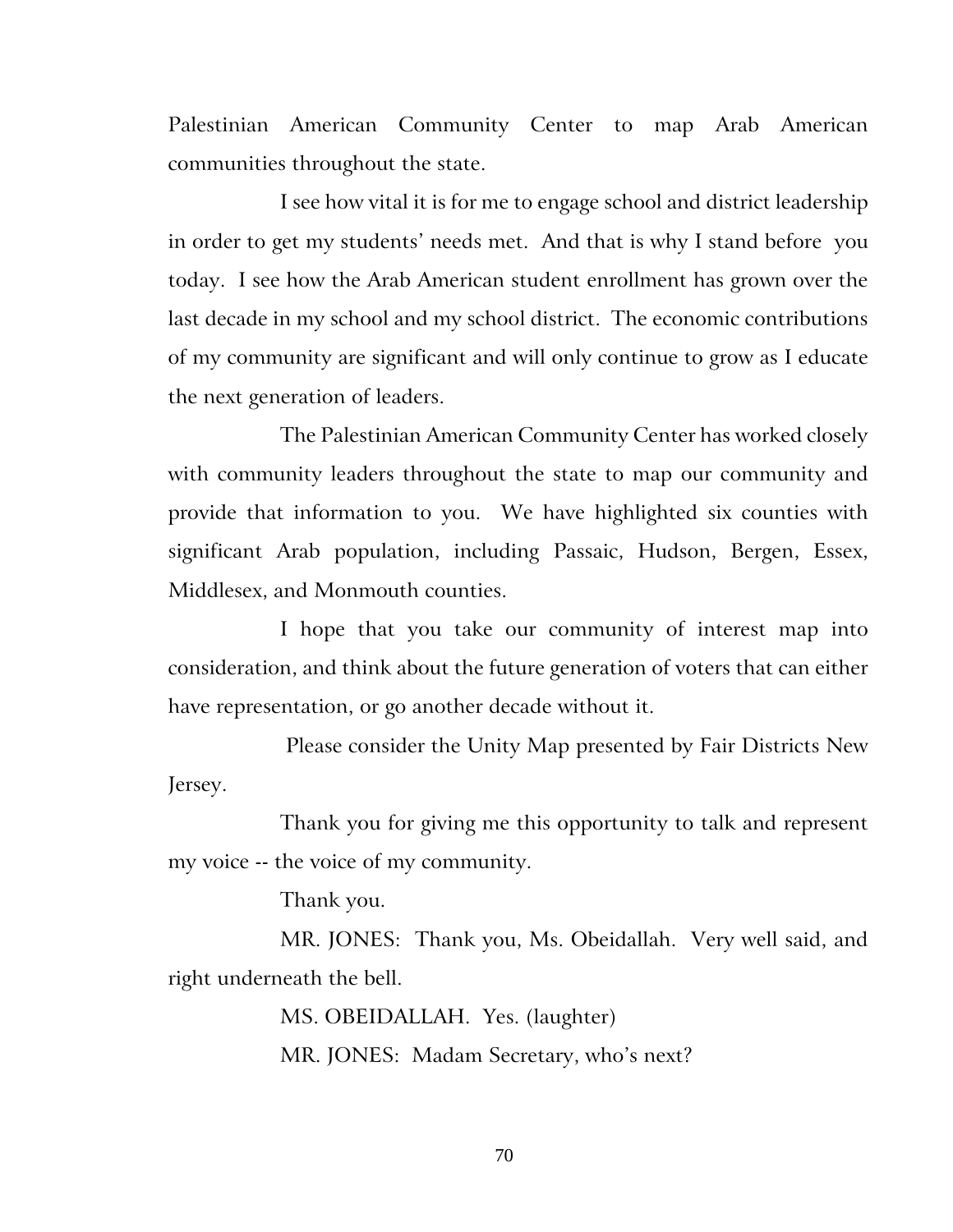MS. MARTINEZ KRUGER: The next speaker is Raed Odeh, followed by Kimberly O'Brien.

**R A E D O D E H:** Hello; good afternoon, everybody. Hello, Commission.

My name is Raed Odeh, a proud business owner of Passaic County. And I am here on behalf of my Arab American community, and the Palestinian American Community Center, known as *PACC.*

I am a trusted leader within my community, and I am informally known as the *Other Arab Mayor of Paterson.* I am here to support the community of interest map presented by PACC.

They have worked with community leaders across the state to map the most significant Arab populations. We have found that 6 counties and 25 cities in New Jersey have the most significant Arab populations. Our community can even trace its history to the establishment of the City of Paterson.

We have seen a significant increase in our population over the last few years, giving us the ability to gain leadership positions throughout local governments.

The City of Prospect Park currently has five elected officials who are Arab Americans, including Mayor Mohamed T. Khairullah and the Chief of Police, Ammen Matari, demonstrating that our population is significant enough to elect candidates of our choosing.

The City of Paterson has two elected officials of Arab descent, including Mayor Andre Sayegh. The City of Clifton has two Board of Education elected officials with Arab heritage. The City of Haldon also has two Arab American elected officials, including Council President Mounir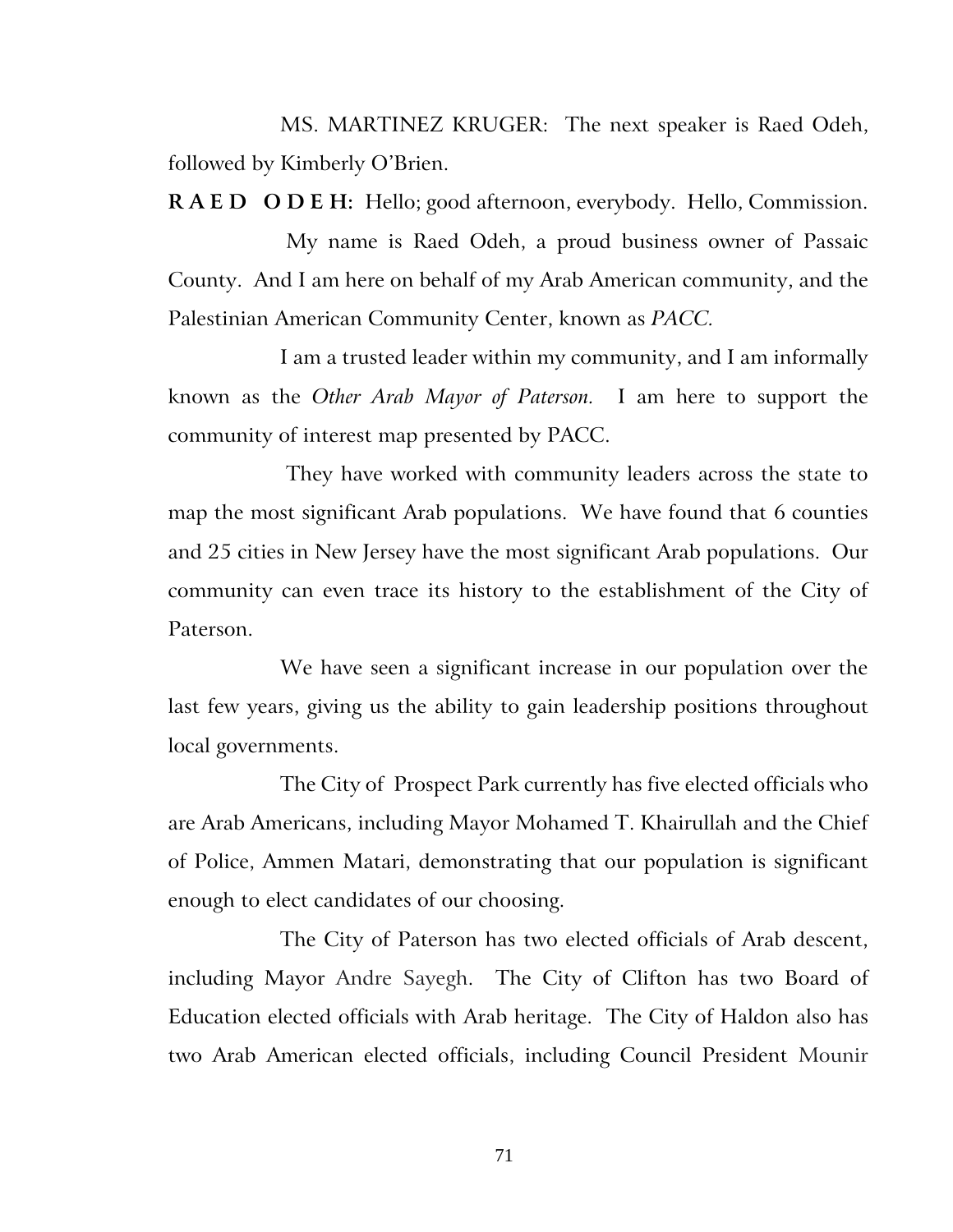Almaita and Council member Mohammad Ramadan.North Haledon has two elected officials of Arab descent, including Mayor Randy George.

There are currently 13 additional cities in New Jersey with 14 elected officials of Arab American heritage, demonstrating that our community will elect candidates of their choice when given the opportunity.

We currently have no representation in Trenton or Washington, D.C. We hope you take the map built by PACC and by Fair Districts New Jersey into consideration so that we may get the representation needed throughout the State government. Please ensure we have fair representation in New Jersey, and utilize the vital information being presented to you by community leaders throughout the state.

Thank you so much for having me.

MR. JONES: Thank you so much, Mr. Odeh. We appreciate your testimony.

Madam Secretary.

MS. MARTINEZ KRUGER: The next speaker is Kimberly O'Brien, followed by Elizabeth Redwine.

MR. JONES: Ms. O'Brien?

**K I M B E R L Y O ' B R I E N:** Good afternoon; thank you, everyone, for having me. Thank you to the Commission for very patiently listening to all of our testimonial of our concerns.

I was actually registered last week, but I couldn't wait; I had another meeting to go to, so I had to start. That's not a complaint; I just know how much you've been listening and how much you've heard this past week, so I appreciate that.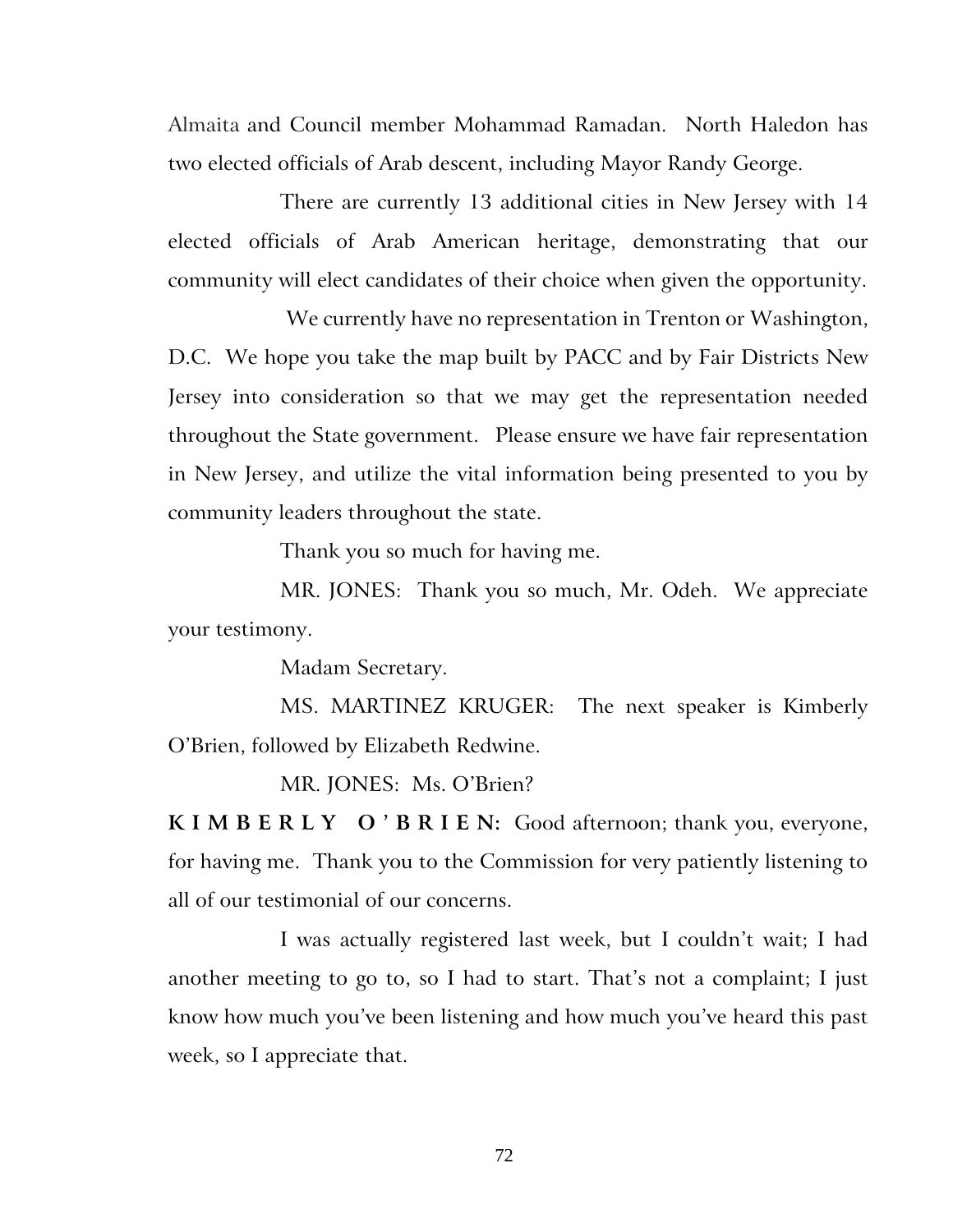I have been a resident of Somers Point for 20 years. I'm also the President of the Somers Point Democratic Club. I'm here to testify in response to the possibility of moving Somers Point from Legislative District 2 to Legislative District 1. LD 2 is a primarily made up of towns in Atlantic County, whereas LD 1 is Cape May and Cumberland counties.

I've discussed this issue with many residents, and all agree that leaving LD 2 would be a detriment to Somers Point.

I grew up in Cape May County; it's a great place. I was a Wildwood High School Warrior when I played basketball, and it was a lot of fun to have the run of the streets this time of year when we had a lot of snow, because there are just no cars coming whatsoever. It's just a very different place than Somers Point, where I live now.

Somers Point is not contiguous with Cape May County. I have a map, which I'll submit with my written testimony to you. But you can envision the Cape May and Atlantic County region, where Somers Point is at the bottom of Atlantic County. We're separated by two miles of water to the south, to Cape May County; and another two miles of water to the west, to Ocean City. So we're really not right next to each other. It's kind of far for residents to travel to Cape May County.

Moving to LD 1 would create an obstacle of distance for our residents. There's no direct bus route to a legislative office there, and the closest one is about 20 miles away. In contrast, we share a bike path with the towns of Lynwood and Northfield, which is used by the students of all three towns to walk to high school. All three towns are sending districts to Mainland High School, which is overseen by the Atlantic County Superintendents of Schools, not the Cape May County Superintendent.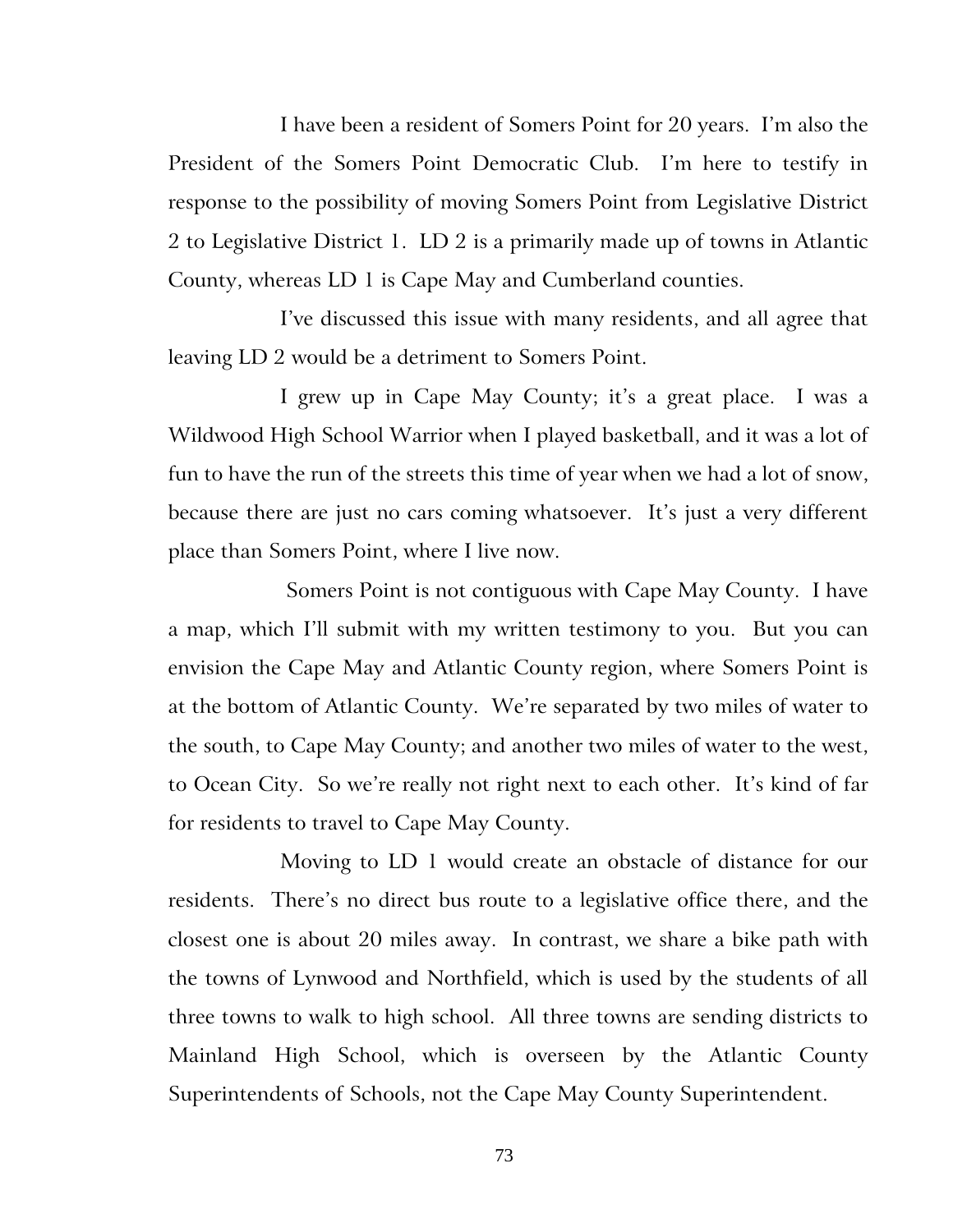So our needs, our economy, and our public institutions are strongly aligned with Atlantic County, and we need leaders with whom we have established relationships. Many of our residents work in Atlantic City at the casinos. We need to be represented by leaders who understand and are directly involved with the casino industry.

We're all here because we understand the importance of legislative representation, and complicating that process by moving us to a different district will confuse and disenfranchise voters.

When I first learned that this was happening, I went to a former city council member who remembers when this happened 10 years ago - when we were moved to LD 1, and then moved back again. And he said that it was very confusing and very chaotic for our voters to understand where to vote, who was representing them, and who the leaders who were running even were -- because they're not our neighbors; they don't live here.

And finally, I registered and introduced myself as a Democrat. I've spoken to members of my party who knew that this is detrimental for us.

I'll summarize.

I just want you to know that we are working together with our Republican friends, and congratulate you on bringing us together. Because this is not a party issue at all; it is an issue for our residents.

So thank you again for hearing my testimony.

MR. JONES: Thank you, Ms. O'Brien; we really appreciate that.

And if we've lent to a spirit of bipartisanship, I think that bodes well for, at least, one of the small deeds that this Commission will hopefully render in this process.

Thank you so much.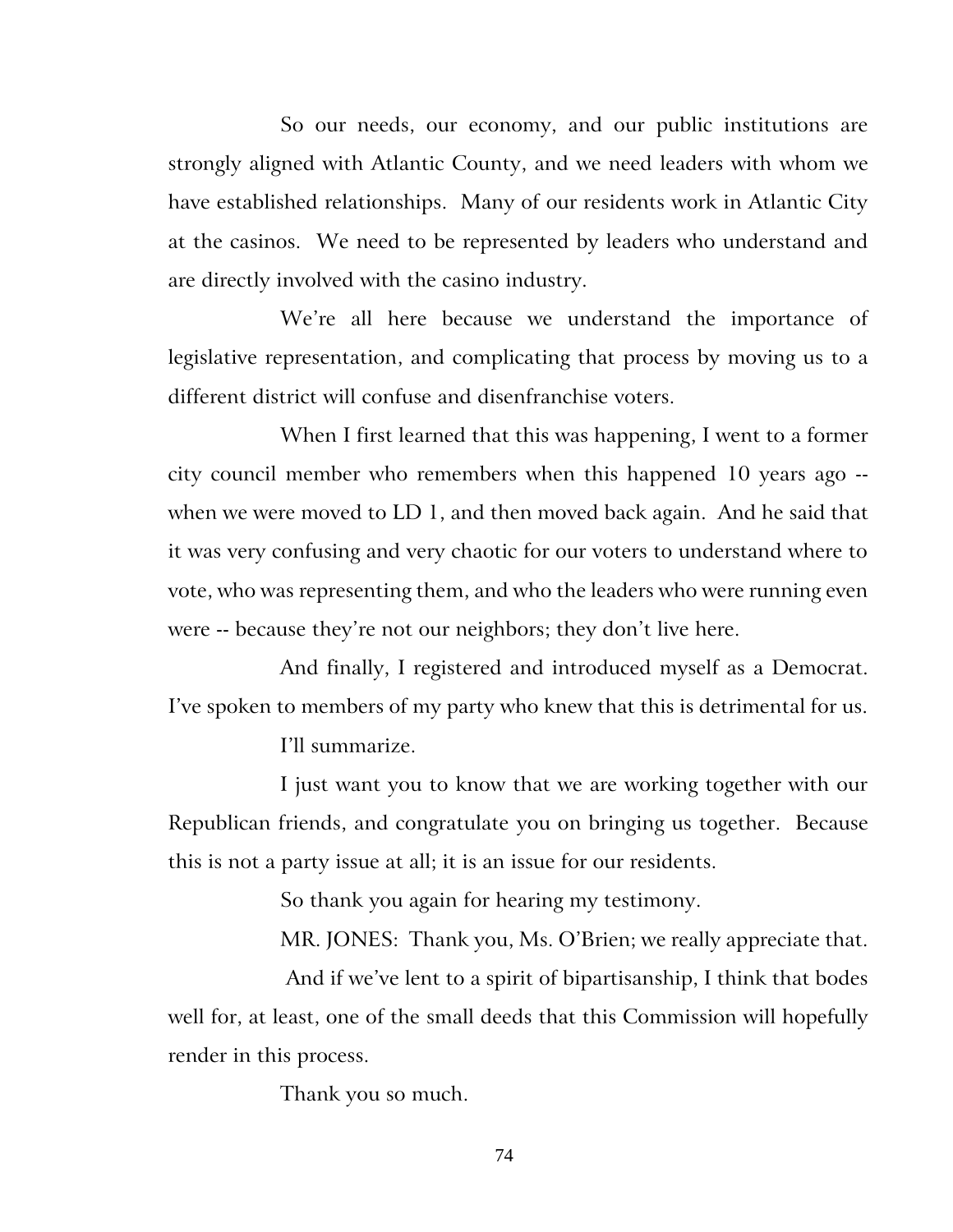Madam Secretary.

MS. MARTINEZ KRUGER: The next speaker is Elizabeth Redwine, followed by Glorianne Robbi.

**E L I Z A B E T H R E D W I N E:** Hi; thank you so much for the opportunity.

And I just have to say -- I know we're getting into the afternoon, and I swear I'll be under three minutes -- but it is kind of beautiful that we have 50 people here on a Saturday morning, now afternoon, sharing their perspectives on this. So I've been totally inspired by everyone. So maybe I just had too much coffee, but I'm very, very grateful to everyone for-- It's just, I've learned a lot.

So I'm just going to read what I wrote out, and I'll try to keep it as quick as I can.

I'm a resident of West Orange; I've lived here for 18 years. I wear a lot of hats in the community.

But the reason I'm here today is just to advocate that districts should reflect the incredible diversity of our state. And, you know, we are the best state; 50 people on a Saturday showing up to advocate for these issues. Obviously, New Jersey rules, and so we want to advocate for that incredible diversity.

But empowering voters requires that individual districts are not all uniform. Areas of the state that are predominantly non-white need to be reflected by districts that honor and reflect those communities. So representation matters, and ensuring that there are adequate districts with a racial or ethnic majority should be the primary focus of this Commission.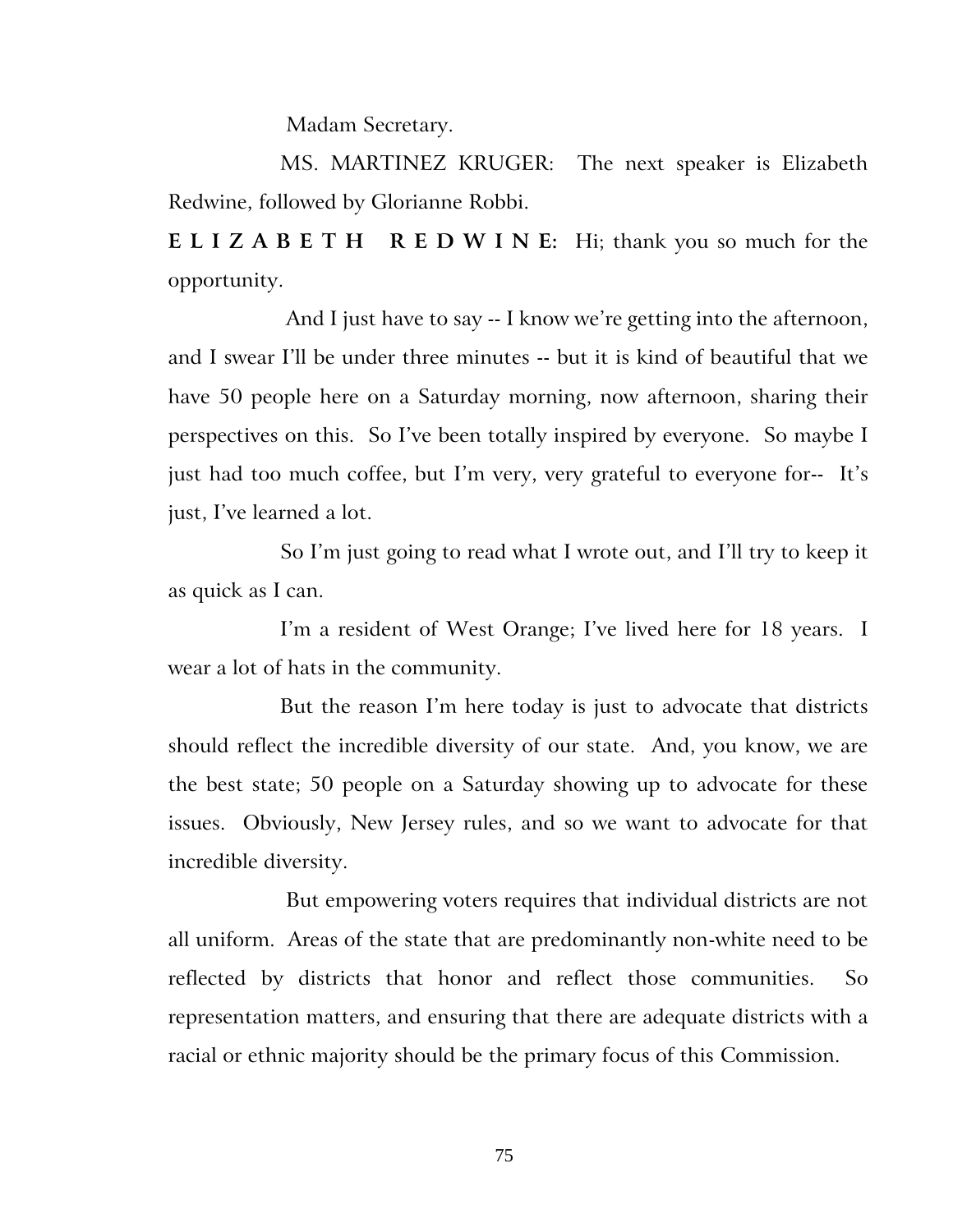So what I'm saying is, we should also strive to keep communities of interest unified; but neither racial demographics nor communities of interest should be used as cover for packing or cracking voters. We owe the voters of New Jersey fair districts; and for our biracial, indigenous, and people of color communities, that means having districts and, hopefully, representatives that look like them.

So thank you so much. That's what I had to say. And I know it's been an awesome morning, but it's been a long time. So I want to give other people the opportunity to speak.

Thank you so much; I really appreciate all that you've done.

MR. JONES: Thank you so much, Ms. Redwine. We really appreciate those comments.

Madam Secretary.

MS. MARTINEZ KRUGER: The next speaker is Glorianne Robbi, followed by Jigar Shah.

**G L O R R I A N N E R O B B I:** Good morning, Judge Carchman, and members of the Apportionment Commission.

Thank you for providing me with time to speak today.

I am Glorianne Robbi, a resident, since 1967, of East Amwell Township in Hunterdon County.

I've held local government office in East Amwell, the first woman elected to the Township Committee, in 1984 through 1989, serving as Mayor for three years.

The residents' need for transparent government was what drew me into running for elective office.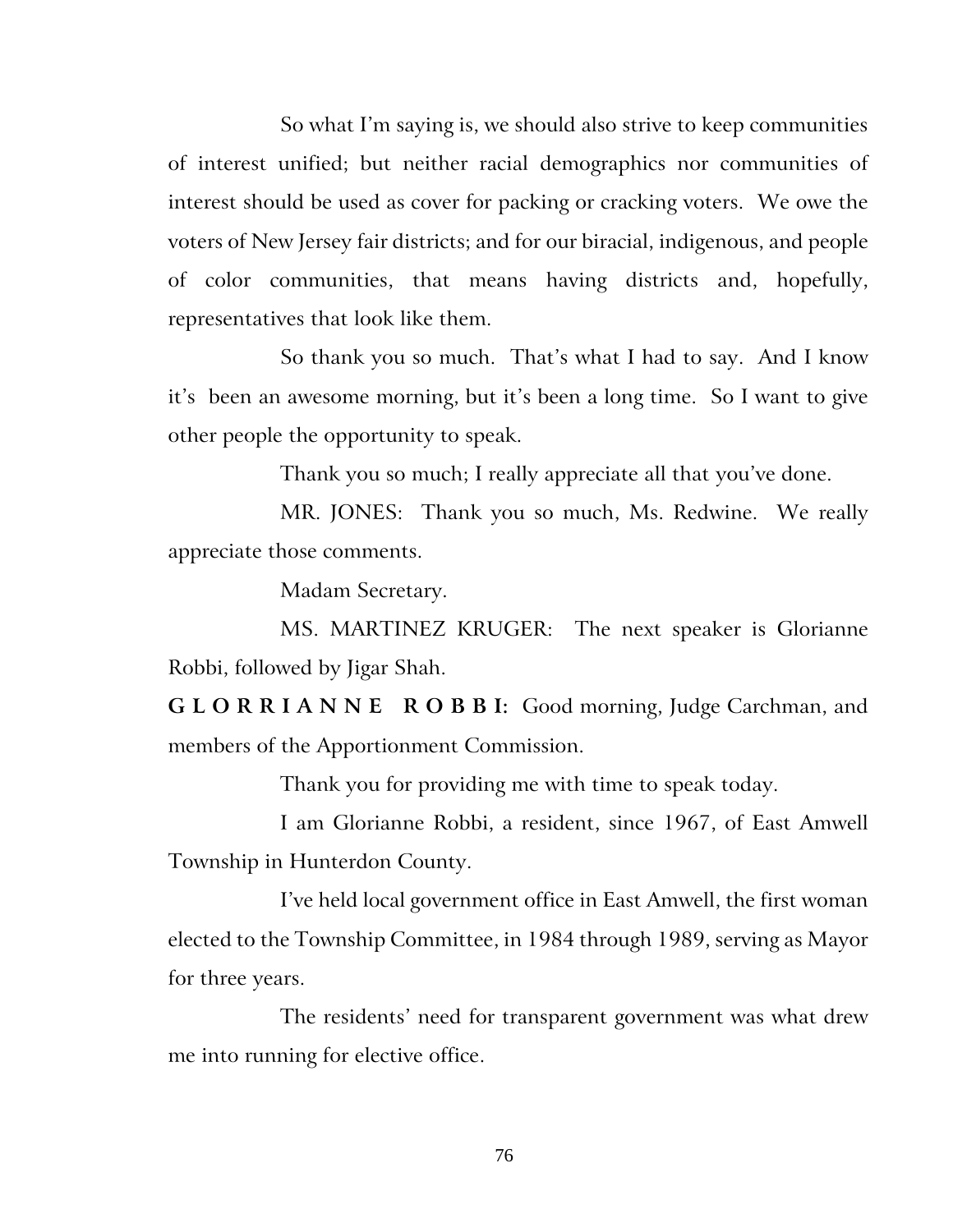Judge Carchman deserves our appreciation for his leadership and the Apportionment Commission members' agreement to hold open meetings for public testimony and questions. A significant step for the process' transparency is Judge Carchman's decision that both parties, on February 7, publicly display, on the Apportionment's website, their proposed apportionment maps without partisan identification.

The League of Women Voters of New Jersey, of which I am a longtime member and a former Executive Director, is an advocate for the Fair Districts Unity Map, which was released February 2 for the Apportionment Commission's consideration. There is sufficient time for the Commission's members to review the Fair Districts Unity Map, based on its extensive accompanying data, and ensure that community interest is accounted for in the final map chosen.

Fair Districts New Jersey, a nonpartisan coalition, working to reform New Jersey's redistricting process, believes redistricting should be impartial, transparent, and community-driven.

Redistricting must prioritize public engagement.

Thank you.

MR. JONES: Thank you so much, Mayor Robbi; and thank for your years of service. Much appreciated.

Madam Secretary.

MS. MARTINEZ KRUGER: The next speaker is Jigar Shah, followed by Ashok Sharma.

**J I G A R S H A H:** Good afternoon, Judge Carchman, Chairmen, and the members of the Commission.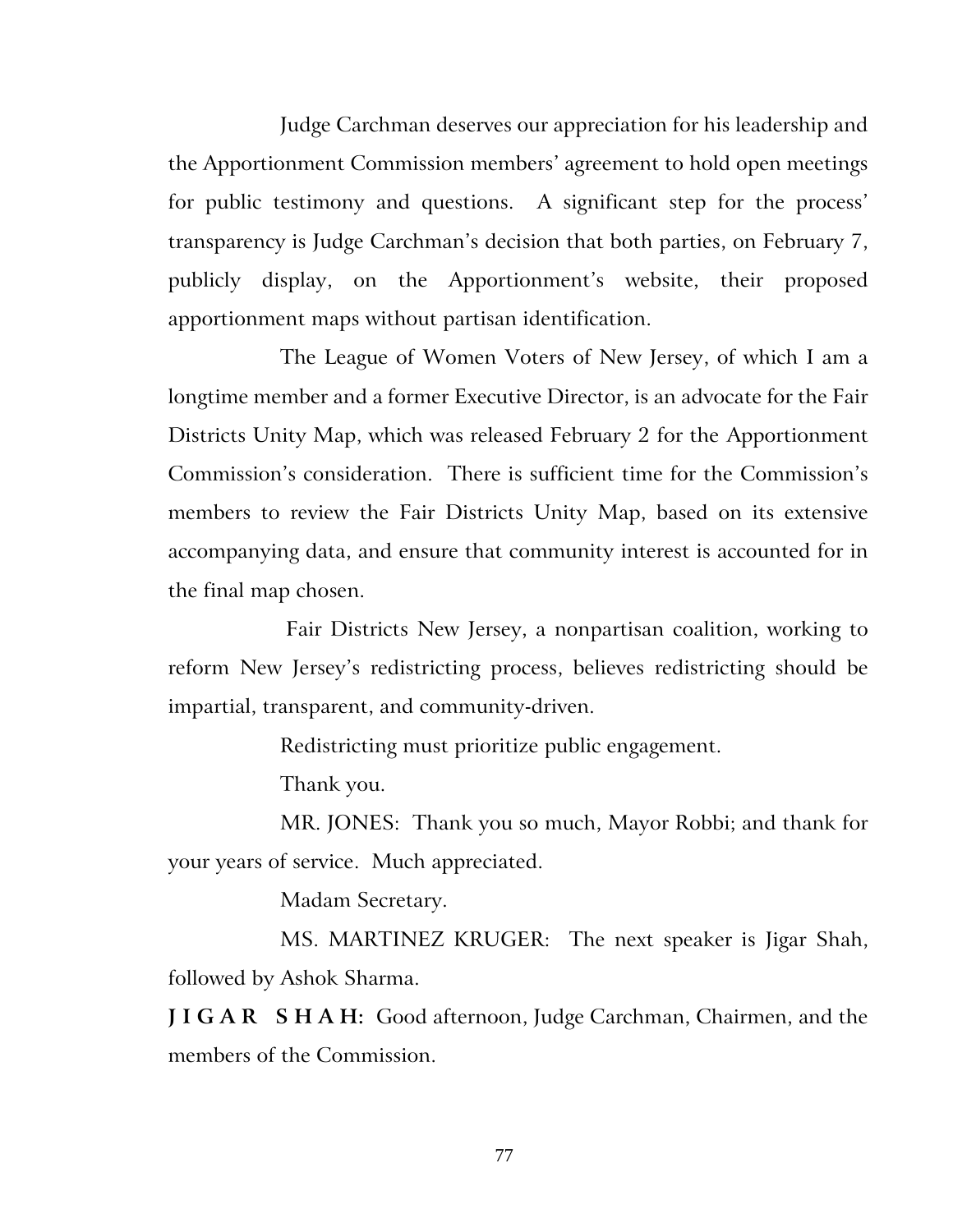My name is Jigar Shah. I've been a longtime resident of Parsippany-Troy Hills, my mailing address is Morris Plains; and I've been involved in the Asian Indian community for many years. I have known members of our Parsippany residents in Morris Plains over 35 years.

One of the reasons -- the benefits I have, the relations that I have with the Indian community are because I am in the import-export business in Indian food products; I have retail outlets and wholesale distributorship. Mainly, I'm speaking in reference to the relation, more so because of Parsippany and Morris Plains, and I am requesting -- why not to split these two towns.

Parsippany-Troy Hills and Morris Plains has the third-largest Asian Indian community in New Jersey. The majority of the residents still (indiscernible) the first generations of Indian community. They are more involved-- If they have any issues or something, they understand they go to the community leaders. And I was one of the lucky ones that, when Mayor Barberio became the Mayor of the Township of Parsippany, they appointed me as his liaison to the Asian Indian community, which gave me more opportunity and understanding of the problems and the issues between the two communities.

I'm requesting humbly -- please do not split these two towns. Why? Because they are like one family. If you know, in Parsippany there are over six religious temples; many of our businesses are in Parsippany and Indian organizations. In this -- it's like one family. And the community from Morris Plains and Parsippany -- they all work together. Whenever they have issues, they come up to us; and we have built relations with the elected officials in the community and the representatives of the elected officials.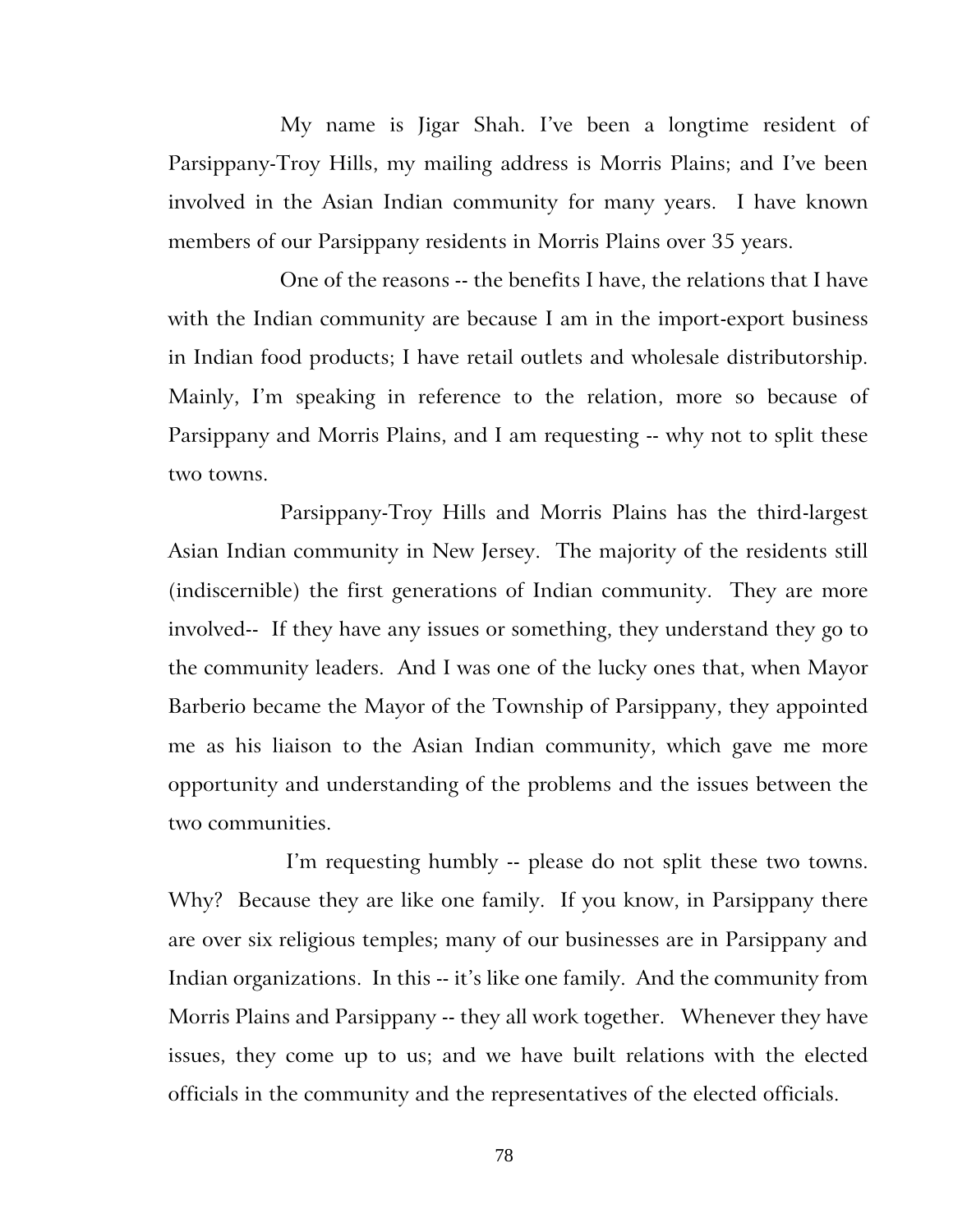So if you understand -- if you divide us, it's like you're breaking up the family.

So my humble request to the Commission -- please look into this matter, try to keep the community together, and the interest and the benefit of the community also.

I thank you for your time, and I hope you understand my humble request that you try to keep Parsippany and Morris Plains Township in the same district.

Thank you.

MR. JONES: Thank you, Mr. Shah; duly noted. I appreciate your testimony.

Madam Secretary.

MS. MARTINEZ KRUGER: The next speaker is Ashok Sharma, followed by Rob Soni.

**A S H O K K. S H A R M A:** Good afternoon.

MR. JONES: Good afternoon.

DR. SHARMA: This is Ashok Sharma, and I live in Plainsboro. I am here to tell the Commission why Plainsboro should be kept in the 14th District -- Legislative District.

The 14th District is now 18.7 percent Asians. We are a District where Asians can successfully compete for political office. We have been increasing in Asian population, and that will only continue. Plainsboro now has 57 percent Asian. Robbinsville has 28 percent, Monroe has 27 percent, East Windsor has 23 percent, and Cranbury has 21 percent.

We have many Asians coming up through the ranks. We have Asian council people in Plainsboro, Cranbury, as well as in Monroe.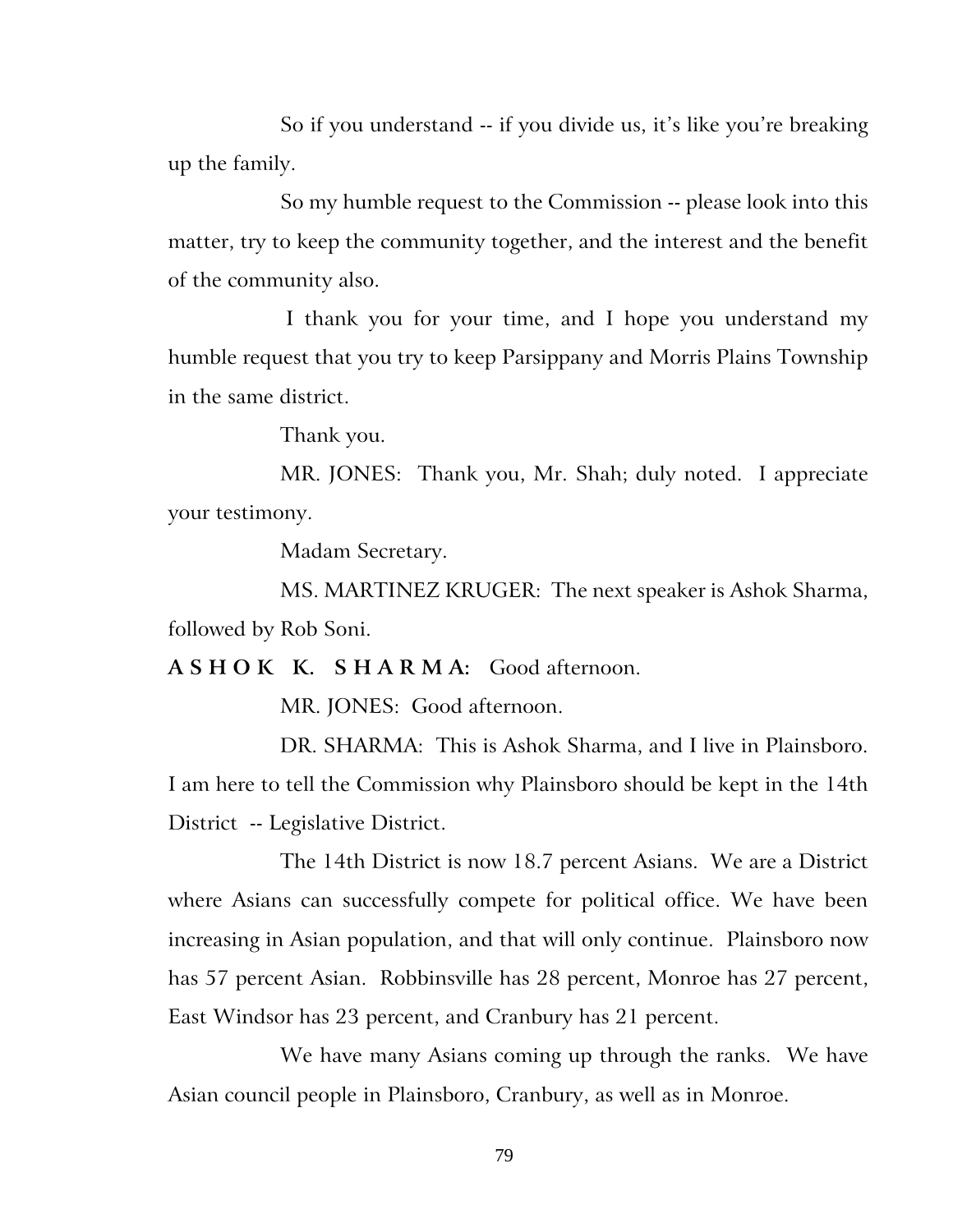There are many minority group members on the Mercer and Middlesex County Board of Commissioners, and at least nine Asian school board members.

For over 40 years, Hamilton, Plainsboro, and Cranbury have been a part of the 14th District. They have, in effect, become communities of interest because they have shared economic, environmental, and other interests over many years.

Plainsboro has shared the school district with Mercer County since 1969. Cranbury has sent its children to Princeton High School in Mercer County since 1988.

There have been many Plainsboro and Hamilton candidates of both parties who have run successfully for legislative seats for 40 years. Hamilton has been represented by three Plainsboro residents, including two women, in both parties, for over 30 years, Plainsboro has been one of (the most politically active towns in the 14th District. So if Plainsboro is removed from this District, 40 years of progress will disappear.

So I humbly request of you, please do not remove this town from District 14.

Thank you very much.

MR. JONES: Thank you, Dr. Sharma. We appreciate your testimony.

Madam Secretary.

MS. MARTINEZ KRUGER: The next speaker is Rob Soni, followed by Herb Tarbous.

**R O B E R T S O N I:** Thank you, Chairman, for allowing me to speak today.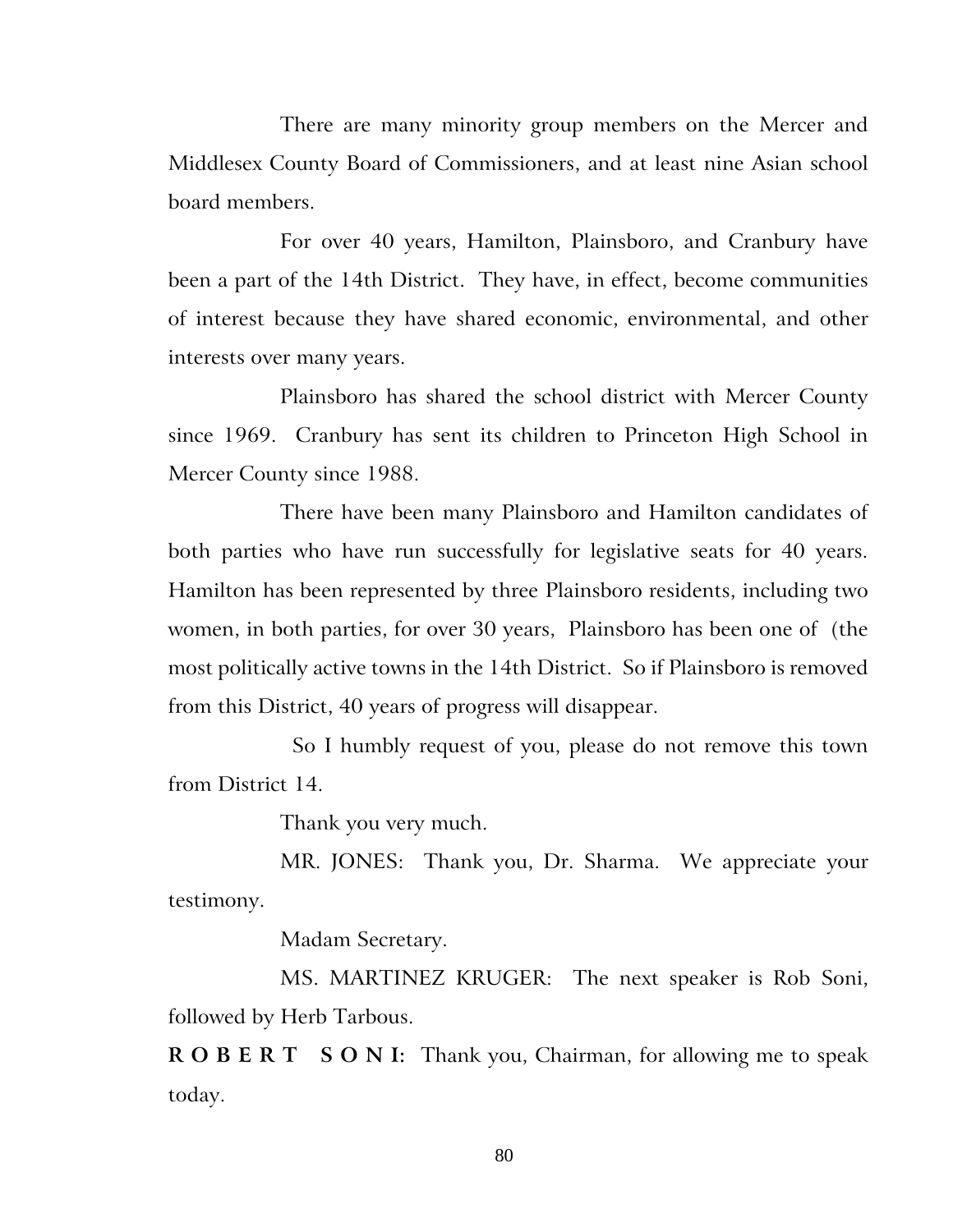I'm Robert Soni, and live in Randolph, New Jersey. My wife and I have been residents of New Jersey for 24 years. We've raised three children. We've also lived in Randolph for about 15 years, and we previously lived in Parsippany with a Morris Plains postal address for about eight years. We really enjoy New Jersey, and my family has greatly appreciated the community.

I'm a technology leader at a company called VMware, as a fully remote worker, having previously worked locally in New Jersey at Nokia-Bell Labs for almost 23 years as a senior scientist and Bell Labs Fellow.

I am an active volunteer, and I taught Sunday school for Hindus in a school called Vidyalaya, based in Parsippany, for the past 12 years.

I've also served for two years on the Randolph Board of Education, and was Vice President of that Board of Education.

We worship at Yogi Divine Society and Sanatan Mandir, two temples based in Parsippany.

Please note that all my comments and opinions are my own, and do not reflect the opinions of my employer or my past affiliation with the School Board, Vidyalaya, or YDS, or Sanatan Mandir.

While I was attracted to New Jersey by a burgeoning telecommunications industry in the 1990s, my family has found New Jersey to be welcoming to those of Indian origin and descent, despite a very challenging period in the 1980s. Hindu Americans were met here -- I don't know if you know this -- with rather rampant racism. Today, many Hindus and Indian Americans have seen the benefits of creating communities of interest, and linking them together within legislative boundaries to help defeat racism.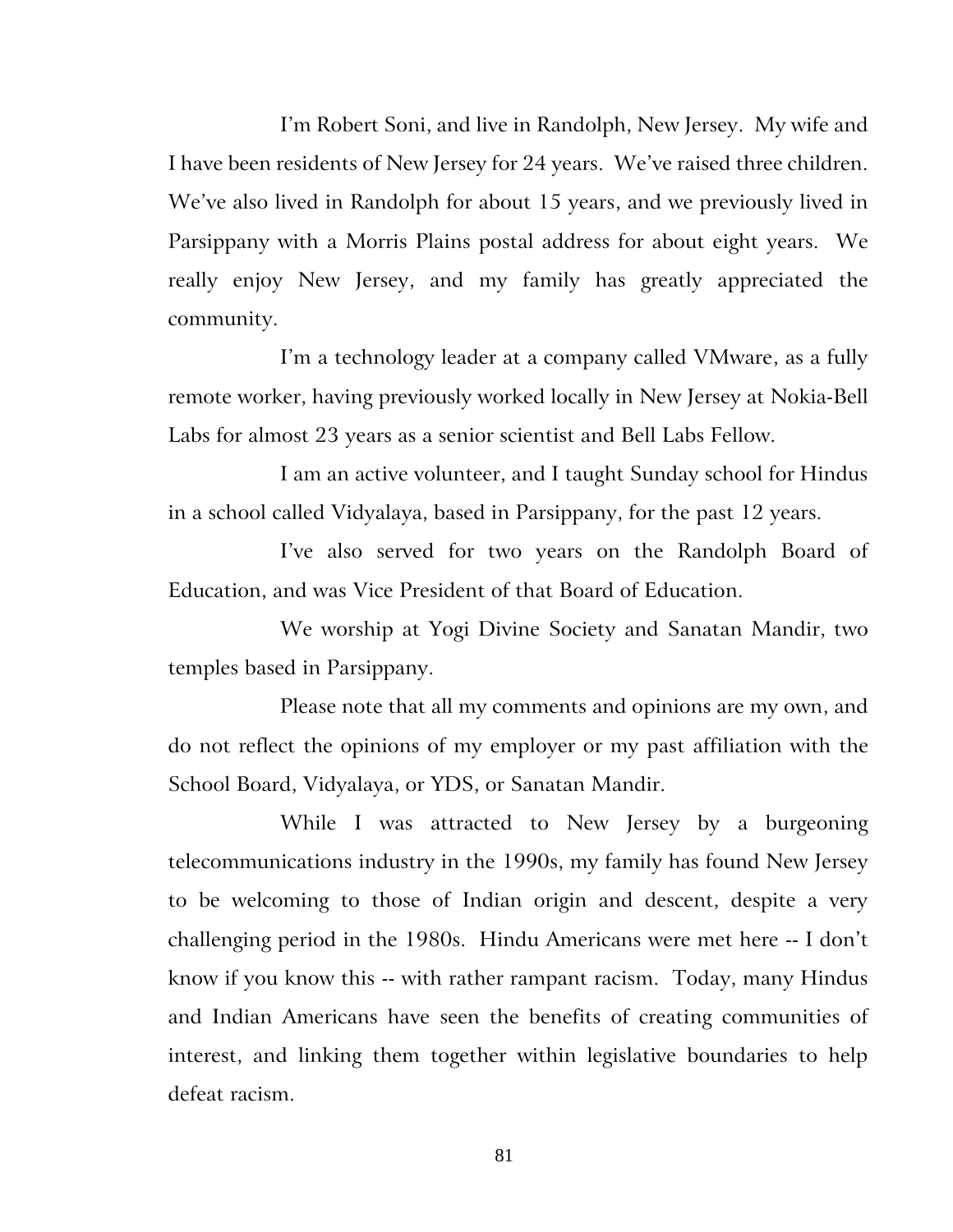Today we are happy to live in a state with the highest per capita allocation of Indian Americans, and particularly Hindu Americans, in the U.S.A. Hindus and Indians are widely dispersed in New Jersey, but have strong concentrations near Princeton, Iselin, Edison, and Parsippany. We moved to Randolph as we outgrew our house in Parsippany; and shifted to Randolph, which now has one of the fastest-growing Indian American and Hindu American communities in New Jersey. And if you know -- Randolph has one of the best school districts in the area, as does Parsippany, which typically tends to attract Indian Americans regardless of their commutes.

One of Randolph's elementary schools now exceeds 20 percent with connections to the Indian diaspora. This impact is not unknown to Parsippany residents, where the high school has greater than 20 percent of the population connected to the Indian diaspora.

Today, most Indian Americans must leave Randolph to worship, and travel to Parsippany to educate their children about their cultures and religions. Despite the lack of local temples and schools, our local politicians in town Council -- all Republican -- still found the ability to recognize how fast our community is growing by honoring Hindu Heritage Month and recognizing Diwali. This was after two years of advocacy by the Hindu American community in Randolph.

I have observed, unfortunately though, that our LD 25 delegation has spoken out quite vocally regarding the celebration of Columbus Day or Rosh Hashanah in Randolph schools, but did not speak about the importance of celebrating Diwali, nor has it recognized the growth of this community. It is well known that Randolph, and some of the surrounding communities, are Italian American or Jewish American -- one in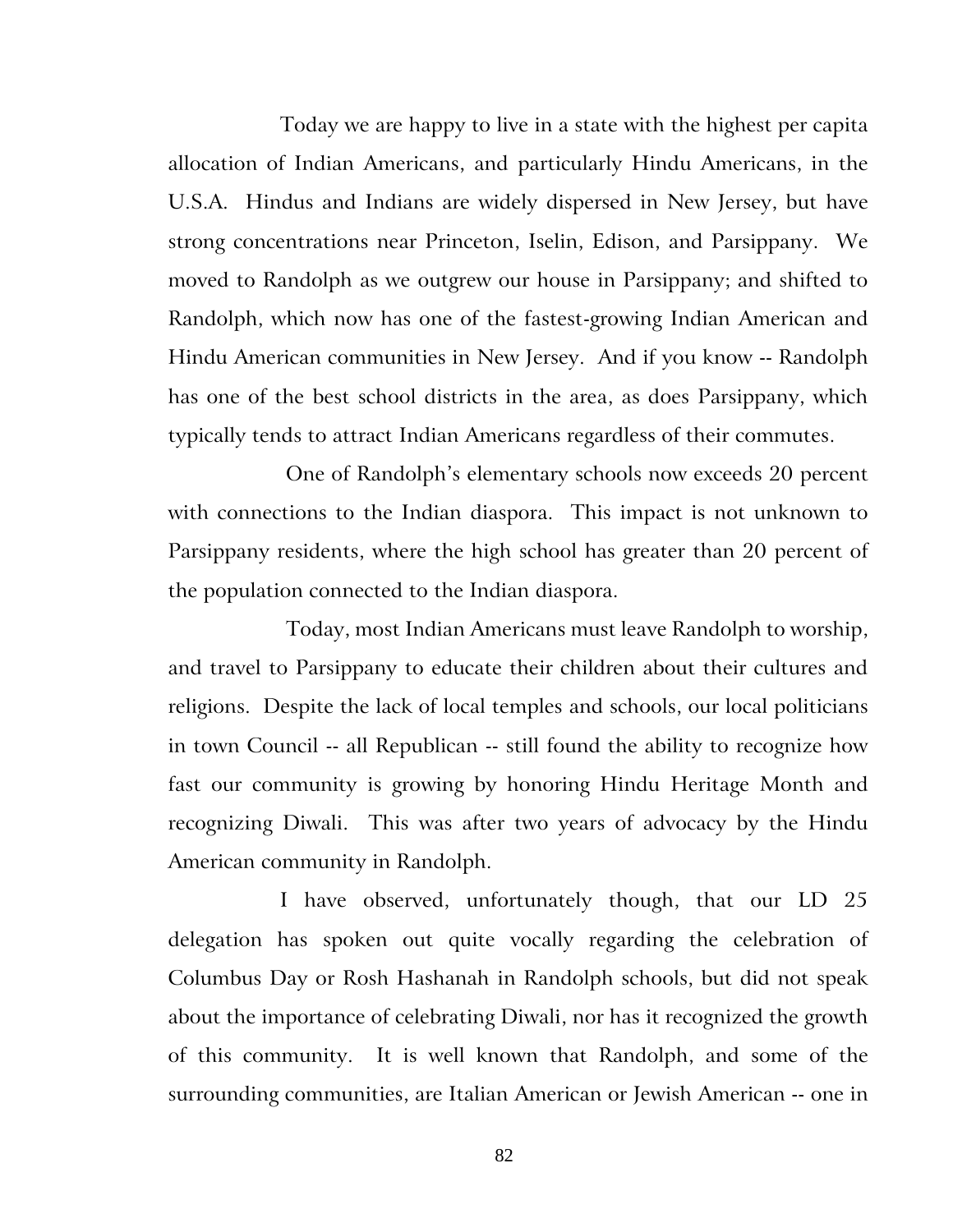three in either population or community. I believe that this is now the opportunity to link Italian American and Jewish American communities in Parsippany with Randolph, which has several synagogues and a vibrant Italian American community, as well as bring together the Hindu American and Indian diaspora for us.

There's opportunity for us to redistrict and link these two communities in a beneficial way. While many religions and cultures are covered by Indian Americans, I'd really like to highlight how it might bring values to Hindus, Muslims, Jains, Sikhs, and Buddhist to create a strong community of interest.

Thank you, Commission and Mr. Chairperson, for allowing me to speak today.

MR. JONES: Thank you, Mr. Soni. We appreciate your testimony, and thanks for wrapping it up right near that bell there. We appreciate you.

Madam Secretary.

MS. MARTINEZ KRUGER: The next speaker is Herb Tarbous, followed by Charlene Walker.

**H E R B T A R B O U S:** Good afternoon.

Thank you for the opportunity to testify.

In two previous statements, I've strived to advocate for the people of New Jersey as clearly, concisely, and completely as I am able. At the risk of being redundant, I am once again honored to remind you of Article VIII of the bylaws of this body, which provides for the report to the Legislature in my request to recommend that the Legislature increase the number of legislative districts to accomplish three things.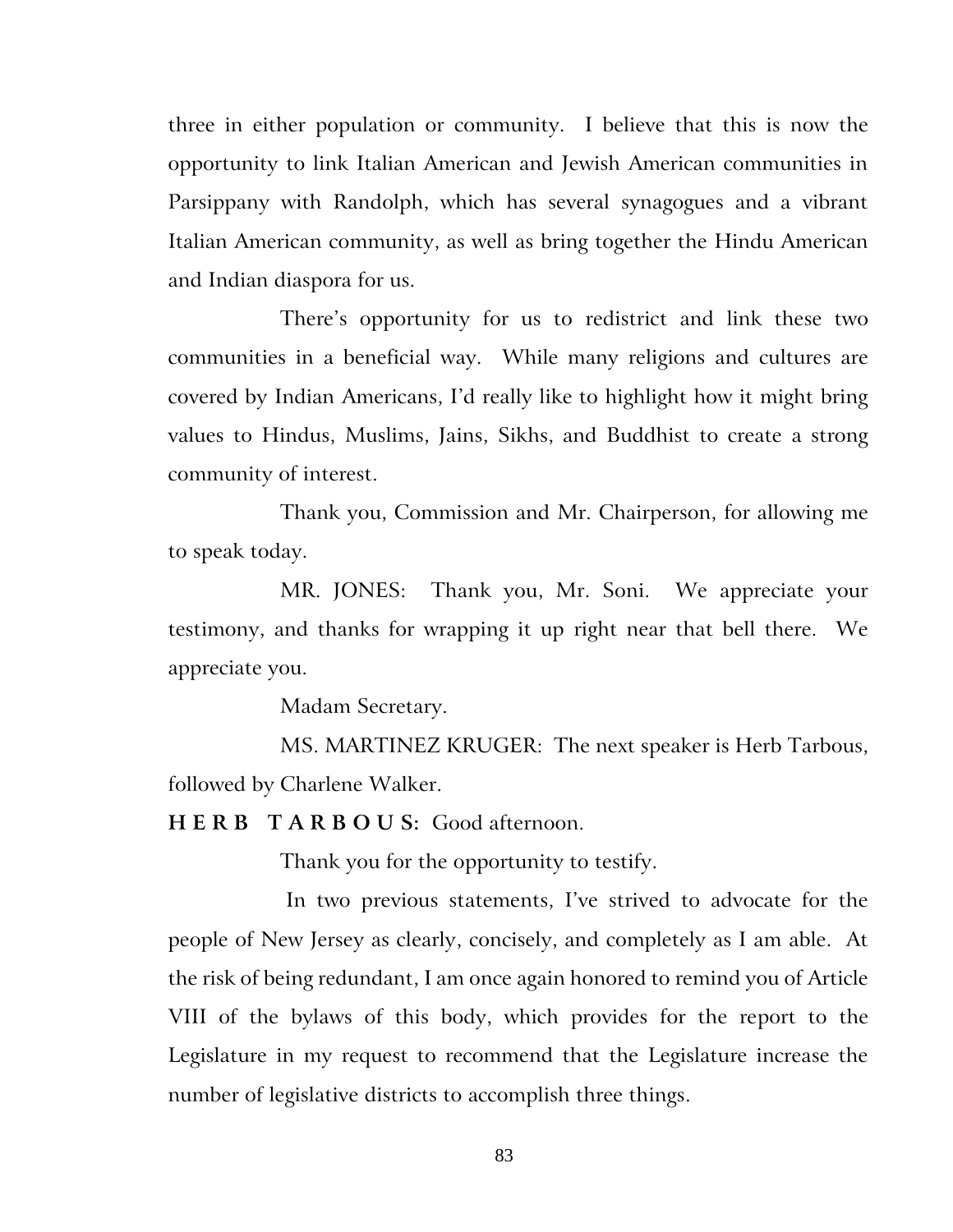One, to simplify this reapportionment process. Secondly, to give more voice to the people of this state through additional representation. And third, to increase the capacity of the Legislature to embody, reflect, and enshrine the unique and wonderful diversity of our state.

I trust the value of this change is clear. It will lead to a more representative and sustainable democracy.

I trust that we have a consensus in which creating, nurturing, and maintaining a sustainable democracy is *the* common goal which unites us. Personally, I believe the work of creating this target democracy requires a firm commitment to truth, transparency, and inclusivity.

I've been studying the various components and dynamics of our current political system. I'm sorry to report that it tends to characterize aspects of the entrenched bipartisan bureaucratic system; as fair, transparent, and/or inclusive have, at best, been elusive.

The primary force which continues to empower the entrenched bureaucracy is the exclusion of the voices of the people of New Jersey from the legislative process -- for decades, if not centuries. Both the Commission as a whole, and you as individual patriotic citizens, have in your hands the opportunity to turn the tide. Very simply, the people have spoken.

I urge the Commission to adopt the Unity Map presented by the Fair Districts Coalition. In a larger context of the history of this great state, this is a rare opportunity for the voices of the people to be enshrined in the legislative map.

I wish to express solidarity with my fellow Jerseyans of Middle Eastern descent. I am here today as the grandson of Syrian refugees who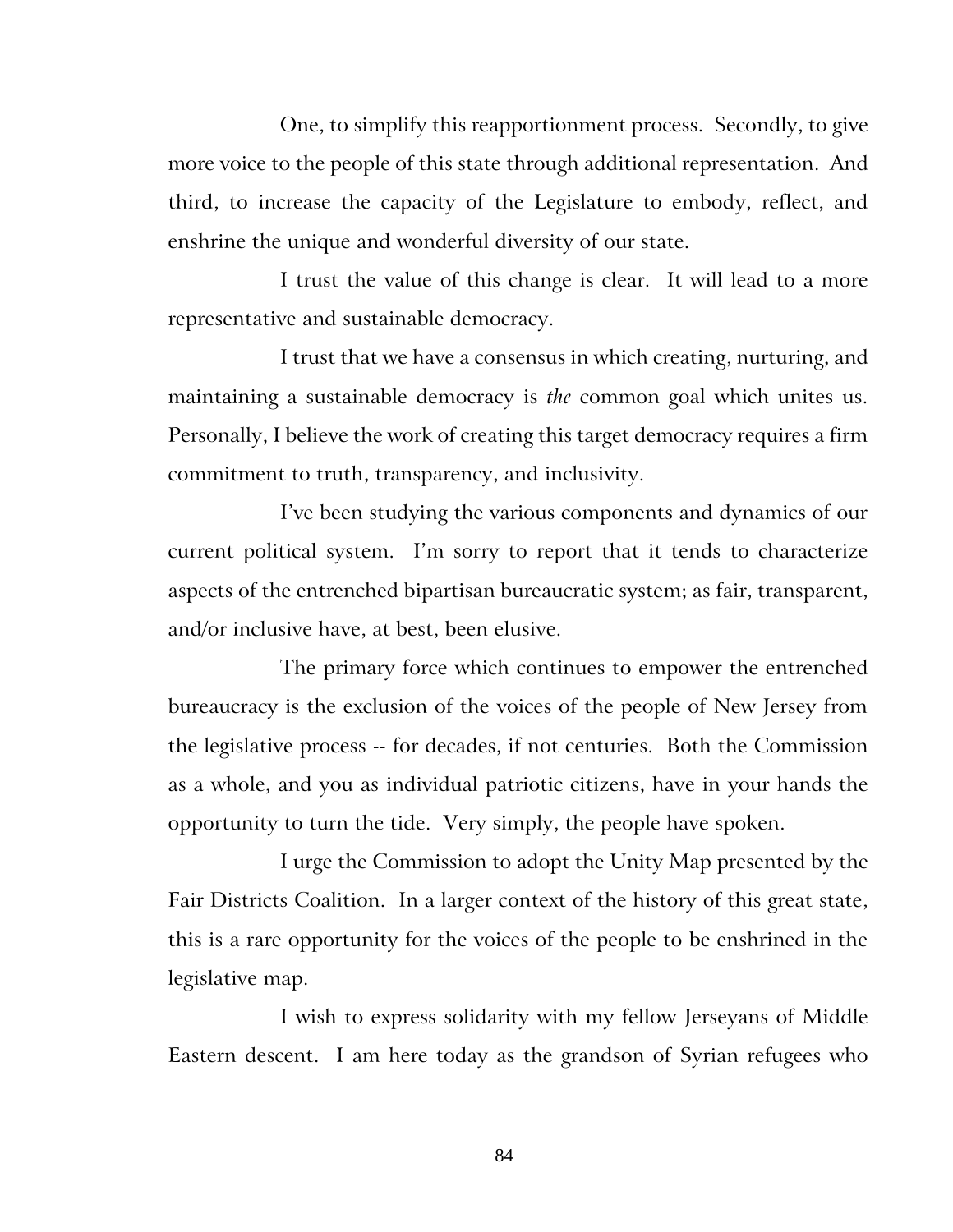sought refuge from the Armenian genocide, settling in North Plainfield over 100 years ago.

Thank you again for your time and attention, and I wish you wisdom and divine guidance in completing your task.

Thank you very much.

MR. JONES: Thank you, Mr. Tarbous. We appreciate those comments.

Madam Secretary.

The next speaker is Charlene Walker, followed by Holly Willett. MR. JONES: Ms. Walker?

**C H A R L E N E D. W A L K E R:** Yes, I'm here.

Hello, everyone; thank you. Thank you to the Commission for the opportunity to provide testimony for fair districts that ensure that the voices of every New Jerseyan matters in our democracy.

My name is Charlene Walker. I'm the Executive Director of Faith in New Jersey, a grassroots multi-ethnic, multi-faith organizing entity in New Jersey with membership in every single county.

We are working class people, essential workers, immigrants, clergy, justice-impacted citizens youth, elders, and people of faith who are fighting for our collective liberation from white supremacy to build a beloved community.

In our conversations across the state, we found many communities of interest that are reflected in the Fair Districts Unity Map from the Fair Districts Coalition, of which we are part of. As such, we identify communities of interest based on where people worship, shop, spend their spare time, the paths they commute, infrastructure needs -- especially around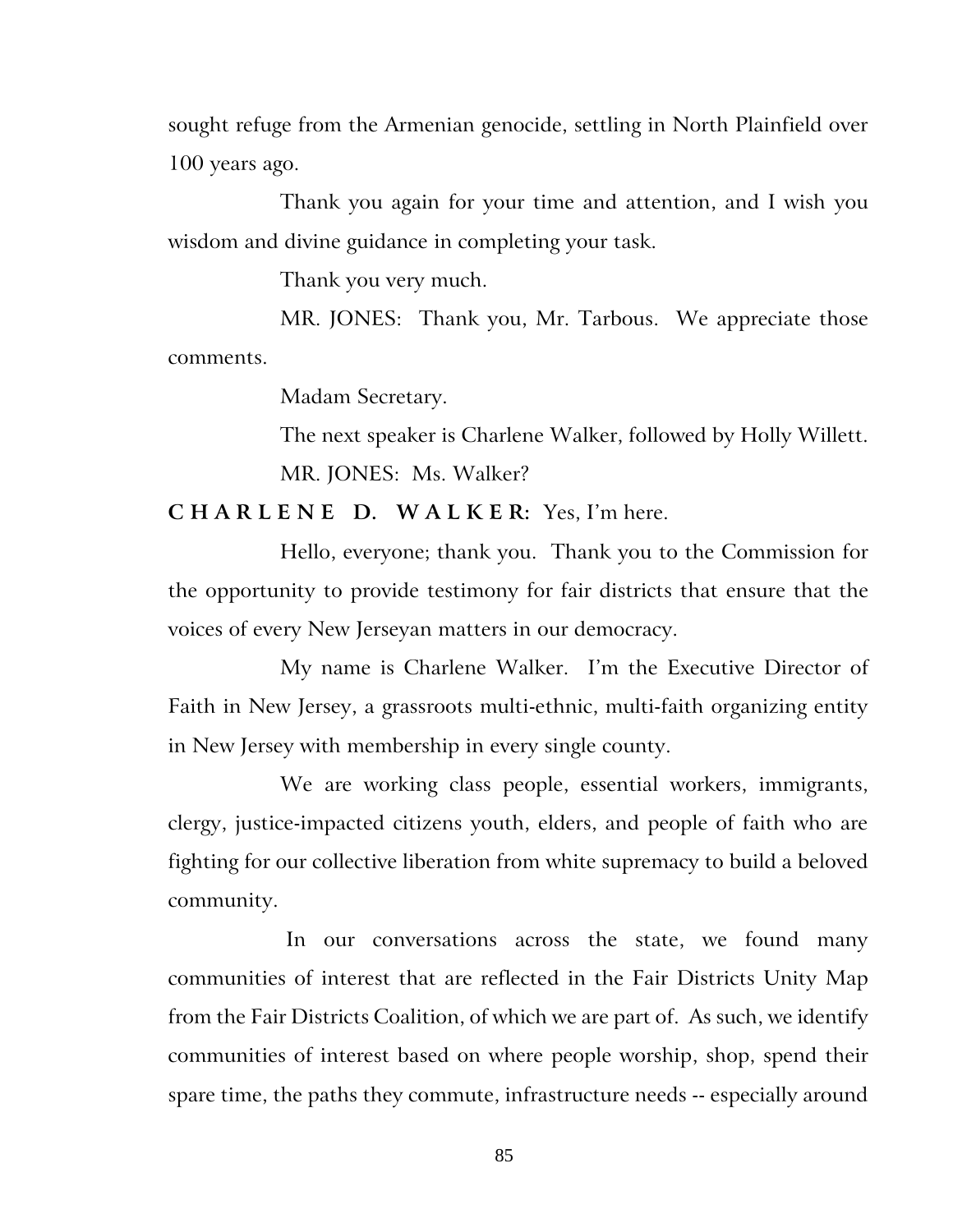flooding -- economic concerns, safety, and healthcare needs. We urge the Commission to use communities of interest to demonstrate a commitment to racial equity to prevent the gerrymandering of the global majority. Please keep communities of interest together.

I'd like to highlight just a few.

The City of Roselle and Linden are common communities of interest. Their spending habits cross townships, both frequenting the local businesses of each town, as well as banking. Route 1 and 9 and St. George Avenue are central to their lives, and everyone seems to frequent the local bakery, Pinho's, myself included. Both communities frequent houses of worship across borders, utilize the bus system, and Roselle residents use the train in Linden to get to work every day.

Both communities are also greatly concerned with flooding in primarily Black and brown areas, and have immigrant communities that need their voices heard.

The members of the City of Camden, Pennsauken, and Merchantville often spend their time in community. Camden and Merchantville residents shop in Pennsauken, worship there, and their families are members and reside in Pennsauken. As one resident, put it, "I'm in Pennsauken multiple times a week."

Pennsauken residents utilize the Camden Waterfront for recreation, and they go to Rutgers Camden and utilize Camden hospitals, to shop, as well as Merchantville.

New Jersey has one of the largest Haitian populations in the country. The Haitian communities in Irvington and the City of Orange are communities of interest. They worship together, frequent restaurants, utilize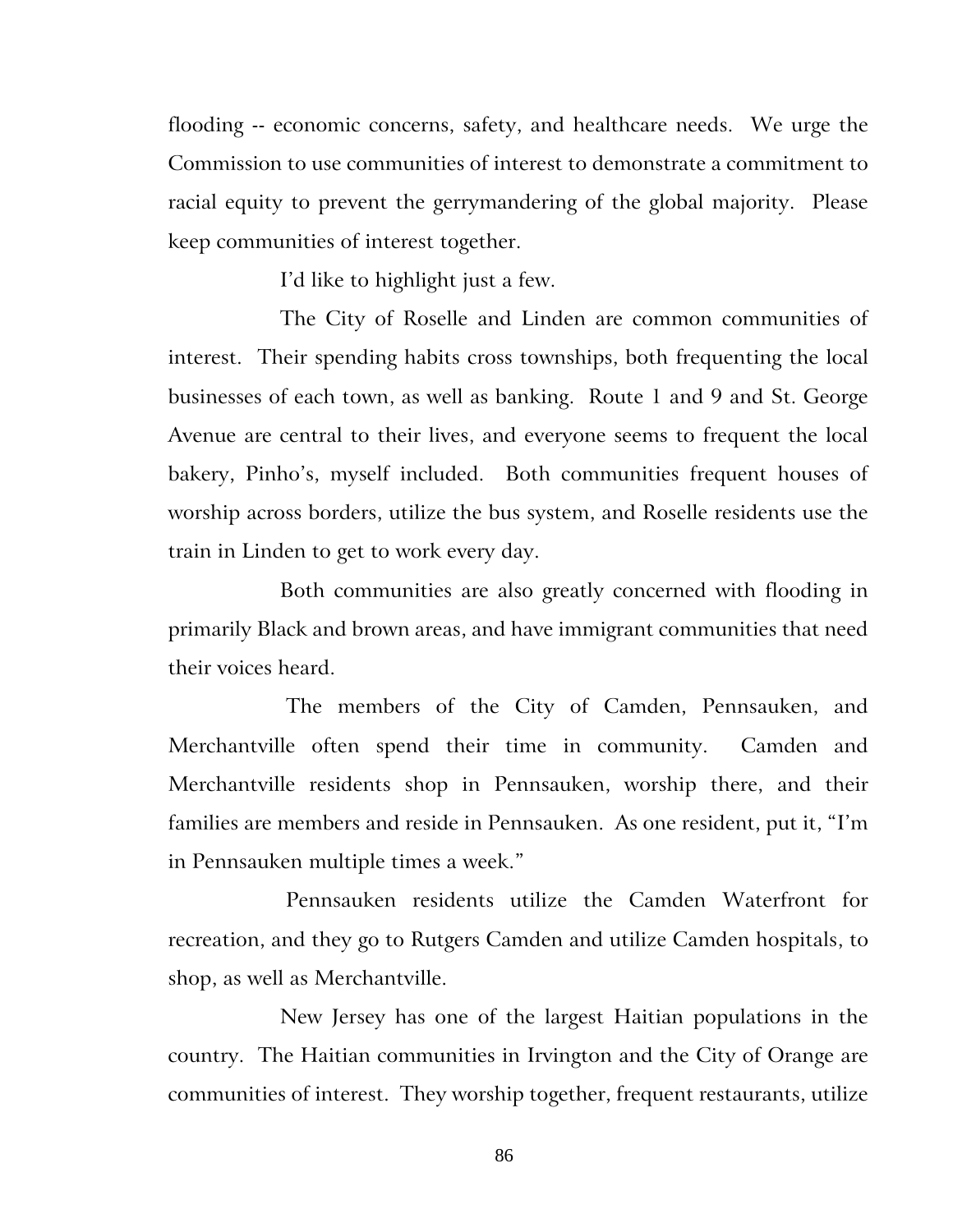childcare in both communities, as well as public transportation. They have similar concerns of language access across government agencies that they interact with, due to travel habits between townships.

In closing, the drawing of maps should (*sic*) reflect serving any political agenda that protects incumbents, rather than one that helps to actually build a true democracy -- a democracy where the votes of the global majority are valued as equally as their white counterparts. One where 20 of the legislative districts reflect our beautiful diversity in New Jersey.

I urge this Commission to be unapologetic about fighting a regressive democracy that welcomes gerrymandering, that silences the voices of constituents in favor of one party over another.

Please put racial equity at the center, and thank you so much for all of your efforts.

MR. JONES: Thank you so much Ms. Walker.

Madam Secretary.

MS. MARTINEZ KRUGER: The next and last speaker on our list today is Holly Willett.

MR. JONES: This is the last? We don't have more? (laughter)

**H O L L Y W I L L E T T:** You want more? (laughter)

MR. JONES: Absolutely. We saved the best for last, right? MS. WILLETT: Oh, I hope so.

MR. JONES: Okay.

MS. WILLETT: My name is Holly Willett. I am a resident of Glassboro, but I attend church in Cherry Hill at the Unitarian Universalist Church of Cherry Hill.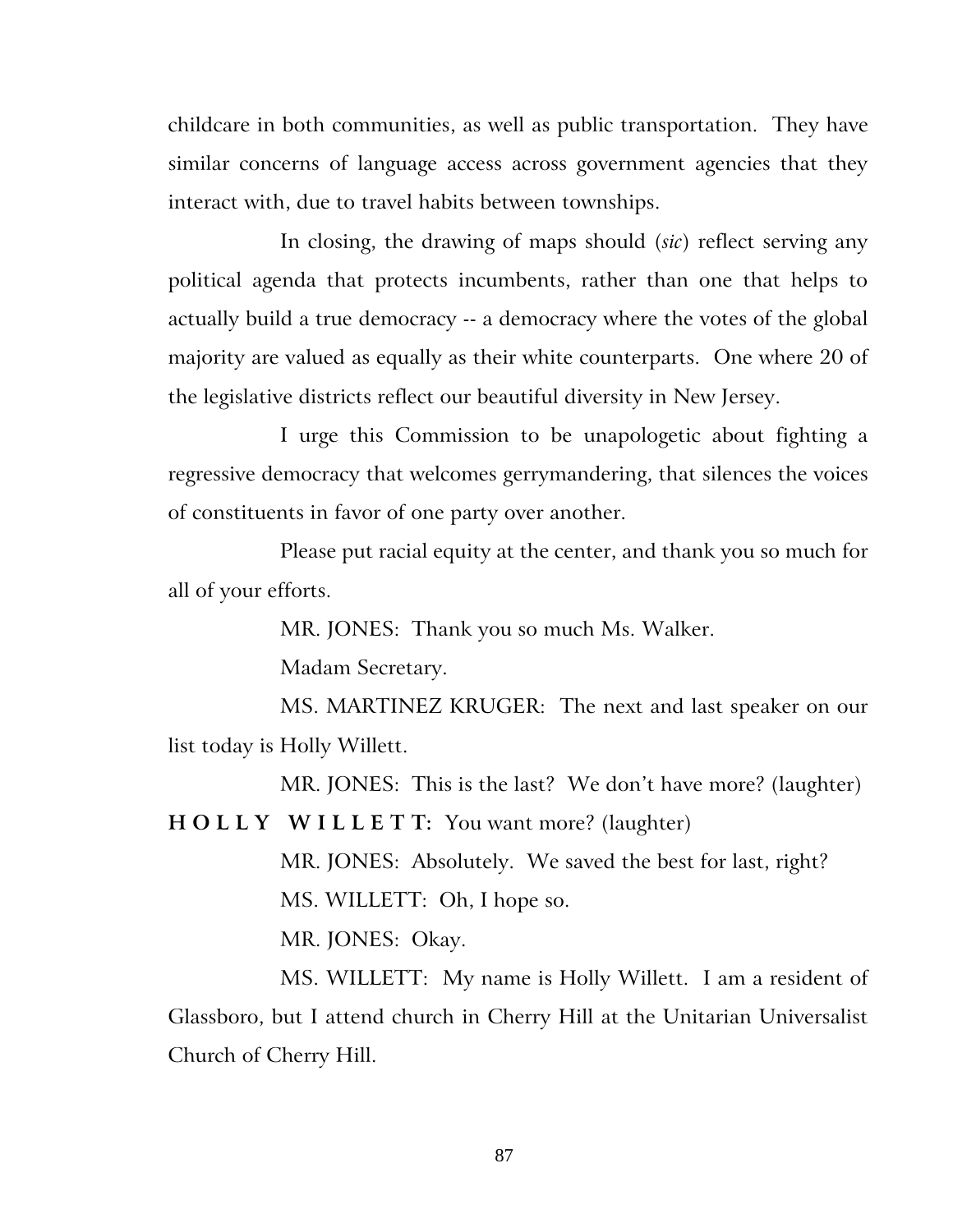And I am representing the Committee on Racial and Economic Equity, from which we've heard from Sue Druckenbrod much earlier in the proceedings.

I'm very grateful to be here today. I'm grateful to everyone of you who are on the Commission, and I'm very grateful to all of the speakers. It has been a real pleasure to listen to people talk about their communities in the wonderful State of New Jersey.

I am here to support the Fair Districts Unity Map. We have all heard the demographics; we don't need to go through those again. I just want to remind everybody that this map meets the criteria that Judge Carchman set out last month.

But I want to talk about some of my personal experiences.

Every Thursday morning I drive into the City of Camden. I drive into the City of Camden with great expectations and great hope and real love. I go as a volunteer to an elementary school, where I'm helping a first grader improve his reading skills. And next week I will start with a second student, I believe.

But as I drive into Camden, I look around me and I see the streets and the housing that are available to my student and his family, and I want better for him.

I live in Glassboro; it's not a wealthy community. Our schools were rated as a B-level district. We are only one step above Camden. But I have the privilege of living in a community that really respects how we live and where we live. And I want that for my student. I want that for all the students in that school. When I go into that school, I see teachers who are doing everything they can to improve the education of those students. I see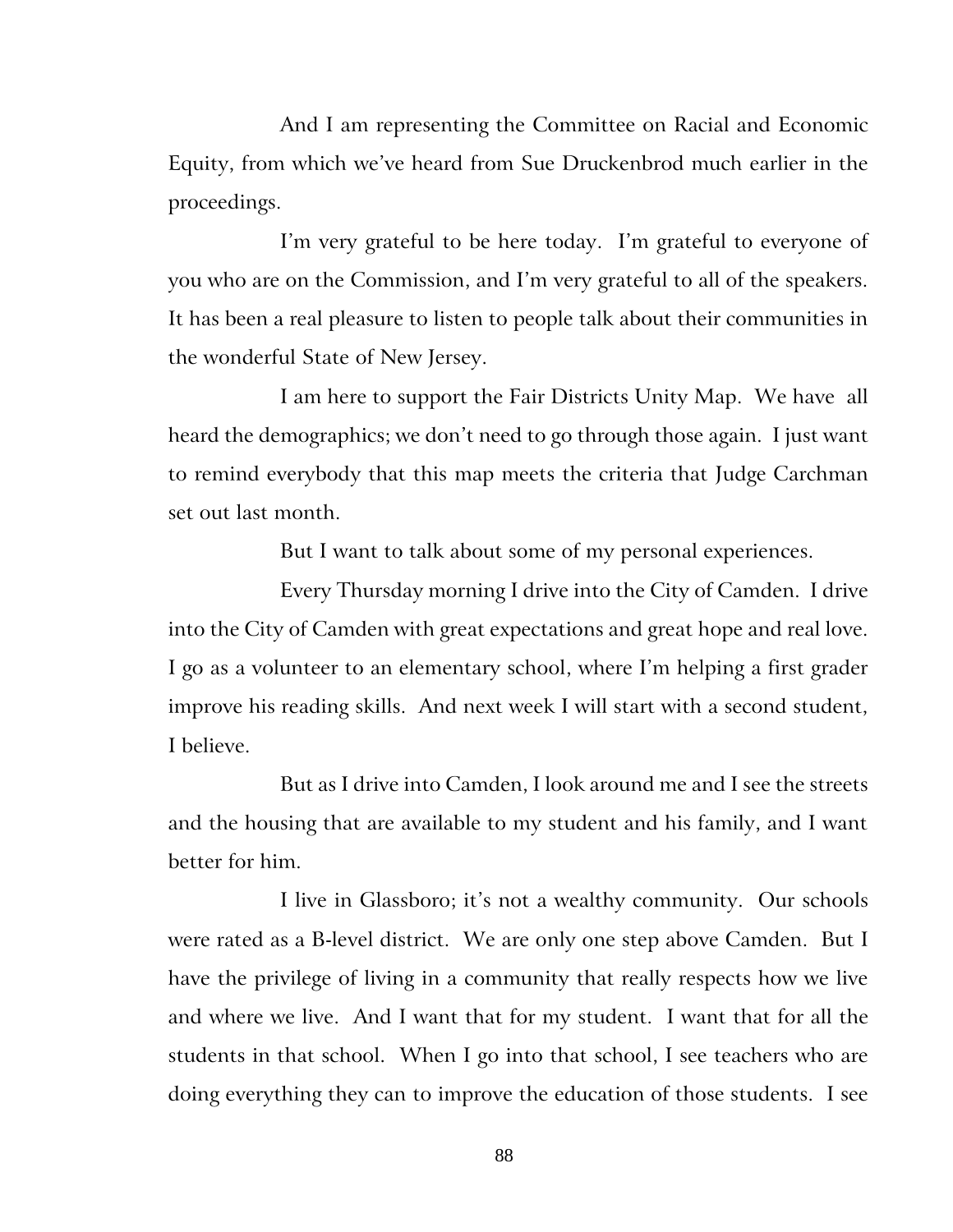parents there, I see other community members working really hard. We all care very much. And the only way that they can really make it, I think, in Camden, is if we have the Fair Districts Unity Map. Because they need that opportunity to vote with Pennsauken and Merchantville so that their voices are heard.

We're all human beings. We may have varying political opinions, but we are more alike than we are different. And I hope that the Commission will think about what you want for your own families and friends in terms of their voting rights, and do as much as you can, to do as much of the Fair District Unity Map, so that other people in the state will have the same voting rights that your families and friends enjoy.

Thank you so much for this opportunity; I really appreciate it.

MR. JONES: Thank you so much, Ms. Willett. And it's a fine way to close this out. The theme was certainly appropriate.

Madam Secretary, Ms. Willett was our last speaker?

MS. MARTINEZ KRUGER: There are no other speakers on my list, Mr. Chairman.

MR. JONES: Okay.

Chairman Barlas, any parting comments? (no response)

Okay, maybe the Chairman took a little break.

Judge Carchman?

JUSTICE CARCHMAN: Yes, I just will take one minute.

I'd like to expand the record, if you will.

While I appreciate Mayor Robbi giving me all of the credit for all of the wonderful things that this Commission has accomplished to date, I think that would be unfair. Because I think the public should recognize the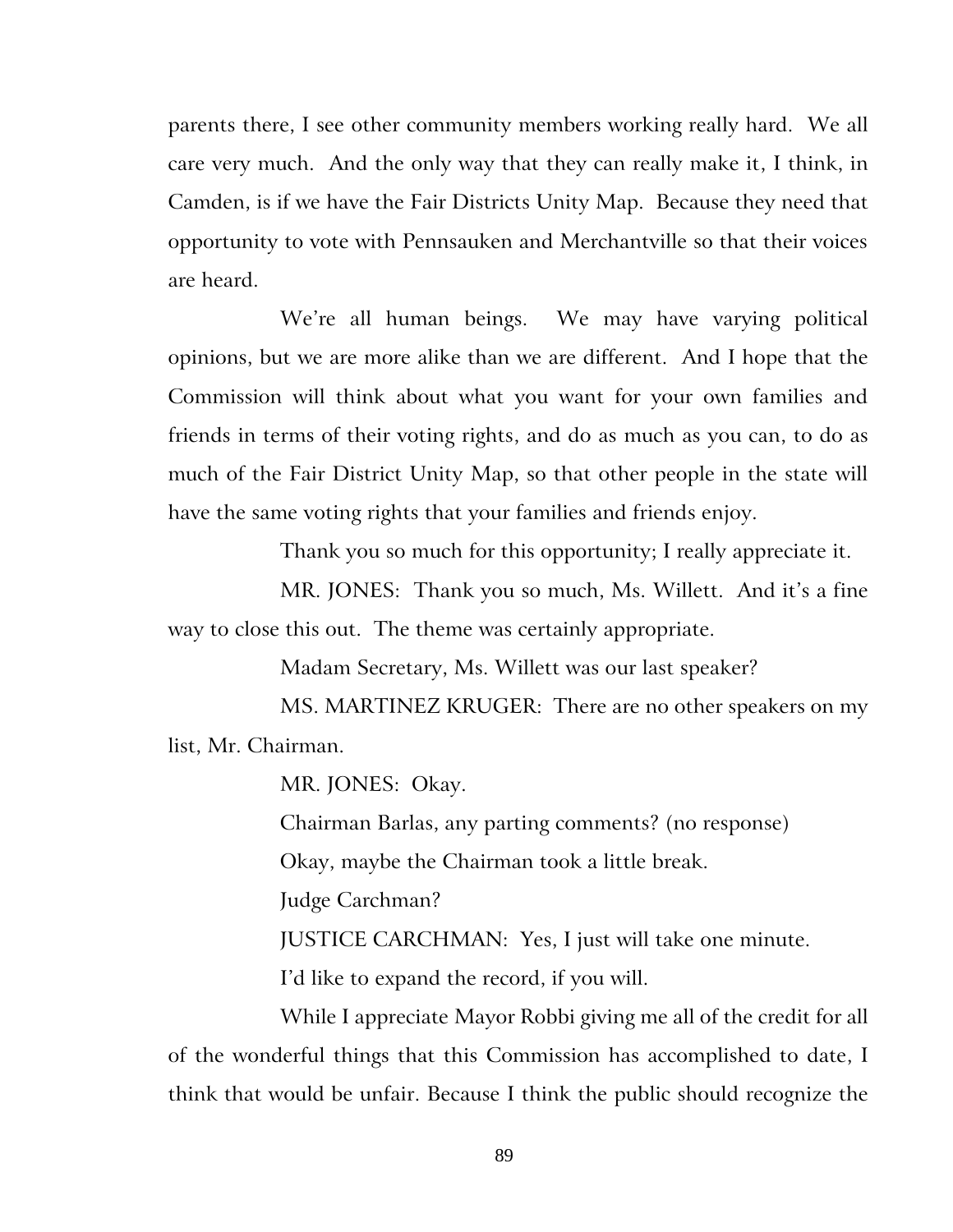extraordinary leadership of Chairman Jones, and Chairman Barlas, and all of the members of this Commission.

And I point to something that I've referred to before: The historic number -- an expanded number of public meetings, that has been put in place under the leadership of the two Chairs and the agreement of the members of the Commission, has resulted in this extraordinary outpouring, if you will, of participation by the public.

So credit where credit is due. And again, I appreciate Mayor Robbi's comments, but the leadership here has really led in this regard.

So that's all I have to say.

MR. JONES: Thank you, Judge.

Chairman Barlas.

MR. BARLAS: I apologize; I had to walk away. I had two children who were screaming at each other.

So-- But no, listen Judge. I think everyone is echoing your points -- this is everybody, right? You know, Chairman Jones and I-- You know, obviously, our goal was to keep this as cordial and as collaborative as possible. All of our Commissioners, I think, on both sides agree with that sentiment and that feeling. And, you know, you certainly have played a role in it. And, nobody here believes we could have gotten this far without your efforts in this process as well.

MR. JONES: And I co-sign that as well, Judge.

You know, let the record reflect that we are out of speakers. It's been a robust two-and-a-half-hour session with testimony that has valueadded to this process. We want all the speakers to know and understand that.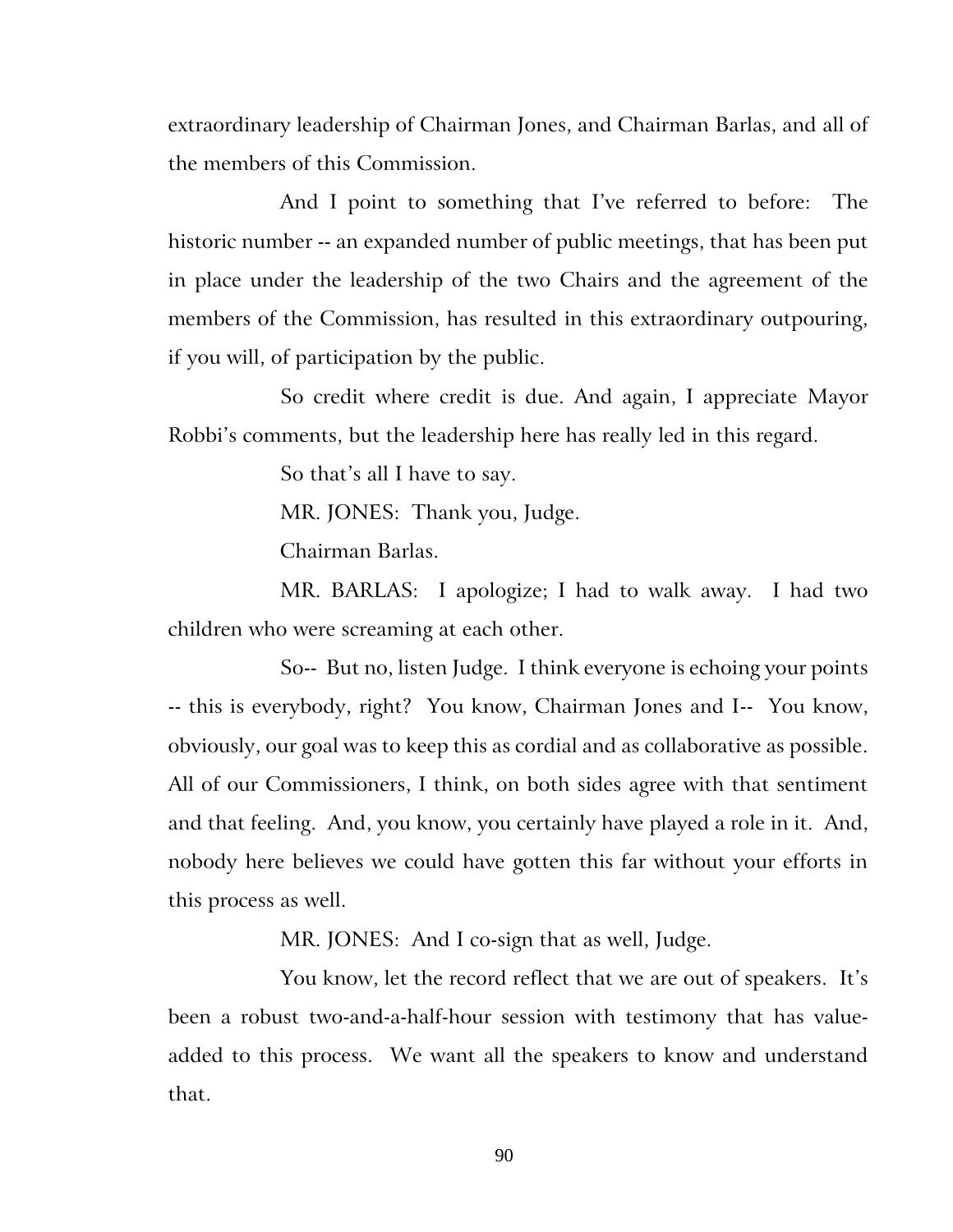We have another hearing scheduled for next week, the-- What date is that now? The--

MR. BARLAS: Wednesday, February 9.

MR. JONES: The ninth. So just to let everyone know that we are still taking testimony. We are still anxious to hear from the public, and are appreciative of the testimony that we've received to date.

So if there is nothing--

MR. BARLAS: Chairman Jones, if I may, real quick.

MR. JONES: Sure.

MR. BARLAS: To sort of piggyback off what you're saying about our Wednesday meeting: It has been changed to virtual to accommodate both, sort of, the public health emergency of COVID and restrictions of how many people can be in a particular room; and also because we are obviously releasing maps. The Commission is releasing maps on Monday, and we want to afford more people the opportunity to actually be a part of that process and share their thoughts in the meantime.

MR. JONES: Thank you so much, Chairman; and I'm glad you clarified all that. I appreciate it.

If there's nothing else before the Commission, do I hear a motion to adjourn?

MR. BARLAS: Motion.

MR. JONES: It's been moved, and seconded by--

DR. CIRILLO: Second.

MR. JONES: --Commissioner Cirillo.

All those in favor? (affirmative responses)